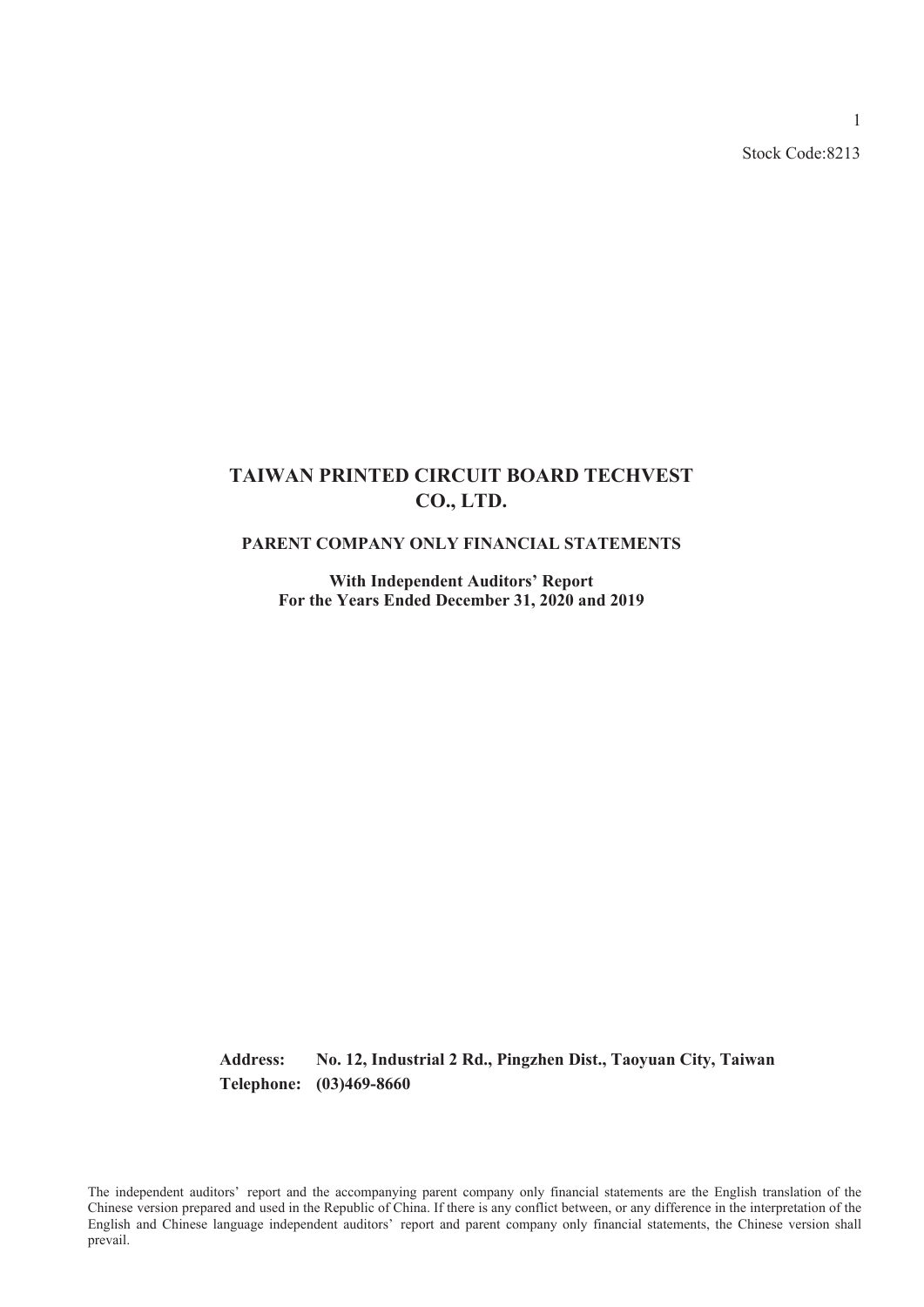# **Table of contents**

| Contents                                                                                                | Page         |
|---------------------------------------------------------------------------------------------------------|--------------|
| 1. Cover Page                                                                                           | 1            |
| 2. Table of Contents                                                                                    | 2            |
| 3. Independent Auditors' Report                                                                         | 3            |
| 4. Balance Sheets                                                                                       | 4            |
| 5. Statements of Comprehensive Income                                                                   | 5            |
| 6. Statements of Changes in Equity                                                                      | 6            |
| 7. Statements of Cash Flows                                                                             | 7            |
| 8. Notes to the Financial Statements                                                                    |              |
| (1)<br>Company history                                                                                  | 8            |
| Approval date and procedures of the financial statements<br>(2)                                         | 8            |
| New standards, amendments and interpretations adopted<br>(3)                                            | $8\sim9$     |
| (4)<br>Summary of significant accounting policies                                                       | $9 - 22$     |
| Significant accounting assumptions and judgments, and major sources<br>(5)<br>of estimation uncertainty | 23           |
| Explanation of significant accounts<br>(6)                                                              | $23 - 49$    |
| Related-party transactions<br>(7)                                                                       | $49 - 52$    |
| (8)<br>Pledged assets                                                                                   | 53           |
| Significant commitments and contingencies<br>(9)                                                        | 53           |
| (10) Losses due to major disasters                                                                      | 53           |
| (11) Significant subsequent events                                                                      | 53           |
| $(12)$ Other                                                                                            | $53 - 54$    |
| (13) Other disclosures                                                                                  |              |
| (a) Information on significant transactions                                                             | $55 - 58$    |
| (b) Information on investees                                                                            | 58           |
| (c) Information on investment in mainland China                                                         | $58 - 59$    |
| (d) Major shareholders                                                                                  | 59           |
| (14) Segment information                                                                                | 59           |
| The Contents of Statements of Major Accounting Items                                                    | $60 \sim 70$ |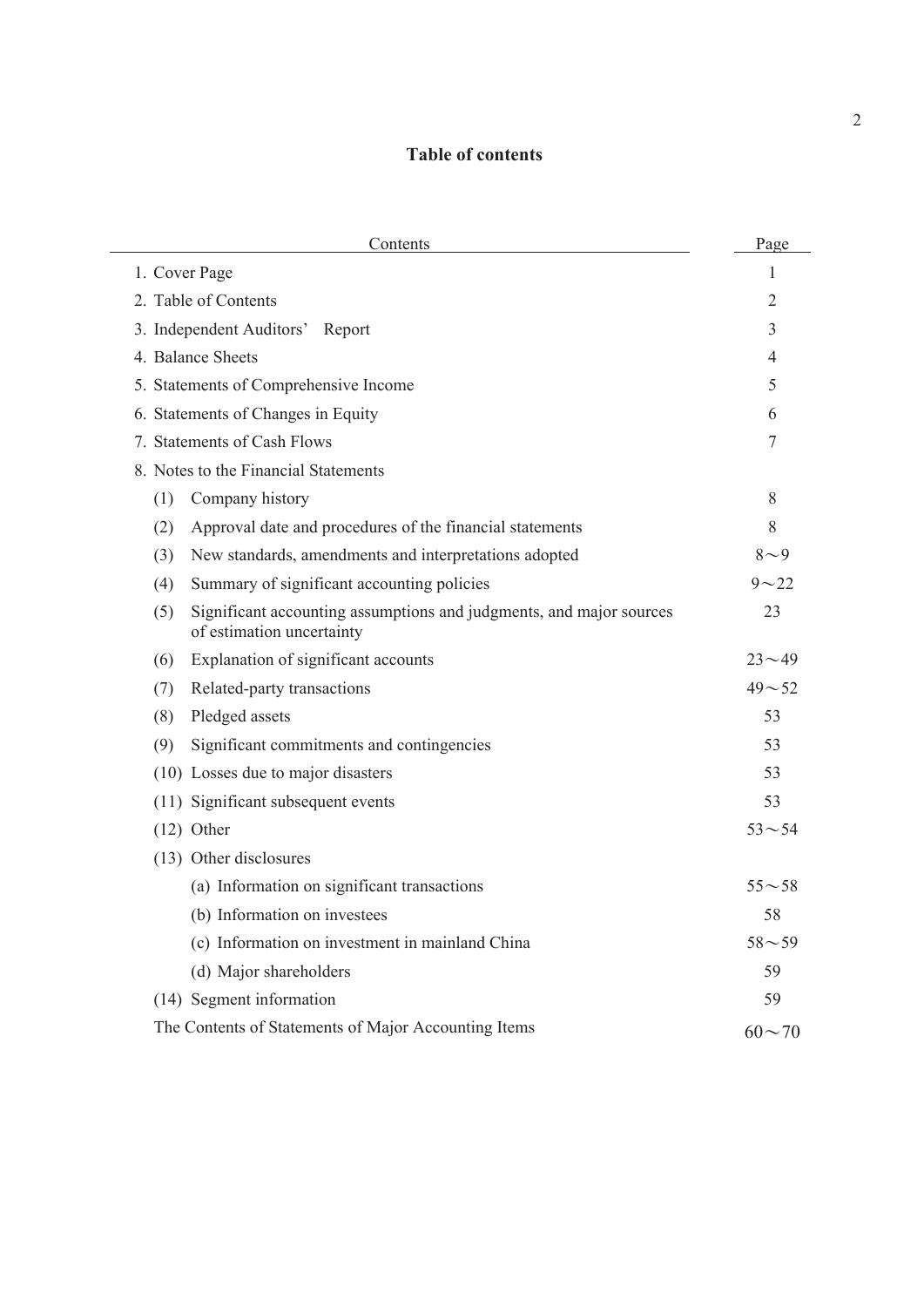

要侯建業群合會計師事務府 **KPMG**

台北市110615信義路5段7號68樓(台北101大樓) Telephone 電話 + 886 2 8101 6666<br>68E - TAIPEL 101 TOWEB No. 7 Sec. 5 - Fax - 傳真 + 886 2 8101 6667 68F., TAIPEI 101 TOWER, No. 7, Sec. 5, Xinyi Road, Taipei City 110615, Taiwan (R.O.C.)

 $Fax$  傳真 + 886 2 8101 6667<br>Internet 網址 home knmg/tw 網址 home.kpmg/tw

### **Independent Auditors' Report**

To the Board of Directors of TAIWAN PRINTED CIRCUIT BOARD TECHVEST CO., LTD.:

### **Opinion**

We have audited the financial statements of TAIWAN PRINTED CIRCUIT BOARD TECHVEST CO., LTD.("the Company"), which comprise the balance sheets as of December 31, 2020 and 2019, the statements of comprehensive income, changes in equity and cash flows for the years then ended and notes to the financial statements, including a summary of significant accounting policies.

In our opinion, the accompanying financial statements present fairly, in all material respects, the financial position of the Company as of December 31, 2020 and 2019, and its financial performance and its cash flows for the years then ended in accordance with the Regulations Governing the Preparation of Financial Reports by Securities Issuers.

### **Basis for Opinion**

We conducted our audit of the non-consolidated financial statements as of and for the year ended December 31, 2020 in accordance with the Regulations Governing Auditing and Certification of Financial Statements by Certified Public Accountants, and the auditing standards generally accepted in the Republic of China. Furthermore, we conducted our audit of the financial statements as of and for the year ended December 31, 2019 in accordance with the Regulations Governing Auditing and Certification of Financial Statements by Certified Public Accountants, Rule No. 1090360805 issued by the Financial Supervisory Commission, and the auditing standards generally accepted in the Republic of China. Our responsibilities under those standards are further described in the Auditors' Responsibilities for the Audit of the non-Consolidated Financial Statements section of our report. We are independent of the Company in accordance with the Certified Public Accountants Code of Professional Ethics in Republic of China (" the Code" ), and we have fulfilled our other ethical responsibilities in accordance with the Code. We believe that the audit evidence we have obtained is sufficient and appropriate to provide a basis of our opinion.

### **Key Audit Matters**

Key audit matters are those matters that, in our professional judgment, were of most significance in our audit of the financial statements of the current period. These matters were addressed in the context of our audit of the financial statements as a whole, and in forming our opinion thereon, and we do not provide a separate opinion on these matters. We have determined the matters described below to be the key audit matters to be communicated in our report.

### 1. Valuation of inventories

Please refer to Note  $(4)(g)$ ,  $(5)$  and  $(6)(e)$  of the non-consolidated financial statements for accounting policies on measuring inventory, assumptions used, and uncertainties considered in determining net realizable value, and description of inventories, respectively.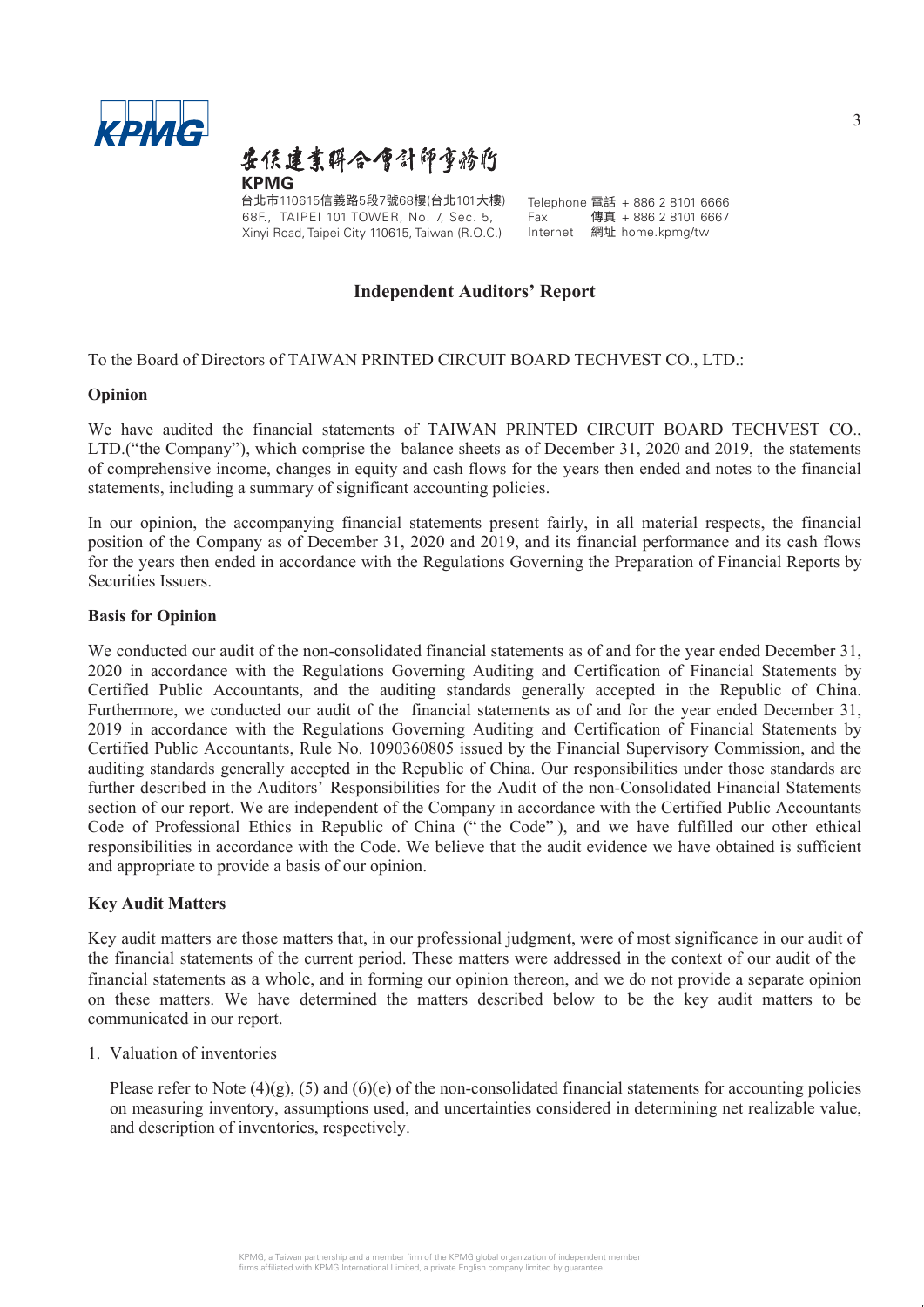

### Description of key audit matter:

Inventories are measured at the lower of cost and net realizable value in the financial statements. The Company produces and sells printed circuit boards, whose industry changes rapidly, and old models may quickly be replaced with new ones, resulting in a difficulty to meet market demands, which may impact the inventory closeout sale and sales price, causing the carrying value to exceed the net realizable value. Therefore, we determined that the assessment of valuation of inventories is one of our key audit matters.

How the matter was addressed in our audit:

Our principal audit procedure included: inspecting and analyzing the aging report of the inventory; assessing the rationality of policies of allowance for inventory valuation and obsolescence losses; inspecting the estimated inventory allowance to verify the evaluation accuracy, assessing the rationality of the inventory net realizable value with the Company' s selling price and subsequent market price; evaluating whether the disclosure of the key management regarding the allowance of the inventory is appropriate.

### 2. Revenue recognition

Please refer to Note $(4)(m)$  "Revenue", and Note $(6)(t)$  "Revenue disclosures" of the financial statements.

Description of key audit matter:

Sales revenue is the leading indicator for investors, wherein the management assesses the Company' s financial performance. The timing for recognition of revenue is significant to the financial statements. Therefore, the test of the timing for recognition of revenue was one of our key audit matters.

How the matter was addressed in our audit:

Our principal audit procedure included: random sampling of material sales before and after the year end; assessing sales policies and revenue achievement by inspecting contracts with customers, and verifying buyer's documents to confirm the accuracy of the timing for recognition of revenue.

#### **Responsibilities of Management and Those Charged with Governance for the Financial Statements**

Management is responsible for the preparation and fair presentation of the financial statements in accordance with the Regulations Governing the Preparation of Financial Reports by Securities Issuers and for such internal control as management determines is necessary to enable the preparation of financial statements that are free from material misstatement, whether due to fraud or error.

In preparing the financial statements, management is responsible for assessing the Company's ability to continue as a going concern, disclosing, as applicable, matters related to going concern and using the going concern basis of accounting unless management either intends to liquidate the Company or to cease operations, or has no realistic alternative but to do so.

Those charged with governance (including the Audit Committee or supervisors) are responsible for overseeing the Company's financial reporting process.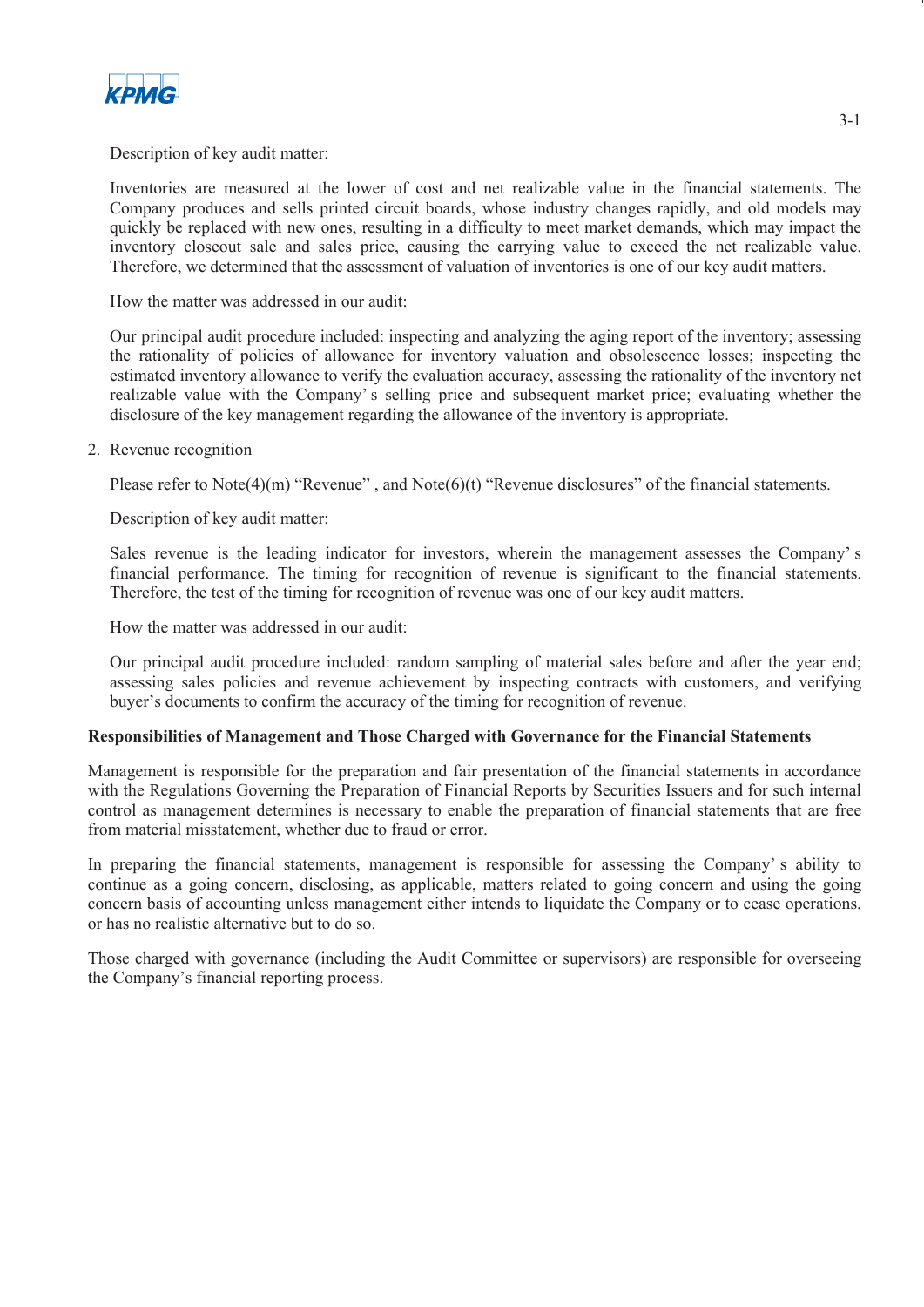

### **Auditors' Responsibilities for the Audit of the Financial Statements**

Our objectives are to obtain reasonable assurance about whether the financial statements as a whole are free from material misstatement, whether due to fraud or error, and to issue an auditors' report that includes our opinion. Reasonable assurance is a high level of assurance, but is not a guarantee that an audit conducted in accordance with the auditing standards generally accepted in the Republic of China will always detect a material misstatement when it exists. Misstatements can arise from fraud or error and are considered material if, individually or in the aggregate, they could reasonably be expected to influence the economic decisions of users taken on the basis of these financial statements.

As part of an audit in accordance with auditing standards generally accepted in the Republic of China, we exercise professional judgment and maintain professional skepticism throughout the audit. We also:

- 1. Identify and assess the risks of material misstatement of the financial statements, whether due to fraud or error, design and perform audit procedures responsive to those risks, and obtain audit evidence that is sufficient and appropriate to provide a basis for our opinion. The risk of not detecting a material misstatement resulting from fraud is higher than for one resulting from error, as fraud may involve collusion, forgery, intentional omissions, misrepresentations, or the override of internal control.
- 2. Obtain an understanding of internal control relevant to the audit in order to design audit procedures that are appropriate in the circumstances, but not for the purpose of expressing an opinion on the effectiveness of the Company's internal control.
- 3. Evaluate the appropriateness of accounting policies used and the reasonableness of accounting estimates and related disclosures made by management.
- 4. Conclude on the appropriateness of management's use of the going concern basis of accounting and, based on the audit evidence obtained, whether a material uncertainty exists related to events or conditions that may cast significant doubt on the Company's ability to continue as a going concern. If we conclude that a material uncertainty exists, we are required to draw attention in our auditors' report to the related disclosures in the financial statements or, if such disclosures are inadequate, to modify our opinion. Our conclusions are based on the audit evidence obtained up to the date of our auditors' report. However, future events or conditions may cause the Company to cease to continue as a going concern.
- 5. Evaluate the overall presentation, structure and content of the financial statements, including the disclosures, and whether the financial statements represent the underlying transactions and events in a manner that achieves fair presentation.
- 6. Obtain sufficient and appropriate audit evidence regarding the financial information of the investment in other entities accounted for using the equity method to express an opinion on this financial statements. We are responsible for the direction, supervision and performance of the audit. We remain solely responsible for our audit opinion.

We communicate with those charged with governance regarding, among other matters, the planned scope and timing of the audit and significant audit findings, including any significant deficiencies in internal control that we identify during our audit.

We also provide those charged with governance with a statement that we have complied with relevant ethical requirements regarding independence, and to communicate with them all relationships and other matters that may reasonably be thought to bear on our independence, and where applicable, related safeguards.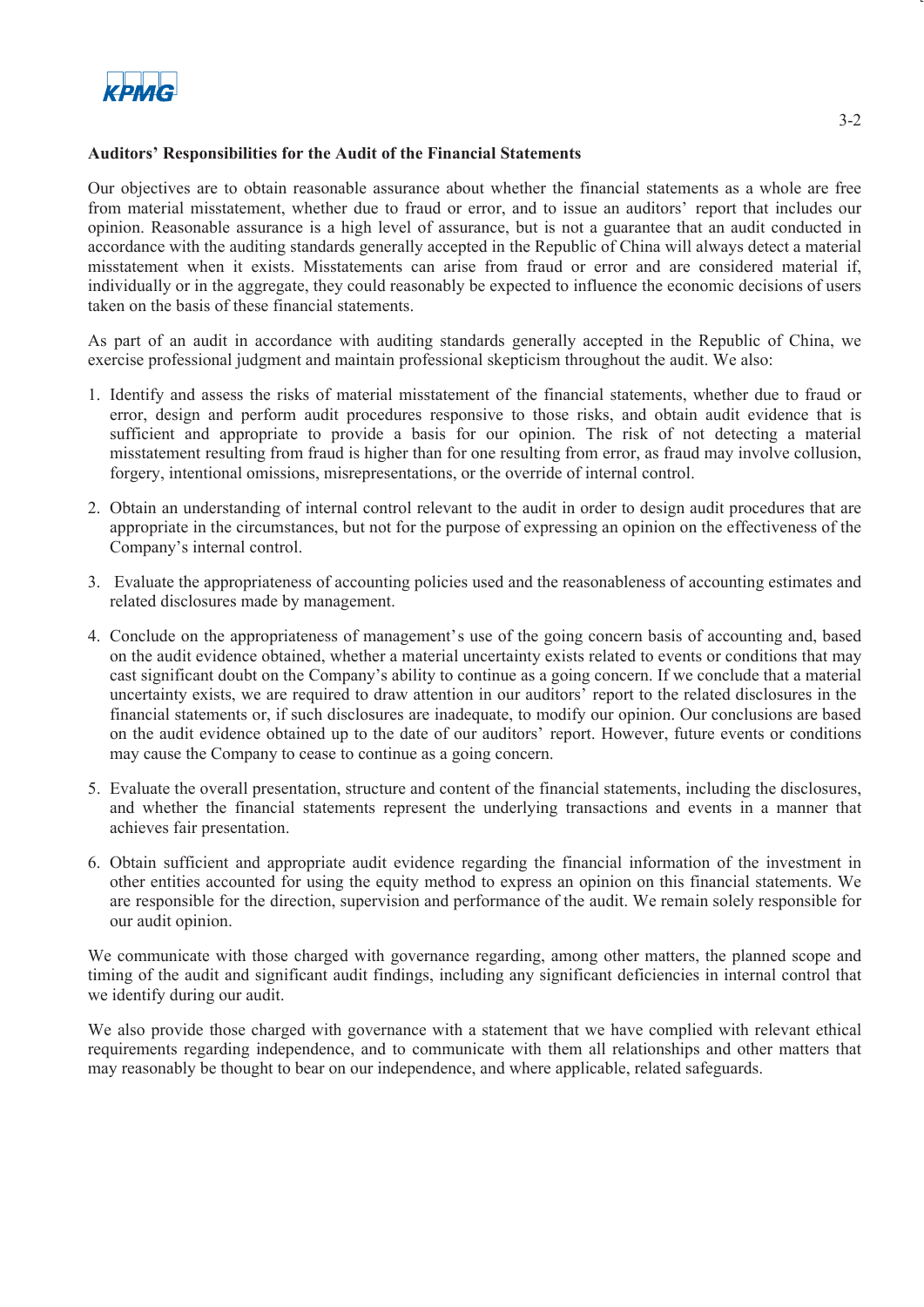

From the matters communicated with those charged with governance, we determine those matters that were of most significance in the audit of the financial statements of the current period and are therefore the key audit matters. We describe these matters in our auditors' report unless law or regulation precludes public disclosure about the matter or when, in extremely rare circumstances, we determine that a matter should not be communicated in our report because the adverse consequences of doing so would reasonably be expected to outweigh the public interest benefits of such communication.

The engagement partners on the audit resulting in this independent auditors' report are Yi-Chun Chen and Chung-Yi Chiang.

KPMG

Taipei, Taiwan (Republic of China) March 16, 2021

#### **Notes to Readers**

The accompanying parent company only financial statements are intended only to present the statement of financial position, financial performance and cash flows in accordance with the accounting principles and practices generally accepted in the Republic of China and not those of any other jurisdictions. The standards, procedures and practices to audit such parent company only financial statements are those generally accepted and applied in the Republic of China.

The independent auditors' report and the accompanying parent company only financial statements are the English translation of the Chinese version prepared and used in the Republic of China. If there is any conflict between, or any difference in the interpretation of the English and Chinese language independent auditors' report and parent company only financial statements, the Chinese version shall prevail.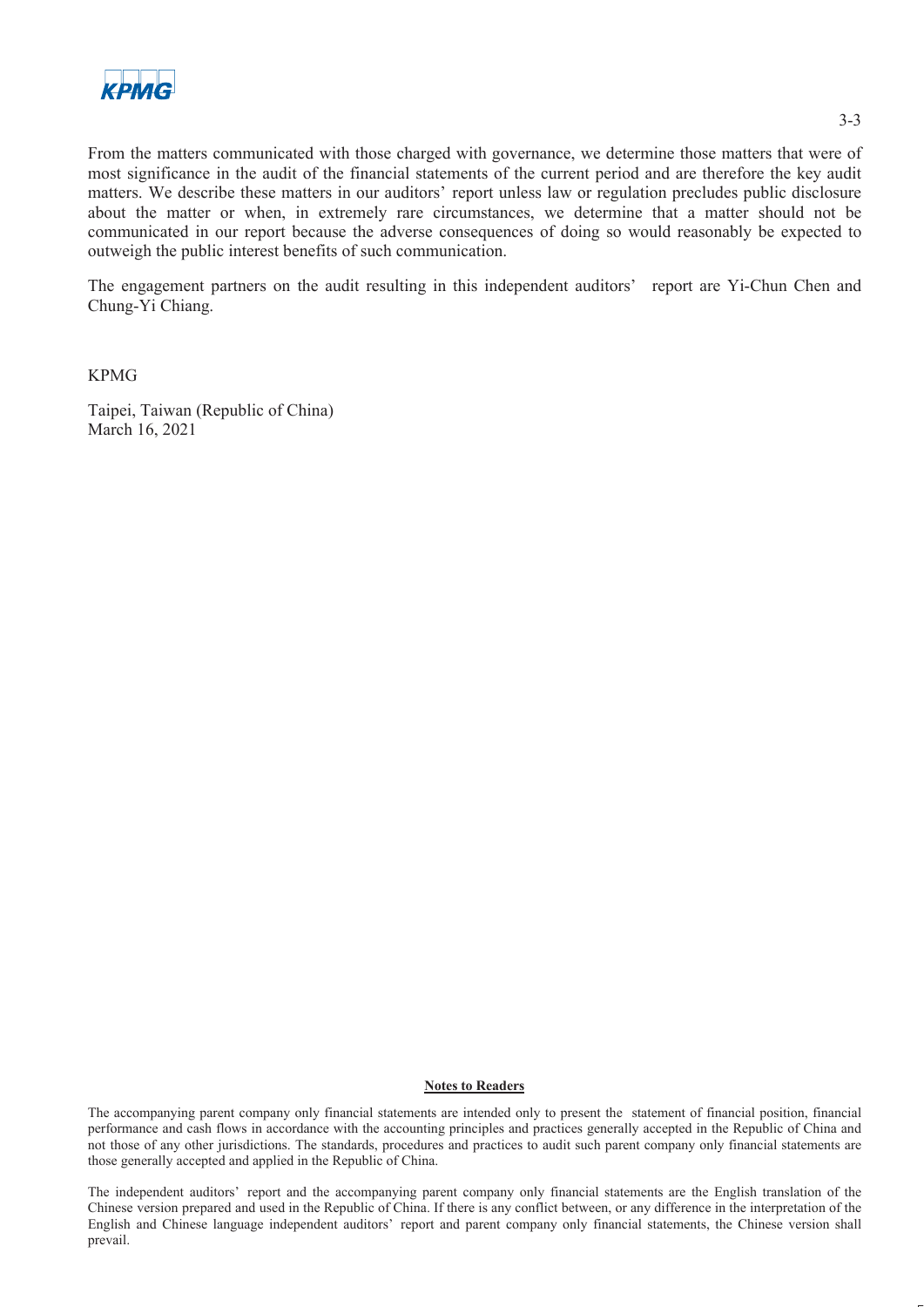#### **Balance Sheets**

#### **December 31, 2020 and 2019**

#### **(expressed in thousands of New Taiwan Dollars)**

**Current liabilities:**

|      |                                                                                |   | <b>December 31, 2020</b> |                          | December 31, 2019 |                          |      |
|------|--------------------------------------------------------------------------------|---|--------------------------|--------------------------|-------------------|--------------------------|------|
|      | <b>Assets</b>                                                                  |   | Amount                   | $\frac{0}{0}$            | Amount            | $\%$                     |      |
|      | <b>Current assets:</b>                                                         |   |                          |                          |                   |                          |      |
| 1100 | Cash and cash equivalents (Note $(6)(a)$ )                                     | S | 3,219,792                | 11                       | 2,286,727         | 10                       | 2100 |
| 1110 | Current financial assets at fair value through profit or loss (Note $(6)(b)$ ) |   | 1,409                    | $\overline{\phantom{a}}$ | 667               | $\overline{\phantom{0}}$ | 2120 |
| 1170 | Account receivable from non-related parties, net (Note $(6)(c)$ )              |   | 6,765,063                | 24                       | 5,985,428         | 26                       | 2170 |
| 1180 | Account receivable from related parties, net (Notes $(6)(c)$ and $(7)$ )       |   | 156,423                  | 1                        | 88,101            | $\overline{\phantom{a}}$ | 2180 |
| 1200 | Other receivables, net (Notes (6)(d) and (7))                                  |   | 50,408                   | $\blacksquare$           | 24,943            | $\overline{\phantom{0}}$ | 2200 |
| 1220 | Current tax assets                                                             |   | 228                      | $\overline{\phantom{a}}$ |                   | ۰                        | 2230 |
| 1310 | Inventories, net (Note $(6)(e)$ )                                              |   | 567,787                  | 2                        | 542,494           | 2                        | 2322 |
| 1470 | Other current assets (Note $(6)(i)$ )                                          |   | 155,973                  |                          | 19,595            | $\sim$                   | 2365 |
|      | <b>Total current assets</b>                                                    |   | 10,917,083               | 39                       | 8,947,955         | 38                       | 2280 |
|      | Non-current assets:                                                            |   |                          |                          |                   |                          | 2300 |
| 1550 | Investments accounted for using equity method (Note $(6)(f)$ )                 |   | 16,138,210               | 59                       | 13,982,910        | 60                       |      |
| 1600 | Property, plant and equipment (Note $(6)(g)$ )                                 |   | 539,245                  | 2                        | 528,183           | 2                        |      |
| 1755 | Right-of-use assets (Note $(6)(h)$ )                                           |   | 34,045                   | $\bar{a}$                | 17,459            | $\blacksquare$           | 2540 |
| 1780 | Intangible assets (Note $(6)(i)$ )                                             |   | 885                      | ÷.                       | 1,356             | $\overline{\phantom{0}}$ | 2580 |
| 1980 | Other non-current financial assets (Note $(6)(i)$ ) and Note $(8)$ )           |   | 10,037                   |                          | 2,538             | -                        | 2600 |
| 1995 | Other non-current assets (Note $(6)(i)$ )                                      |   | 10,118                   |                          | 8,044             |                          |      |
|      | Total non-current assets:                                                      |   | 16,732,540               | 61                       | 14,540,490        | 62                       |      |
|      |                                                                                |   |                          |                          |                   |                          |      |

| 2322 | Current portion of long-term loans (Note $(6)(m)$ )                       | 1,273,214  | 5          | 682,589       | 3          |
|------|---------------------------------------------------------------------------|------------|------------|---------------|------------|
| 2365 | Current refund liabilities (Note (6)(1))                                  | 314,542    |            | 258,812       | 1          |
| 2280 | Current lease liabilities (Note $(6)(o)$ )                                | 17,483     |            | 9,389         | $\sim$     |
| 2300 | Other current liabilities                                                 | 8,093      |            | 6,586         | $\sim$     |
|      | <b>Total current liabilities</b>                                          | 10,716,538 | 39         | 9,109,517     | 39         |
|      | <b>Non-Current liabilities:</b>                                           |            |            |               |            |
| 2540 | Long -term borrowings (Note $(6)(m)$ )                                    | 4,250,447  | 15         | 3,123,661     | 13         |
| 2580 | Non-current lease liabilities (Note $(6)(o)$ )                            | 16,782     |            | 8,158         |            |
| 2600 | Other non-current liabilities                                             | 132,540    |            | 186           | $\sim$     |
|      | <b>Total non-current liabilities</b>                                      | 4,399,769  | 16         | 3,132,005     | 13         |
|      | <b>Total liabilities</b>                                                  | 15,116,307 | 55         | 12,241,522    | - 52       |
|      | Equity: (Note $(6)(r)$ )                                                  |            |            |               |            |
| 3110 | Ordinary share                                                            | 2,712,425  | 10         | 2,712,425     | 12         |
| 3200 | Capital surplus                                                           | 3,119,032  | 11         | 3,119,032     | 13         |
|      | Retained earnings:                                                        |            |            |               |            |
| 3310 | Legal reserve                                                             | 1,308,160  | 5          | 1,208,728     | 5          |
| 3320 | Special reserve                                                           | 1,133,730  | 4          | 548,401       | 2          |
| 3350 | Unappropriated retained earnings                                          | 5,463,917  | 19         | 4,854,987     | 21         |
|      | Other equity:                                                             |            |            |               |            |
| 3410 | Exchange differences on translation of foreign financial statements       | (866,764)  | (3)        | (1, 124, 595) | (5)        |
| 3420 | Unrealized gains (losses) on financial assets at fair value through other |            |            |               |            |
|      | comprehensive income                                                      | (9, 135)   |            | (9, 135)      |            |
| 3500 | Treasury stock                                                            | (328, 049) | (1)        | (62, 920)     |            |
|      | <b>Total equity</b>                                                       | 12,533,316 | 45         | 11,246,923    | 48         |
|      | <b>Total liabilities and equity</b>                                       | 27,649,623 | <b>100</b> | 23,488,445    | <b>100</b> |
|      |                                                                           |            |            |               |            |

**Liabilities and Equity Amount**

Short-term borrowings (Note (6)(k))  $\qquad$   $\qquad$   $\qquad$   $\qquad$   $\qquad$   $\qquad$   $\qquad$   $\qquad$   $\qquad$   $\qquad$   $\qquad$   $\qquad$   $\qquad$   $\qquad$   $\qquad$   $\qquad$   $\qquad$   $\qquad$   $\qquad$   $\qquad$   $\qquad$   $\qquad$   $\qquad$   $\qquad$   $\qquad$   $\qquad$   $\qquad$   $\qquad$   $\qquad$   $\qquad$   $\qquad$ 

Current financial liabilities at fair value through profit or loss (Note  $(6)(b)$ ) 1,589 - 16 -

Notes and accounts payable 659,224 2 424,510 2

Accounts payable to related parties (Note (7)) 5,126,486 19 3,671,279 16

Other payables (Note (7)) 1,407,747 5 1,098,183 5

Current tax liabilities - - 65,083 -

**Total assets \$ 27,649,623 100 23,488,445 100**

**%**

**December 31, 2020 December 31, 2019**

**Amount**

**%**

4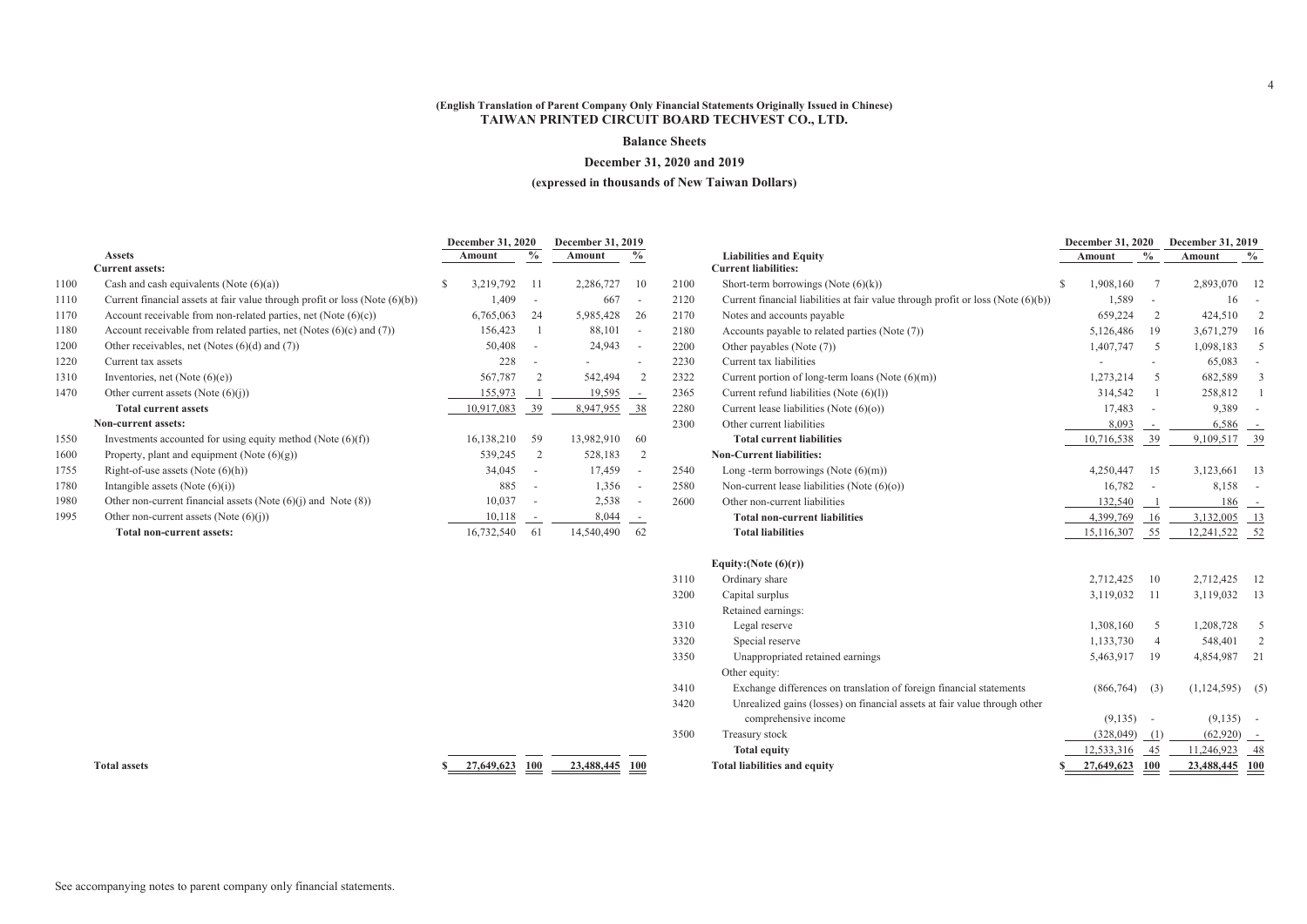### **Statements of Comprehensive Income**

### **For the years ended December 31, 2020 and 2019**

### **(expressed in thousands of New Taiwan Dollars , except for earnings per share)**

|      |                                                                                                                                                                                                    |               | 2020       |                | 2019          |                |
|------|----------------------------------------------------------------------------------------------------------------------------------------------------------------------------------------------------|---------------|------------|----------------|---------------|----------------|
|      |                                                                                                                                                                                                    |               | Amount     | $\frac{0}{0}$  | <b>Amount</b> | $\frac{0}{0}$  |
| 4110 | Operating revenues (Note $(6)(t)$ )                                                                                                                                                                | $\mathcal{S}$ | 17,995,054 | 100            | 15,372,140    | 100            |
| 5110 | Operating costs (Note $(6)(e)$ )                                                                                                                                                                   |               | 16,921,673 | 94             | 14,152,366    | 92             |
|      | Gross profit from operation                                                                                                                                                                        |               | 1,073,381  | 6              | 1,219,774     | 8              |
|      | <b>Operating expenses:</b>                                                                                                                                                                         |               |            |                |               |                |
| 6100 | Selling expenses                                                                                                                                                                                   |               | 574,152    | 3              | 424,478       | 3              |
| 6200 | Administrative expenses                                                                                                                                                                            |               | 450,281    | $\overline{c}$ | 259,040       | $\overline{2}$ |
| 6450 | Expected credit (gain) loss                                                                                                                                                                        |               | (74, 942)  |                | 39,009        |                |
|      | <b>Total operating expenses</b>                                                                                                                                                                    |               | 949,491    | 5              | 722,527       | 5              |
|      | Net operating income                                                                                                                                                                               |               | 123,890    |                | 497,247       | $\mathfrak{Z}$ |
|      | Non-operating income and expenses: (Note $(6)(v)$ )                                                                                                                                                |               |            |                |               |                |
| 7100 | Interest income                                                                                                                                                                                    |               | 4,424      |                | 8,276         |                |
| 7010 | Other income                                                                                                                                                                                       |               | 24,832     |                | 11,962        |                |
| 7020 | Other gains and losses, net                                                                                                                                                                        |               | (29, 742)  |                | (9,206)       |                |
| 7050 | Finance cost                                                                                                                                                                                       |               | (95, 937)  |                | (120, 463)    | (1)            |
| 7070 | Share of profit of equity-accounted investees                                                                                                                                                      |               | 2,043,275  | 11             | 785,407       | 5              |
|      | Total non-operating income and expenses                                                                                                                                                            |               | 1,946,852  | 11             | 675,976       | $\overline{4}$ |
| 7900 | Profit before income tax                                                                                                                                                                           |               | 2,070,742  | 12             | 1,173,223     | $\tau$         |
| 7951 | Less: income tax expenses (Note $(6)(q)$ )                                                                                                                                                         |               | 151,881    | -1             | 102,783       |                |
|      | Profit                                                                                                                                                                                             |               | 1,918,861  | 11             | 1,070,440     | 7              |
| 8300 | Other comprehensive income (loss):                                                                                                                                                                 |               |            |                |               |                |
| 8310 | Items that may not be reclassified subsequently to profit or loss:                                                                                                                                 |               |            |                |               |                |
| 8330 | Share of other comprehensive income of subsidiaries, associates and joint<br>ventures accounted for using equity method, components of other<br>comprehensive income that will not be reclassified |               | 40,134     |                | (1,568)       |                |
| 8349 | Less: Income tax related to components of other comprehensive income that may<br>not be reclassified subsequently                                                                                  |               |            |                |               |                |
|      | Total items that may not be reclassified subsequently to profit and loss                                                                                                                           |               | 40.134     |                | (1, 568)      |                |
| 8360 | Items that may be reclassified subsequently to profit or loss:                                                                                                                                     |               |            |                |               |                |
| 8361 | Exchange differences on translation                                                                                                                                                                |               | 257,831    | 1              | (585, 329)    | (4)            |
| 8399 | Less: Income tax related to components of other comprehensive income that may<br>be reclassified to profit or loss                                                                                 |               |            |                |               |                |
|      | Total items that may be reclassified subsequently to profit and loss                                                                                                                               |               | 257,831    |                | (585,329)     | (4)            |
| 8300 | Other comprehensive income (net of tax)                                                                                                                                                            |               | 297,965    |                | (586, 897)    | (4)            |
|      | Total comprehensive income                                                                                                                                                                         |               | 2,216,826  | 12             | 483,543       | 3              |
|      | Earnings per share (New Taiwan Dollars) (Note $(6)(s)$ )                                                                                                                                           |               |            |                |               |                |
|      | <b>Basic earnings per share (New Taiwan Dollars)</b>                                                                                                                                               | \$            |            | 7.28           |               | 4.08           |
|      | Diluted earnings per share (New Taiwan Dollars)                                                                                                                                                    | S             |            | 7.00           |               | 3.87           |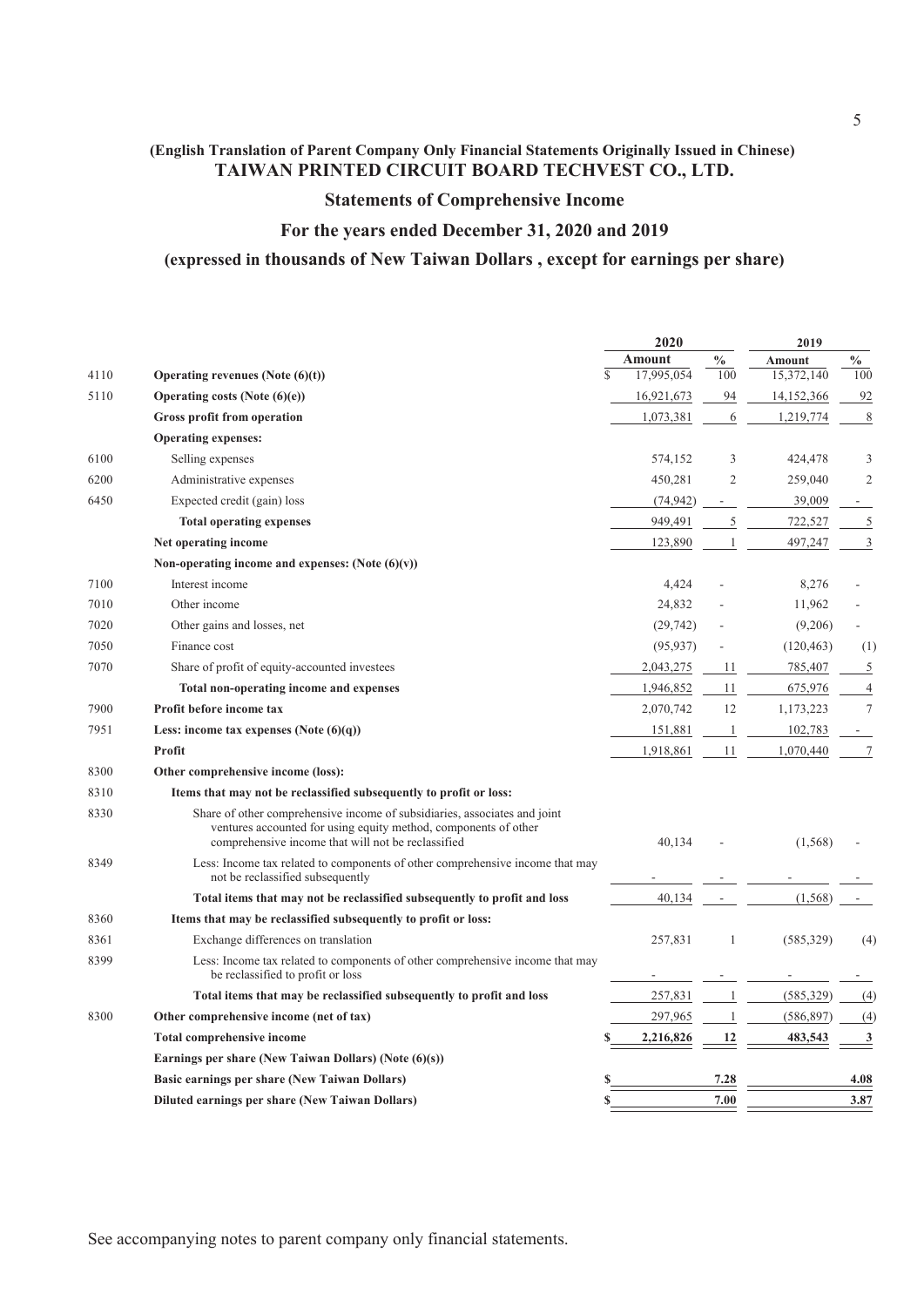**Statements of Changes in Equity**

**For the years ended December 31, 2020 and 2019**

**(expressed in thousands of New Taiwan Dollars)**

|                                                                           |                    |                    |                  | Other equity             |                                     |                                                                                 |                                                                                                    |                    |                     |
|---------------------------------------------------------------------------|--------------------|--------------------|------------------|--------------------------|-------------------------------------|---------------------------------------------------------------------------------|----------------------------------------------------------------------------------------------------|--------------------|---------------------|
|                                                                           | Share capital      |                    |                  | <b>Retained earnings</b> |                                     |                                                                                 | <b>Unrealized gains</b>                                                                            |                    |                     |
|                                                                           | Ordinary<br>shares | Capital<br>surplus | Legal<br>reserve | Special<br>reserve       | Unappropriated<br>retained earnings | Exchange<br>differences on<br>translation of<br>foreign financial<br>statements | (losses) on financial<br>assets measured at<br>fair value through<br>other comprehensive<br>income | Treasury<br>shares | <b>Total equity</b> |
| Balance on January 1, 2019                                                | 2.712.429          | 2,533,240          | 1.101.466        | 317.163                  | 4,786,839                           | (539.266)                                                                       | (9.135)                                                                                            | (873, 236)         | 10.029,500          |
| Profit                                                                    |                    |                    |                  |                          | 1,070,440                           |                                                                                 |                                                                                                    |                    | 1,070,440           |
| Other comprehensive income                                                |                    |                    |                  |                          | (1, 568)                            | (585,329)                                                                       |                                                                                                    |                    | (586, 897)          |
| Comprehensive income                                                      |                    |                    |                  |                          | 1,068,872                           | (585,329)                                                                       |                                                                                                    |                    | 483,543             |
| Appropriation and distribution of retained earnings:                      |                    |                    |                  |                          |                                     |                                                                                 |                                                                                                    |                    |                     |
| Legal reserve                                                             |                    |                    | 107,262          |                          | (107, 262)                          |                                                                                 |                                                                                                    |                    |                     |
| Special reserve                                                           |                    |                    |                  | 231,238                  | (231, 238)                          |                                                                                 |                                                                                                    |                    |                     |
| Cash dividends on ordinary shares                                         |                    |                    |                  |                          | (587, 668)                          |                                                                                 |                                                                                                    |                    | (587, 668)          |
| Conversion of convertible bonds                                           |                    | (26, 565)          |                  |                          | (74, 547)                           |                                                                                 |                                                                                                    | 898,065            | 796,953             |
| Treasury shares acquired                                                  |                    |                    |                  |                          |                                     |                                                                                 |                                                                                                    | (87,766)           | (87,766)            |
| Retirement of treasury stock                                              | (4)                | (4)                |                  |                          | (9)                                 |                                                                                 |                                                                                                    | 17                 |                     |
| Differences between acquisition price and carrying amount arising from    |                    |                    |                  |                          |                                     |                                                                                 |                                                                                                    |                    |                     |
| acquisition of subsidiaries                                               |                    | 601,060            |                  |                          |                                     |                                                                                 |                                                                                                    |                    | 601,060             |
| Changes in ownership interests in subsidiaries                            |                    | 11,301             |                  |                          |                                     |                                                                                 |                                                                                                    |                    | 11,301              |
| Balance on December 31, 2019                                              | 2,712,425          | 3,119,032          | 1,208,728        | 548,401                  | 4,854,987                           | (1, 124, 595)                                                                   | (9,135)                                                                                            | (62,920)           | 11,246,923          |
| Profit                                                                    |                    |                    |                  |                          | 1,918,861                           |                                                                                 |                                                                                                    |                    | 1,918,861           |
| Other comprehensive income                                                |                    |                    |                  |                          | (776)                               | 257,831                                                                         | 40,910                                                                                             |                    | 297,965             |
| Comprehensive income                                                      |                    |                    |                  |                          | 1,918,085                           | 257,831                                                                         | 40,910                                                                                             |                    | 2,216,826           |
| Appropriation and distribution of retained earnings:                      |                    |                    |                  |                          |                                     |                                                                                 |                                                                                                    |                    |                     |
| Legal reserve                                                             |                    |                    | 99,432           |                          | (99, 432)                           |                                                                                 |                                                                                                    |                    |                     |
| Special reserve                                                           |                    |                    |                  | 585,329                  | (585, 329)                          |                                                                                 |                                                                                                    |                    |                     |
| Cash dividends of ordinary share                                          |                    |                    |                  |                          | (665, 301)                          |                                                                                 |                                                                                                    |                    | (665, 301)          |
| Treasury shares acquired                                                  |                    |                    |                  |                          |                                     |                                                                                 |                                                                                                    | (328, 049)         | (328, 049)          |
| Conversion of treasury stock                                              |                    |                    |                  |                          | (3)                                 |                                                                                 |                                                                                                    | 62,920             | 62,917              |
| Disposal of investments in equity instruments designated at value through |                    |                    |                  |                          |                                     |                                                                                 |                                                                                                    |                    |                     |
| other comprehensive income                                                |                    |                    |                  |                          | 40,910                              |                                                                                 | (40,910)                                                                                           |                    |                     |
| Balance on December 31, 2020                                              | 2,712,425          | 3,119,032          | 1,308,160        | 1,133,730                | 5,463,917                           | (866, 764)                                                                      | (9, 135)                                                                                           | (328, 049)         | 12,533,316          |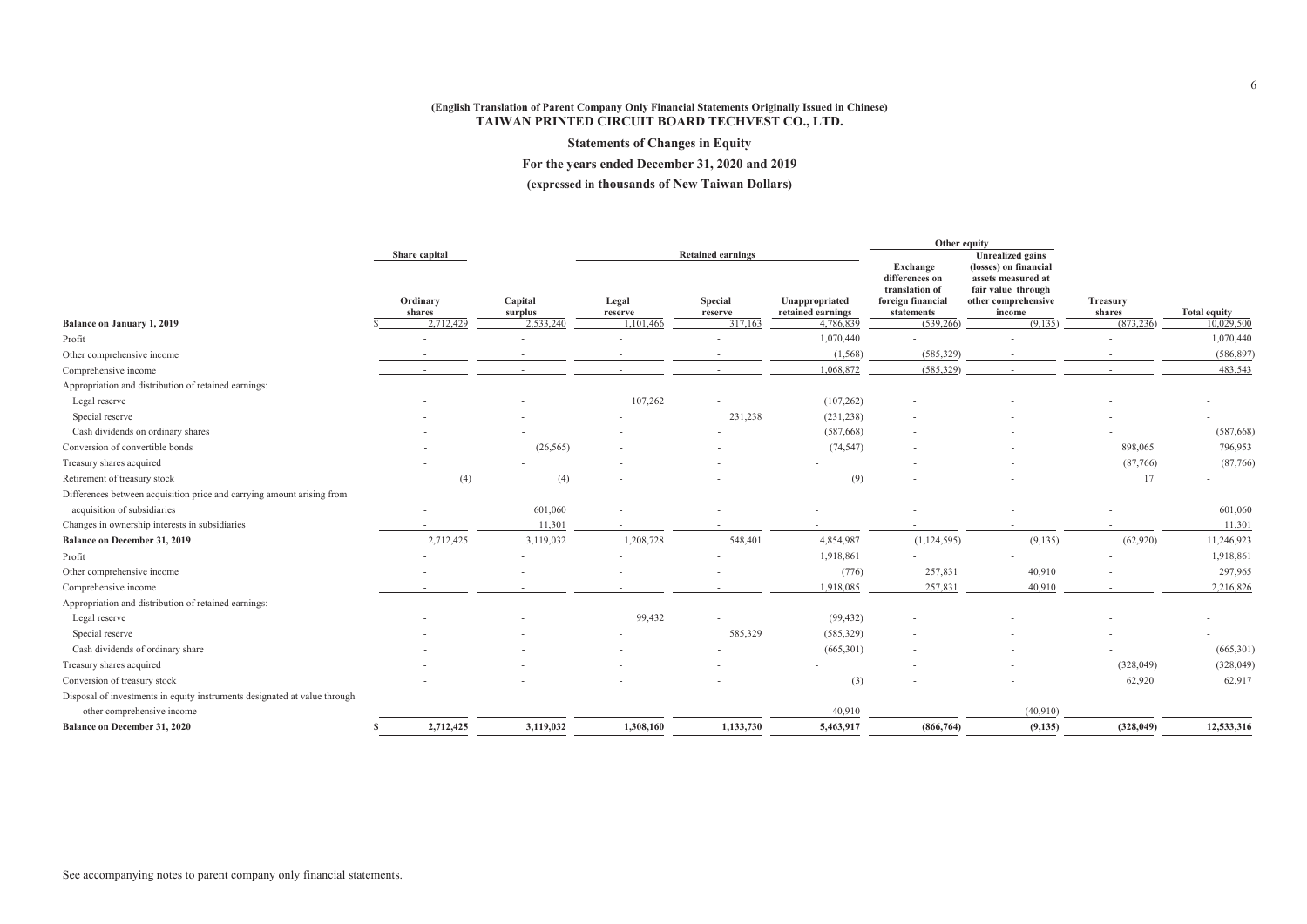### **Statements of Cash Flows**

### **For the years ended December 31, 2020 and 2019**

**(expressed in thousands of New Taiwan Dollars)**

|                                                                                                  |    | 2020        | 2019                     |
|--------------------------------------------------------------------------------------------------|----|-------------|--------------------------|
| Cash flows from (used in) operating activities:                                                  |    |             |                          |
| Profit before tax                                                                                | \$ | 2,070,742   | 1,173,223                |
| Adjustments:                                                                                     |    |             |                          |
| Adjustments to reconcile profit (loss):                                                          |    |             |                          |
| Depreciation expense                                                                             |    | 68,762      | 58,448                   |
| Amortization expense                                                                             |    | 611         | 792                      |
| Expected credit (reversal) loss                                                                  |    | (74, 942)   | 39,009                   |
| Net loss (gain) on financial assets or liabilities at fair value through profit or loss          |    | 180         | (651)                    |
| Interest expense                                                                                 |    | 95,937      | 120,463                  |
| Interest revenue                                                                                 |    | (4, 424)    | (8,276)                  |
| Share of profit of subsidiaries, associates and joint ventures accounted for using equity method |    | (2,043,275) | (785, 407)               |
| Gain from disposal of property, plant and equipment                                              |    | (6, 407)    | (7,101)                  |
| Total adjustments to reconcile profit                                                            |    | (1,963,558) | (582, 723)               |
| Changes in operating assets and liabilities:                                                     |    |             |                          |
| Financial assets at fair value through profit or loss, mandatorily measured at fair value        |    | 667         |                          |
| Notes and accounts receivable                                                                    |    | (773, 015)  | 776,228                  |
| Other receivables                                                                                |    | (25, 465)   | (9,652)                  |
| Inventories                                                                                      |    | (25, 293)   | 51,700                   |
| Other current assets                                                                             |    | (9)         | 5,278                    |
| Total changes in operating assets, net                                                           |    | (823, 115)  | 823,554                  |
| Changes in operating liabilities, net:                                                           |    |             |                          |
| Decrease in financial liability held for trading                                                 |    | (16)        | (80)                     |
| Notes and accounts payable                                                                       |    | 1,689,921   | (1,637,942)              |
| Other payables                                                                                   |    | 289,615     | 4,861                    |
| Current refund liabilities                                                                       |    | 55,730      | (1,178)                  |
| Other current liabilities                                                                        |    | 1,507       | 1,000                    |
| Total changes in operating liabilities, net                                                      |    | 2,036,757   | (1,633,339)              |
| Total changes in operating assets and liabilities                                                |    | 1,213,642   | (809, 785)               |
| <b>Total adjustments</b>                                                                         |    | (749, 916)  | (1,392,508)              |
| Cash inflow generated from operations                                                            |    | 1,320,826   | (219, 285)               |
| Interest received                                                                                |    | 4,424       | 8,276                    |
| Interest paid                                                                                    |    | (98, 363)   | (125, 243)               |
| Income taxes paid                                                                                |    | (84, 838)   | (109, 201)               |
| Net cash flows from operating activities                                                         |    | 1,142,049   | (445, 453)               |
| Cash flows from (used in) investing activities:                                                  |    |             |                          |
| Acquisition of investments accounted for using equity method                                     |    |             | (1,332,448)              |
| Proceeds from capital reduction of investments accounted for using equity method                 |    | 29,550      |                          |
| Acquisition of property, plant and equipment                                                     |    | (62, 490)   | (135,780)                |
| Proceeds from disposal of property, plant and equipment                                          |    | 25,480      | 96,498                   |
| Acquisition of intangible assets                                                                 |    | (140)       | (1,240)                  |
| Other financial assets                                                                           |    | (143, 868)  | 299                      |
| Other non-current assets                                                                         |    | (5,602)     | (3,388)                  |
| Dividends received                                                                               |    | 162,525     |                          |
|                                                                                                  |    |             | (1,376,059)              |
| Net cash flows used in investing activities<br>Cash flows from (used in) financing activities:   |    | 5,455       |                          |
|                                                                                                  |    |             |                          |
| Increase in short-term loans                                                                     |    | (984, 910)  | 927,310                  |
| Proceeds from long-term loans                                                                    |    | 2,400,000   | 2,950,000                |
| Repayment of long-term loans                                                                     |    | (682, 589)  | (731,250)                |
| Repayment of lease liabilities                                                                   |    | (16,507)    | (9, 581)                 |
| Cash dividends paid                                                                              |    | (665,301)   | (587, 668)               |
| Repurchase of treasury shares                                                                    |    | (328, 049)  | (87,766)                 |
| Treasury shares sold to employees                                                                |    | 62,917      | $\overline{\phantom{a}}$ |
| Net cash flows from (used in) financing activities                                               |    | (214, 439)  | 2,461,045                |
| Net increase (decrease) in cash and cash equivalents                                             |    | 933,065     | 639,533                  |
| Cash and cash equivalents at beginning of period                                                 |    | 2,286,727   | 1,647,194                |
| Cash and cash equivalents at end of period                                                       | S  | 3,219,792   | 2,286,727                |

See accompanying notes to parent company only financial statements.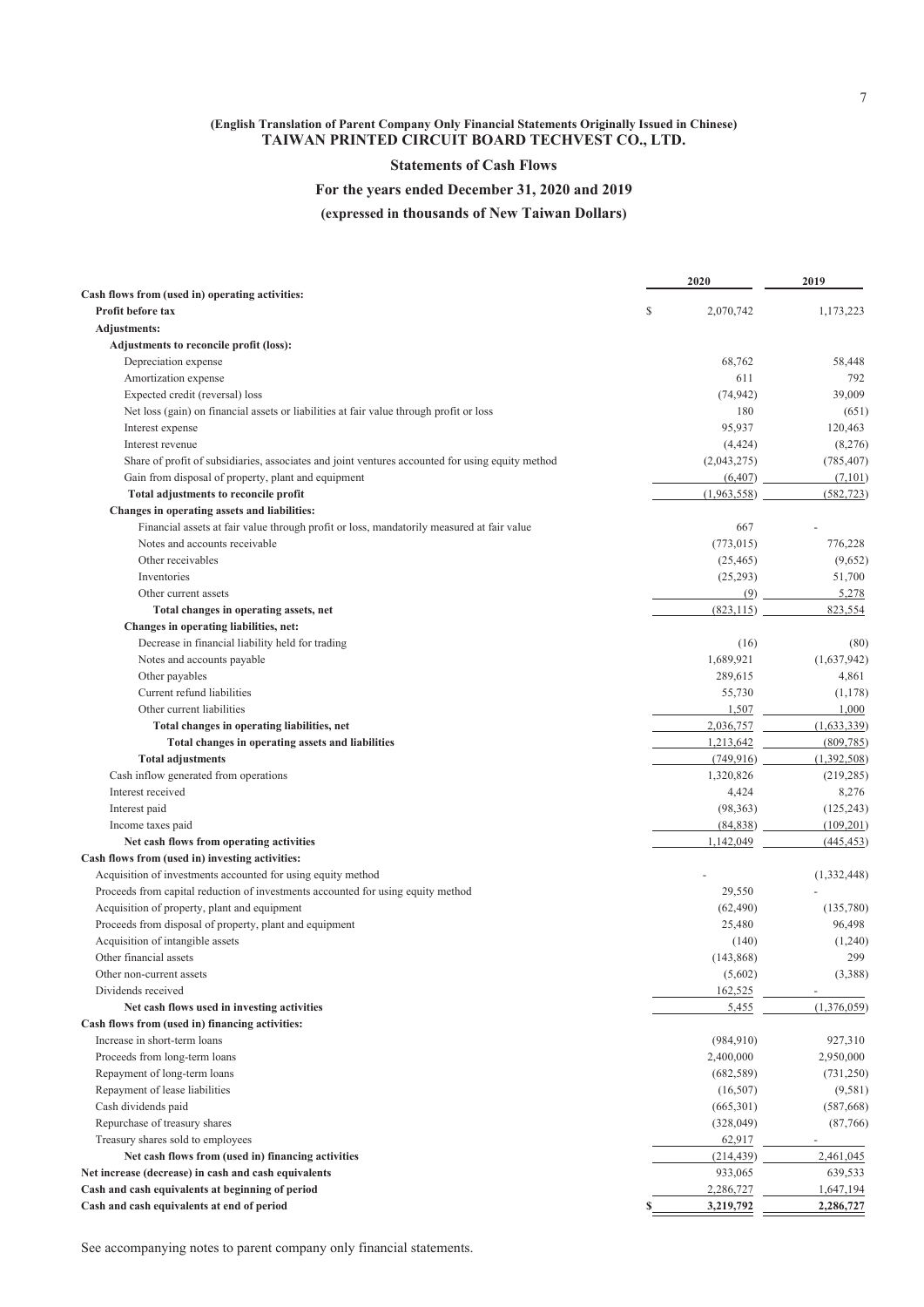### **Notes to the Financial Statements**

### **For the years ended December 31, 2020 and 2019**

### **(expressed in thousands of New Taiwan Dollars, unless otherwise specified)**

### **(1) Company history**

TAIWAN PRINTED CIRCUIT BOARD TECHVEST CO., LTD.("the Company") was incorporated as a company limited by shares on April 21,1998 under the approval of the Ministry of Economic Affairs, ROC. The address of the Company' s registered office is No. 12, Industrial 2 Rd., Pingzhen Dist., Taoyuan City. On December 25, 2009, the Company's shares were listed on the Taiwan Stock Exchange (TWSE). The Company is primarily involved in the business of producing and selling electronic components and printed circuit boards.

### **(2) Approval date and procedures of the financial statements:**

These parent company only financial statements were authorized for issue by the Board of Directors on March 16, 2021.

#### **(3) New standards, amendments and interpretations adopted:**

(a) The impact of the International Financial Reporting Standards ("IFRSs") endorsed by the Financial Supervisory Commission, R.O.C. ("FSC") which have already been adopted.

The Company has initially adopted the following new amendments, which do not have a significant impact on its financial statements, from January 1, 2020.

- Amendments to IFRS 3 "Definition of a Business"
- Amendments to IFRS 9, IAS39 and IFRS7 "Interest Rate Benchmark Reform"
- Amendments to IAS 1 and IAS 8 "Definition of Material"
- Amendments to IFRS 16 "COVID-19-Related Rent Concessions"
- (b) The impact of IFRS issued by the FSC but not yet effective

The Company assesses that the adoption of the following new amendments, effective for annual period beginning on January 1, 2021, would not have a significant impact on its consolidated financial statements.

- Amendments to IFRS 4 "Extension of the Temporary Exemption from Applying IFRS 9"
- Amendments to IFRS 9, IAS39, IFRS7, IFRS 4 and IFRS 16 "Interest Rate Benchmark Reform-Phase 2"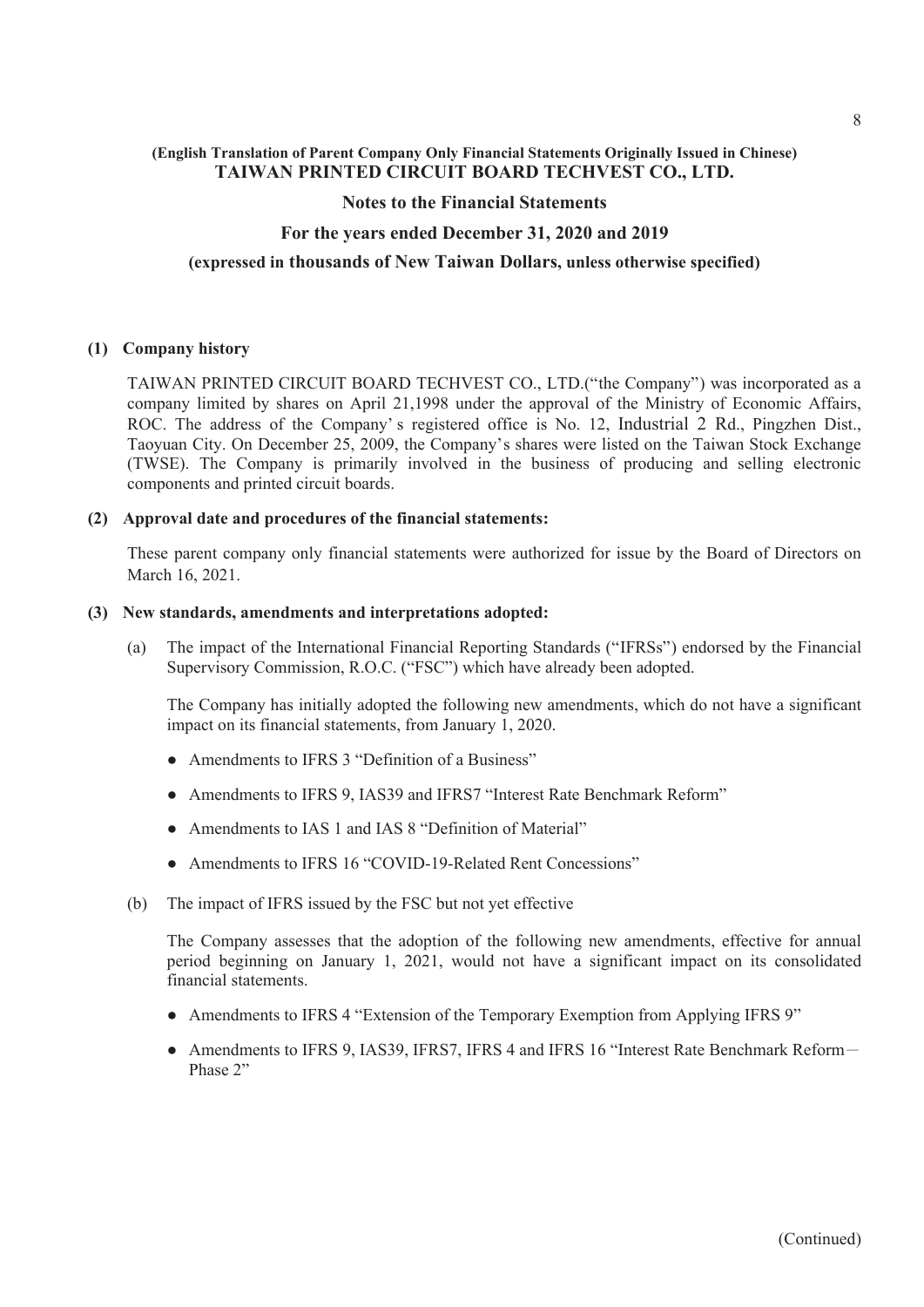### (c) The impact of IFRS issued by IASB but not yet endorsed by the FSC

The Company does not expect the following new and amended standards, which have yet to be endorsed by the FSC, to have a significant impact on its financial statements.

- Amendments to IFRS 10 and IAS 28 "Sale or Contribution of Assets Between an Investor and Its Associate or Joint Venture"
- IFRS 17 " Insurance Contracts" and amendments to IFRS 17 " Insurance Contracts"
- Amendments to IAS 1 "Classification of Liabilities as Current or Non-current"
- Amendments to IAS 16 "Property, Plant and Equipment-Proceeds before Intended Use"
- Amendments to IAS 37 "Onerous Contracts Cost of Fulfilling a Contract"
- Annual Improvements to IFRS Standards 2018-2020
- Amendments to IFRS 3 "Reference to the Conceptual Framework"
- Amendments to IAS 1 "Disclosure of Accounting Policies"
- Amendments to IAS 8 "Definition of Accounting Estimates"

#### **(4) Summary of significant accounting policies:**

The accompanying financial statements are the English translation of the Chinese version prepared and used in the Republic of China. If there is any conflict between, or any difference in the interpretation of, the English and Chinese language financial statements, the Chinese version shall prevail.

The significant accounting policies presented in the non-consolidated financial statements are summarized below. Except for those specifically indicated, the following accounting policies were applied consistently throughout the periods presented in the financial statements.

(a) Statement of compliance

These non-consolidated financial statements have been prepared in accordance with the Regulations Governing the Preparation of Financial Reports by Securities Issuers .

- (b) Basis of preparation
	- (i) Basis of measurement

Except for the following significant accounts, the non-consolidated financial statements have been prepared on a historical cost basis:

- 1) Financial instruments at fair value through profit or loss are measured at fair value;
- 2) Financial assets at fair value through other comprehensive income are measured at fair value.
- (ii) Functional and presentation currency

The functional currency of the Company is determined based on the primary economic environment. The financial statements are presented in New Taiwan Dollar (NTD), which is the Company' s functional currency. All financial information presented in NTD has been rounded to the nearest thousand.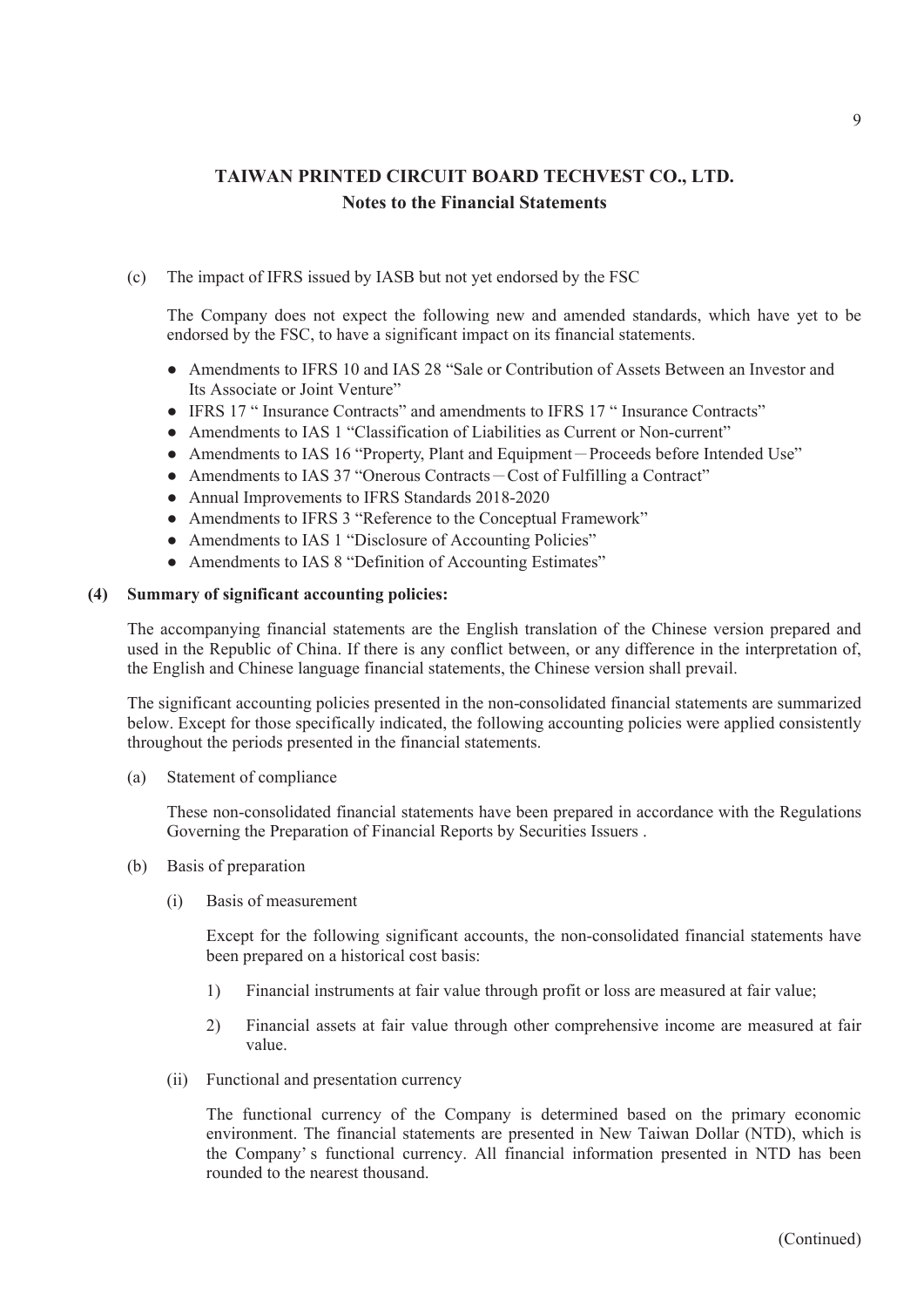#### (c) Foreign Currency

(i) Foreign currency transactions

Transactions in foreign currencies are translated into the respective functional currencies of Company entities at the exchange rates at the dates of the transactions. At the end of each subsequent reporting period, monetary items denominated in foreign currencies are translated into the functional currencies using the exchange rate at that date. Non-monetary items denominated in foreign currencies that are measured at fair value are translated into the functional currencies using the exchange rate at the date that the fair value was determined. Non-monetary items denominated in foreign currencies that are measured based on historical cost are translated using the exchange rate at the date of the transaction.

Exchange differences are generally recognized in profit or loss, except for the difference relating to investments in equity securities designated as at fair value through other comprehensive income, which are recognized in other comprehensive income.

(ii) Foreign operations

The assets and liabilities of foreign operations, including goodwill and fair value adjustments arising on acquisition, are translated into the presentation currency at the exchange rates at the reporting date. The income and expenses of foreign operations, are translated into the presentation currency at the average rate. Exchange differences are recognized in other comprehensive income.

When a foreign operation is disposed of such that control, significant influence, or joint control is lost, the cumulative amount in the translation reserve related to that foreign operation is reclassified to profit or loss as part of the gain or loss on disposal. When the Company disposes of only part of its interest in a subsidiary that includes a foreign operation while retaining control, the relevant proportion of the cumulative amount is reattributed to noncontrolling interests. When the Company disposes of only part of its investment in an associate or joint venture that includes a foreign operation while retaining significant influence or joint control, the relevant proportion of the cumulative amount is reclassified to profit or loss.

When the settlement of a monetary item receivable from or payable to a foreign operation is neither planned nor likely in the foreseeable future, Exchange differences arising from such items are considered to form part of a net investment in the foreign operation and are recognized in other comprehensive income.

(d) Classification of current and non-current assets and liabilities

An asset is classified as current under one of the following criteria, and all other assets are classified as non-current:

- (i) It is expected to be realized, or intended to be sold or consumed, in the normal operating cycle;
- (ii) It is held primarily for the purpose of trading;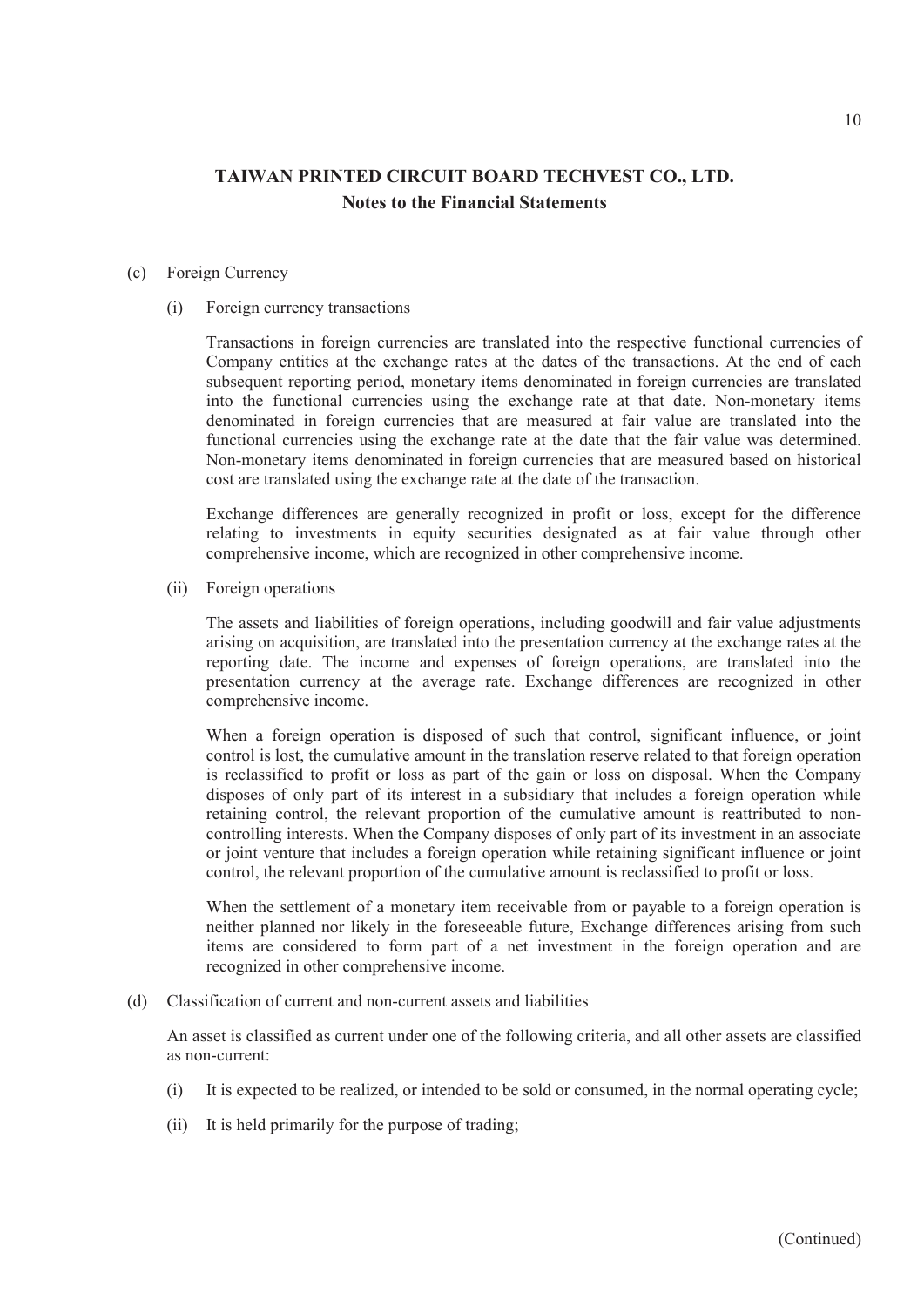- (iii) It is expected to be realized within twelve months after the reporting period; or
- (iv) The asset is cash or a cash equivalent (as defined in IAS 7) unless the asset is restricted from being exchanged or used to settle a liability for at least twelve months after the reporting period.

A liability is classified as current under one of the following criteria, and all other liabilities are classified as noncurrent. An entity shall classify a liability as current when:

An entity shall classify a liability as current when:

- (i) It is expected to be settled in the normal operating cycle;
- (ii) It is held primarily for the purpose of trading;
- (iii) It is due to be settled within twelve months after the reporting period; or
- (iv) The Company does not have an unconditional right to defer settlement of the liability for at least twelve months after the reporting period. Terms of a liability that could, at the option of the counterparty, result in its settlement by issuing equity instruments do not affect its classification.
- (e) Cash and cash equivalents

Cash comprises cash on hand and demand deposits. Cash equivalents are short term, highly liquid investments that are readily convertible to known amounts of cash and are subject to an insignificant risk of changes in value. Time deposits which meet the above definition and are held for the purpose of meeting short term cash commitments rather than for investment or other purposes should be recognized as cash equivalents.

(f) Financial instruments

Trade receivables are initially recognized when they are originated. All other financial assets and financial liabilities are initially recognized when the Company becomes a party to the contractual provisions of the instrument. A financial asset or financial liability is initially measured at fair value plus, for an item not at fair value through profit or loss (FVTPL), transaction costs that are directly attributable to its acquisition or issue.

(i) Financial assets

All regular way purchases or sales of financial assets are recognized and derecognized on a trade date basis.

On initial recognition, a financial asset is classified as measured at: amortized cost; Fair value through other comprehensive income (FVOCI) – equity investment; or FVTPL.

Financial assets are not reclassified subsequent to their initial recognition unless the Group changes its business model for managing financial assets, in which case all affected financial assets are reclassified on the first day of the first reporting period following the change in the business model.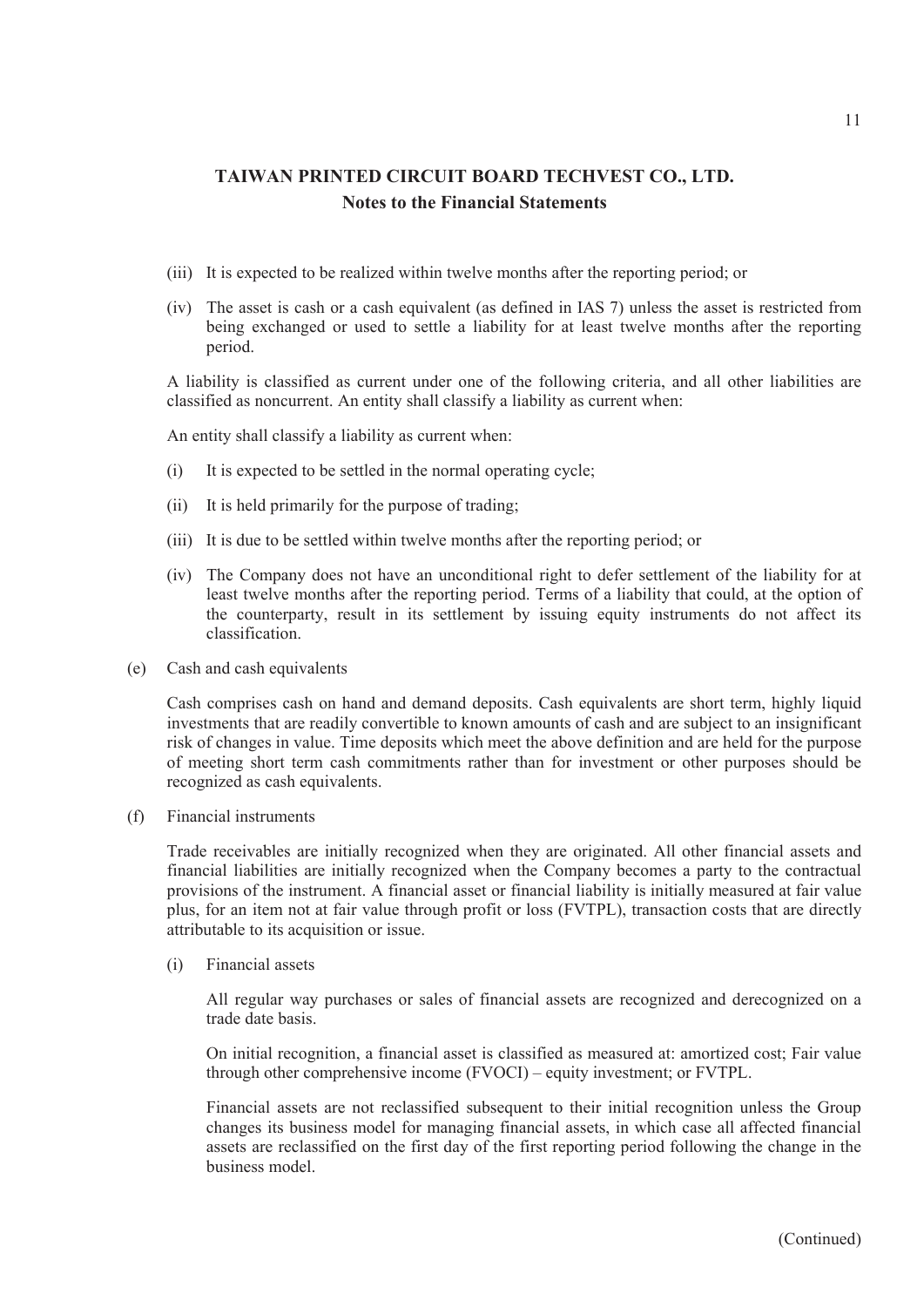1) Financial assets measured at amortized cost

A financial asset is measured at amortized cost if it meets both of the following conditions and is not designated as at FVTPL:

- ‧ It is held within a business model whose objective is to hold assets to collect contractual cash flows; and
- ‧ Its contractual terms give rise on specified dates to cash flows that are solely payments of principal and interest on the principal amount outstanding.

These assets are subsequently measured at amortized cost, which is the amount at which the financial asset is measured at initial recognition, plus/minus, the cumulative amortization using the effective interest method, adjusted for any loss allowance. Interest income, foreign exchange gains and losses, as well as impairment, are recognized in profit or loss. Any gain or loss on derecognition is recognized in profit or loss.

2) Fair value through other comprehensive income (FVOCI)

A debt investment is measured at FVOCI if it meets both of the following conditions and is not designated as at FVTPL:

- ‧ It is held within a business model whose objective is achieved by both collecting contractual cash flows and selling financial assets; and
- ‧Its contractual terms give rise on specified dates to cash flows that are solely payments of principal and interest on the principal amount outstanding.

On initial recognition of an equity investment that is not held for trading, the Company may irrevocably elect to present subsequent changes in the investment' s fair value in other comprehensive income. This election is made on an instrument-by-instrument basis.

Dividend income is recognized in profit or loss on the date on which the Company's right to receive payment is established.

3) Fair value through profit or loss (FVTPL)

All financial assets not classified as amortized cost or FVOCI described as above are measured at FVTPL, including derivative financial assets. On initial recognition, the Company may irrevocably designate a financial asset, which meets the requirements to be measured at amortized cost or at FVOCI, as at FVTPL if doing so eliminates or significantly reduces an accounting mismatch that would otherwise arise.

These assets are subsequently measured at fair value. Net gains and losses, including any interest or dividend income, are recognized in profit or loss.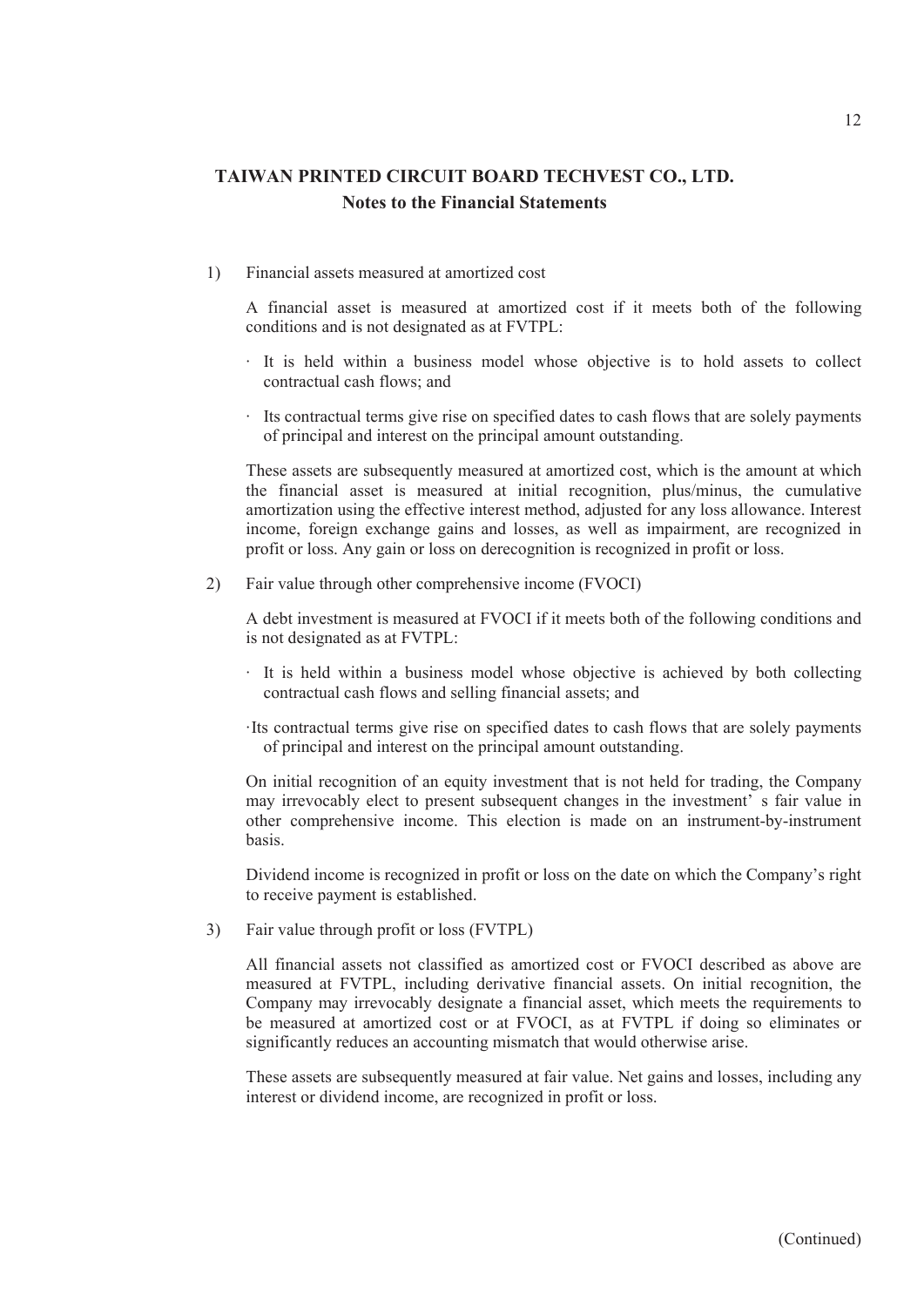#### 4) Impairment of financial assets

The Company recognizes loss allowances for expected credit losses (ECL) on financial assets measured at amortized cost (including cash and cash equivalents, Notes and trade receivables, other receivable, guarantee deposit paid and other financial assets), debt investments measured at FVOCI, and contract assets.

The Company measures loss allowances at an amount equal to lifetime expected credit loss (ECL), except for the following which are measured as 12-month ECL:

- ‧ Debt securities that are determined to have low credit risk at the reporting date; and
- ‧ Other debt securities and bank balances for which credit risk (i.e. the risk of default occurring over the expected life of the financial instrument) has not increased significantly since initial recognition.

Loss allowance for trade receivables and contract assets are always measured at an amount equal to lifetime ECL.

When determining whether the credit risk of a financial asset has increased significantly since initial recognition and when estimating ECL, the Company considers reasonable and supportable information that is relevant and available without undue cost or effort. This includes both quantitative and qualitative information and analysis based on the Company' s historical experience and informed credit assessment as well as forwardlooking information.

Lifetime ECL are the ECL that result from all possible default events over the expected life of a financial instrument.

12-month ECL are the portion of ECL that result from default events that are possible within the 12 months after the reporting date (or a shorter period if the expected life of the instrument is less than 12 months).

The maximum period considered when estimating ECL is the maximum contractual period over which the Company is exposed to credit risk.

ECL are a probability-weighted estimate of credit losses. Credit losses are measured as the present value of all cash shortfalls (i.e the difference between the cash flows due to the Company in accordance with the contract and the cash flows that the Company expects to receive). ECL are discounted at the effective interest rate of the financial asset.

At each reporting date, the Company assesses whether financial assets carried at amortized cost and debt securities at FVOCI are credit-impaired. A financial asset is ' credit-impaired' when one or more events that have a detrimental impact on the estimated future cash flows of the financial asset have occurred. Evidence that a financial asset is credit-impaired includes the following observable data: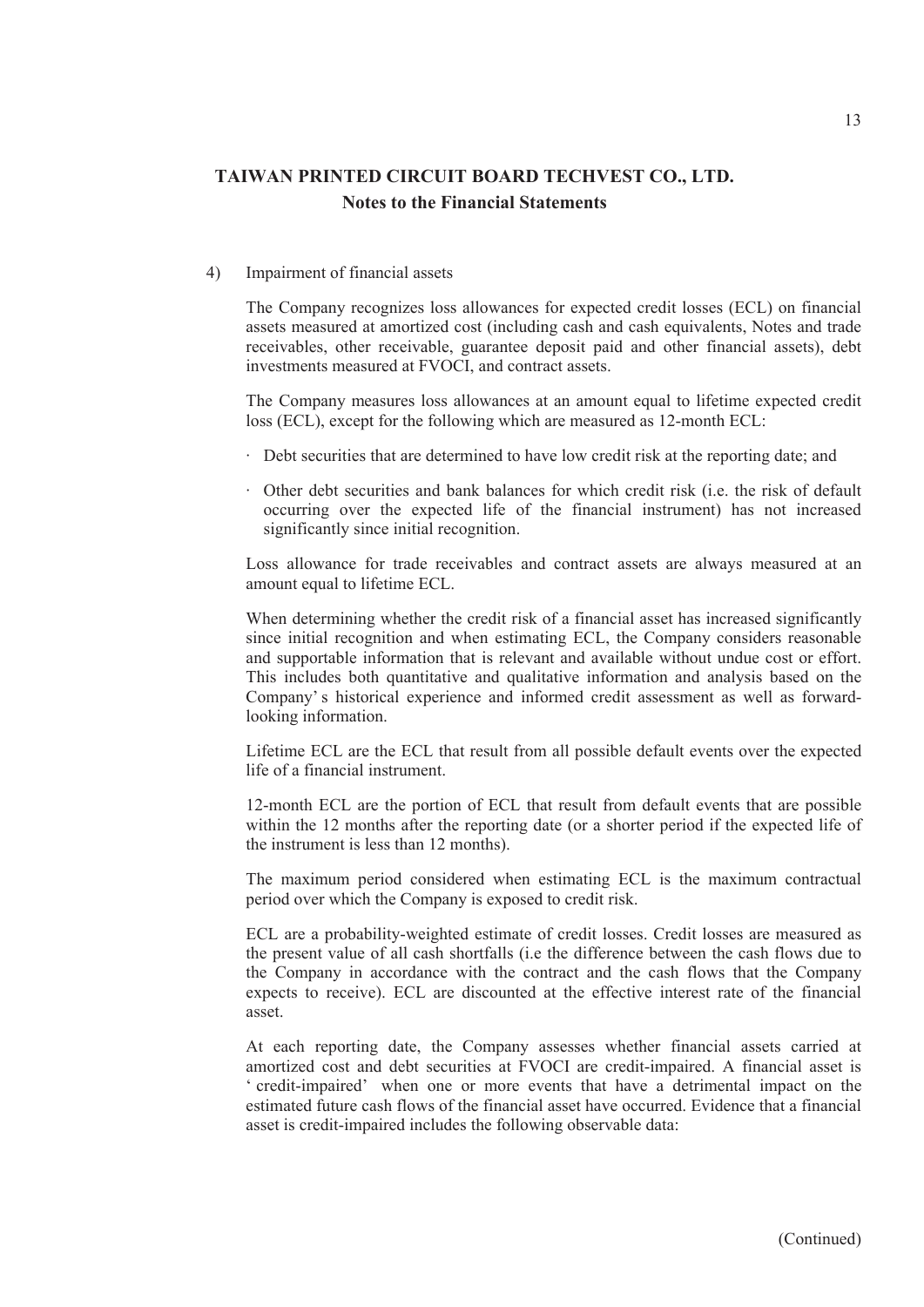- ‧ Significant financial difficulty of the borrower or issuer;
- ‧ A breach of contract such as a default or being more than 90 days past due;
- ‧ The lender of the borrower, for economic or contractual reasons relating to the borrower's financial difficulty, having granted to the borrower a concession that the lender would not otherwise consider;
- ‧ It is probable that the borrower will enter bankruptcy or other financial reorganization; or
- ‧ The disappearance of an active market for a security because of financial difficulties.

Loss allowances for financial assets measured at amortized cost are deducted from the gross carrying amount of the assets. For debt securities at FVOCI, the loss allowance is charge to profit or loss and is recognized in other comprehensive income in stead of reducing the carrying amount of the asset.

The gross carrying amount of a financial asset is written off when the Company has no reasonable expectations of recovering a financial asset in its entirety or a portion thereof. The Company individually makes an assessment with respect to the timing and amount of write-off based on whether there is a reasonable expectation of recovery. The Company expects no significant recovery from the amount written off. However, financial assets that are written off could still be subject to enforcement activities in order to comply with the Company's procedures for recovery of amounts due.

5) Derecognition of financial assets

The Company derecognizes a financial asset when the contractual rights to the cash flows from the financial asset expire, or it transfers the rights to receive the contractual cash flows in a transaction in which substantially all of the risks and rewards of ownership of the financial asset are transferred or in which the Company neither transfers nor retains substantially all of the risks and rewards of ownership and it does not retain control of the financial asset.

The Company enters transactions whereby it transfers its assets recognized in the statement of balance sheet but retains either all or substantially all of the risks and rewards of the transferred assets. In this case, the transferred assets are not derecognized.

- (ii) Financial liabilities and equity instruments
	- 1) Classification of debt or equity

Debt and equity instruments issued by the Company are classified as financial liabilities or equity in accordance with the substance of the contractual arrangements and the definitions of a financial liability and an equity instrument.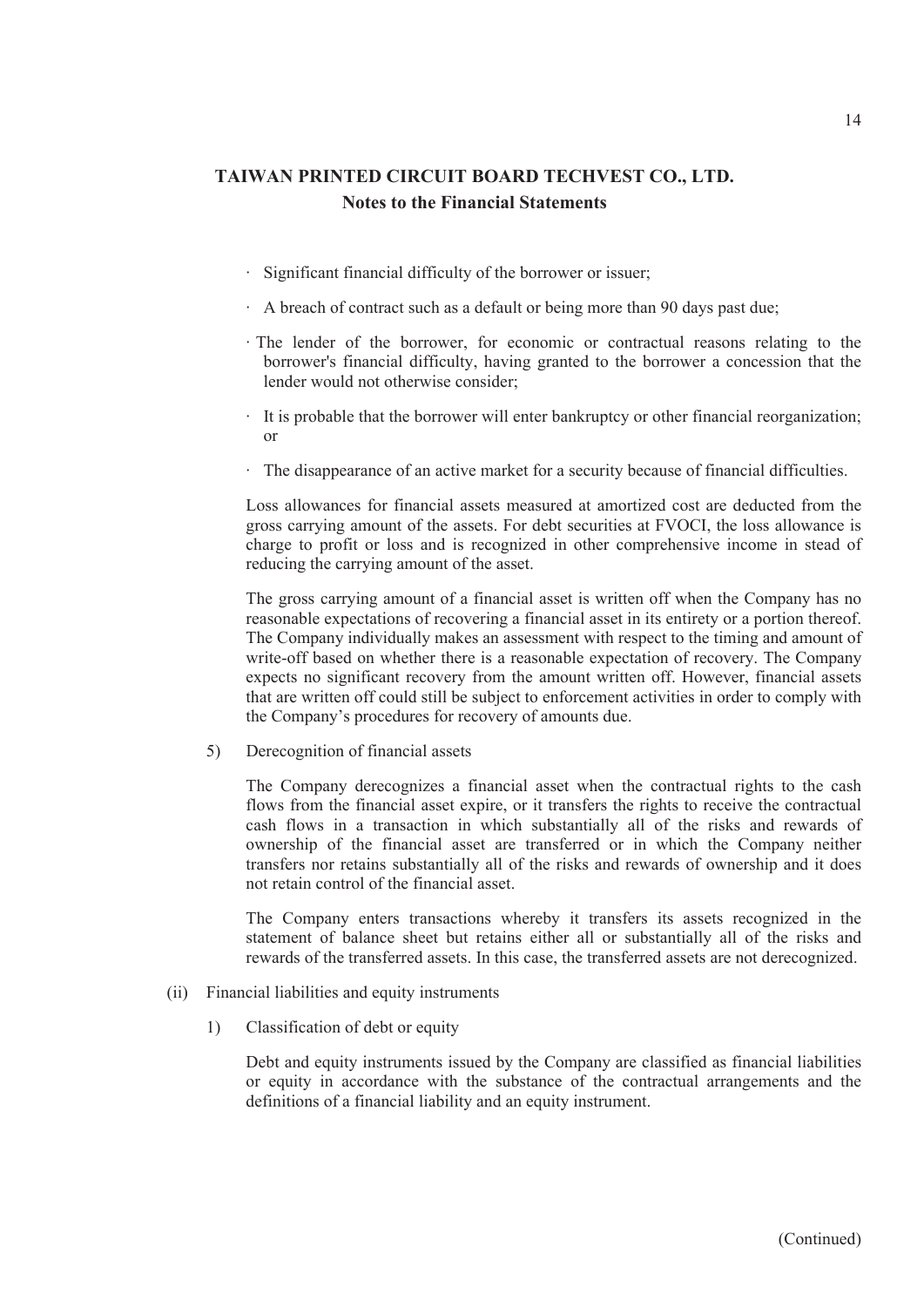2) Equity instrument

An equity instrument is any contract that evidences residual interest in the assets of an entity after deducting all of its liabilities. Equity instruments issued are recognized as the amount of consideration received, less the direct cost of issuing.

3) Treasury shares

When shares recognized as equity are repurchased, the amount of the consideration paid, which includes directly attributable costs, is recognized as a deduction from equity. Repurchased shares are classified as treasury shares. When treasury shares are sold or reissued subsequently, the amount received is recognized as an increase in equity, and the resulting surplus or deficit on the transaction is recognized in capital surplus or retained earnings (if the capital surplus is not sufficient to be written down).

4) Financial liabilities

Financial liabilities are classified as measured at amortized cost or FVTPL. A financial liability is classified as at FVTPL if it is classified as held-for-trading, it is a derivative or it is designated as such on initial recognition. Financial liabilities at FVTPL are measured at fair value and net gains and losses, including any interest expense, are recognized in profit or loss.

Other financial liabilities are subsequently measured at amortized cost using the effective interest method. Interest expense and foreign exchange gains and losses are recognized in profit or loss. Any gain or loss on derecognition is also recognized in profit or loss.

5) Derecognition of financial liabilities

The Company derecognizes a financial liability when its contractual obligations are discharged or cancelled, or expire. The Company also derecognizes a financial liability when its terms are modified and the cash flows of the modified liability are substantially different, in which case a new financial liability based on the modified terms is recognized at fair value.

On derecognition of a financial liability, the difference between the carrying amount of a financial liability extinguished and the consideration paid (including any non-cash assets transferred or liabilities assumed) is recognized in profit or loss.

6) Offsetting of financial assets and liabilities

Financial assets and financial liabilities are offset and the net amount presented in the statement of balance sheet when, and only when, the Company currently has a legally enforceable right to set off the amounts and it intends either to settle them on a net basis or to realize the asset and settle the liability simultaneously.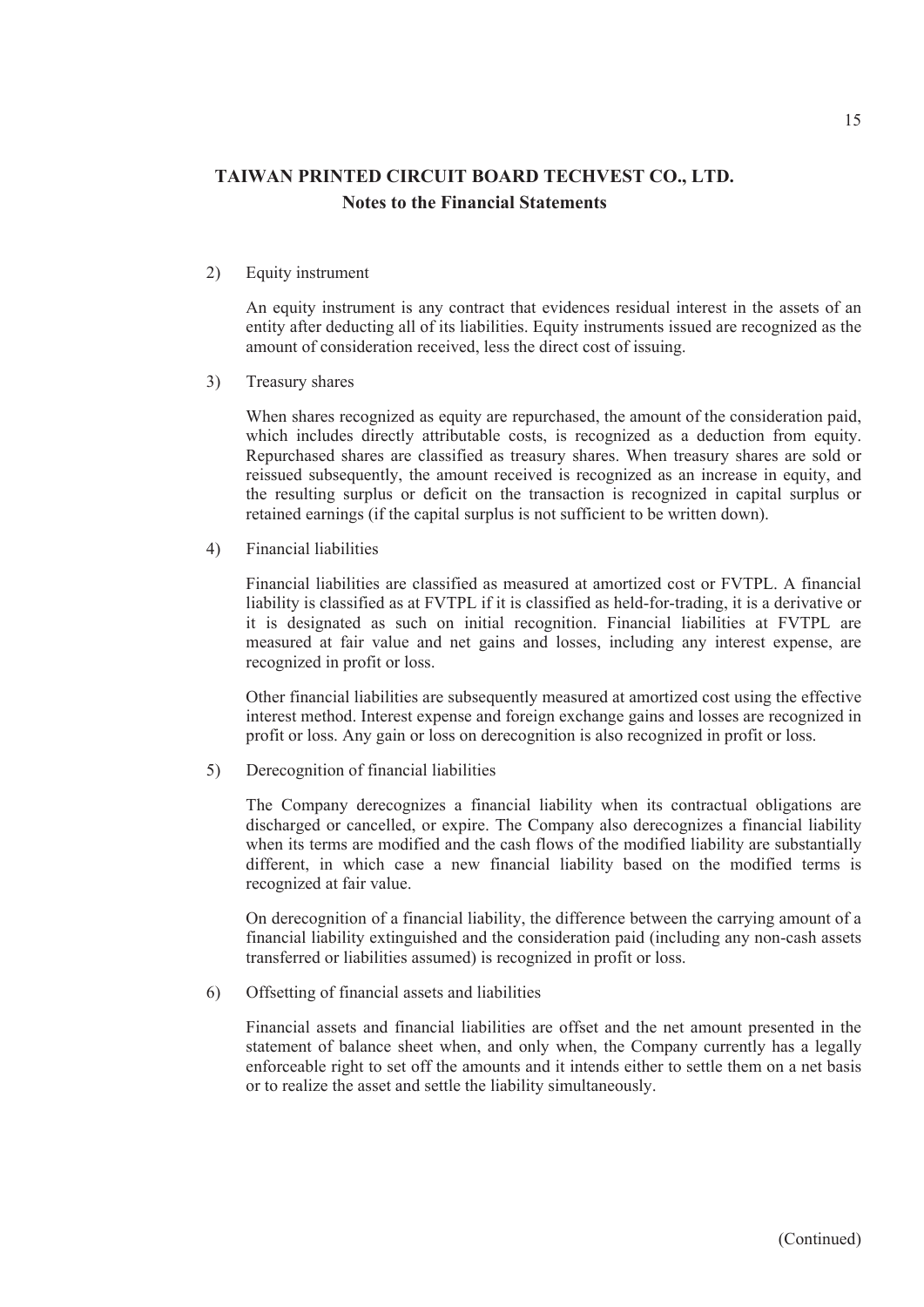#### (iii) Derivative financial instruments and hedge accounting

The Company holds derivative financial instruments to hedge its foreign currency and interest rate exposures. Embedded derivatives are separated from the host contract and accounted for separately if the host contract is not a financial asset and certain criteria are met.

Derivatives are initially measured at fair value. Subsequent to initial recognition, derivatives are measured at fair value, and changes therein are generally recognized in profit or loss.

(g) Inventories

Inventories are measured at the lower of cost and net realizable value. The cost of inventories is calculated using the weight average method, and includes expenditure incurred in acquiring the inventories, production or conversion costs, and other costs incurred in bringing them to their present location and condition. In the case of manufactured inventories and work in progress, cost includes an appropriate share of production overheads based on normal operating capacity.

Net realizable value is the estimated selling price in the ordinary course of business, less the estimated costs of completion and selling expenses.

(h) Subsidiaries

The subsidiaries which the Company is holding for controlling are measured under equity method in the financial statement. Under equity method, the net income, other comprehensive income and equity in the financial statement are equivalent to the net income, other comprehensive income and equity which are contributed to the owners of parent in the financial statement.

The changes in ownership of the subsidiaries are recognized as equity transaction.

- (i) Property, plant, and equipment
	- (i) Recognition and measurement

Items of property, plant and equipment are measured at cost, which includes capitalized borrowing costs, less accumulated depreciation and any accumulated impairment losses.

If significant parts of an item of property, plant and equipment have different useful lives, they are accounted for as separate items (major components) of property, plant and equipment.

Any gain or loss on disposal of an item of property, plant and equipment is recognized in profit or loss.

(ii) Subsequent expenditure

Subsequent expenditure is capitalized only if it is probable that the future economic benefits associated with the expenditure will flow to the Company.

(iii) Depreciation

Depreciation is calculated on the cost of an asset less its residual value and is recognized in profit or loss on a straight line basis over the estimated useful lives of each component of an item of property, plant and equipment, except for land.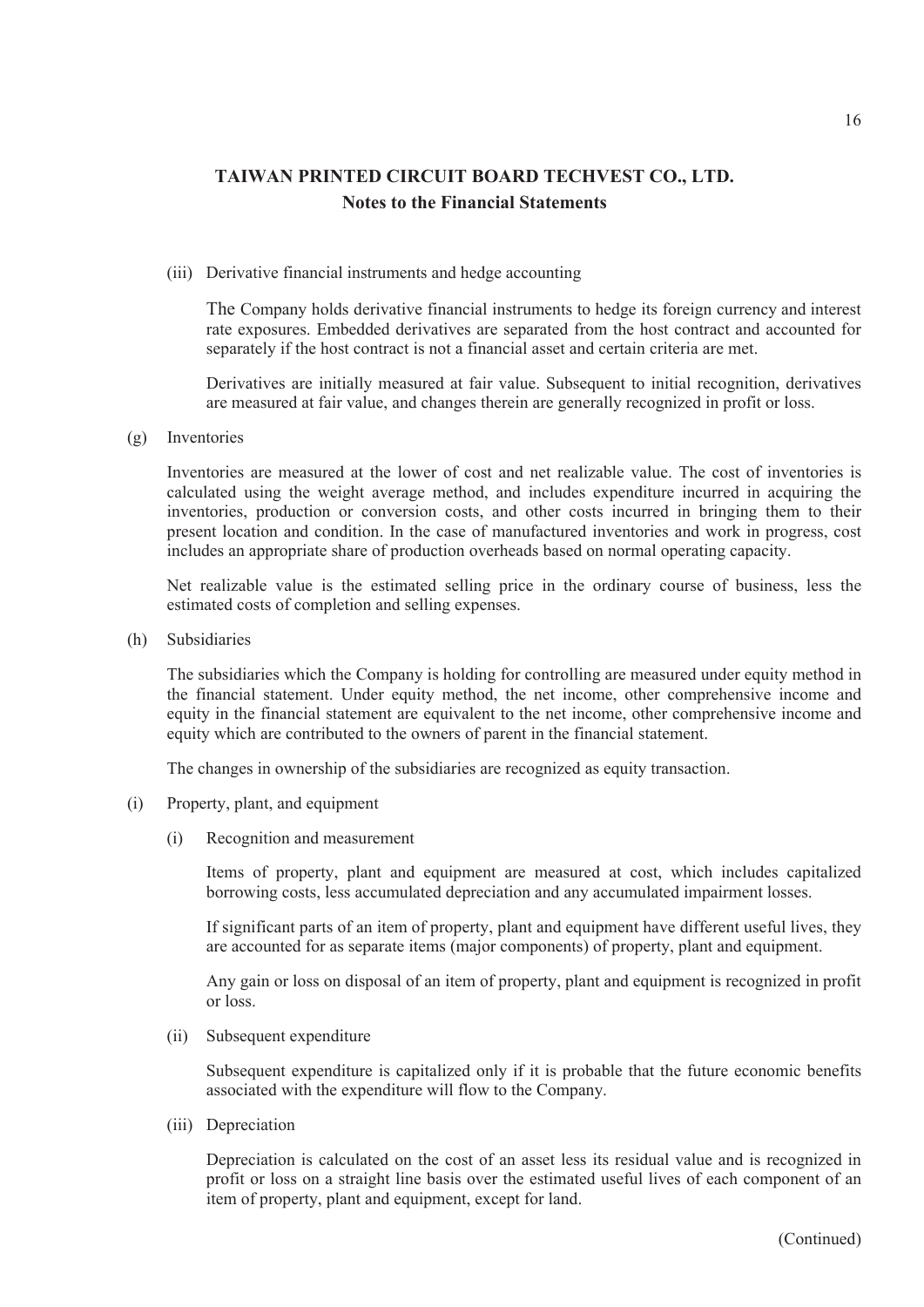The estimated useful lives of property, plant and equipment for current and comparative periods are as follows:

|                | <b>Buildings</b>           | 2 years $\sim$ 50 years |
|----------------|----------------------------|-------------------------|
| 2)             | Machinery and equipment    | 2 years $\sim$ 12 years |
| 3 <sup>)</sup> | Office and other equipment | 2 years $\sim$ 12 years |

Depreciation methods, useful lives and residual values, are reviewed at each reporting date, and adjusted if appropriate.

#### (j) Lease

(i) Identifying a lease

At inception of a contract, the Company assesses whether a contract is, or contains, a lease. A contract is, or contains, a lease if the contract conveys the right to control the use of an identified asset for a period of time in exchange for consideration. To assess whether a contract conveys the right to control the use of an identified asset, the Company assesses whether:

- 1) The contract involves the use of an identified asset this may be specified explicitly or implicitly, and should be physically distinct or represent substantially all of the capacity of a physically distinct asset. If the supplier has a substantive substitution right, then the asset is not identified; and
- 2) The Company has the right to obtain substantially all of the economic benefits from use of the asset throughout the period of use; and
- 3) The Company has the right to direct the use of the asset throughout the period of use only if either:
	- The Company has the right to direct how and for what purpose the asset is used throughout the period of use; or
	- The relevant decisions about how and for what purpose the asset is used are predetermined and:
		- The Company has the right to operate the asset throughout the period of use, without the supplier having the right to change those operating instructions; or
		- The Company designed the asset in a way that predetermines how and for what purpose it will be used throughout the period of use.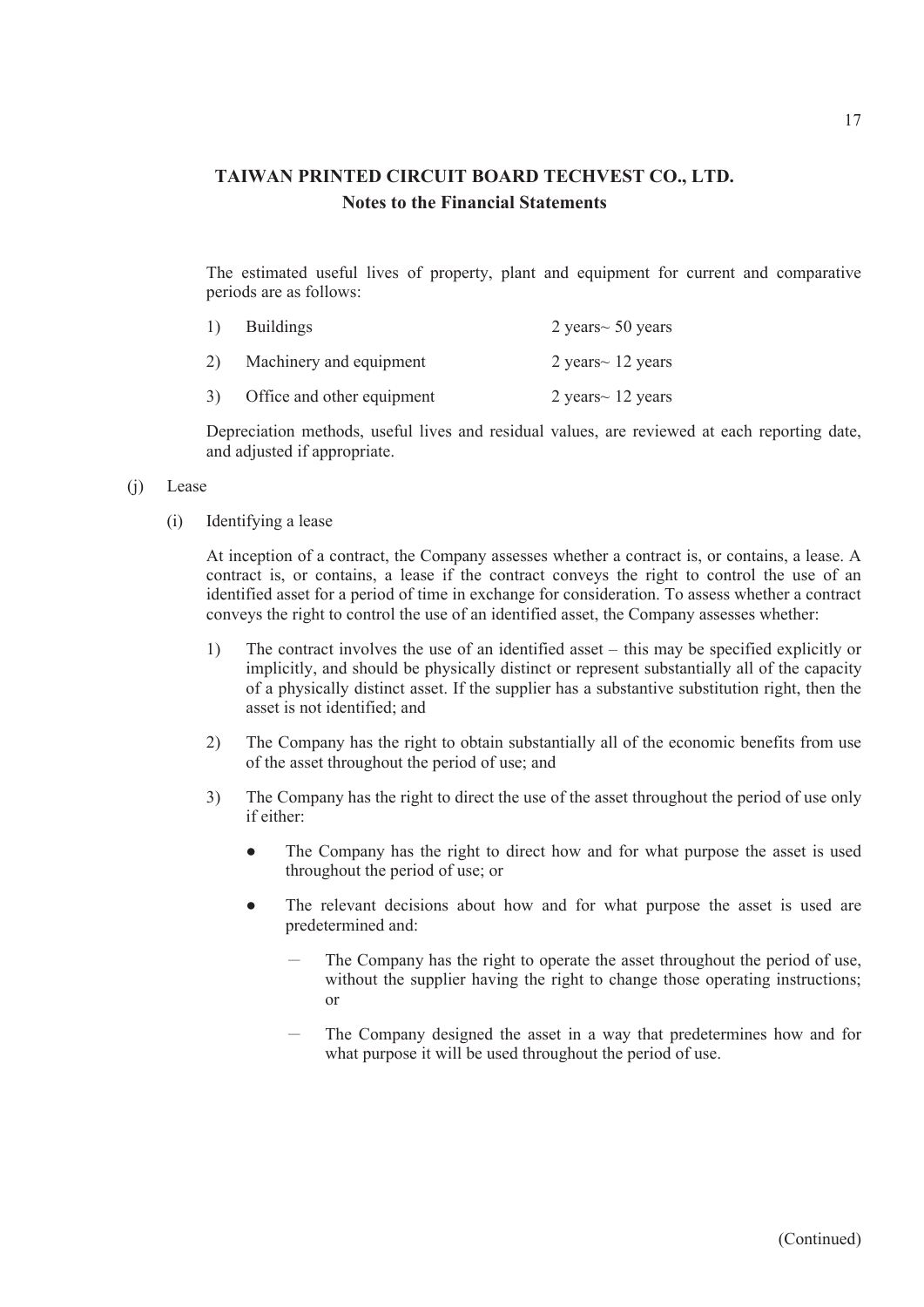#### (ii) As a lessee

The Company recognizes a right-of-use asset and a lease liability at the lease commencement date. The right-of-use asset is initially measured at cost, which comprises the initial amount of the lease liability adjusted for any lease payments made at or before the commencement date, plus any initial direct costs incurred and an estimate of costs to dismantle and remove the underlying asset or to restore the underlying asset or the site on which it is located, less any lease incentives received.

The right-of-use asset is subsequently depreciated using the straight-line method from the commencement date to the earlier of the end of the useful life of the right-of-use asset or the end of the lease term. In addition, the right-of-use asset is periodically reduced by impairment losses, if any, and adjusted for certain remeasurements of the lease liability.

The lease liability is initially measured at the present value of the lease payments that are not paid at the commencement date, discounted using the interest rate implicit in the lease or, if that rate cannot be reliably determined, the Company's incremental borrowing rate. Generally, the Company uses its incremental borrowing rate as the discount rate.

Lease payments included in the measurement of the lease liability comprise the following:

- Fixed payments, including in-substance fixed payments;
- Variable lease payments that depend on an index or a rate, initially measured using the index or rate as at the commencement date;
- Amounts expected to be payable under a residual value guarantee; and
- Payments for purchase or termination options that are reasonably certain to be exercised.

The lease liability is measured at amortized cost using the effective interest method. It is remeasured when:

- There is a change in future lease payments arising from the change in an index or rate; or
- There is a change in the Company's estimate of the amount expected to be payable under a residual value guarantee; or
- There is a change in the lease term resulting from a change of its assessment on whether it will exercise an option to purchase the underlying asset, or
- There is a change of its assessment on whether it will exercise a extension or termination option; or
- There is any lease modifications

When the lease liability is remeasured, other than lease modifications, a corresponding adjustment is made to the carrying amount of the right-of-use asset, or in profit and loss if the carrying amount of the right-of-use asset has been reduced to zero.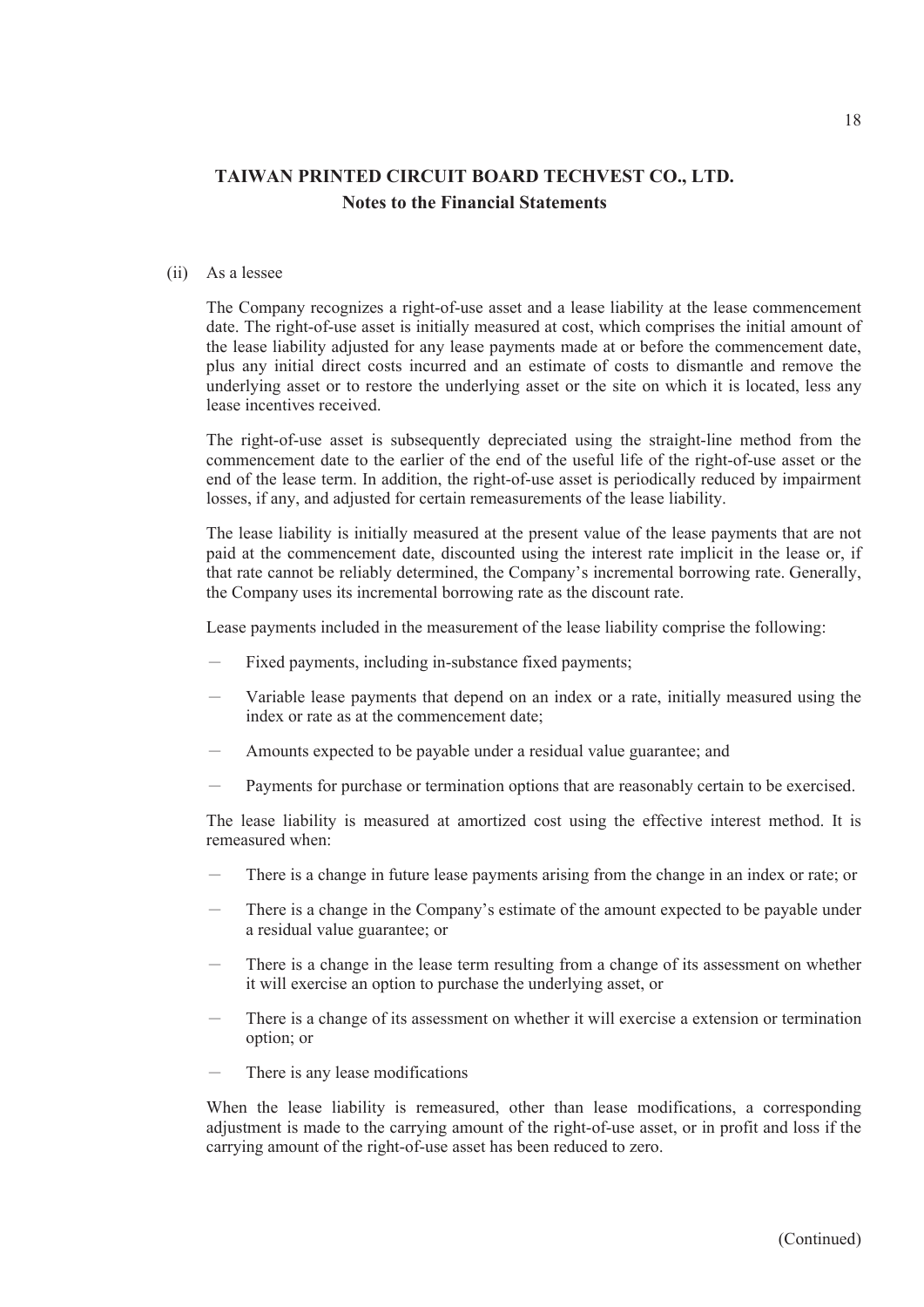When the lease liability is remeasured to reflect the partial or full termination of the lease for lease modifications that decrease the scope of the lease, the Company accounts for the remeasurement of the lease liability by decreasing the carrying amount of the right-of-use asset to reflect the partial or full termination of the lease, and recognize in profit or loss any gain or loss relating to the partial or full termination of the lease.

The Company presents right-of-use assets that do not meet the definition of investment and lease liabilities as a separate line item respectively in the statement of financial position.

The Company has elected not to recognize right-of-use assets and lease liabilities for shortterm leases of staff dormitories, parts of the transportation and other equipment that have a lease term of 12 months or less and leases of low-value assets. The Company recognizes the lease payments associated with these leases as an expense on a straight-line basis over the lease term.

(iii) Lessor

When the Company acts as a lessor, it determines at lease commencement whether each lease is a finance lease or an operating lease. To classify each lease, the Company makes an overall assessment of whether the lease transfers to the lessee substantially all of the risks and rewards of ownership incidental to ownership of the underlying asset. If this is the case, then the lease is a finance lease; if not, then the lease is an operating lease. As part of this assessment, the Company considers certain indicators such as whether the lease is for the major part of the economic life of the asset.

- (k) Intangible assets
	- (i) Recognition and measurement

Intangible assets, including computer software, that are acquired by the Company are measured at cost less accumulated amortization and any accumulated impairment losses.

(ii) Subsequent expenditure

Subsequent expenditure is capitalized only when it increases the future economic benefits embodied in the specific asset to which it relates. All other expenditure is recognized in profit or loss as incurred.

(iii) Amortization

Amortization is calculated over the cost of the asset, less its residual value, and is recognized in profit or loss on a straight-line basis over the estimated useful lives of intangible assets, other than goodwill, from the date that they are available for use.

Amortization methods, useful lives and residual values are reviewed at each reporting date and adjusted if appropriate.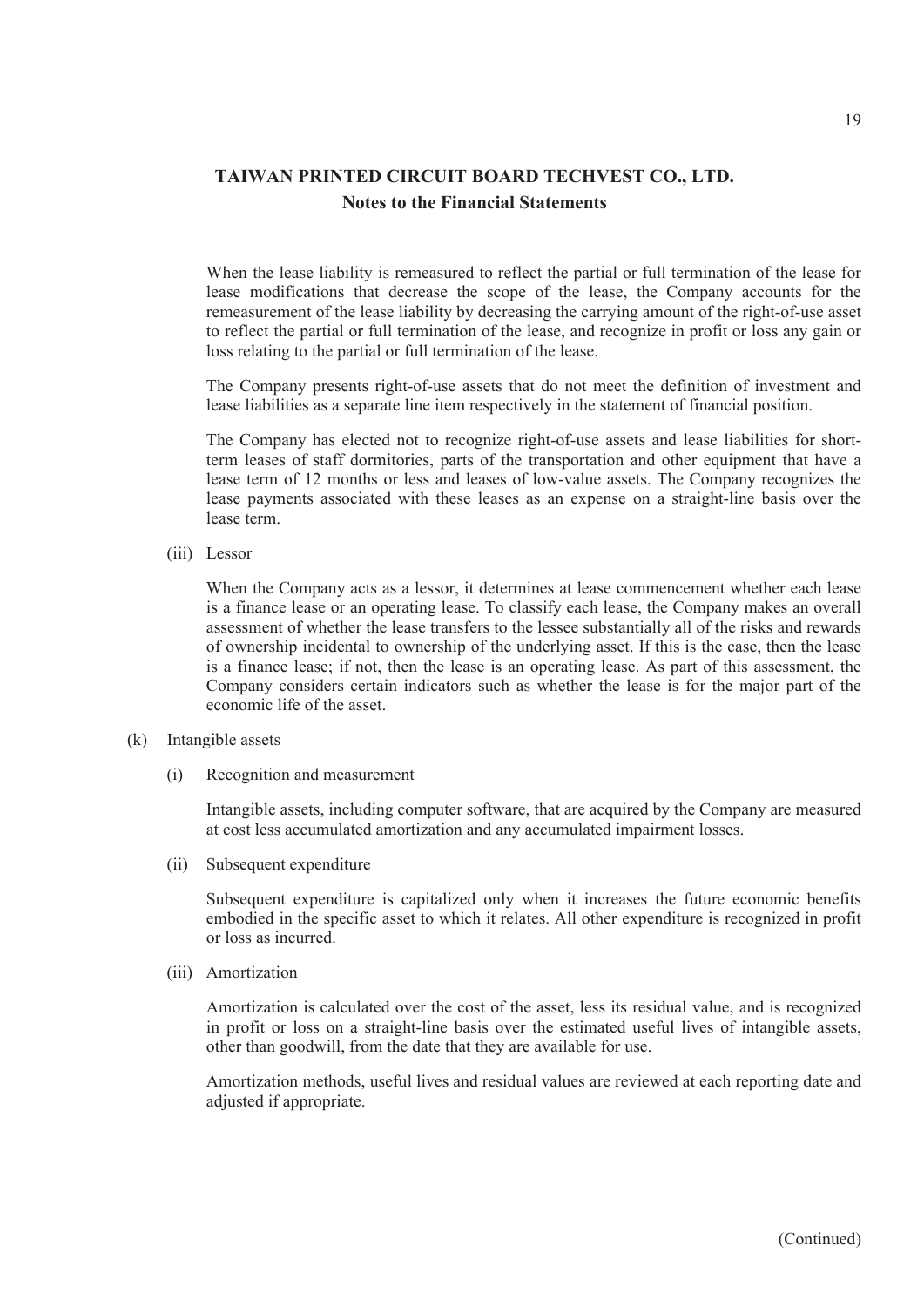#### (l) Impairment – non-financial assets

At each reporting date, the Company reviews the carrying amounts of its non-financial assets (other than inventories, contract asset and deferred tax assets) to determine whether there is any indication of impairment. If any such indication exists, then the asset's recoverable amount is estimated.

For impairment testing, assets are grouped together into the smallest group of assets that generates cash inflows from continuing use that are largely independent of the cash inflows of other assets or cash-generating units (CGUs).

The recoverable amount of an asset or CGU is the greater of its value in use and its fair value less costs to sell. Value in use is based on the estimated future cash flows, discounted to their present value using a pre-tax discount rate that reflects current market assessments of the time value of money and the risks specific to the asset or CGU.

An impairment loss is recognized if the carrying amount of an asset or CGU exceeds its recoverable amount.

For non-financial assets, an impairment loss is reversed only to the extent that the asset's carrying amount does not exceed the carrying amount that would have been determined, net of depreciation or amortization, if no impairment loss had been recognized.

(m) Revenue recognition

Revenue from contracts with customers

Revenue is measured based on the consideration to which the Company expects to be entitled in exchange for transferring goods or services to a customer. The Company recognizes revenue when it satisfies a performance obligation by transferring control of a good or a service to a customer. The accounting policies for the Group's main types of revenue are explained below.

(i) Sale of goods–electronic components

The Company manufactures and sells electronic components to customers. The Company recognizes revenue when control of the products has transferred, being when the products are delivered to the customer, the customer has full discretion over the channel and price to sell the products, and there is no unfulfilled obligation that could affect the customer's acceptance of the products. Delivery occurs when the products have been shipped to the specific location, the risks of obsolescence and loss have been transferred to the customer, and either the customer has accepted the products in accordance with the sales contract, the acceptance provisions have lapsed, or the Company has objective evidence that all criteria for acceptance have been satisfied.

The Company often recognizes revenue based on the total amount if the sale according to aggregate sales of electronic components is over a 6 months period and had a discount agreement previously or its highly possible to have sales discounts in marketing experience. The Company evaluates the amount of discounts at the day of the occurrence of that fact or the date of balance sheet, offsets sales revenue or recognizes sales allowance, and recognizes the revenue only to the extent that it is highly probable that a significant reversal will not occur. As of the reporting date, the expecting amount paid to customer relating to the unit price discounts and defects of product is recognized as refund liabilities.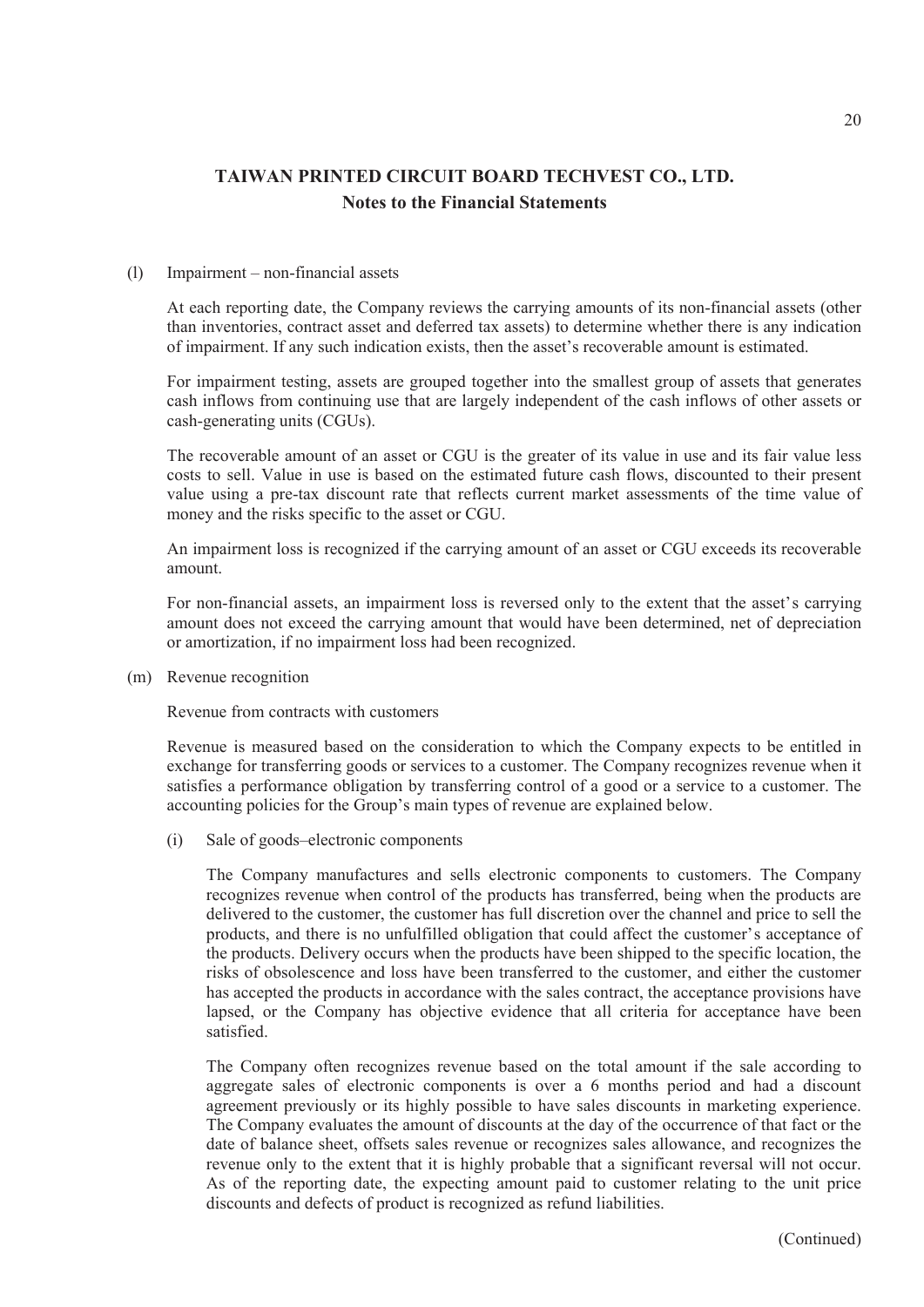Trade receivable is recognized when the goods are delivered as this is the point in the time the Company has the right to an amount of consideration that is unconditional.

(ii) Financing components

The Company does not expect to have any contracts where the period between the transfer of the promised goods or services to the customer and payment by the customer exceeds one year. As a consequence, the Company does not adjust any of the transaction prices for the time value of money.

- (n) Employee benefits
	- (i) Defined contribution plans

Obligations for contributions to defined contribution plans are expensed as the related service is provided. Prepaid contributions are recognized as an asset to the extent that a cash refund or a reduction in future payments is available.

(ii) Short-term employee benefits

Short-term employee benefits are expensed as the related service is provided. A liability is recognized for the amount expected to be paid if the Company has a present legal or constructive obligation to pay this amount as a result of past service provided by the employee and the obligation can be estimated reliably.

(o) Income taxes

Income taxes comprise current taxes and deferred taxes. Except for expenses related to business combinations or recognized directly in equity or other comprehensive income, all current and deferred taxes are recognized in profit or loss.

The Company has determined that interest and penalties related to income taxes, including uncertain tax treatment, do not meet the definition of income taxes, and therefore accounted for them under IAS37.

Current taxes comprise the expected tax payables or receivables on the taxable profits (losses) for the year and any adjustment to the tax payable or receivable in respect of previous years. The amount of current tax payables or receivables are the best estimate of the tax amount expected to be paid or received that reflects uncertainty related to income taxes, if any. It is measured using tax rates enacted or substantively enacted at the reporting date.

Deferred taxes arise due to temporary differences between the carrying amounts of assets and liabilities for financial reporting purposes and their respective tax bases. Deferred taxes are recognized except for the following:

(i) Temporary differences on the initial recognition of assets and liabilities in a transaction that is not a business combination and that affects neither accounting nor taxable profits (losses) at the time of the transaction;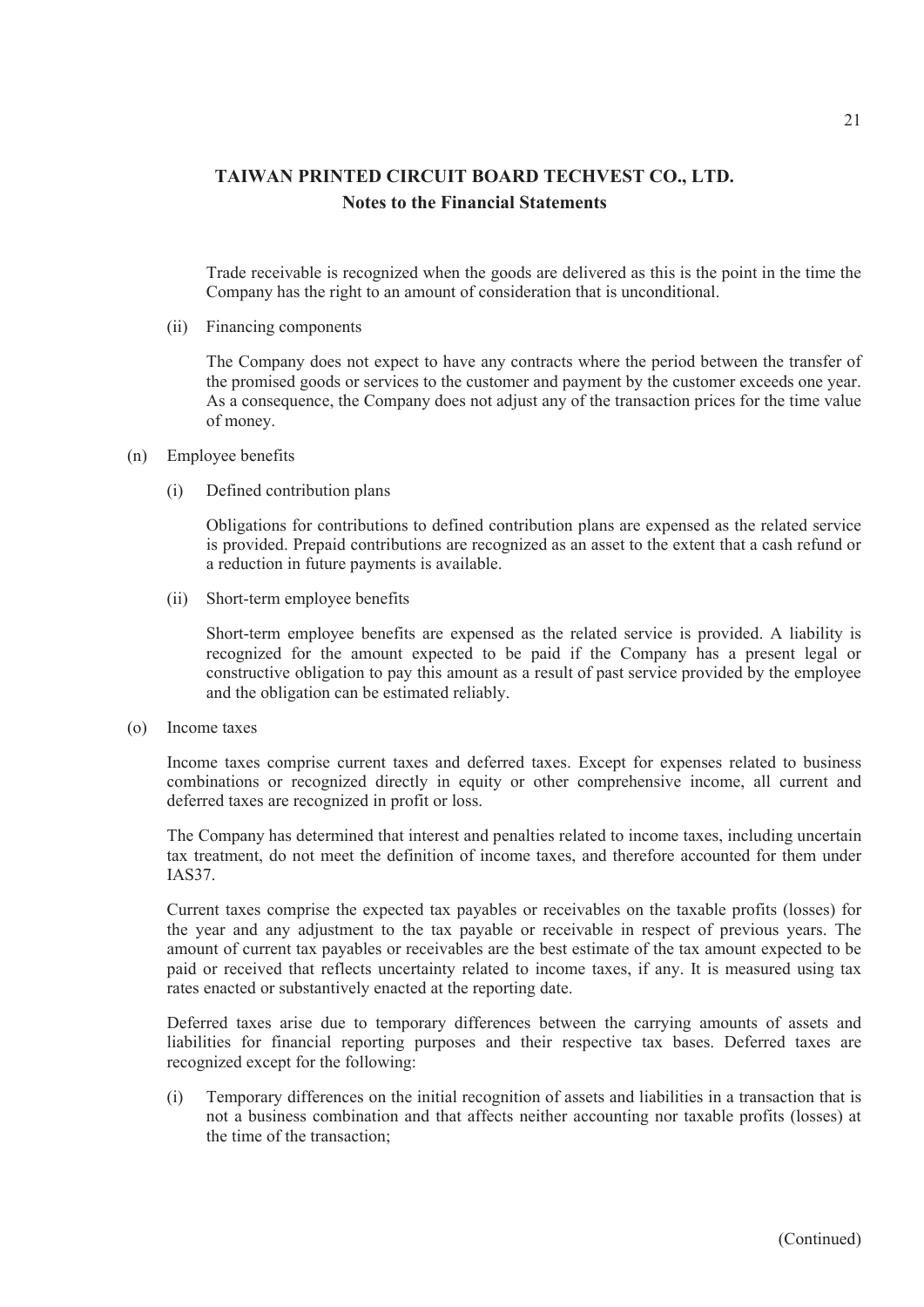- (ii) Temporary differences related to investments in subsidiaries, associates and joint arrangements to the extent that the Company is able to control the timing of the reversal of the temporary differences and it is probable that they will not reverse in the foreseeable future; and
- (iii) Taxable temporary differences arising on the initial recognition of goodwill.

Deferred tax assets are recognized for the carry forward of unused tax losses, unused tax credits, and deductible temporary differences to the extent that it is probable that future taxable profits will be available against which they can be utilized. Deferred tax assets are reviewed at each reporting date and are reduced to the extent that it is no longer probable that the related tax benefits will be realized; such reductions are reversed when the probability of future taxable profits improves.

Deferred taxes are measured at tax rates that are expected to be applied to temporary differences when they reverse, using tax rates enacted or substantively enacted at the reporting date, and reflect uncertainty related to income taxes, if any.

Deferred tax assets and liabilities are offset if the following criteria are met:

- (i) The Company has a legally enforceable right to set off current tax assets against current tax liabilities; and
- (ii) The deferred tax assets and the deferred tax liabilities relate to income taxes levied by the same taxation authority on either:
	- 1) The same taxable entity; or
	- 2) Different taxable entities which intend to settle current tax assets and liabilities on a net basis, or to realize the assets and liabilities simultaneously, in each future period in which significant amounts of deferred tax liabilities or assets are expected to be settled or recovered.
- (p) Earnings per share

The Company discloses the Company's basic and diluted earnings per share attributable to ordinary shareholders of the Company. Basic earnings per share is calculated as the profit attributable to ordinary shareholders of the Company divided by the weighted average number of ordinary shares outstanding. Diluted earnings per share is calculated as the profit attributable to ordinary shareholders of the Company divided by the weighted average number of ordinary shares outstanding after adjustment for the effects of all potentially dilutive ordinary shares.

The Company' s potentially dilutive ordinary shares include convertible bonds and employee compensation.

(q) Operating segments

The operating segment information is disclosed in the Company's consolidated financial statements; therefore, the Company does not disclose segment information in non-consolidated financial statements.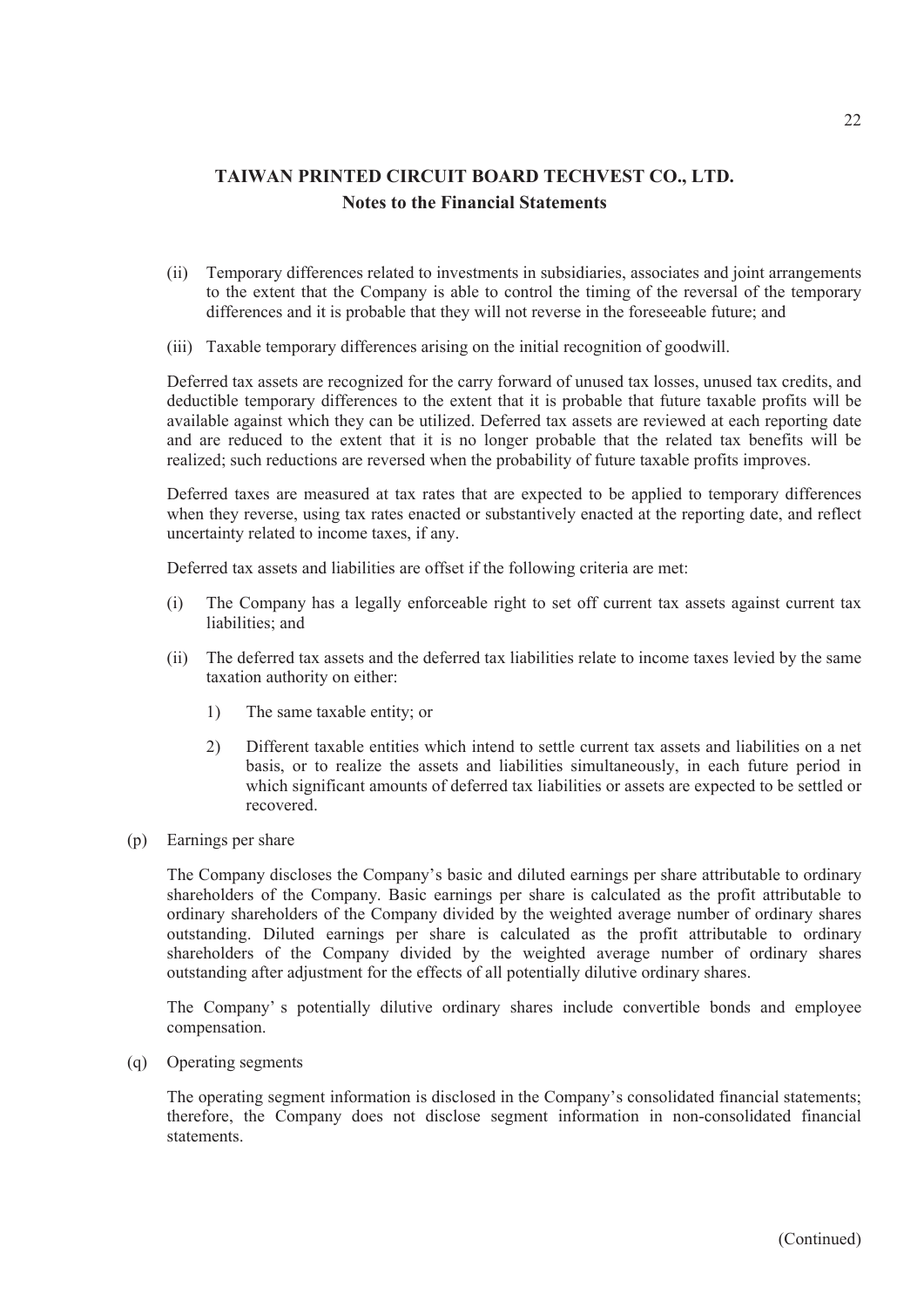#### **(5) Significant accounting assumptions and judgments, and major sources of estimation uncertainty:**

The preparation of the parent company only financial statements in conformity with the Regulations Governing the Preparation of Financial Reports by Securities Issuers requires management to make judgments, estimates, and assumptions that affect the application of the accounting policies and the reported amount of assets, liabilities, income, and expenses. Actual results may differ from these estimates.

The management continues to monitor the accounting estimates and assumptions. The management recognizes any changes in accounting estimates during the period and the impact of those changes in accounting estimates in the future period.

Information about judgments made in applying accounting policies that have the most significant effects on the amounts recognized in the non-consolidated financial statements is as follows:

### Valuation of inventories

As inventories are stated at the lower of cost or net realizable value, the Company estimates the net realizable value of inventories for obsolescence and unmarketable items at the end of the reporting period and then writes down the cost of inventories to net realizable value. The net realizable value of the inventory is mainly determined based on assumptions as to future demand within a specific time horizon. Due to the rapid industrial transformation, there may be significant changes in the net realizable value of inventories. Refer to note  $(6)(e)$  for further description of the valuation of inventories.

### **(6) Explanation of significant accounts:**

(a) Cash and cash equivalents

|                                                      |  | December 31,<br>2020 | December 31,<br>2019 |  |
|------------------------------------------------------|--|----------------------|----------------------|--|
| Cash on hand                                         |  | 100                  | 100                  |  |
| Cash in banks                                        |  |                      |                      |  |
| Demand deposits                                      |  | 1,929,692            | 1,486,627            |  |
| Time deposits                                        |  | 1,290,000            | 800,000              |  |
| Cash and cash equivalents in statement of cash flows |  | 3,219,792            | 2,286,727            |  |

Please refer to Note  $(6)(w)$  for the disclosure of credit, interest, currency risks and sensitivity analysis of the financial instruments of the Company.

The Company's cash and cash equivalents had not been pledged as collaterals.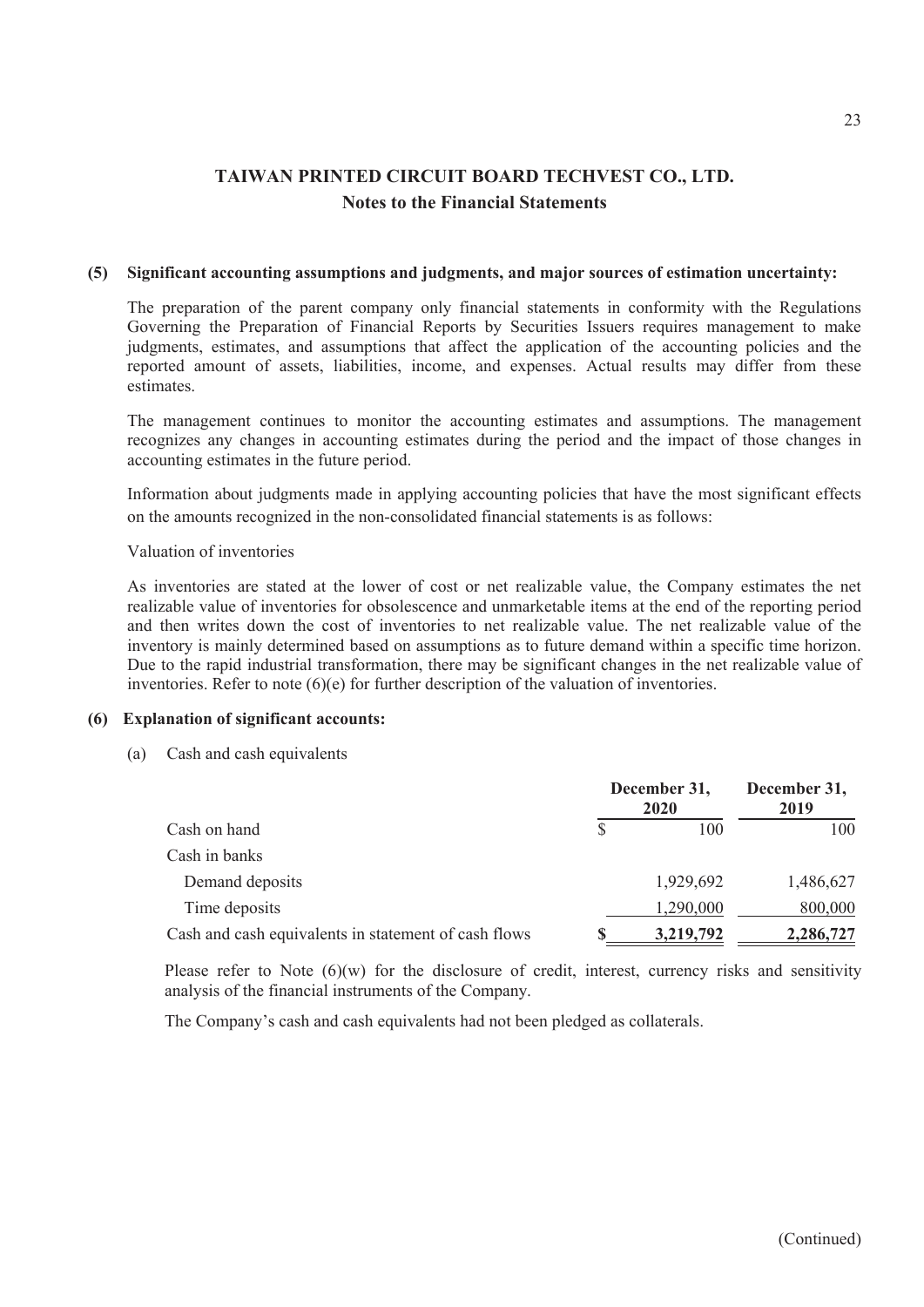- (b) Financial assets and liabilities at fair value through profit or loss
	- (i) Details were as follows:

|                                                             | December 31,<br>2020 |       | December 31,<br>2019 |  |
|-------------------------------------------------------------|----------------------|-------|----------------------|--|
| Financial assets at fair value through profit or loss:      |                      |       |                      |  |
| Derivative instruments not used for hedging                 |                      | 1,409 | 667                  |  |
| Financial liabilities at fair value through profit or loss: |                      |       |                      |  |
| Derivative instruments not used for hedging                 |                      | 1,589 | 16                   |  |

Please refer to Note  $6(w)$  for the disclosure of the Company's fair value of financial instruments, credit and currency risks related to financial instruments.

The Company issued the first domestic unsecured convertible corporate bonds on January 12, 2017. According to the regulation of issuing the first domestic unsecured convertible corporate bonds, the Company and the creditors have the option of redemption. Please refer to Note (6)(n) for the further explanation. For the year ended December 31, 2019, the net benefits arising from the changes in fair value were \$80 thousand.

(ii) Derivative financial instruments not designated as hedging instruments

The Company uses derivative financial instruments to hedge the certain foreign exchange risk the Company is exposed to, arising from its operating, financing and investing activities. The following derivative instruments, without the application of hedge accounting, were classified as held-for-trading financial instruments:

Forward exchange contracts:

|                                  |   | December 31, 2020 |               |                                         |                   |                           |  |  |  |
|----------------------------------|---|-------------------|---------------|-----------------------------------------|-------------------|---------------------------|--|--|--|
|                                  |   | <b>Book value</b> |               | <b>Notional amount</b><br>in thousands) | Currency          | <b>Maturity dates</b>     |  |  |  |
| Derivative financial assets      |   |                   |               |                                         |                   |                           |  |  |  |
| Forward exchange sold            |   | 1,409 USD         |               | 7.000                                   | USD to TWD        | $2021.01.08 - 2021.03.10$ |  |  |  |
| Derivative financial liabilities |   |                   |               |                                         |                   |                           |  |  |  |
| Forward exchange sold            | S | 1,589 USD         |               | 8,000                                   | USD to TWD        | $2021.01.08 - 2021.03.10$ |  |  |  |
|                                  |   |                   |               |                                         | December 31, 2019 |                           |  |  |  |
|                                  |   |                   |               | <b>Notional amount</b>                  |                   |                           |  |  |  |
|                                  |   | <b>Book value</b> |               | (in thousands)                          | Currency          | <b>Maturity dates</b>     |  |  |  |
| Derivative financial assets      |   |                   |               |                                         |                   |                           |  |  |  |
| Forward exchange sold            |   |                   | 667 USD       | 4.000                                   | USD to TWD        | 2020.04.08                |  |  |  |
| Derivative financial liabilities |   |                   |               |                                         |                   |                           |  |  |  |
| Forward exchange sold            | S |                   | <b>16 USD</b> | 1.000                                   | USD to TWD        | 2020.04.08                |  |  |  |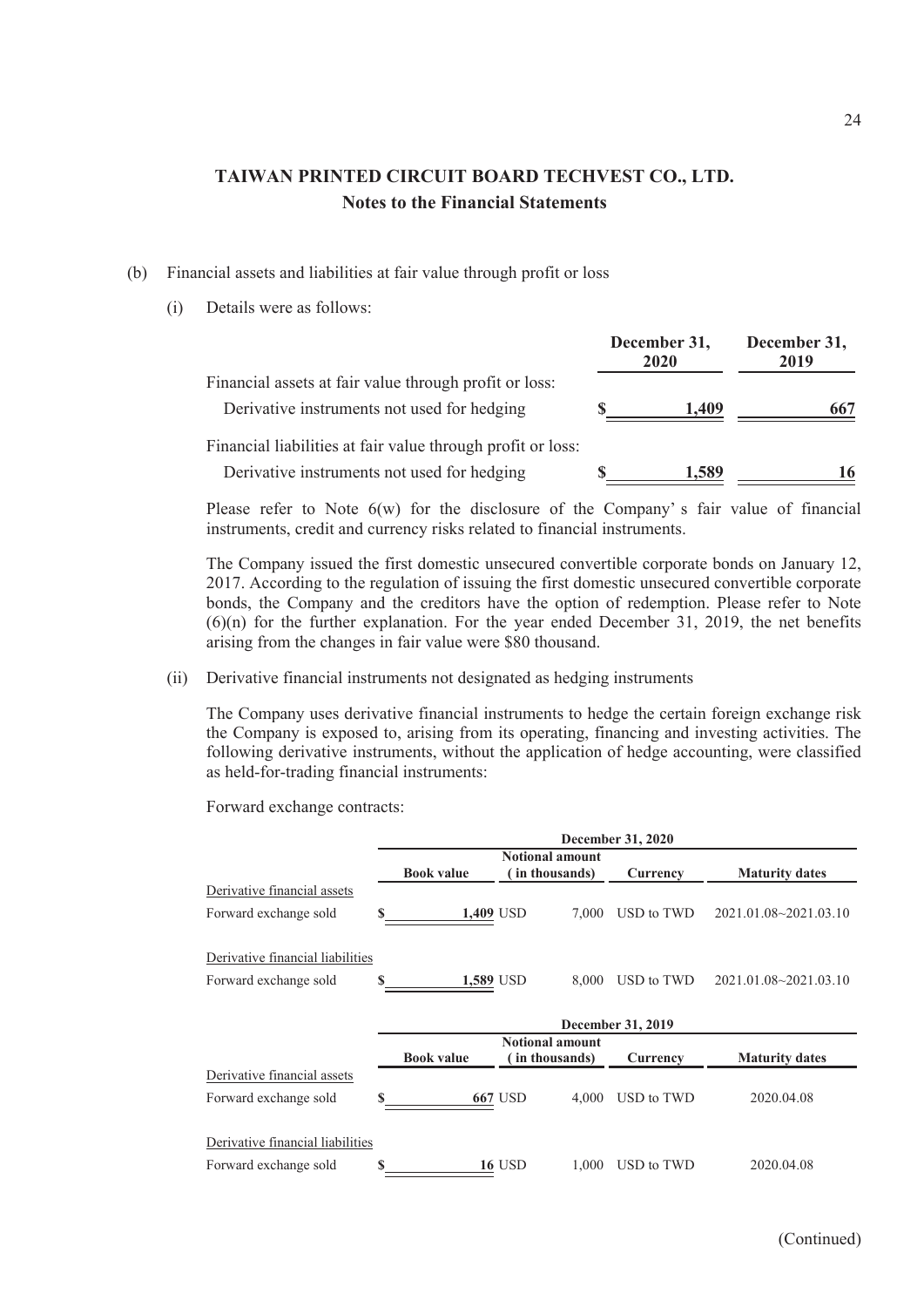(c) Notes and accounts receivable

|                      | December 31, | December 31,<br>2019 |           |  |
|----------------------|--------------|----------------------|-----------|--|
| Accounts receivable  |              | 7.047.109            | 6,332,140 |  |
| Less: Loss allowance |              | (125.623)            | (258,611) |  |
| Total                |              | 6.921.486            | 6,073,529 |  |

The Company applies the simplified approach to provide for its expected credit losses, i.e. the use of lifetime expected loss provision for all receivables. To measure the expected credit losses, trade receivables have been grouped based on shared credit risk characteristics and the days past due, as well as the incorporated forward-looking information, including macroeconomic and relevant industry information. The loss allowance provisions were determined as follows:

|                         | <b>December 31, 2020</b> |                                 |                                   |                                    |
|-------------------------|--------------------------|---------------------------------|-----------------------------------|------------------------------------|
|                         |                          | <b>Gross carrying</b><br>amount | Weighted-<br>average loss<br>rate | <b>Loss allowance</b><br>provision |
| Current                 | S                        | 7,012,769                       | $0.00\% \sim 15.72\%$             | 106,286                            |
| Past due within 30 days |                          | 19,371                          | $0.00\% \sim 100.00\%$            | 4,515                              |
| Past due 31-90 days     |                          | 2,692                           | $11.75\% \sim 100.00\%$           | 2,545                              |
| Past due over 91 days   |                          | 12,277                          | 100.00%                           | 12,277                             |
|                         | S                        | 7,047,109                       |                                   | 125,623                            |

|                         | <b>December 31, 2019</b> |                                 |                                   |                                    |
|-------------------------|--------------------------|---------------------------------|-----------------------------------|------------------------------------|
|                         |                          | <b>Gross carrying</b><br>amount | Weighted-<br>average loss<br>rate | <b>Loss allowance</b><br>provision |
| Current                 | S                        | 5,928,308                       | $0.00\%~2.55\%$                   | 56,468                             |
| Past due within 30 days |                          | 249,596                         | $0.00\% \sim 80.94\%$             | 64,070                             |
| Past due 31-90 days     |                          | 76,718                          | $0.00\% \sim 100.00\%$            | 60,555                             |
| Past due over 91 days   |                          | 77,518                          | 100.00%                           | 77,518                             |
|                         | S                        | 6,332,140                       |                                   | 258,611                            |

The movement in the allowance for notes and accounts receivable were as follows:

|                                         | For the years ended December 31, |           |         |
|-----------------------------------------|----------------------------------|-----------|---------|
|                                         |                                  | 2020      | 2019    |
| Balance, beginning of year              |                                  | 258.611   | 219,602 |
| Impairment losses (reversed) recognized |                                  | (74, 942) | 39,009  |
| Amounts written off                     |                                  | (58,046)  |         |
| Balance, end of year                    |                                  | 125,623   | 258,611 |

Please refer to  $(6)(w)$  for the credit and the currency risks of the Company's accounts receivables.

The Company's accounts receivable had not been pledged as collateral.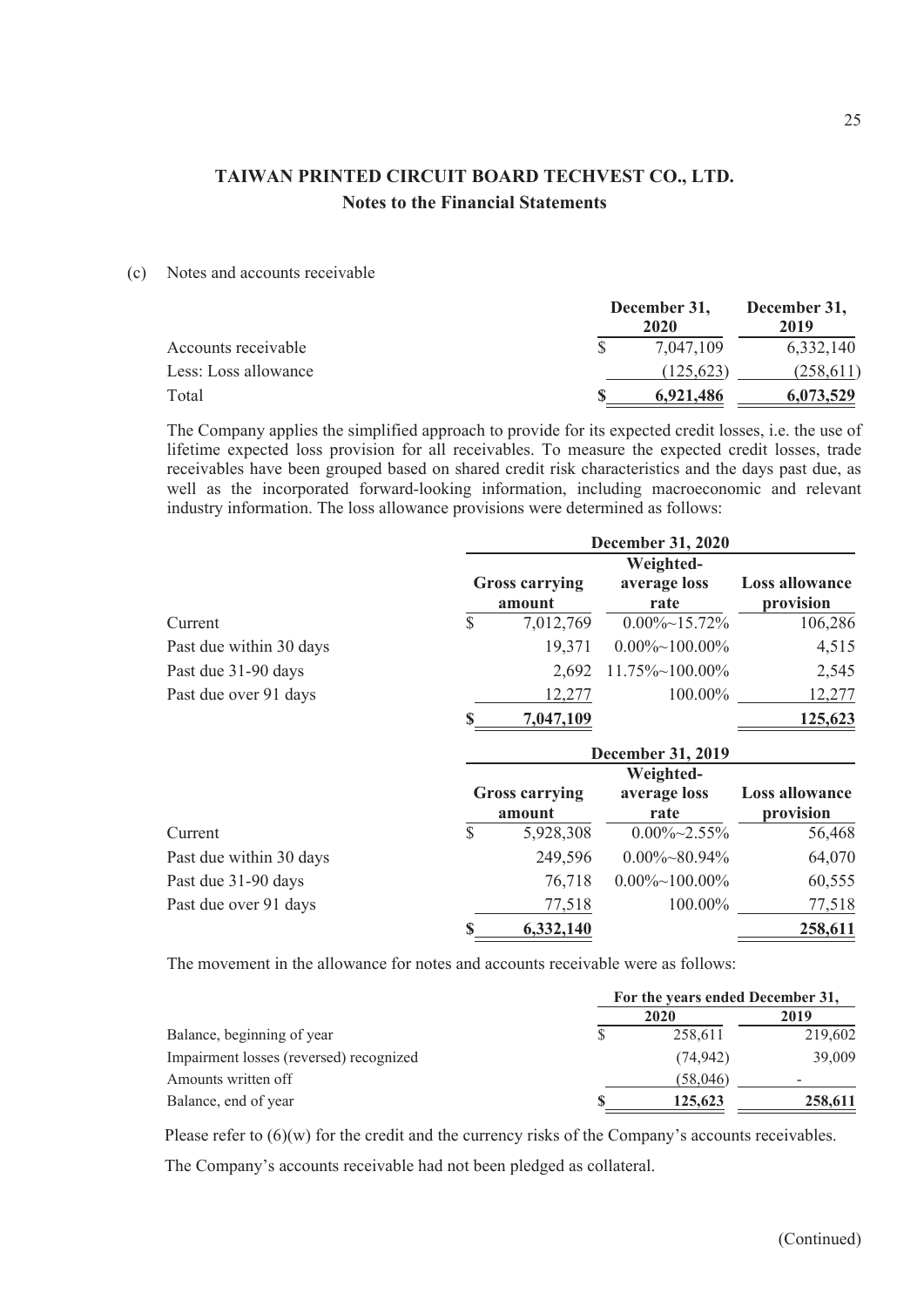#### (d) Other receivables

|                      | December 31,<br>2020 |         | December 31,<br>2019 |  |
|----------------------|----------------------|---------|----------------------|--|
| Other receivables    |                      | 55,082  | 29,617               |  |
| Less: Loss allowance |                      | (4.674) | (4.674)              |  |
| Total                |                      | 50,408  | 24,943               |  |

As of December 31, 2020 and 2019, the Company assessed that no other receivables were overdue. For further credit risk information, please refers to note  $(6)(w)$ .

#### (e) Inventories

|                            | December 31,<br>2020 |         |
|----------------------------|----------------------|---------|
| Finished goods             | 397,783              | 436,261 |
| Work in progress           | 146,344              | 88,093  |
| Raw materials and supplies | 23,660               | 18,140  |
| Total                      | 567,787              | 542,494 |

The details of the cost of sales of the Company were as follows:

|                                                     | For the years ended December 31, |            |              |
|-----------------------------------------------------|----------------------------------|------------|--------------|
|                                                     |                                  | 2020       | 2019         |
| Cost of goods sold                                  |                                  | 16,931,753 | 14,217,894   |
| Inventory scrap loss                                |                                  | 17.967     | 15,896       |
| Write-down of inventories (Reversal of write-downs) |                                  | 29,469     | (32,690)     |
| Revenue from sale of scraps                         |                                  | (57,516)   | (48,734)     |
| Total                                               |                                  | 16,921,673 | 14, 152, 366 |

The factors that caused the net realizable value of inventories to be lower than the cost no longer exist, resulting in the net realizable value of inventory to increase and be recognized as profit or loss on inventory for the year ended December 31, 2019.

The Company's inventories had not been pledged as collateral.

(f) Investments accounted for using equity method

A summary of the Company's financial information for investments accounted for using the equity method at the reporting date were as follows:

|            | December 31,<br>2020 | December 31,<br>2019 |
|------------|----------------------|----------------------|
| Subsidiary | 16,138,210           | 13,982,910           |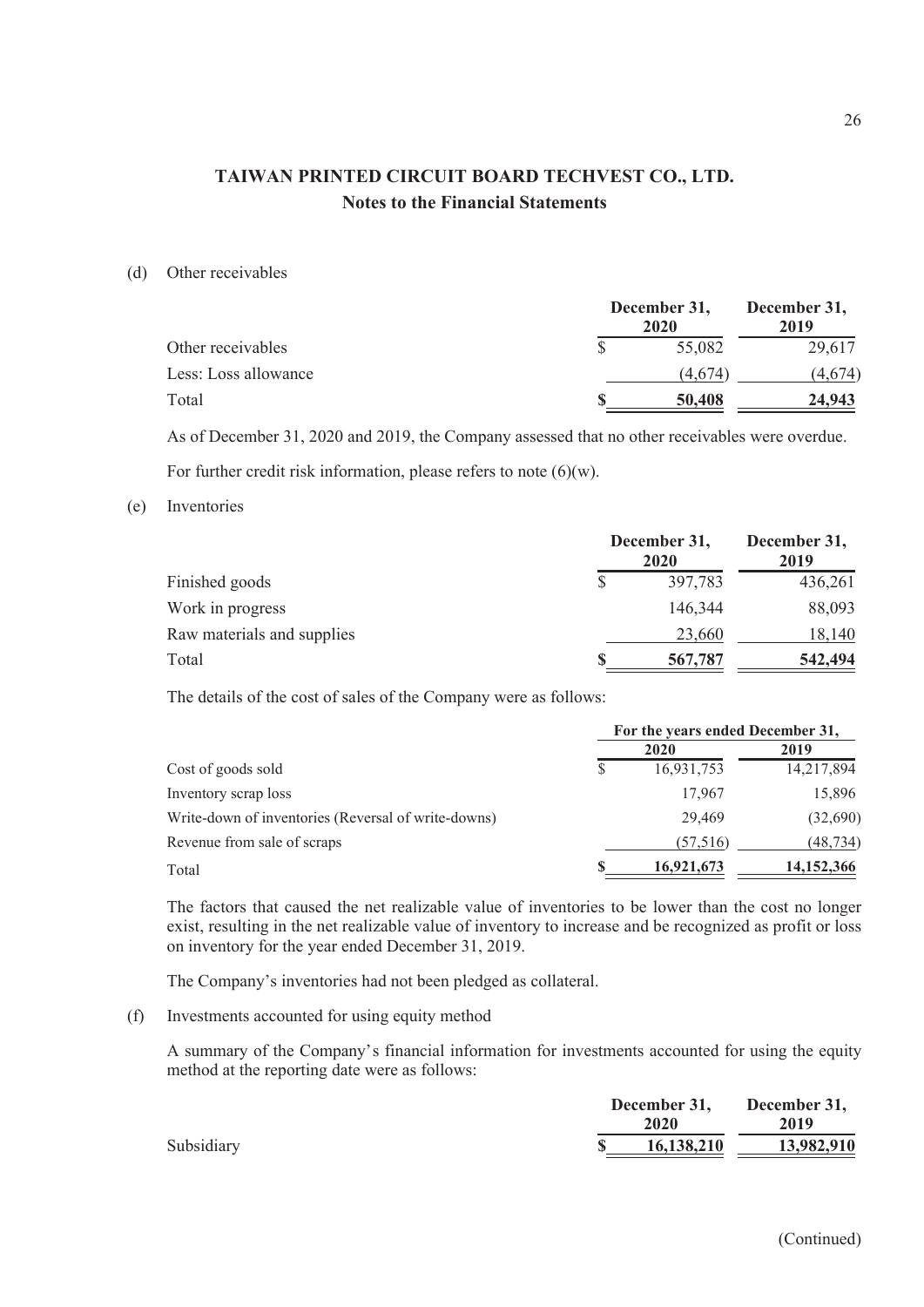A resolution was approved during the shareholders' meeting of the Company and T-Mac Techvest PCB CO., Ltd. (T-Mac) held on January 25, 2019 for a share swap, wherein the Company will acquire the entire shares of over T-Mac for \$1,272,257 thousand in cash on March 29, 2019, which will result in the Company to have control over T-Mac. The difference between the cost of the investment and the equity amounting to \$601,060 thousand was recognized as capital surplus, resulting in the Company's shares in T-Mac to increase from 51% to 100%.

For information of on subsidiaries, please refer to the consolidated financial statments for the year ended December 31, 2019.

The Company did not provide any investment accounted for using equity method as collaterals for its loans.

(g) Property, plant and equipment

The cost, depreciation, and impairment of the property, plant and equipment of the Company were as follows:

|                                                   |   | Land    | <b>Buildings</b> | Machinery | Other<br>equipment | <b>Construction in</b><br>progress and<br>testing<br>equipment | <b>Total</b> |
|---------------------------------------------------|---|---------|------------------|-----------|--------------------|----------------------------------------------------------------|--------------|
| Cost or deemed cost:                              |   |         |                  |           |                    |                                                                |              |
| Balance on January 1, 2020                        | S | 202,597 | 361,225          | 820,021   | 99,916             |                                                                | 1,483,759    |
| <b>Additions</b>                                  |   |         | 18,789           | 31,210    | 4,686              | 30,180                                                         | 84,865       |
| Disposal                                          |   |         | (3,397)          | (47,953)  | (553)              |                                                                | (51,903)     |
| Transfer (out) in                                 |   |         | 2,628            | 900       |                    |                                                                | 3,528        |
| Balance on December 31, 2020                      |   | 202,597 | 379,245          | 804,178   | 104,049            | 30,180                                                         | 1,520,249    |
| Balance on January 1, 2019                        | S | 202,597 | 345,555          | 798,387   | 89,742             |                                                                | 1,436,281    |
| Additions                                         |   |         | 19,348           | 76,724    | 11,275             |                                                                | 107,347      |
| Disposal                                          |   |         | (3,678)          | (55,090)  | (1,101)            |                                                                | (59, 869)    |
| Balance on December 31, 2019                      |   | 202,597 | 361,225          | 820,021   | 99,916             |                                                                | 1,483,759    |
| Accumulated depreciation and impairments<br>loss: |   |         |                  |           |                    |                                                                |              |
| Balance on January 1, 2020                        | S |         | 266,775          | 604,977   | 83,824             |                                                                | 955,576      |
| Depreciation                                      |   |         | 5,589            | 43,648    | 2,886              |                                                                | 52,123       |
| Disposal                                          |   |         | (3, 397)         | (22,745)  | (553)              |                                                                | (26, 695)    |
| Balance on December 31, 2020                      |   |         | 268,967          | 625,880   | 86,157             |                                                                | 981,004      |
| Balance on January 1, 2019                        | S |         | 266,333          | 606,960   | 83,028             |                                                                | 956,321      |
| Depreciation                                      |   |         | 4,120            | 42,762    | 1,897              |                                                                | 48,779       |
| Disposal                                          |   |         | (3,678)          | (44, 745) | (1,101)            |                                                                | (49, 524)    |
| Balance on December 31, 2019                      |   |         | 266,775          | 604,977   | 83,824             |                                                                | 955,576      |
| Carrying amounts:                                 |   |         |                  |           |                    |                                                                |              |
| Balance on December 31, 2020                      |   | 202,597 | 110,278          | 178,298   | 17,892             | 30,180                                                         | 539,245      |
| Balance on January 1, 2019                        |   | 202,597 | 79,222           | 191,427   | 6,714              |                                                                | 479,960      |
| Balance on December 31, 2019                      | S | 202,597 | 94,450           | 215,044   | 16,092             |                                                                | 528,183      |
|                                                   |   |         |                  |           |                    |                                                                |              |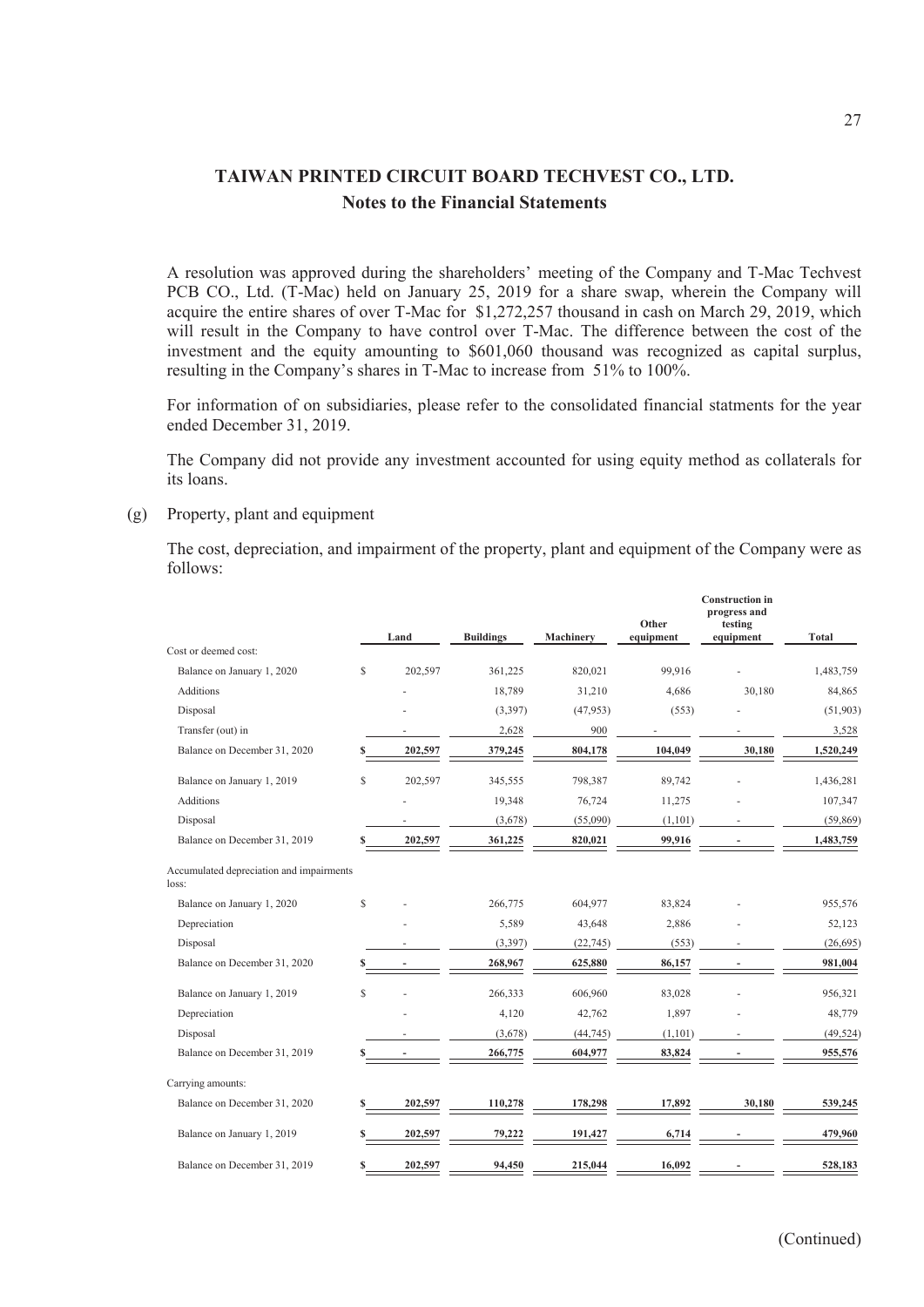The Company's property, plant and equipment had not been pledge as collateral.

### (h) Right-of-use assets

The Company leases many assets including transportation equipment. Information about leases for which the Company as a lessee was presented below:

|                                                |              | <b>Transportation</b> |
|------------------------------------------------|--------------|-----------------------|
| Cost:                                          |              |                       |
| Balance on January 1, 2020                     | \$           | 27,128                |
| Additions                                      |              | 33,326                |
| Disposal                                       |              | (7,283)               |
| Balance on December 31, 2020                   |              | 53,171                |
| Balance on January 1, 2019                     | $\mathbb{S}$ |                       |
| Effects of retrospective application (IFRS 16) |              | 14,554                |
| Balance on January 1, 2019 after adjustments   |              | 14,554                |
| <b>Additions</b>                               |              | 12,574                |
| Balance on December 31, 2019                   |              | 27,128                |
| Accumulated depreciation:                      |              |                       |
| Balance on January 1, 2020                     | \$           | 9,669                 |
| Depreciation                                   |              | 16,639                |
| Disposal                                       |              | (7,182)               |
| Balance on December 31, 2020                   |              | 19,126                |
| Balance on January 1, 2019                     | \$           |                       |
| Depreciation                                   |              | 9,669                 |
| Balance on December 31, 2019                   |              | 9,669                 |
| Carrying amount:                               |              |                       |
| Balance on December 31, 2020                   |              | 34,045                |
| Balance on December 31, 2019                   | \$           | 17,459                |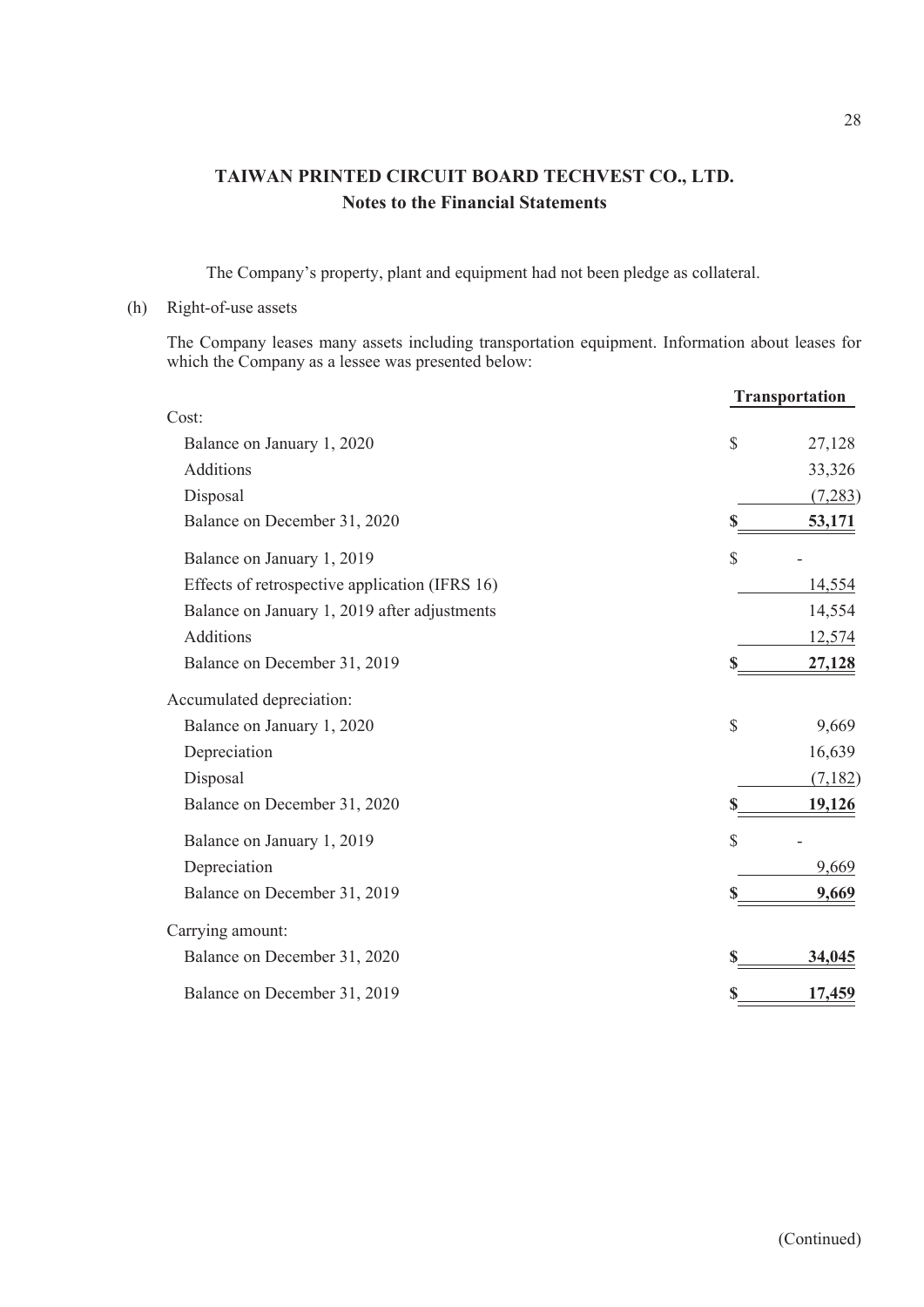### (i) Intangible assets

#### Computer software

The carrying amount of the Company's computer software as of December 31, 2020 and 2019 were \$885 and \$1,356, respectively.

The Company's amortization expenses of computer software in the year of 2020 and 2019 were listed under operating expenses in the statement of comprehensive income.

(j) Other current assets, Other non-current financial assets and Other non-current assets

|                                    | December 31,<br><b>2020</b> | December 31,<br>2019 |
|------------------------------------|-----------------------------|----------------------|
| Other current financial assets     | 136,369                     |                      |
| Other non-current financial assets | 10,037                      | 2,538                |
| Other current asset                | 19,604                      | 19,595               |
| Other non-current asset            | 10,118                      | 8,044                |
| Total                              | 176,128                     | 30,177               |

Other financial assets are refundable deposits and restricted bank deposits.

Other current and non-current asset are prepayments and others.

(k) Short-term borrowings

|                                | December 31, December 31,<br>2020 | 2019      |
|--------------------------------|-----------------------------------|-----------|
| Unsecured bank loans           | 1,908,160                         | 2,893,070 |
| Unused short-term credit lines | 4,558,800                         | 2,770,380 |
| Range of interest rates        | $0.63\%~0.70\%$ 2.37%~2.73%       |           |

The Company did not provide any assets as collaterals for its short-term borrowings.

(l) Refund liabilities-current

|                            | December 31, | December 31, |
|----------------------------|--------------|--------------|
|                            | 2020         | 2019         |
| Refund liabilities-current | 314,542      | 258,812      |

Refund liability is mainly due to the characteristics of the industry in which the sales of electronic components may generate a sales discount due to product defects or price drops, which are expected to be paid to customers.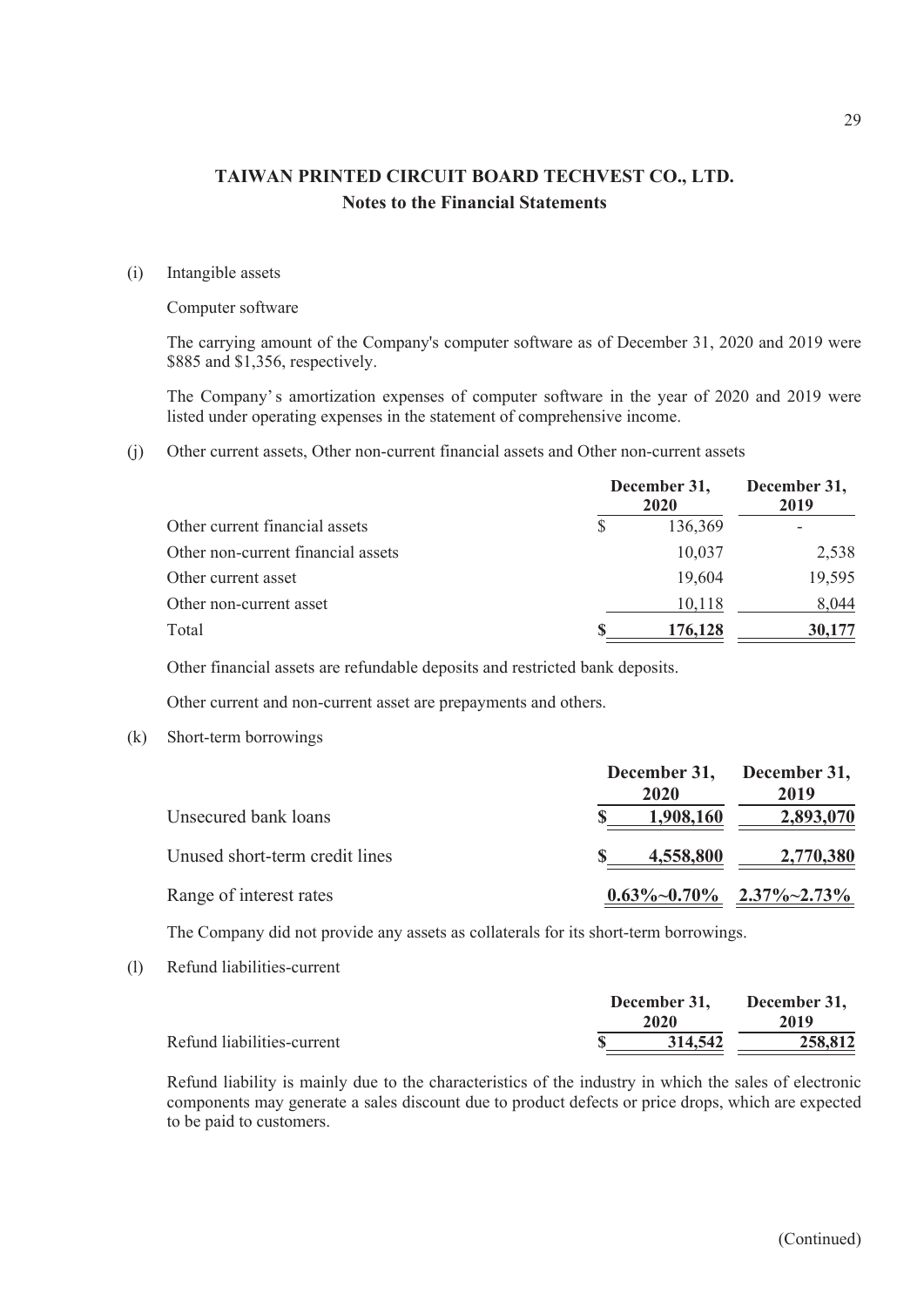### (m) Long-term borrowings

|                               | December 31, 2020 |                      |                       |                  |  |
|-------------------------------|-------------------|----------------------|-----------------------|------------------|--|
|                               | Currency          | <b>Interest Rate</b> | Period                | Amount           |  |
| Unsecured bank loans          | TWD               | $1.11\% \sim 1.41\%$ | 2021.02.02~2025.12.25 | \$.<br>5,523,661 |  |
| Less: current portion         |                   |                      |                       | (1,273,214)      |  |
| Total                         |                   |                      |                       | 4,250,447        |  |
| Unused long-term credit lines |                   |                      |                       |                  |  |
|                               |                   |                      | December 31, 2019     |                  |  |
|                               | Currency          | <b>Interest Rate</b> | <b>Period</b>         | Amount           |  |
| Unsecured bank loans          | TWD               | $1.39\% \sim 1.50\%$ | 2022.07.24~2024.07.22 | \$<br>3,806,250  |  |
| Less: current portion         |                   |                      |                       | (682, 589)       |  |
| Total                         |                   |                      |                       | 3,123,661        |  |
| Unused long-term credit lines |                   |                      |                       |                  |  |

The Company did not provide any assets as collaterals for its Short-term borrowings.

For information on the risk of exposure to interest rates, exchange rates and liquidity risks of the Company, please see Note (6)(w).

### (n) Bonds payable

|                                          | December 31,<br>2019                        |
|------------------------------------------|---------------------------------------------|
| Total convertible corporate bonds issued | 800,000                                     |
| Cumulative converted amount              | (800,000)                                   |
| Bond payable amount                      |                                             |
|                                          | For the years<br>ended December<br>31, 2019 |
| Interest expense                         | 3,593                                       |

The above-mentioned bond was fully converted in July, 2019.

The Company issued a first domestic unsecured convertible corporate bond in January 12, 2017. The issuance terms were as follows:

- (i) Name: Unsecured convertible bond-2017 first domestic bond.
- (ii) Date: January 12, 2017.
- (iii) Issue amount: TWD 800,000 thousand.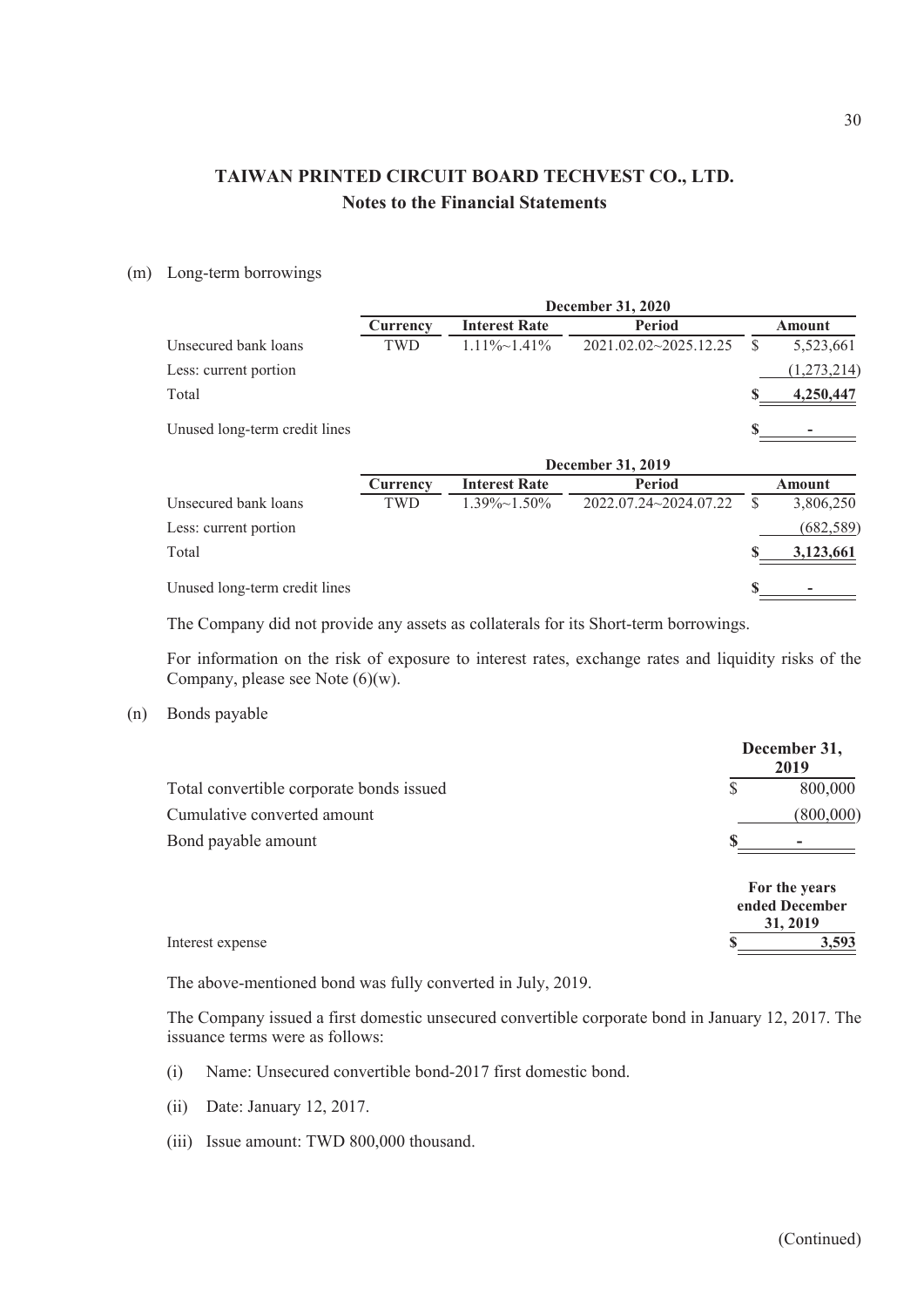- (iv) Issue period: 2.5 years. The issuance date is January 12, 2017; the maturity date is July 12, 2019.
- (v) Bond coupon rate: Annual interest rate 0%.
- (vi) Date and method of returning:

Except for those that are converted into Company' s common shares in advance, or are redeemed by the Company in advance, or the Company is bought and cancelled by the business premises of a securities firm, the bonds will be repaid in cash at the maturity date.

(vii) During conversion:

The creditor may request the Company to convert the convertible bonds into common stocks during any time from the following day (the distribution day) after a month to maturity date, with the exception of certain days regulated by the government laws.

(viii) Conversion price and adjustment:

The conversion price at the time of issuance was set at TWD 32.5 per share, and it shall be adjusted when the total number of common shares of the Company changes and the current price per share exceeds the conversion price to reissue securities with common share conversion rights. The conversion price was adjusted to TWD 29.3 per share after the price reset was affected by the changes in the stock price in July 2018.

- (ix) The Company's right to redeem the converted corporate bonds:
	- 1) The converted corporate bonds shall expire one month after the issuance date and the following day to 40 days before the issuance period expires as follows:
		- a) When the closing price of the Company's ordinary shares exceeds the current conversion price by more than 30% for 30 consecutive business days;
		- b) When the outstanding balance of the converted corporate bonds is less than 10% of the original issuance;
- (x) Creditor's right to put back:

From the 30th day prior to the issuance to the end of the second year, the creditor may require the Company to increase the interest compensation based on the face value of the bonds, and redeem the converted corporate bonds held by it in cash. The Company accepts the sale back request and shall deliver the remittance to the creditor to redeem the conversion bonds within five business days after the sale back base date.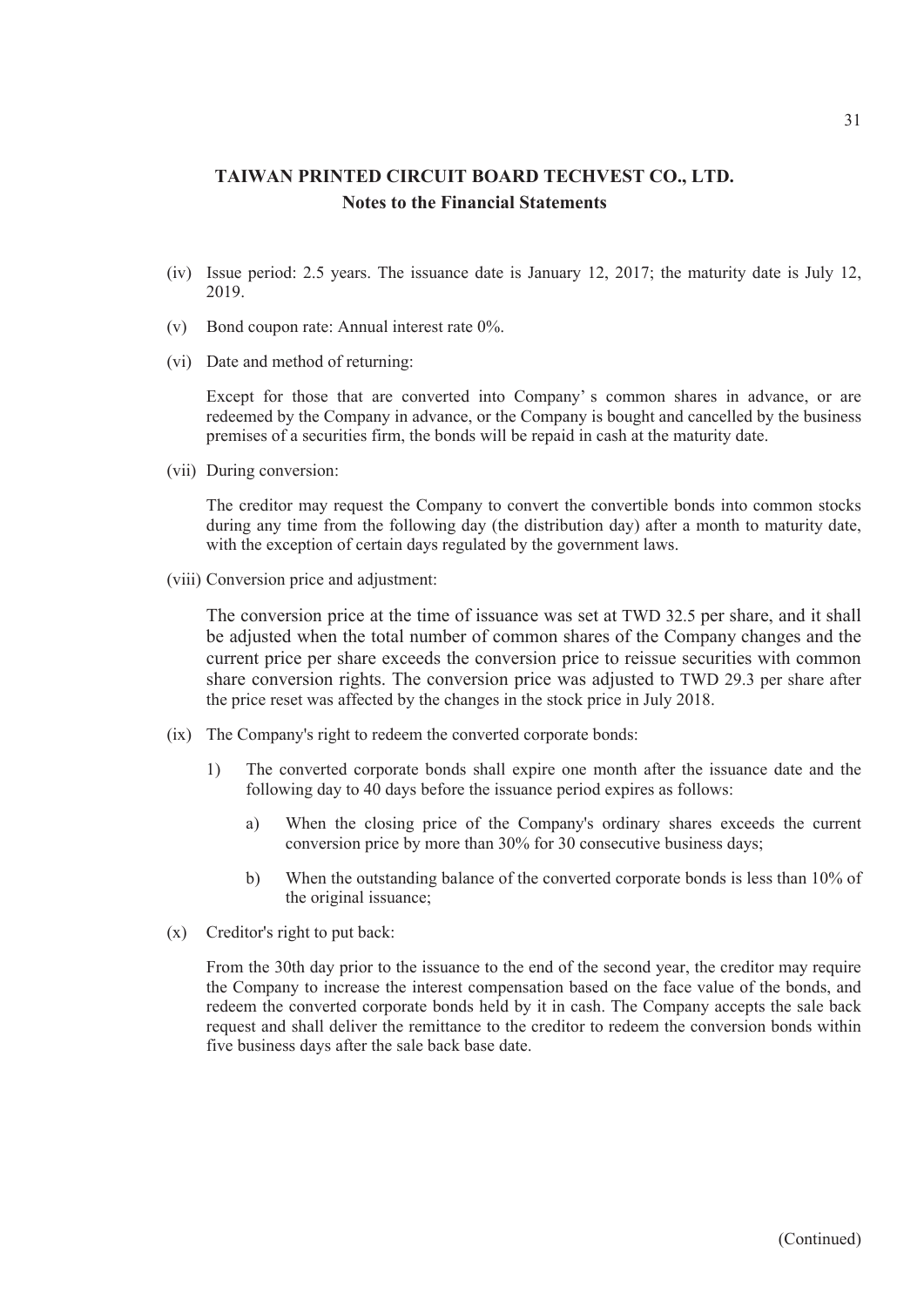#### (o) Lease liabilities

The Company lease liabilities were as follows:

|             | December 31,<br>2020 | December 31,<br>2019 |
|-------------|----------------------|----------------------|
| Current     | 17,483               | 9,389                |
| Non-current | 16,782               | 8,158                |

For the maturity analysis, please refer to Note  $(6)(w)$ .

The amounts recognized in profit or loss were as follows:

|                                                                   | For the years ended December 31, |            |       |
|-------------------------------------------------------------------|----------------------------------|------------|-------|
|                                                                   |                                  | 2020       | 2019  |
| Interest on lease liabilities                                     |                                  |            | 248   |
| Expenses relating to short-term leases                            |                                  | 1,615      | 3.360 |
| Expenses relating to leases of low-value assets, excluding short- |                                  |            |       |
| term leases of low-value assets                                   |                                  | <b>410</b> | 378   |

The amounts recognized in the statement of cash flows for the Company were as follows:

|                               | For the years ended December 31, |        |
|-------------------------------|----------------------------------|--------|
|                               | 2020                             | 2019   |
| Total cash outflow for leases | 19.010                           | 13.567 |
|                               |                                  |        |

The Company leases transportation equipment with lease terms of three years.

In addition, the lease period of the employee dormitory, factory building, and parts of the transportation equipment and other equipment of The Company is one to three years. These leases are short-term or low-value leases. The Company chooses to apply the exemption requirements and not recognize its related right-of-use assets and lease liabilities.

(p) Employee benefits

The Company allocates 6% of each employee' s monthly wages to the labor pension personal account at the Bureau of Labor Insurance in accordance with the provisions of the Labor Pension Act. Under these defined contribution plans, the Company allocates a fixed amount to the Bureau of Labor Insurance without additional legal or constructive obligation.

The Company's pension costs incurred from the contributions to the Bureau of the Labor Insurance amounted to TWD 13,265 thousand and TWD 12,120 thousand for the years ended December 31, 2020 and 2019, respectively.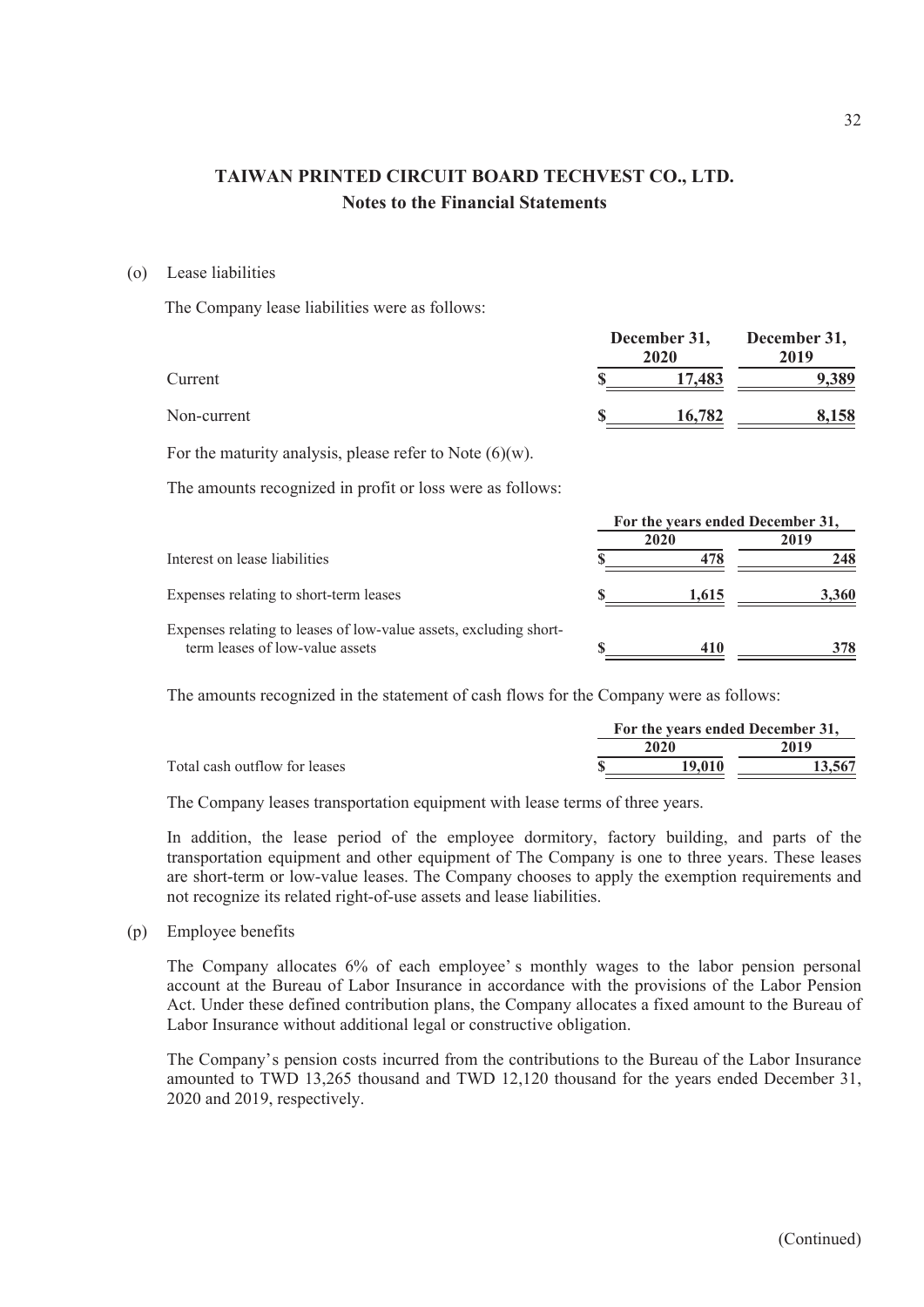### (q) Income taxes

### (i) Income tax expense

The components of income tax were as follows:

|                                                   | For the years ended December 31, |         |         |
|---------------------------------------------------|----------------------------------|---------|---------|
|                                                   |                                  | 2020    | 2019    |
| Current income tax expense                        |                                  |         |         |
| Current period                                    | \$                               |         | 95,556  |
| Adjustment for prior periods                      |                                  | 6,617   | 8,727   |
|                                                   |                                  | 6,617   | 104,283 |
| Deferred tax expense                              |                                  |         |         |
| Origination and reversal of temporary differences |                                  | 132,354 | (1,500) |
| Others                                            |                                  | 12,910  |         |
|                                                   |                                  | 145,264 | (1,500) |
| Income tax expense                                |                                  | 151,881 | 102,783 |

Reconciliation of income tax and profit before tax for 2020 and 2019 were as follows:

|                                                                       | For the years ended December 31, |            |           |  |
|-----------------------------------------------------------------------|----------------------------------|------------|-----------|--|
|                                                                       | 2020                             |            | 2019      |  |
| Profit excluding income tax                                           |                                  | 2,070,742  | 1,173,223 |  |
| Income tax using the Company's domestic tax rate                      | S                                | 414,148    | 234,644   |  |
| Non-deductible expenses                                               |                                  |            | 865       |  |
| Tax-exempt income                                                     |                                  | (79, 559)  | (61, 345) |  |
| Tax incentives                                                        |                                  | 12,910     |           |  |
| Current-year losses for which no deferred tax asset was<br>recognized |                                  | 11,484     |           |  |
| Change in unrecognized temporary differences                          |                                  | (213, 726) | (85, 852) |  |
| Underestimation of pervious period                                    |                                  | 6,617      | 8,727     |  |
| Undistributed earnings additional tax                                 |                                  |            | 5,744     |  |
| Total                                                                 |                                  | 151,881    | 102,783   |  |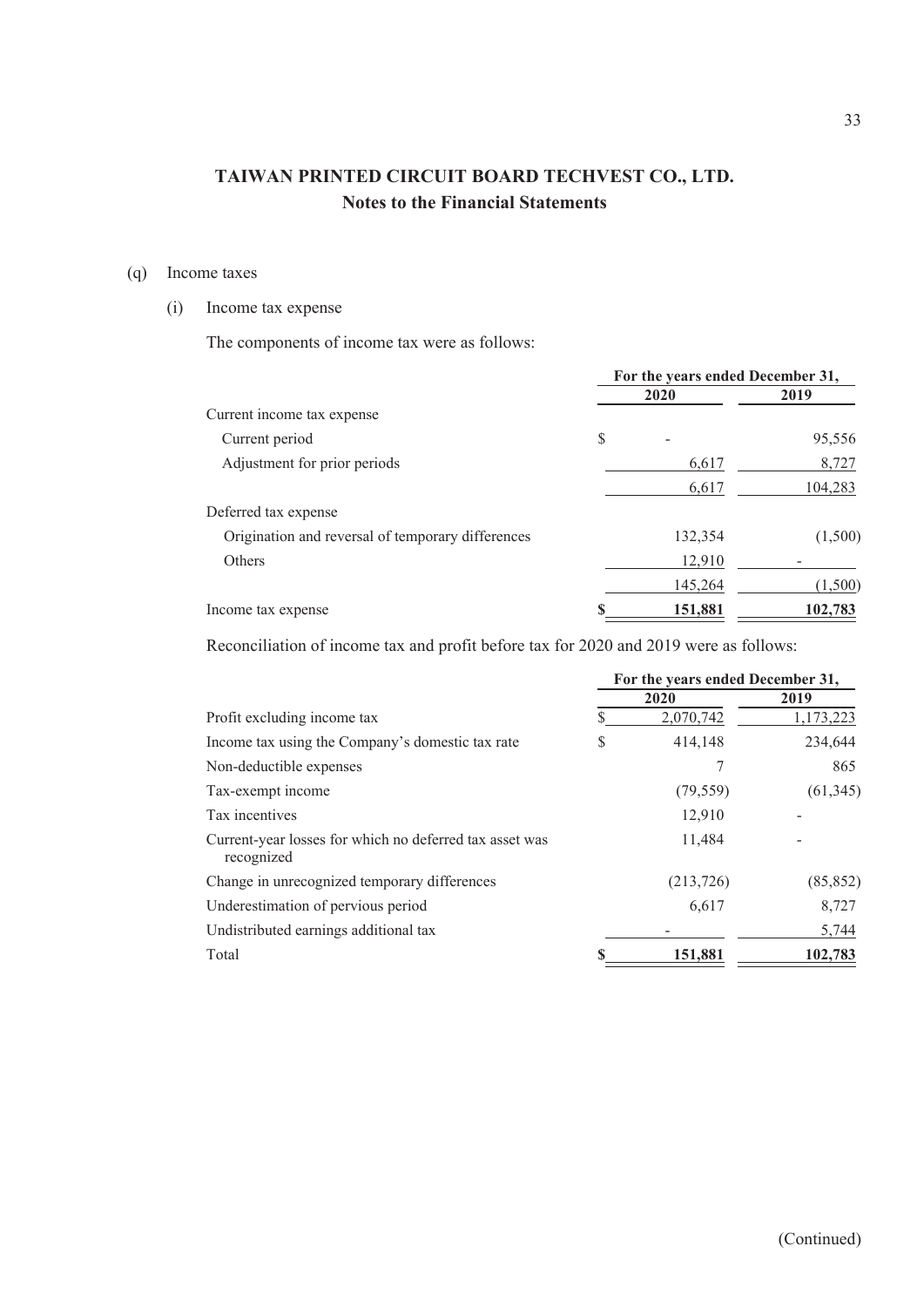#### (ii) Deferred tax assets and liabilities

1) Unrecognized deferred tax liabilities

The Company entity is able to control the timing of the reversal of the temporary differences associated with investments in subsidiaries as of December 31, 2020 and 2019. Also, management considers it probable that the temporary differences will not reverse in the foreseeable future. Hence, such temporary differences were not recognized under deferred tax liabilities. Details were as follows:

|                                                   | December 31,<br>2020 | December 31,<br>2019 |
|---------------------------------------------------|----------------------|----------------------|
| Aggregate amount of temporary differences related |                      |                      |
| to investments in subsidiaries                    | 1,255,859            | 1.091.753            |

### 2) Unrecognized deferred tax assets

Deferred tax assets have not been recognized in respect of the following items:

|                                                | December 31,<br>2020 |         | December 31,<br>2019 |
|------------------------------------------------|----------------------|---------|----------------------|
| Tax effect of deductible Temporary Differences |                      | 99.970  | 117,086              |
| The carryforward of unused tax losses          |                      | 11.484  |                      |
|                                                |                      | 111,454 | 117,086              |

The R.O.C. Income Tax Act allows net losses, as assessed by the tax authorities, to offset taxable income over a period of ten years for local tax reporting purposes. Deferred tax assets have not been recognized in respect of these items because it is not probable that future taxable profit will be available against which the Company can utilize the benefits therefrom.

As of December 31, 2020, the information of the Company's unused tax losses for which no deferred tax assets were recognized were as follows:

| <b>Year of loss</b> |    | <b>Unused tax loss</b> | <b>Expiry date</b> |
|---------------------|----|------------------------|--------------------|
| 2020                | ۰D | 57 A <sub>22</sub>     | 2030               |

3) Recognized deferred tax assets and liabilities

Changes in the amount of deferred tax assets and liabilities were as follows:

|                                  |     | Others  |
|----------------------------------|-----|---------|
| <b>Deferred Tax Liabilities:</b> |     |         |
| Balance on January 1, 2020       | SS. | 130     |
| Recognized in profit or loss     |     | 132,354 |
| Balance on December 31, 2020     |     | 132.484 |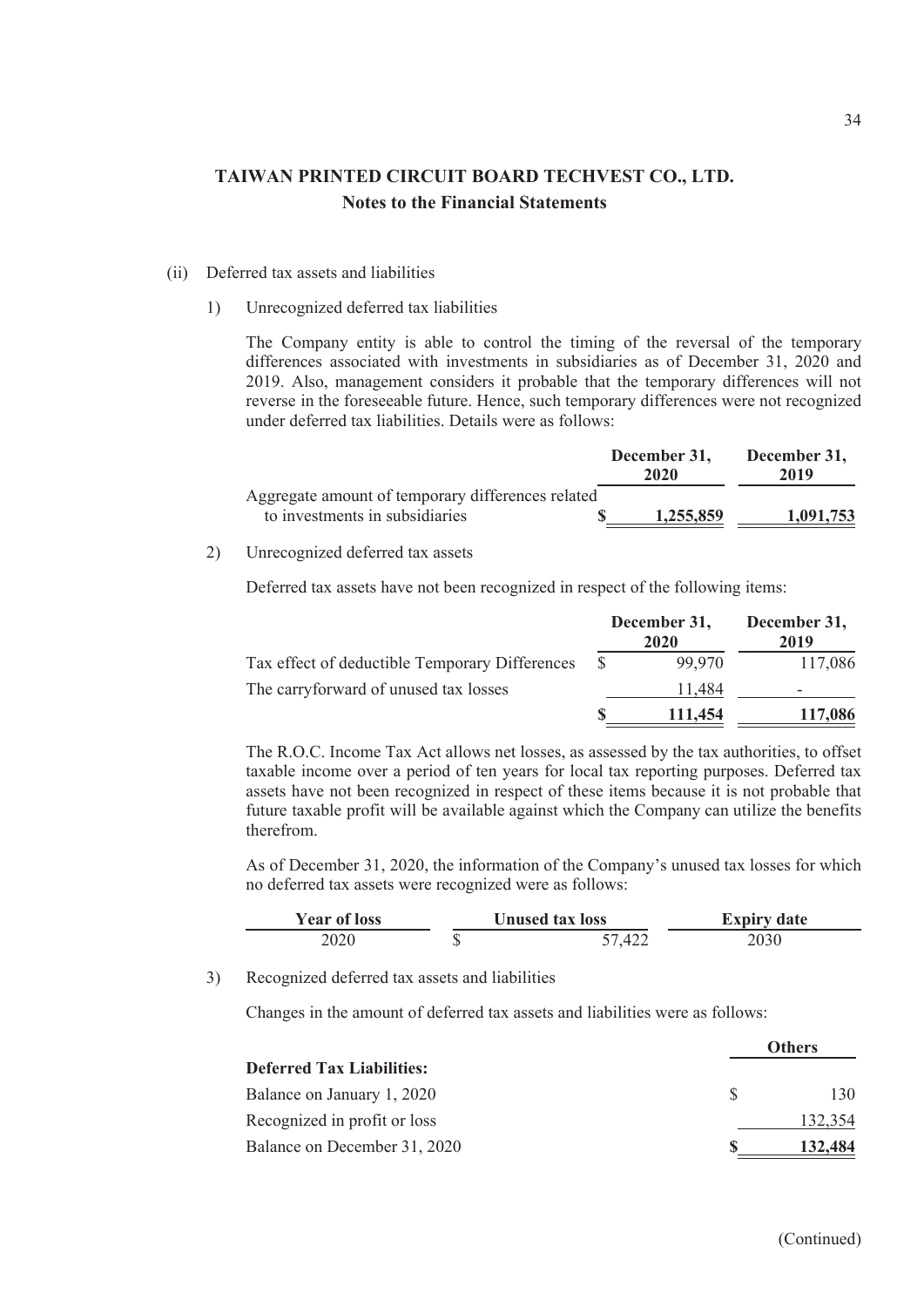|                              | <b>VUIELS</b> |
|------------------------------|---------------|
| Balance on January 1, 2019   | 1,630         |
| Recognized in profit or loss | (1,500)       |
| Balance on December 31, 2019 |               |

(iii) Assessment of tax

The Company' s tax returns through 2018 have been assessed and approved by the Tax Authority.

### (r) Capital and other equity

(i) Ordinary shares

As of December 31, 2020 and 2019, the authorized shares of 3,000,000 thousand, with a par value of \$10 per share, amounted to \$3,000,000 thousand, of which, 271,242 thousand of ordinary shares were issued. All issued shares were paid up upon issuance.

(ii) Capital surplus

|                                                                                                       |  | December 31,<br>2020 | December 31,<br>2019 |  |
|-------------------------------------------------------------------------------------------------------|--|----------------------|----------------------|--|
| Additional paid-in capital                                                                            |  | 2,384,724            | 2,384,724            |  |
| Differences between acquisition price and carrying<br>amount arising from acquisition of subsidiaries |  | 612,761              | 612,761              |  |
| Changes in ownership interests in subsidiaries                                                        |  | 114,641              | 114,641              |  |
| <b>Others</b>                                                                                         |  | 6,906                | 6,906                |  |
|                                                                                                       |  | 3,119,032            | 3,119,032            |  |

According to the R.O.C. Company Act, capital surplus can only be used to offset a deficit, and only the realized capital surplus can be used to increase the common stock or be distributed as cash dividends. The aforementioned realized capital surplus includes capital surplus resulting from premium on issuance of capital stock and earnings from donated assets received. According to the Regulations Governing the Offering and Issuance of Securities by Securities Issuers, capital increases by transferring capital surplus in excess of par value should not exceed 10% of the total common stock outstanding.

(iii) Retain earning

The Company's article of incorporation stipulates that Company's net earnings should first be used to offset the prior years' deficits, if any, before paying any income taxes. Of the remaining balance, 10% is to be appropriated as legal reserve, and then any remaining profit together with any undistributed retained earnings shall be distributed as new stacks according to the distribution plan or shares newly issued proposed by the Board of Directors and submitted to the stockholders' meeting for approval.

**Others**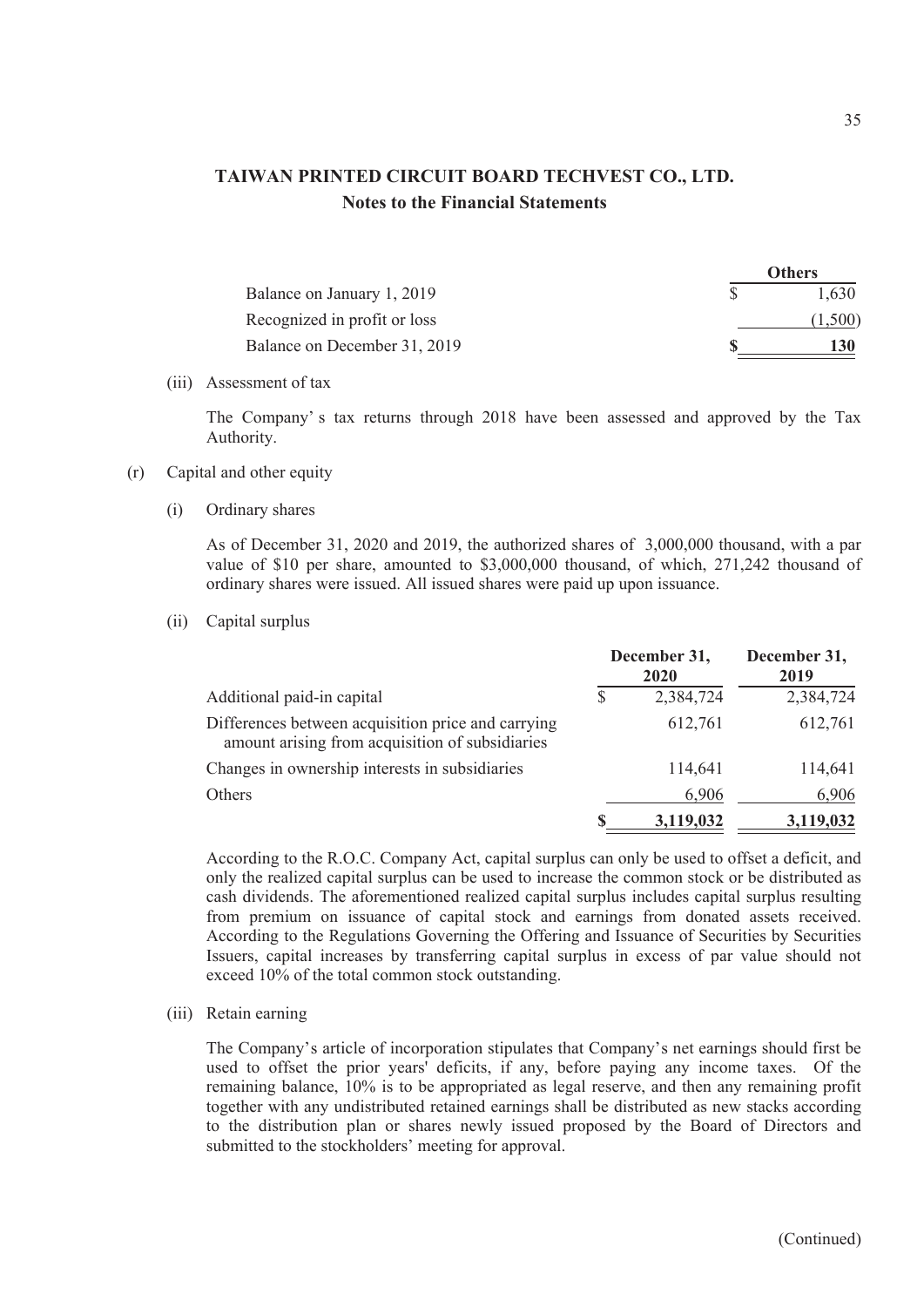If the Company distributes dividend bonus, legal reserve, special reserve or part/whole of the capital surplus by cash payment, two of the three authorized board members must be present during the meeting, and half of the attendees' approval must be obtained before reporting the agreed appropriation at the shareholders' meeting.

In order to consider stable development and complete financial structure, the Company' s surplus distribution shall be no less than 10% of the distributable surplus, minus the previous year's surplus. However, if the distributable surplus, minus the previous year's surplus, is less than the percentage of paidin capital, the Company may decide to transfer all of retained surplus to unappropriated retained earnings.

When distributing surplus, cash dividend shall not be less than 10% of the total dividend.

1) Legal reserve

When a company incurs no loss, it may, pursuant to a resolution by a shareholders' meeting, distribute its legal reserve by issuing new shares or by distributing cash, and only the portion of legal reserve which exceeds 25% of capital may be distributed.

2) Special reserve

When the Company distributes the distributable surplus, the net deduction of other shareholders' equity in the current year is reported, and the special surplus reserve is made up from the current profit and loss and the undistributed surplus in the previous period; it is the deduction of other shareholders' equity accumulated in the previous period Amount, from the undistributed surplus of the previous period, the special surplus reserve shall not be distributed. When the deduction amount of other shareholders' equity is reversed thereafter, the surplus may be distributed on the reversed part.

3) Earnings distribution

The earnings distribution for 2019 and 2018 had been approved during the board's meeting and shareholder's meeting on April 23, 2020 and June 12, 2019, respectively.

The relevant dividend distributions to shareholders were as follows:

|                                                   |   | For the years ended December 31,     |         |                             |         |  |  |
|---------------------------------------------------|---|--------------------------------------|---------|-----------------------------|---------|--|--|
|                                                   |   | 2019                                 |         | 2018                        |         |  |  |
|                                                   |   | <b>Dividend</b><br>per share<br>TWD) | Amount  | Dividend per<br>share (TWD) | Amount  |  |  |
| Dividends distributed to<br>ordinary shareholders |   |                                      |         |                             |         |  |  |
| Cash                                              | S | 2.55                                 | 665,301 | 2.18                        | 587,668 |  |  |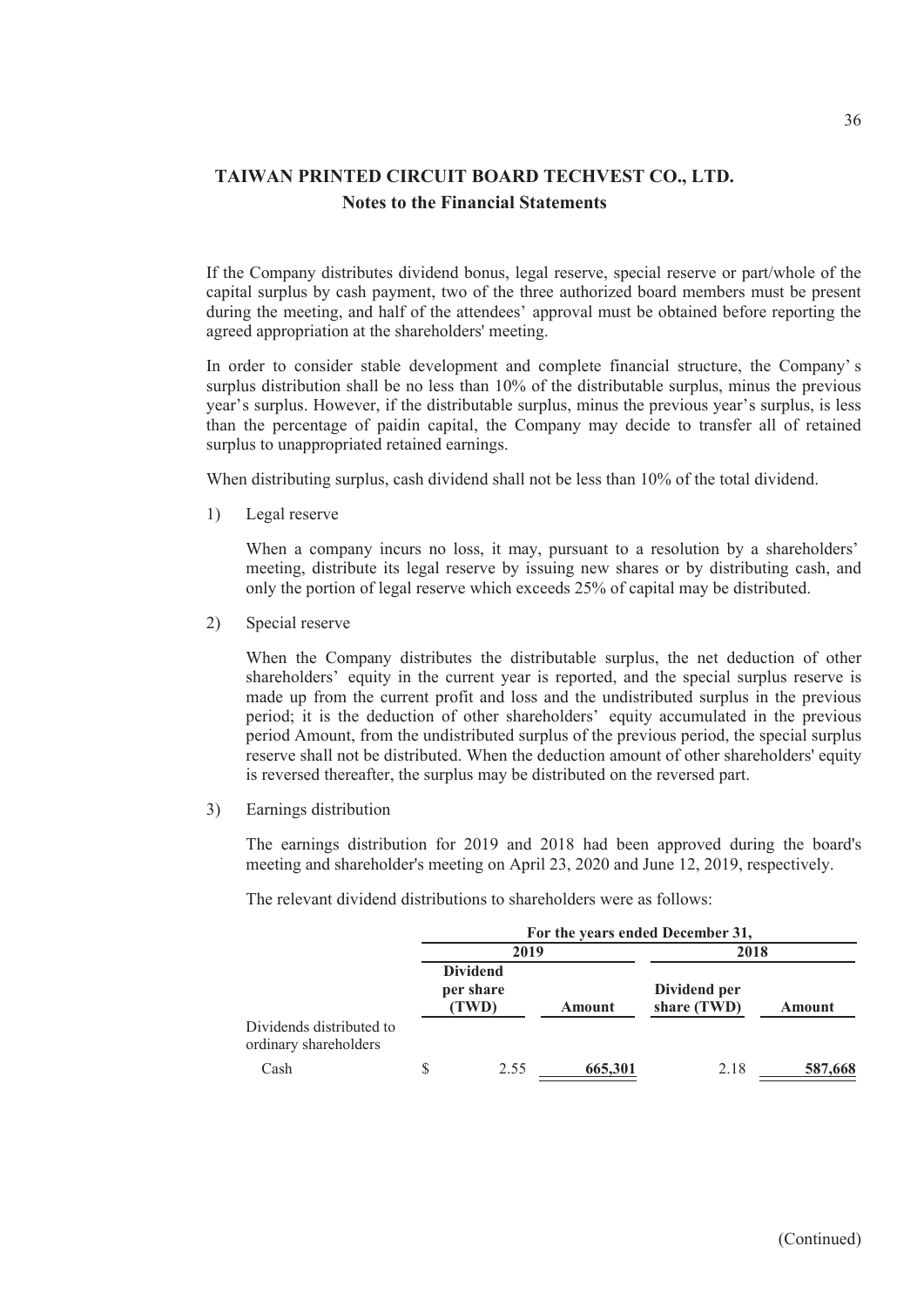#### (iv) Treasury stock

A resolution was approved during the board meetings held on August 9 and September 12, 2016 for the issuance of employee stock options between August 9 and October 7, 2016 in accordance with the requirements under section 28(2) of the Securities and Exchange Act, resulting in the Company to buy back 25,000 thousand of its treasury shares. However, on October 17, 2016, the board of directors decided to convert the above treasury shares into convertible corporate bond equity instead of issuing them as employee stock options.

A resolution was approved during the board meetings held on March 21 and March 29, 2019 for the issuance of the first domestic unsecured convertible corporate bond between March 22 and May 21, 2019 in accordance with the requirements under section 28(2) of the Securities and Exchange Act, resulting in the Company to buy back 2,304 thousand of its treasury shares.

The treasury shares for the conversion of corporate bonds had been transferred in July 2019 for 27,303 thousand shares, of which, 450 shares were not converted before the due date. The registration for the cancellation of treasury shares, resulting in a capital reduction, was completed with the approval of the Ministry of Economic Affairs on August 14, 2019.

A resolution was approved during the board meeting held on May 7, 2018 for the issuance of employee stock options between May 8 and July 7, 2018, in accordance with the requirements under section 28(2) of the Securities and Exchange Act, resulting in the Company to buy back 2,100 thousand of its treasury shares. All related conversion procedures had been completed on May 19,2020.

A resolution was approved during the board meeting held on March 23, 2020 for the issuance of employee stock options between March 25 and May 13, 2020, in accordance with the requirements under section 28(2) of the Securities and Exchange Act, resulting in the Company to buy back 10,000 thousand of its treasury shares.

As of December 31, 2020, the total number non-cancelled shares were 10,000 thousand shares.

In accordance with the provisions of the Securities Exchange Law mentioned in the preceding paragraph, the proportion of shares purchased by the Company shall not exceed 10% of its total issued shares, and the total amount of shares purchased shall not exceed the Company's retained earnings, plus the premium on the issued shares and the realized amount of capital reserve. As of December 31, 2020, the number of stocks bought back by the Company and the amount of repurchased shares met all the requirements.

Treasury stocks held by the Company shall not be pledged in accordance with the provisions of the Securities Exchange Law and shall not enjoy shareholder rights before being transferred.

### (v) Other equity

The items listed under other equity are Exchange Differences on Translation of Foreign Financial Statements and the accumulated amount of unrealized gains and losses of financial assets at fair value through other comprehensive gains and losses.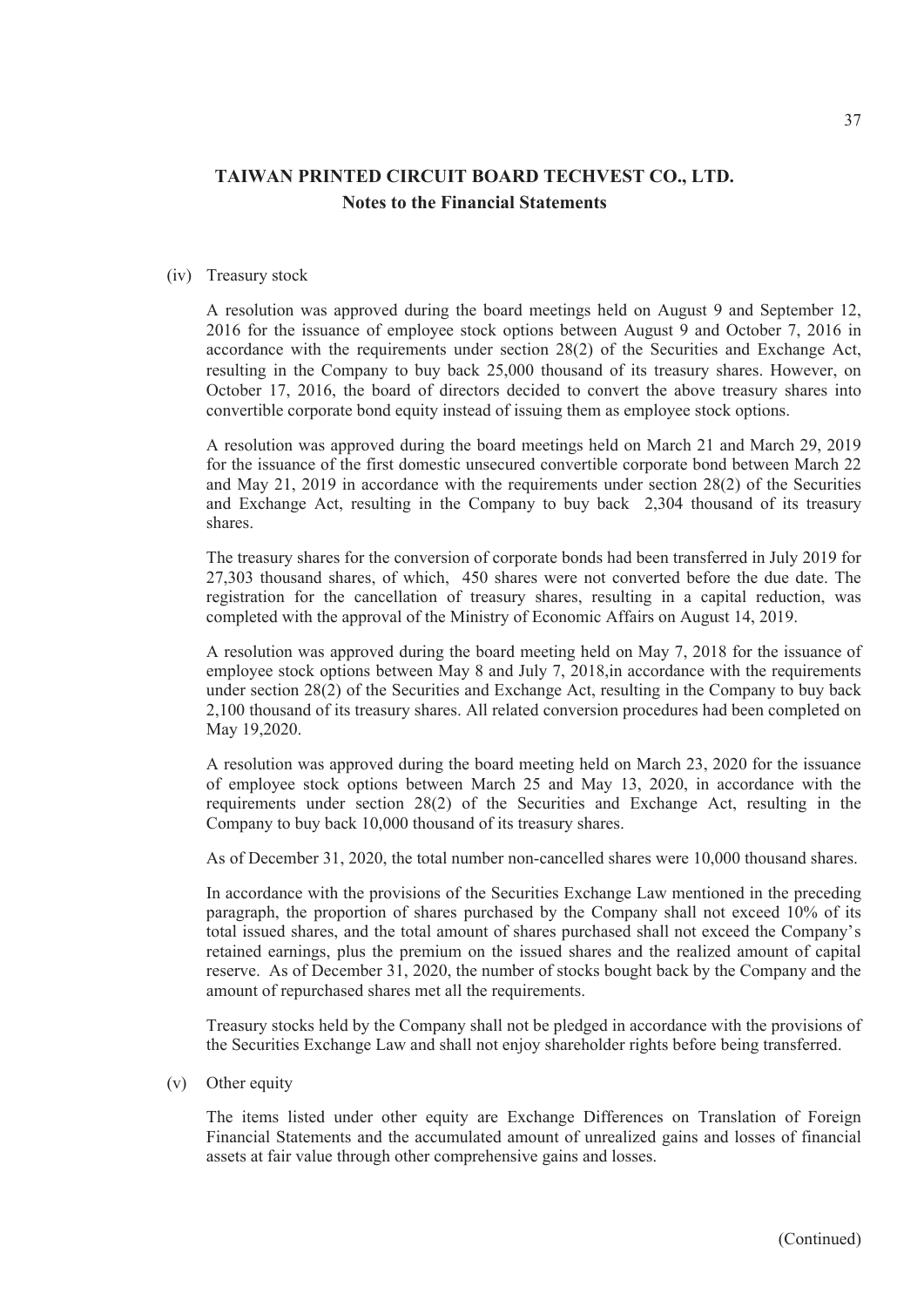(s) Earnings per share

|                                                                          | For the years ended December 31, |             |                |
|--------------------------------------------------------------------------|----------------------------------|-------------|----------------|
|                                                                          |                                  | 2020        | 2019           |
| Basic earnings per share                                                 |                                  |             |                |
| Profit attributable to ordinary shareholders of the Company              |                                  | 1,918,861   | 1,070,440      |
| Weighted average number of ordinary shares (In Thousands)                |                                  | 263,562     | 262,178        |
| Basic earnings per share (TWD)                                           |                                  | <u>7.28</u> | 4.08           |
| Diluted earnings per share                                               |                                  |             |                |
| Profit attributable to ordinary shareholders of the Company              | \$                               | 1,918,861   | 1,070,440      |
| Effect of dilutive potential ordinary shares                             |                                  |             |                |
| $-$ Convertible preference shares dividends                              |                                  |             | 2,874          |
| Profit attributable to ordinary shareholders of the Company (diluted) \$ |                                  | 1,918,861   | 1,073,314      |
| Weighted average number of ordinary shares                               |                                  | 263,562     | 262,178        |
| Effect of dilutive potential ordinary shares                             |                                  |             |                |
| -Effect of employee share bonus                                          |                                  | 10,382      | 7,315          |
| -The effect of convertible bond transfer                                 |                                  |             | 7,632          |
| Effect of conversion of convertible bonds (In Thousands) (diluted)       |                                  | 273,944     | <u>277,125</u> |
| Diluted earnings per share (TWD)                                         |                                  | 7.00        | 3.87           |

## (t) Revenue from contracts with customers

(i) Details of revenue

|                                    | For the years ended December 31, |            |            |
|------------------------------------|----------------------------------|------------|------------|
|                                    |                                  | 2020       | 2019       |
| Primary geographical markets       |                                  |            |            |
| China                              | \$                               | 11,025,610 | 7,838,461  |
| Taiwan                             |                                  | 2,708,581  | 2,843,879  |
| Singapore                          |                                  | 2,035,324  | 1,631,582  |
| Hong Kong                          |                                  | 887,611    | 1,059,915  |
| Korea                              |                                  | 760,209    | 1,509,927  |
| <b>Others</b>                      |                                  | 577,719    | 488,376    |
|                                    | \$                               | 17,995,054 | 15,372,140 |
| Major products/services lines      |                                  |            |            |
| Printed circuit board              | \$                               | 17,931,688 | 15,270,806 |
| Processing fees revenue and others |                                  | 63,366     | 101,334    |
|                                    |                                  | 17,995,054 | 15,372,140 |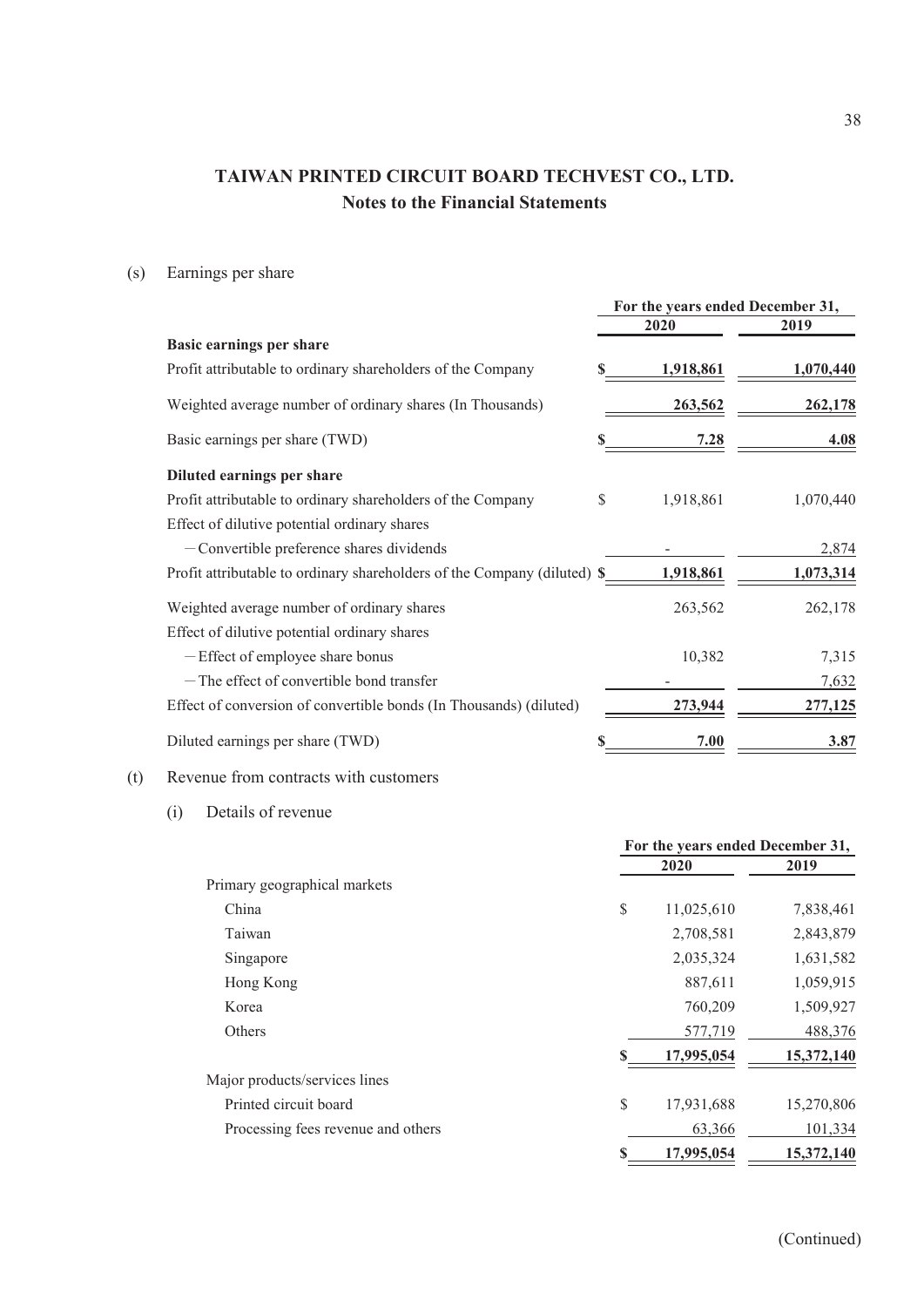(ii) Contract balances

|                               | December 31,<br>2020 | December 31,<br>2019 | January 1,<br>2019 |
|-------------------------------|----------------------|----------------------|--------------------|
| Notes and accounts receivable | 7.047.109            | 6,332,140            | 7,108,368          |
| Less: Loss allowance          | (125.623)            | (258, 611)           | (219,602)          |
| Total                         | 6.921.486            | 6,073,529            | 6,888,766          |

For details on notes and accounts receivable and allowance for impairment, please refer to Note  $(6)(c)$ .

Refund liabilities disclosure please refer to Note (6)(l).

(u) Employee compensation and directors' remuneration

In accordance with the articles of incorporation, the Company should contribute 5% to 15% of the profit as employee compensation and less than 3% as directors' remuneration when there is profit for the year. However, if the Company has accumulated deficits (including adjustments to the amount of undistributed surplus), the profit should be reserved to offset the deficit. The amount of remuneration of each director and of compensation for employees entitled to receive the abovementioned employee compensation is approved by the Board of Directors. The recipients of shares and cash may include the employees of the Company's affiliated companies who meet certain conditions.

For the years ended December 31, 2020 and 2019, the Company estimated its employee remuneration amounting to \$378,794 thousand and \$214,614 thousand, and directors' remuneration amounting to \$75,759 thousand and \$42,923 thousand, respectively. The estimated amounts mentioned above are calculated based on the net profit before tax, excluding the remuneration to employees and directors of each period, multiplied by the percentage of remuneration to employees and directors and as specified in the Company's articles. These remunerations were expensed under operating costs or operating expenses during 2020 and 2019. Related information would be available at the Market Observation Post System website. The amounts, as stated in the non-consolidated financial statements, are identical to those of the actual distributions for 2020 and 2019.

- (v) Non-operating income and expenses
	- (i) Interest income

The details of interest income were as follows:

|                       | For the years ended December 31, |       |       |
|-----------------------|----------------------------------|-------|-------|
|                       |                                  | 2020  | 2019  |
| Interest income       |                                  | 4.372 | 8.274 |
| Other interest income |                                  |       |       |
|                       |                                  | 4.424 | 8.276 |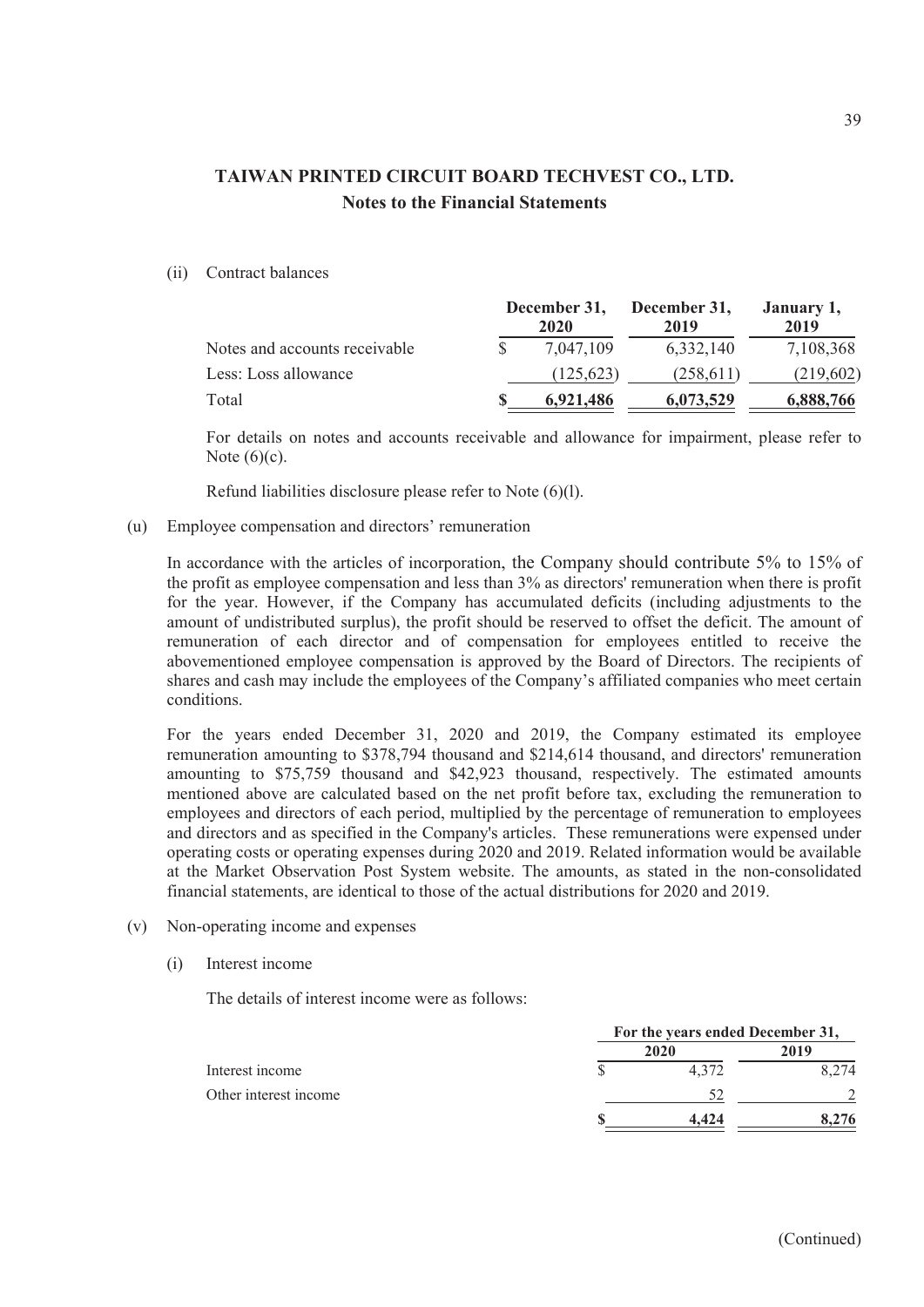(ii) Other income

The details of other income were as follows:

|  | For the years ended December 31, |        |  |
|--|----------------------------------|--------|--|
|  | 2020                             | 2019   |  |
|  | 24,832                           | 11.962 |  |
|  |                                  |        |  |

#### (iii) Other gains and losses

The details of other gains and losses were as follows:

|                                                                                          | For the years ended December 31, |           |           |  |
|------------------------------------------------------------------------------------------|----------------------------------|-----------|-----------|--|
|                                                                                          |                                  | 2020      | 2019      |  |
| Foreign exchange gains (losses)                                                          |                                  | (55, 168) | (14, 870) |  |
| Gains (Losses) on financial assets (liabilities) at fair value<br>through profit or loss |                                  | 21,335    | 490       |  |
| Gains on disposals of property, plant and equipment                                      |                                  | 6.407     | 7,101     |  |
| Others                                                                                   |                                  | (2,316)   | (1,927)   |  |
|                                                                                          |                                  | (29, 742) | (9,206)   |  |

(iv) Financial costs

The details of financial costs were as follows:

|                               | For the years ended December 31, |        |         |  |
|-------------------------------|----------------------------------|--------|---------|--|
|                               |                                  | 2020   | 2019    |  |
| Interest on bank loans        |                                  | 95.459 | 116,622 |  |
| Interest on corporate debt    |                                  |        | 3,593   |  |
| Interest on lease liabilities |                                  | 478    | 248     |  |
|                               |                                  | 95,937 | 120,463 |  |

#### (w) Financial instruments

- (i) Credit risks
	- 1) Credit risks exposure

The carrying amount of financial assets and contract assets represents the maximum amount exposed to credit risk

2) Concentration of credit risk

The customers of the Company are concentrated in a broad customer base, and there is no significant concentration of transactions with a single customer and the sales area is dispersed, so the credit risk of accounts receivable is not likely to be significantly concentrated. In order to reduce credit risk, the Company also regularly and continuously assesses the financial status of its customers, but usually does not require customers to provide collateral.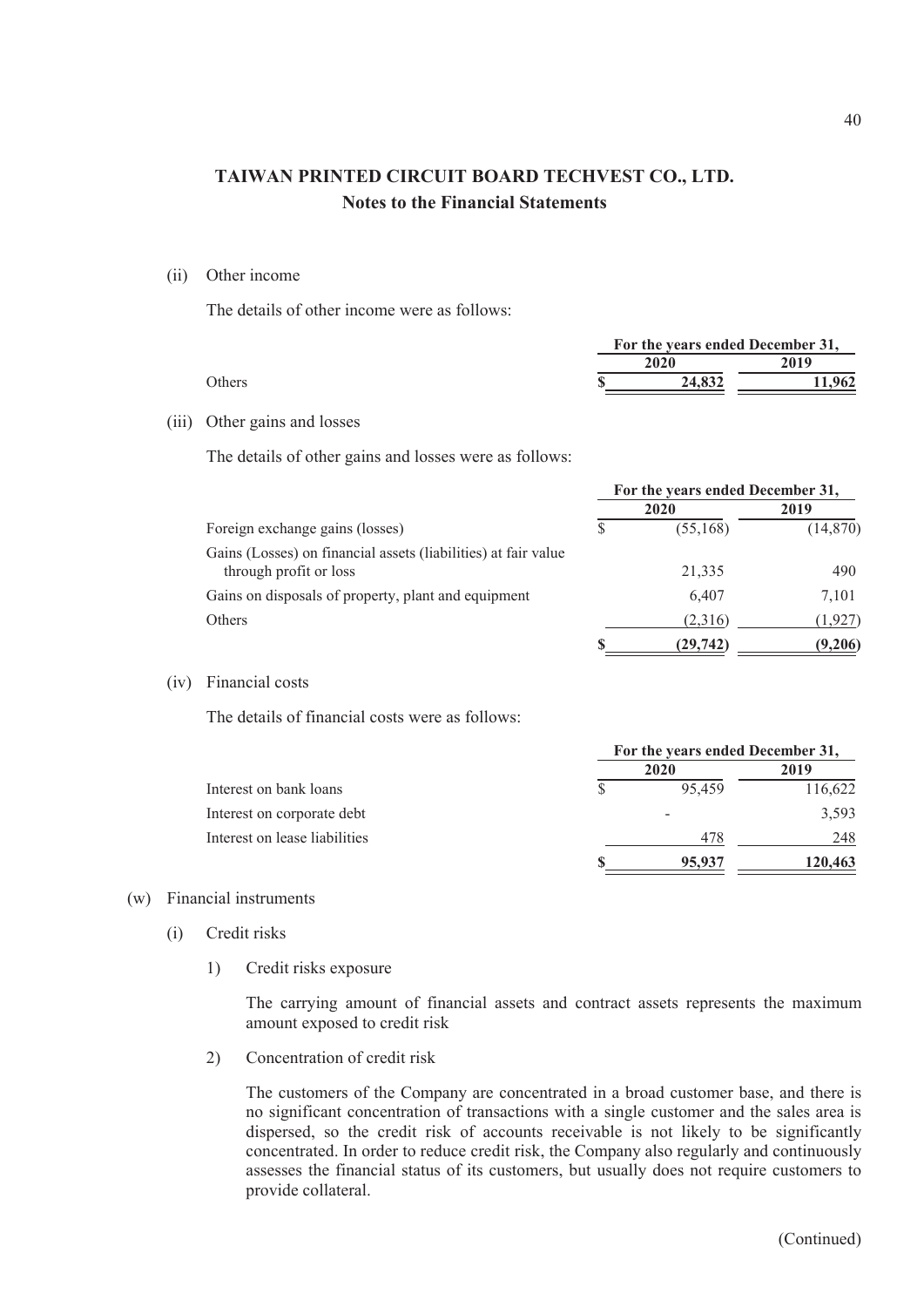#### 3) Credit risk of Receivables and debt securities

For credit risk exposure of accounts receivable, please refer to Note (6)(c).

Other financial assets at amortized cost includes cash and cash equivalents and other receivables, please refer to Note (6)(a),(d).

All these financial assets are considered to have low risk, and thus, the impairment provision recognized during the period was limited to 12 months expected credit losses. The fixed deposit certificates held by the group, the transaction counterparty and the performing party are financial institutions with investment grade and above, so the credit risk is deemed to be low.

#### (ii) Liquidity risk

The following table shows the contractual maturities of financial liabilities, including estimated interest payments and excluding the impact of netting agreements.

|                                      | Carrying<br>amount | Contractual<br>cash flows | Within 6<br>months | $6 - 12$<br>months | 1-2 years | 2-5 years |
|--------------------------------------|--------------------|---------------------------|--------------------|--------------------|-----------|-----------|
| December 31, 2020                    |                    |                           |                    |                    |           |           |
| Non-derivative financial liabilities |                    |                           |                    |                    |           |           |
| Unsecured loans                      | \$<br>7,431,821    | 7,554,818                 | 2,556,526          | 684,073            | 1,736,722 | 2,577,497 |
| Notes and accounts payable           | 5,785,710          | 5,785,710                 | 5,785,710          |                    |           |           |
| Other payables                       | 1,407,747          | 1,407,747                 | 1,407,453          | 294                |           |           |
| Lease liabilities                    | 34,265             | 34,807                    | 9,185              | 8,432              | 13,465    | 3,725     |
| Derivative financial liabilities     |                    |                           |                    |                    |           |           |
| Other forward exchange contracts:    |                    |                           |                    |                    |           |           |
| Outflow                              | 180                | 425,108                   | 425,108            |                    |           |           |
| Inflow                               |                    | (424, 928)                | (424, 928)         |                    |           |           |
|                                      | 14,659,723         | 14,783,262                | 9,759,054          | 692,799            | 1,750,187 | 2,581,222 |
| December 31, 2019                    |                    |                           |                    |                    |           |           |
| Non-derivative financial liabilities |                    |                           |                    |                    |           |           |
| Unsecured loans                      | \$<br>6,699,320    | 6,834,971                 | 3,206,813          | 437,121            | 1,144,087 | 2,046,950 |
| Notes and accounts receivable        | 4,095,789          | 4,095,789                 | 4,095,789          |                    |           |           |
| Other payables                       | 1,098,183          | 1,098,183                 | 1,098,078          | 105                |           |           |
| Lease liabilities                    | 17,547             | 17,821                    | 5,751              | 3,704              | 6,259     | 2,107     |
| Derivative financial liabilities     |                    |                           |                    |                    |           |           |
| Other forward exchange contracts:    |                    |                           |                    |                    |           |           |
| Outflow                              | (651)              | 149,623                   | 149,623            |                    |           |           |
| Inflow                               |                    | (150, 274)                | (150, 274)         |                    |           |           |
|                                      | \$<br>11,910,188   | 12,046,113                | 8,405,780          | 440,930            | 1,150,346 | 2,049,057 |

The Company does not expect the cash flows included in the maturity analysis to occur significantly earlier or at significantly different amounts.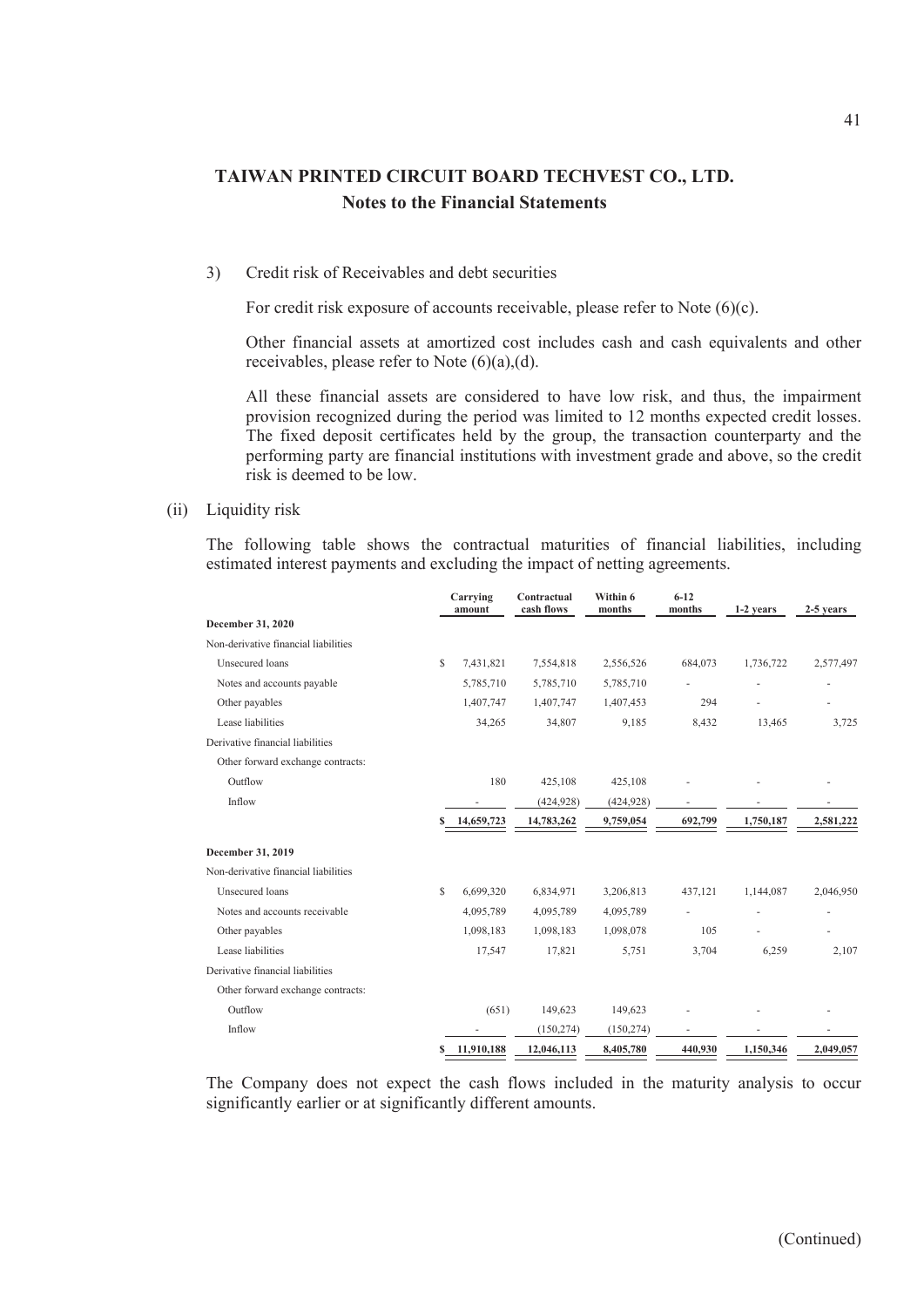## (iii) Currency risks

1) Exposure to foreign currency risk

The Company's significant exposure to foreign currency risk were as follows:

|                              |   |                     | December 31, 2020        |           | December 31, 2019   |                  |           |  |
|------------------------------|---|---------------------|--------------------------|-----------|---------------------|------------------|-----------|--|
|                              |   | Foreign<br>currency | <b>Exchange</b><br>rate  | TWD       | Foreign<br>currency | Exchange<br>rate | TWD       |  |
| Financial assets             |   |                     |                          |           |                     |                  |           |  |
| Monetary items               |   |                     |                          |           |                     |                  |           |  |
| <b>USD</b>                   | S | 283,307             | 28.48                    | 8,068,581 | 235,060             | 29.98            | 7,047,091 |  |
| <b>CNY</b>                   |   | 10,018              | 4.38                     | 43,850    | 2,298               | 4.31             | 9,892     |  |
| <b>Financial liabilities</b> |   |                     |                          |           |                     |                  |           |  |
| Monetary items               |   |                     |                          |           |                     |                  |           |  |
| <b>USD</b>                   |   | 262,050             | 28.48                    | 7,463,170 | 226,539             | 29.98            | 6,791,654 |  |
| <b>CNY</b>                   |   | ۰                   | $\overline{\phantom{a}}$ | -         | 851                 | 4.31             | 3,663     |  |
| <b>JPY</b>                   |   | 1,490               | 0.28                     | 412       | 1,490               | 0.28             | 411       |  |
|                              |   |                     |                          |           |                     |                  |           |  |

2) Sensitivity analysis

The Company' s exposure to foreign currency risk arises from the translation of the foreign currency exchange gains and losses on cash and cash equivalents, notes and accounts receivable, other receivables, loans and borrowings; and notes and accounts payables and other payables that are denominated in foreign currency. A strengthening (weakening) of 5% of the TWD against each transaction currencies on December 31, 2020 and 2019 would have increased (decreased) the net income by \$25,954 thousand and \$10,450 thousand. The analysis in 2020 is performed on the same basis for 2019.

3) Foreign exchange gain and loss on monetary items

The exchange gains and losses of the Company's monetary items (including realized and unrealized) converted into functional currency, and converted to the parent company's functional currency, New Taiwan dollar (that is, the Company's presentation currency), are as follows:

|            | 2020            |         | 2019            |         |  |
|------------|-----------------|---------|-----------------|---------|--|
|            | <b>Exchange</b> |         | <b>Exchange</b> |         |  |
|            | gains           | Average | gains           | Average |  |
|            | (losses)        | Rate    | (losses)        | Rate    |  |
| <b>TWD</b> | (55, 168)<br>\$ | ۰       | (14, 870)       | -       |  |

(iv) Interest rate analysis

Please refer to the notes on liquidity risk management about the interest rate exposure of the Company's financial assets and liabilities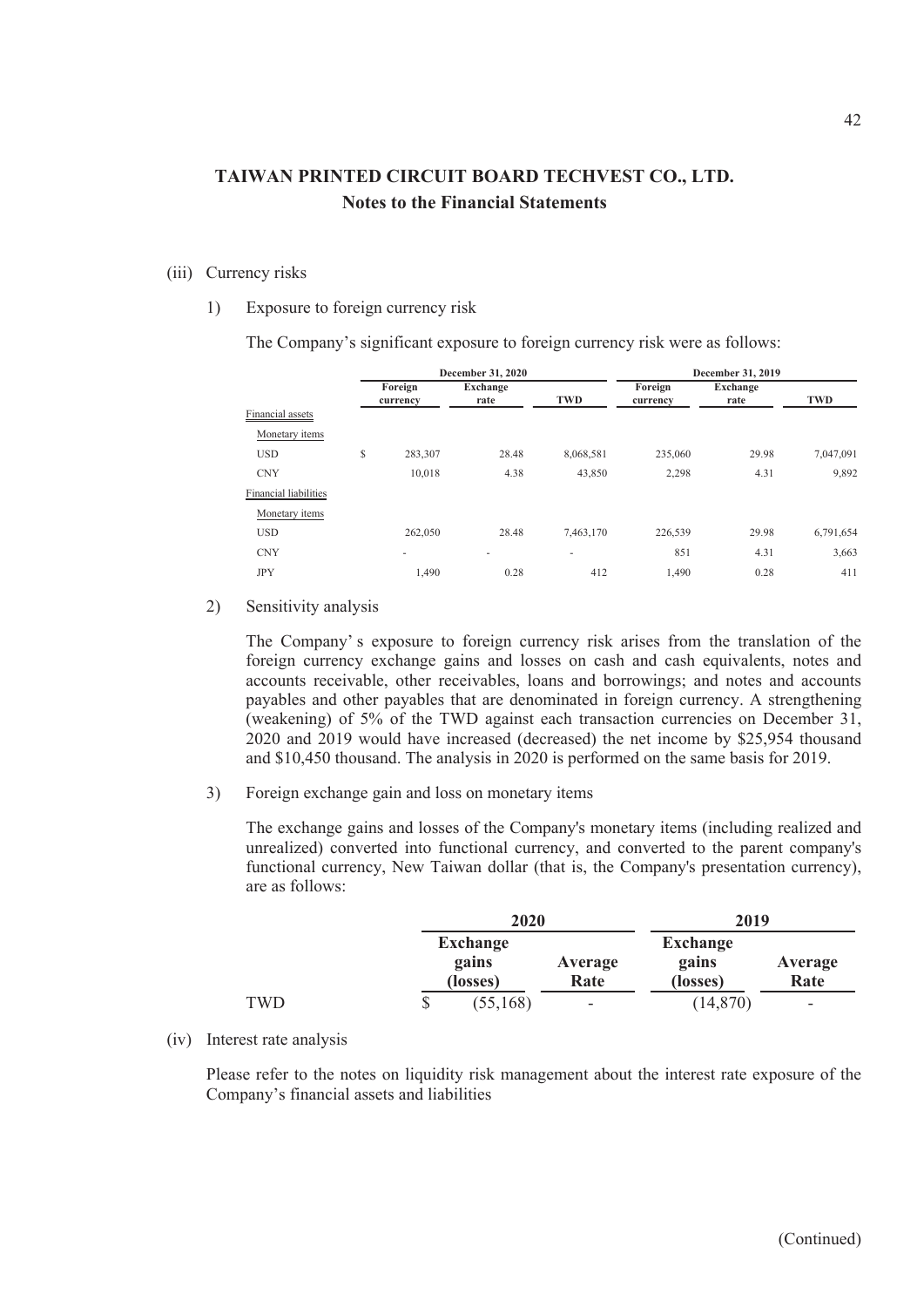The following sensitivity analysis is based on the exposure to the interest rate risk of derivative and non-derivative financial instruments on the reporting date. Regarding assets with variable interest rates, the analysis assumes that the amount of assets outstanding at the reporting date was outstanding throughout the year. The rate of change is expressed as the interest rate increases or decreases by 1% when reporting to management internally, which also represents The Company management's assessment of the reasonably possible interest rate change.

If the interest rate had increased / decreased by  $1\%$ , the Group's net income would have decreased / increased by \$44,017 thousand in 2020 and \$41,702 thousand in 2019 with all other variable factors remaining constant. Mainly due to group variable interest rate deposit and loans.

- (v) Fair value of financial instruments
	- 1) Fair value hierarchy

The fair value of financial assets and liabilities at fair value through profit or loss, is measured on a recurring basis. The carrying amount and fair value of The Company's financial assets and liabilities, including the information on fair value hierarchy were as follows; however, except as described in the following paragraphs, for financial instruments not measured at fair value whose carrying amount is reasonably close to the fair value, and for equity investments that has no quoted prices in the active markets and whose fair value cannot be reliably measured lease liabilities, disclosure of fair value information is not required.

|                                                                    | <b>December 31, 2020</b> |                   |         |         |              |  |  |
|--------------------------------------------------------------------|--------------------------|-------------------|---------|---------|--------------|--|--|
|                                                                    |                          | <b>Fair Value</b> |         |         |              |  |  |
|                                                                    | <b>Book Value</b>        | Level 1           | Level 2 | Level 3 | <b>Total</b> |  |  |
| <b>Financial assets at fair</b><br>value through profit or<br>loss | \$<br>1,409              |                   | 1,409   |         | 1,409        |  |  |
| <b>Financial assets measured</b><br>at amortized cost              |                          |                   |         |         |              |  |  |
| Cash and cash<br>equivalents                                       | 3,219,792                |                   |         |         |              |  |  |
| Note and accounts<br>receivable                                    | 6,921,486                |                   |         |         |              |  |  |
| Other receivables                                                  | 50,408                   |                   |         |         |              |  |  |
| Restricted asset                                                   | 136,164                  |                   |         |         |              |  |  |
| Refundable deposits                                                | 10,242                   |                   |         |         |              |  |  |
| Sub-total                                                          | 10,338,092               |                   |         |         |              |  |  |
| Total                                                              | \$10,339,501             |                   | 1,409   |         | .409         |  |  |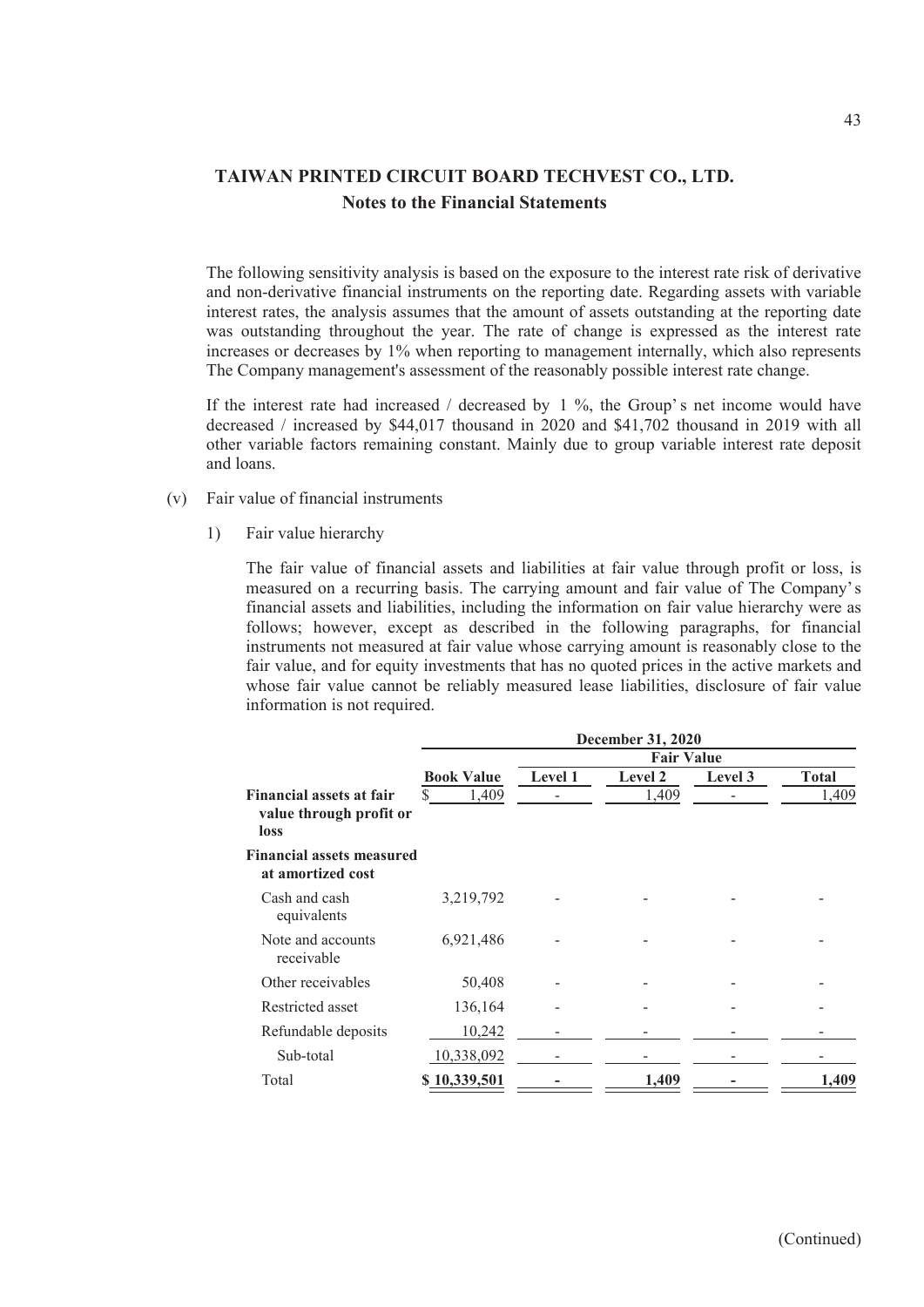|                                                                      | <b>December 31, 2020</b>       |                |                   |                |              |  |
|----------------------------------------------------------------------|--------------------------------|----------------|-------------------|----------------|--------------|--|
|                                                                      | <b>Fair Value</b>              |                |                   |                |              |  |
|                                                                      | <b>Book Value</b>              | Level 1        | Level 2           | Level 3        | <b>Total</b> |  |
| Financial liabilities at fair \$<br>value through profit or<br>loss  | 1,589                          | $\overline{a}$ | 1,589             |                | 1,589        |  |
| <b>Financial liabilities at</b><br>amortized cost                    |                                |                |                   |                |              |  |
| <b>Bank</b> loans                                                    | 7,431,821                      |                |                   |                |              |  |
| Notes and accounts<br>payables                                       | 5,785,710                      |                |                   |                |              |  |
| Other payables                                                       | 1,407,747                      |                |                   |                |              |  |
| Lease liabilities                                                    | 34,265                         |                |                   |                |              |  |
| Sub-total                                                            | 14,659,543                     |                |                   |                |              |  |
| Total                                                                | \$14,661,132                   |                | 1,589             |                | 1,589        |  |
|                                                                      |                                |                | December 31, 2019 |                |              |  |
|                                                                      |                                |                | <b>Fair Value</b> |                |              |  |
|                                                                      | <b>Book Value</b>              | <b>Level 1</b> | Level 3           | Level 3        | <b>Total</b> |  |
| <b>Financial assets at fair</b><br>value through profit or<br>loss   | \$<br>667                      | $\overline{a}$ | 667               | $\overline{a}$ | 667          |  |
| <b>Financial assets measured</b><br>at amortized cost                |                                |                |                   |                |              |  |
| Cash and cash<br>equivalents                                         | 2,286,727                      |                |                   |                |              |  |
| Note and accounts<br>receivables                                     | 6,073,529                      |                |                   |                |              |  |
| Other receivables                                                    | 24,943                         |                |                   |                |              |  |
| Refundable deposits                                                  | 2,538                          |                |                   |                |              |  |
| Sub-total                                                            | 8,387,737                      |                |                   |                |              |  |
| Total                                                                | 8,388,404                      |                | 667               |                | 667          |  |
| Financial liabilities at fair \$_<br>value through profit or<br>loss | 16<br>$\overline{\phantom{a}}$ |                | 16                |                | 16           |  |
| <b>Financial liabilities at</b><br>amortized cost                    |                                |                |                   |                |              |  |
| <b>Bank</b> loans                                                    | 6,699,320                      |                |                   |                |              |  |
| Notes and accounts<br>payables                                       | 4,095,789                      |                |                   |                |              |  |
| Other payables                                                       | 1,098,183                      |                |                   |                |              |  |
| Lease liabilities                                                    | 17,547                         |                |                   |                |              |  |
| Sub-total                                                            | 11,910,839                     |                |                   |                |              |  |
| Total                                                                | \$11,910,855                   |                | 16                |                | 16           |  |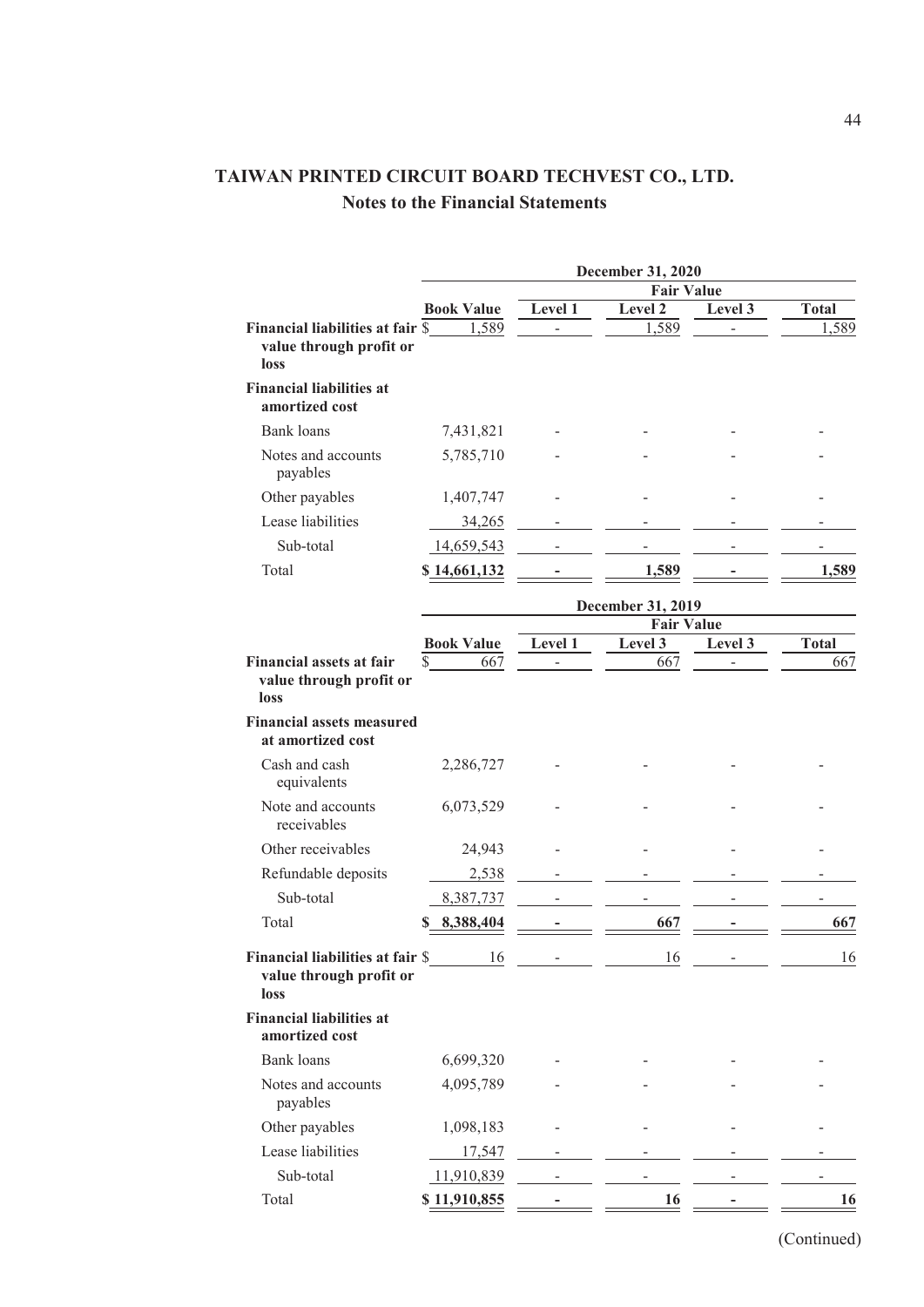2) Fair value through profit or loss financial instrument- fair value evaluation technique

### 2.1) Non-derivative financial instruments

A financial instrument is regarded as being quoted in an active market if quoted prices are readily and regularly available from an exchange, dealer, broker, industry group, pricing service, or regulatory agency and those prices represent actual and regularly occurring market transactions on an arm's-length basis.

The fair value of financial instruments is measured by using the market method and net asset value method if there is no public quotation in an active market. The market method refers to the recent fund-raising activities of the investment target, or target with similar market transaction price and conditions; while the net asset value method main assumption is based on the net value per share of the investee.

2.2) Derivative financial instruments

Measurement of the fair value of derivative instruments is based on the valuation techniques generally accepted by market participants such as the discounted cash flow or option pricing models. Fair value of forward currency is usually determined by the forward currency exchange rate.

3) Transfers between Level 1 and Level 2

There were no transfers from Level 2 to Level 1 in 2020 and no transfers in either direction in 2019.

- 4) Fair value measurements in Level 3 sensitivity analysis of reasonably possible alternative assumptions: None.
- (x) Financial risk management
	- (i) Overview

The Company have exposures to the following risks from its financial instruments:

- 1) Credit risk
- 2) Liquidity risk
- 3) Market risk

The following likewise discusses the Company' s objectives, policies and processes for measuring and managing the above mentioned risks. For more disclosures about the quantitative effects of these risk exposures, please refer to the respective notes in the nonconsolidated financial statements.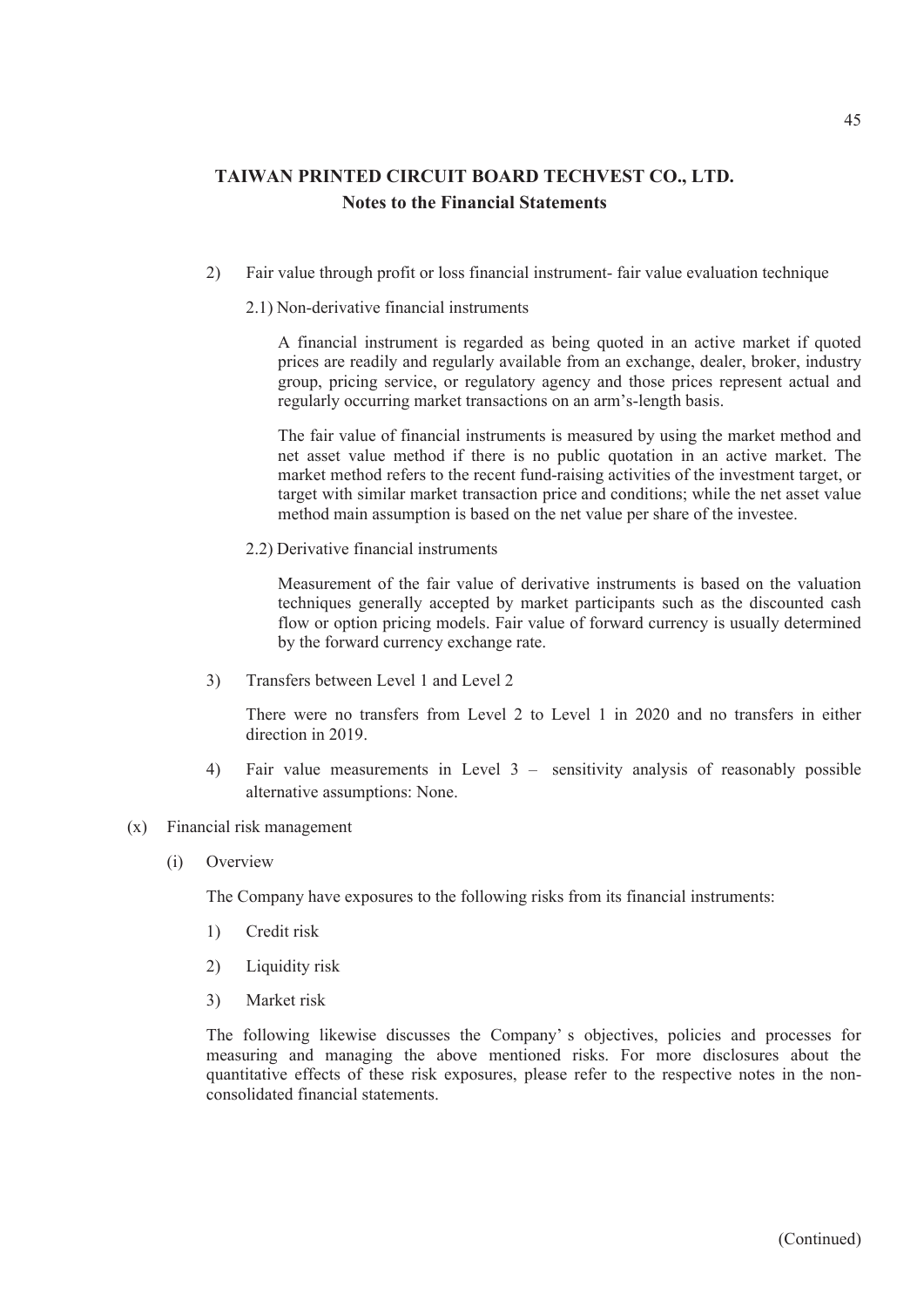#### (ii) Structure of risk management

The Company' s financial management department provides services for each business, coordinates the operation of entering domestic and international financial markets, as well as supervises and manages the financial risks related to the Company' s operations through internal risk reports that analyze the level and range of risks that may occur. The use of derivative financial instruments is regulated by the policies adopted by the board of directors. Those policies are written principles for exchange rate, interest rate, credit risk, the use of derivative financial instruments and non-derivative financial instruments, and the investment of remaining liquid funds. The audit committee and the internal audit will regularly review the policies to limit risk exposures. The financial management department will regularly report to the audit committee and the board. In addition, the Company does not trade financial instruments (including derivative financial instruments) for speculative purpose.

(iii) Credit risk

Credit risk is the risk of financial loss to The Company if a customer or counterparty to a financial instrument fails to meet its contractual obligations, and arises principally from cash and cash equivalents, financial instruments and the Company's receivables from customers.

1) Accounts receivable and other receivables

The Company credit risk is affected by individual client circumstance.

The Risk Management Committee has established a credit policy under which each new customer is analyzed individually for creditworthiness before the Company's standard payment and delivery terms and conditions are offered. The Company's review includes external ratings, when available, and, in some cases, bank references. Purchase limits are established for each customer and represent the maximum open amount without requiring approval from the board; these limits are reviewed regularly. Customers that fail to meet the Company's benchmark creditworthiness may transact with the Company only on a prepayment basis.

The Company does not require any collateral for accounts receivable and other receivables.

2) Investments

The credit risk of bank deposits and other financial instruments is measured and monitored by the Company's finance department. Since the Company' s counterparties and burden of contract parties are creditworthy banks, financial institutions and corporate organizations with investment grade, there is no materiality concerns, so there is no materiality credit risk.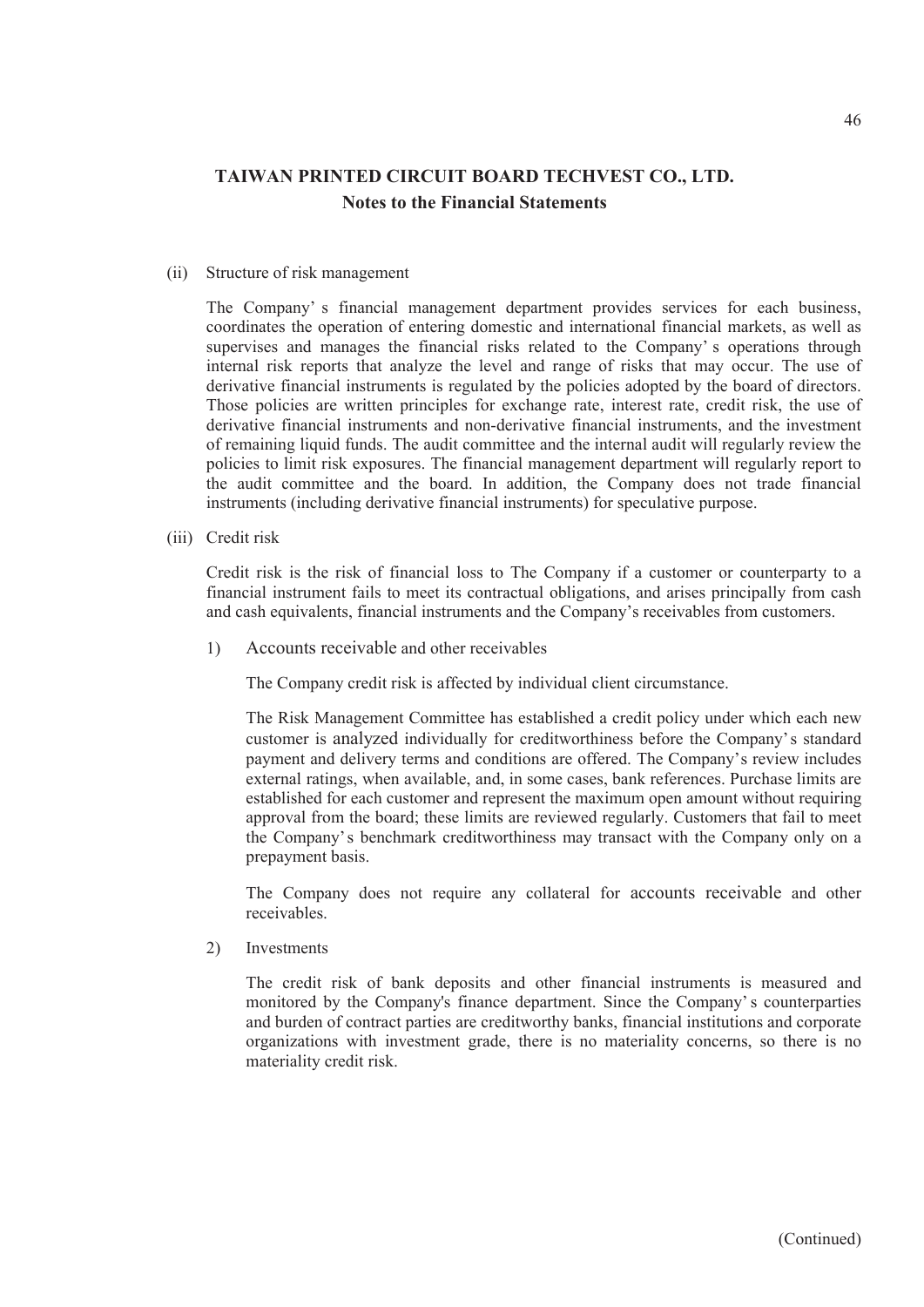3) Guarantees

The Company' s policy is to provide financial guarantees only to Companies with business dealings, companies that directly and indirectly hold or hold more than 50% of the voting shares. At December 31, 2020 and 2019, no other guarantees were outstanding.

(iv) Liquidity risk

Liquidity risk is the risk that the Company will encounter difficulty in meeting the obligations associated with its financial liabilities that are settled by delivering cash or another financial asset. The Company's approach to managing liquidity is to ensure, as far as possible, that it always has sufficient liquidity to meet its liabilities when due, under both normal and stressed conditions, without incurring unacceptable losses or risking damage to the Company' s reputation.

The Company uses activity-based costing to cost its products and services, which assists it in monitoring cash flow requirements and optimizing its cash return on investments. The Company aims to maintain the level of its cash and cash equivalents and other highly marketable debt investments at an amount in excess of expected cash flows on financial liabilities (other than trade payables) over the succeeding 60 days. The Company also monitors the level of expected cash outflows on trade and other payables. This excludes the potential impact of extreme circumstances that cannot reasonably be predicted, such as natural disasters. As of December 31, 2020 and 2019, The Company' s unused credit line were amounted to \$4,738,800 thousand and \$2,930,380 thousand, respectively.

(v) Market risk

Market risk is the risk that changes in market prices, such as foreign exchange rates and interest rates, will affect The Company' s income or the value of its holdings of financial instruments. The objective of market risk management is to manage and control market risk exposures within acceptable parameters, while optimizing the return.

The Company buys and sells derivatives, and also incurs financial liabilities, in order to manage market risk. All such transactions are carried out within the guidelines set by the board of directors.

1) Currency risk

The Company is exposed to currency risk on sales, purchases, and borrowings that are denominated in a currency other than the respective functional currencies of the Company' s entities. Therefore, the group engages in derivative transactions to avoid exchange rate risks. The gains and losses of foreign currency assets and liabilities due to exchange rate changes will roughly offset the valuation gains and losses of derivatives. However, derivative transactions can help reduce the number of merged companies but still cannot completely rule out the impact of changes in foreign currency exchange rates.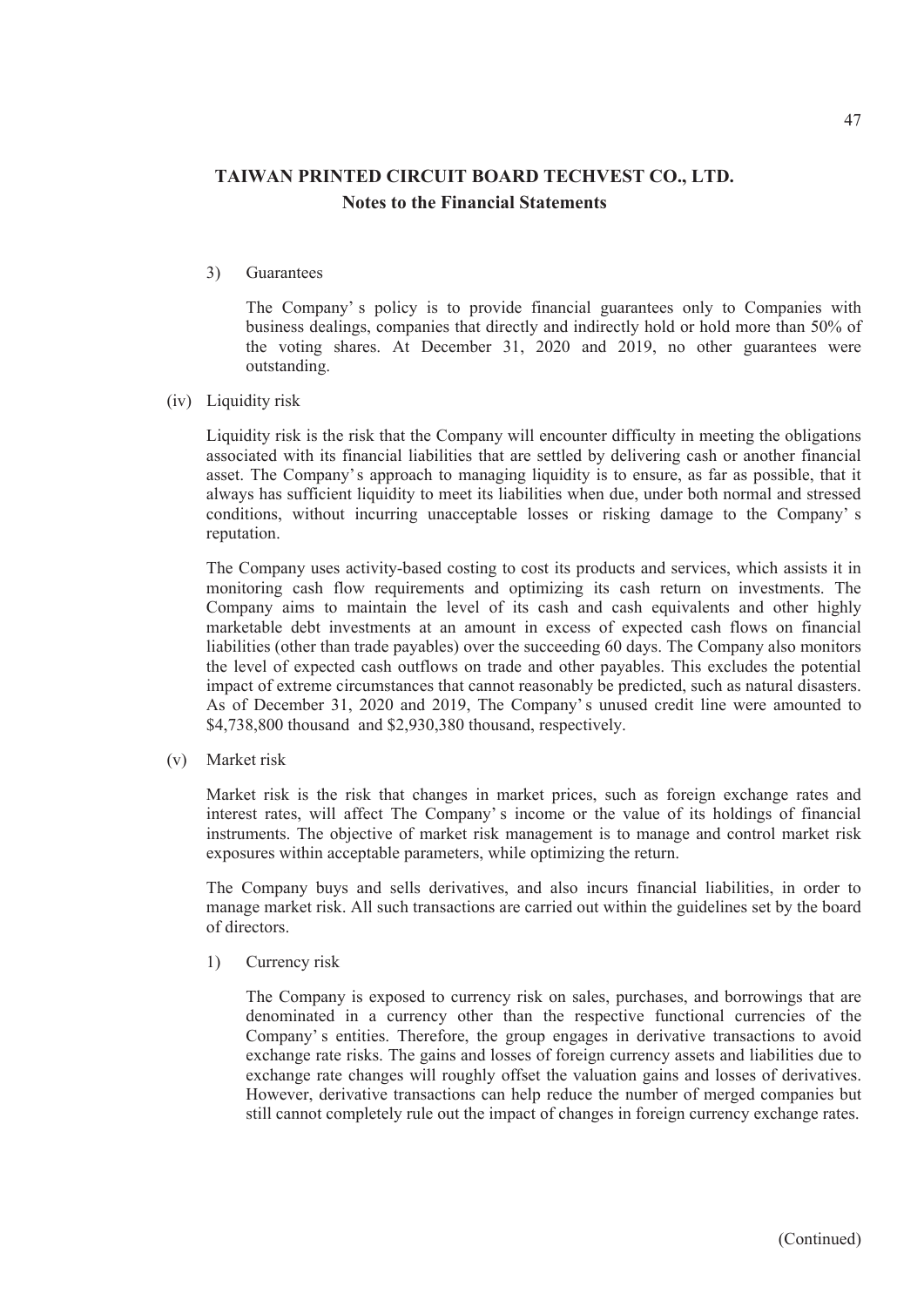The Company regularly reviews the risky positions of individual foreign currency assets and liabilities and hedges the risky positions. The main hedging tool used is forward foreign exchange contracts. The maturity dates of the forward foreign exchange contracts undertaken by the group are all shorter than six months, and do not meet the requirements of hedging accounting.

2) Interest Rate Risk

The Company's policy is to reduce the exposure of the risk changes in borrowing interest rates.

(y) Capital management

The Company's objectives for managing capital to safeguard the capacity to continue to operate, to continue to provide a return on shareholders, to maintain the interest of other related parties, and to maintain an optimal capital structure to reduce the cost of capital.

In order to maintain or adjust the capital structure, the Company may adjust the dividend payment to the shareholders, reduce the capital for redistribution to shareholders, issue new shares, or sell assets to settle any liabilities.

The Company and other entities in the same industry use the debt-to-equity ratio to manage capital. This ratio is the total net debt divided by the total capital. The net debt from the balance sheet is derived from the total liabilities less cash and cash equivalents. The total capital and equity include share capital, capital surplus, retained earnings, and other equity plus net debt.

The Company' s capital management strategy in 2020 is consistent with strategy in 2019.The Company's debt-to-capital ratios are as follows:

|                                 |   | December 31,<br>2020 |               |  |
|---------------------------------|---|----------------------|---------------|--|
| Total liabilities               | S | 15,116,307           | 12,241,522    |  |
| Less: cash and cash equivalents |   | (3,219,792)          | (2, 286, 727) |  |
| Net debt                        |   | 11,896,515           | 9,954,795     |  |
| Total equity                    |   | 12,533,316           | 11,246,923    |  |
| Total capital                   |   | 24,429,831           | 21,201,718    |  |
| Debt-to-equity ratio            |   | 48.70 %              | 46.95 %       |  |

(z) Investing and financing activities not affecting current cash flow

The Company's financing activities which did not affect the current cash flow in the years ended December 31, 2020 and 2019, were as follows:

- (i) For Obtain the right-of-use asset by lease, please refer to Note  $( (6)(h))$ .
- (ii) For conversion of convertible bonds to ordinary shares, please refer to Note  $((6)(n))$ .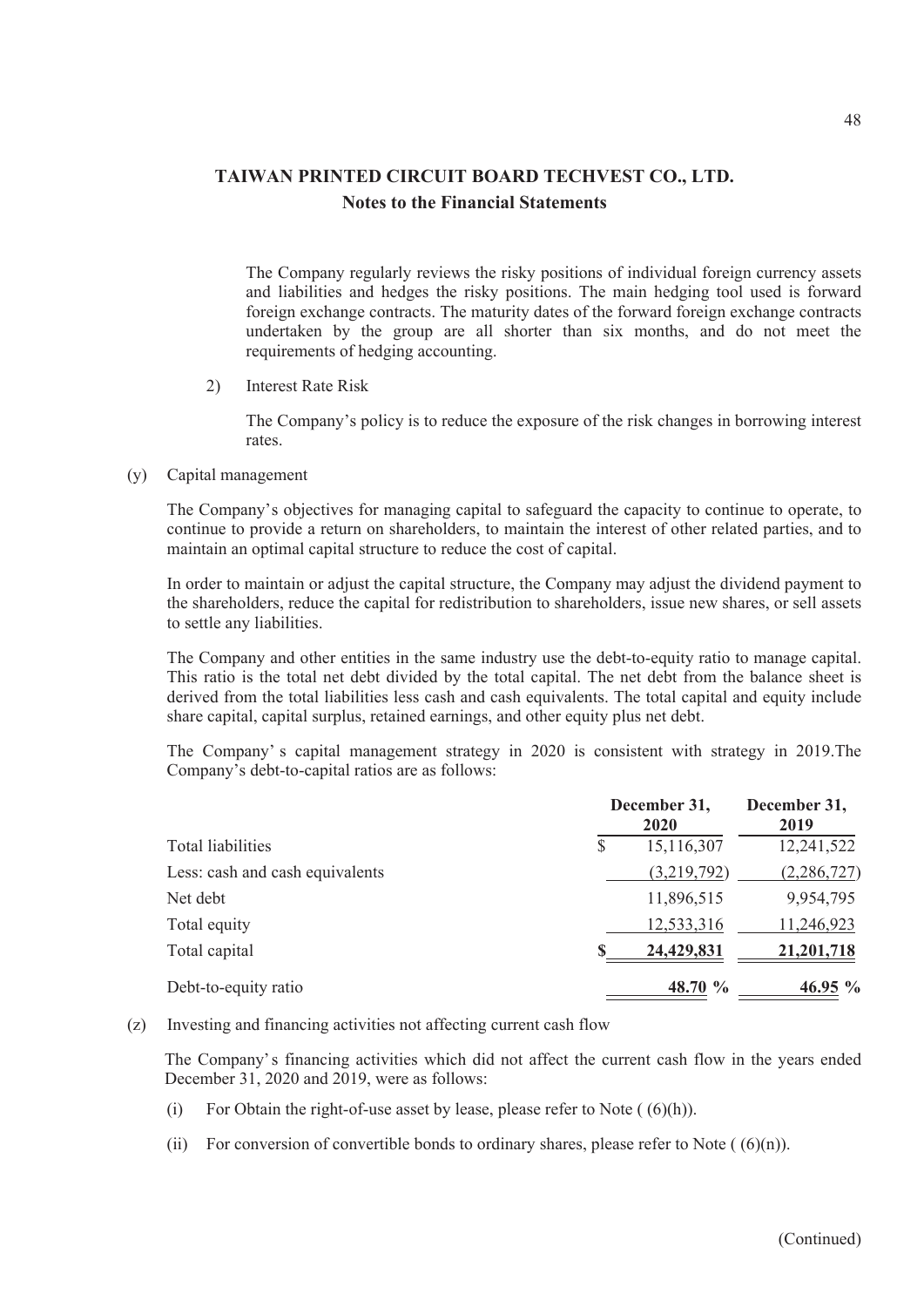Reconciliation of liabilities arising from financing activities were as follows:

|                                                |    |                    |                   | Non-cash changes |                  |                              |                      |
|------------------------------------------------|----|--------------------|-------------------|------------------|------------------|------------------------------|----------------------|
|                                                |    | January 1,<br>2020 | <b>Cash flows</b> | <b>Transfer</b>  | <b>Others</b>    | Lease<br>increase            | December 31.<br>2020 |
| Long-term borrowings                           | \$ | 3,806,250          | 1,717,411         |                  |                  |                              | 5,523,661            |
| Short-term borrowings                          |    | 2,923,070          | (1,014,910)       |                  |                  |                              | 1,908,160            |
| Lease liability                                |    | 17,547             | (16, 507)         |                  | 33,225           |                              | 34,265               |
| Total liabilities from financing<br>activities |    | 6,746,867          | 685,994           |                  | 33,225           |                              | 7,466,086            |
|                                                |    |                    |                   |                  | Non-cash changes |                              |                      |
|                                                |    | January 1,<br>2019 | <b>Cash flows</b> | <b>Transfer</b>  | <b>Others</b>    | <b>Fair value</b><br>changes | December 31,<br>2019 |
| Long-term borrowings                           | \$ | 1,587,500          | 2,218,750         |                  |                  |                              | 3,806,250            |
| Short-term borrowings                          |    | 1,965,760          | 927,310           |                  |                  |                              | 2,893,070            |
| Lease liability                                |    | 14,554             | (9,581)           |                  | 12,574           |                              | 17,547               |
| Bond payable                                   |    | 793,362            |                   | (800,000)        |                  | 6,638                        |                      |
| Total liabilities from financing<br>activities | S  | 4,361,176          | 3,136,479         | (800,000)        | 12,574           | 6,638                        | 6,716,867            |

### **(7) Related-party transactions:**

(a) Names and relationship with related parties

The followings are entities that have had transactions with related party during the periods covered in the non-consolidated financial statements.

| Name of related party                                 | <b>Relationship with the Company</b> |
|-------------------------------------------------------|--------------------------------------|
| TPT International Co., Ltd.                           | Subsidiary of The Company            |
| Chi Yao Ltd.                                          | Subsidiary of The Company            |
| T-Flex Techvest PCB Co., Ltd.                         | Subsidiary of The Company            |
| tgt Techvest Co., Ltd.                                | Subsidiary of The Company            |
| T-MAC Techvest PCB Co., Ltd.                          | Subsidiary of The Company            |
| CATAC Electronic (Zhongsan) Co., Ltd.                 | Subsidiary of The Company            |
| T-Mac Techvest (Wuxi) PCB Co., Ltd.                   | Subsidiary of The Company            |
| Chi Chau Printed Circuit Board (Suining) Co.,<br>Ltd. | Subsidiary of The Company            |
| Chi Chau Printed Circuit Board (Suzhou) Co.,<br>Ltd.  | Subsidiary of The Company            |
| Sinact Electronics Co., Ltd.                          | Subsidiary of The Company            |
| Brilliant Star Holdings Ltd.                          | Subsidiary of The Company            |
| Chi Chau International Co., Ltd.                      | Subsidiary of The Company            |
| Chi Chen Investment Co., Ltd.                         | Subsidiary of The Company            |
| Chi Yang Investment Ltd.                              | Subsidiary of The Company            |
| Chang Tai International Ltd.                          | Subsidiary of The Company            |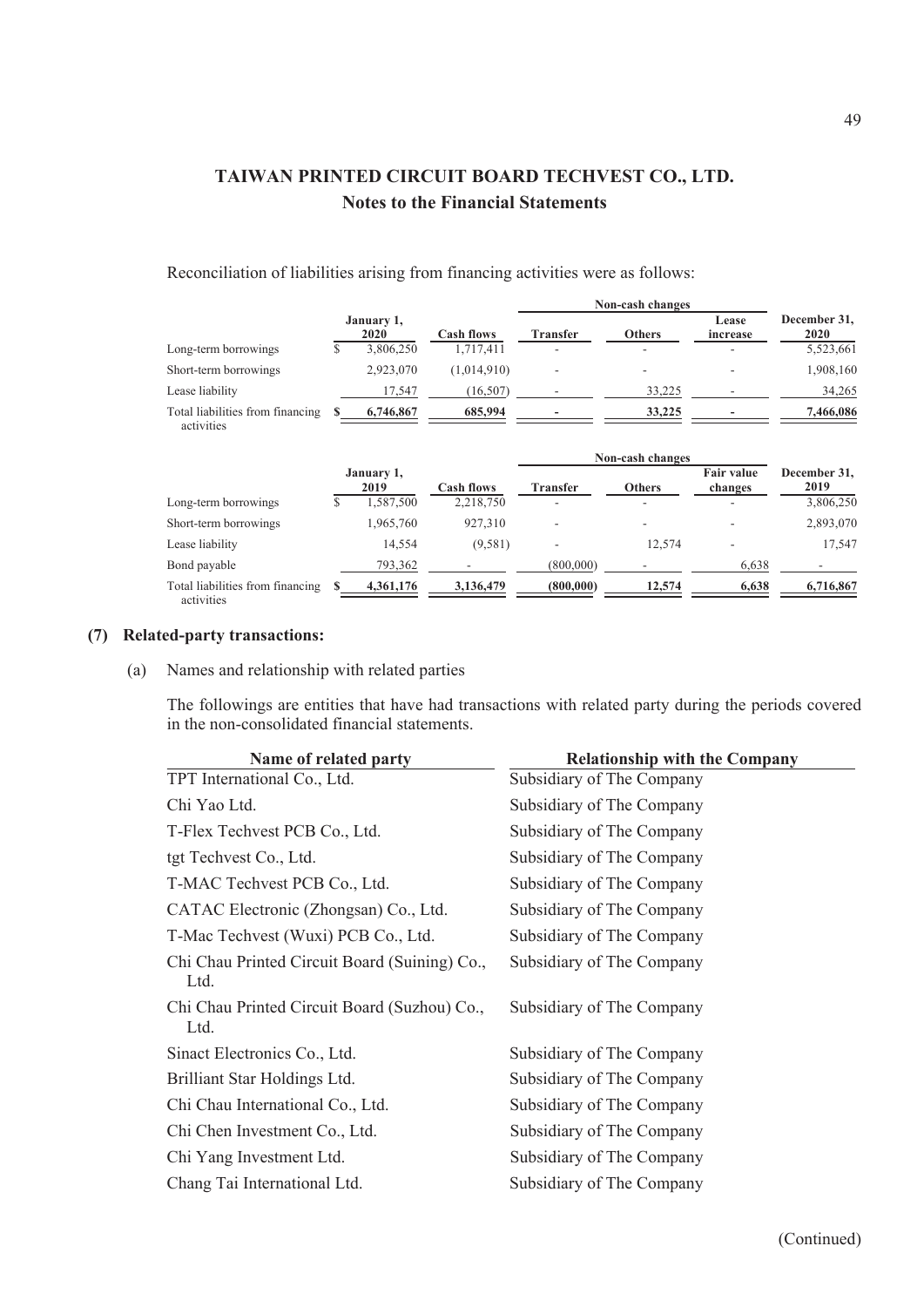| Name of related party                               | <b>Relationship with the Company</b> |
|-----------------------------------------------------|--------------------------------------|
| Huo Tai International Ltd                           | Subsidiary of The Company            |
| Yang An International (Samoa) Co., Ltd.             | Subsidiary of The Company            |
| Sinact (Hong Kong) International Company<br>Limited | Subsidiary of The Company            |
| Sin Siang (Xiamen) technology Co., Ltd.             | Subsidiary of The Company            |
| Chi Chau (Thailand) Co., Ltd.                       | Subsidiary of The Company            |

### (b) Significant transactions with related parties

(i) Operating Revenue

The amounts of significant sales (including processing fees revenue) by the Company to related parties were as follows:

|  | For the years ended December 31 |        |
|--|---------------------------------|--------|
|  | 2020                            | 2019   |
|  | 82,128                          | 75,079 |
|  |                                 |        |

The pricing of purchase transactions with related parties were not incomparable with those offered by general clients. The payment terms for general clients are ranged from Net 45 days from the end of the month of when invoice is issued to Net 180 days from the end of the month of when invoice is issued, and the payment terms for related parties are ranged from Net 90 days from the end of the month of when invoice is issued to Net 150 days from the end of the month of when invoice is issued.

(ii) Purchases

The amounts of significant purchases (including processing costs) by the Company from related parties were as follows:

|                                                                    |   | For the years ended December 31 |            |  |  |  |  |
|--------------------------------------------------------------------|---|---------------------------------|------------|--|--|--|--|
|                                                                    |   | 2020                            | 2019       |  |  |  |  |
| Subsidiary – Chi Chau Printed Circuit Board (Suining) Co.,<br>Ltd. | S | 3,144,850                       | 3,519,561  |  |  |  |  |
| Subsidiary-Chi Chau Printed Circuit Board (Suzhou) Co.,<br>Ltd.    |   | (3,330)                         | 1,473,287  |  |  |  |  |
| Subsidiary-CATAC Electronic (Zhongsan) Co., Ltd.                   |   | 2,249,893                       | 2,392,671  |  |  |  |  |
| Subsidiary-T-Mac Techvest (Wuxi) PCB Co., Ltd.                     |   | 8,599,286                       | 4,411,102  |  |  |  |  |
| Other subsidiaries                                                 |   | 533,846                         | 473,347    |  |  |  |  |
|                                                                    |   | 14,524,545                      | 12,269,968 |  |  |  |  |

The pricing of purchase transactions with related parties were not incomparable with those offered by general vendors. The payment terms for general vendors are ranged from instant wire transfer to net 150 days from the end of the month of when invoice is issued, and the payment terms for related parties are net 90 days from the end of the month of when invoice is issued.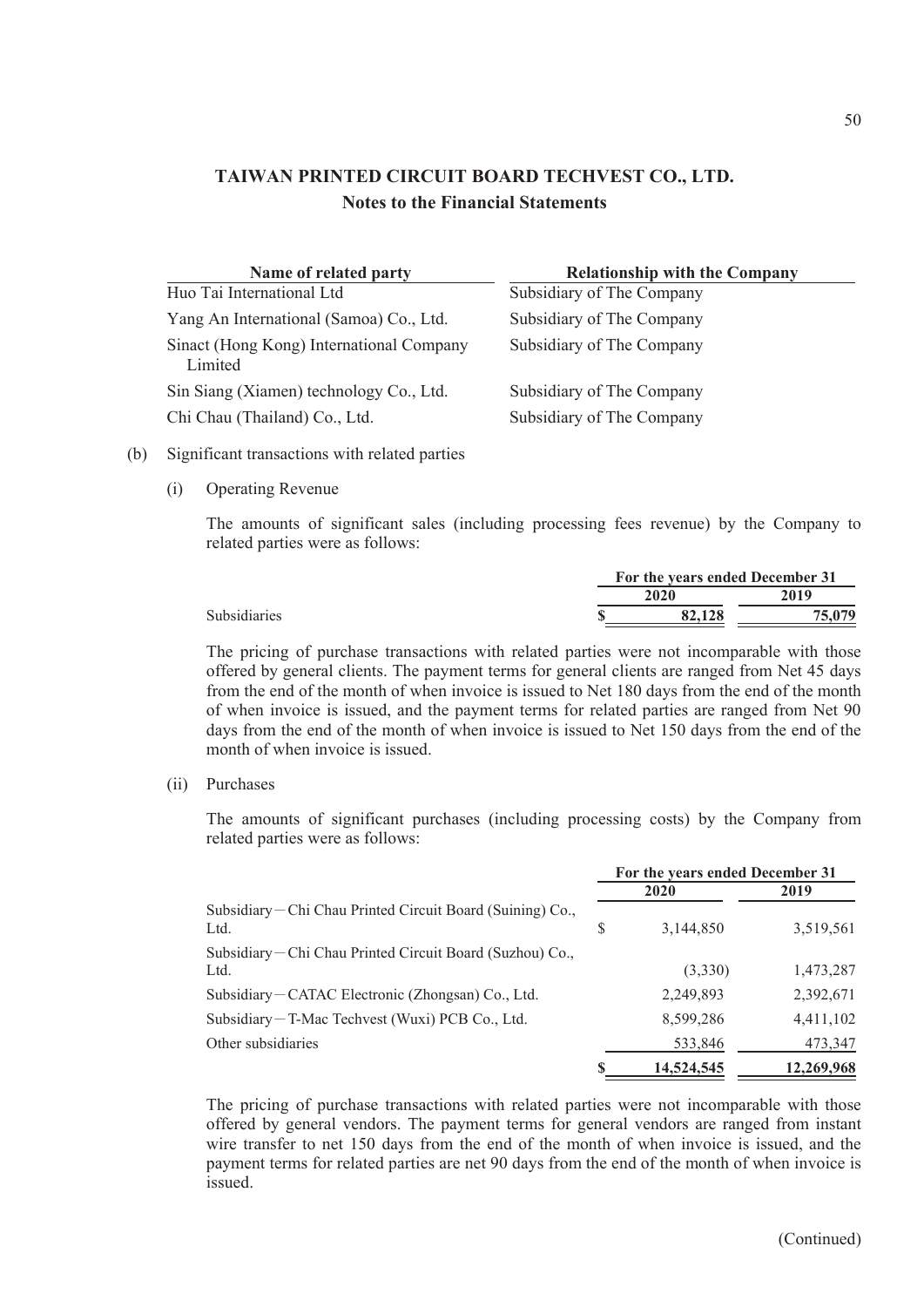The Company transactions with subsidiary are acting as agents, so the purchase and sales transactions are presented on a net basis.

## (iii) Receivables from Related Parties

The receivables from related parties were as follows:

| Account             | <b>Relationship</b>                 | <b>December 31, 2020</b> | December 31,<br>2019 |
|---------------------|-------------------------------------|--------------------------|----------------------|
| Accounts receivable | <b>Subsidiaries</b>                 | 156,423                  | 88,101               |
| Other receivables   | Subsidiary – tgt Techvest Co., Ltd. | 864                      | 7.837                |
| Other receivables   | Other subsidiaries                  | 2,363                    |                      |
|                     |                                     | 159,650                  | 95,938               |

## (iv) Payables to Related Parties

The payables to related parties were as follows:

| Account          | <b>Relationship</b>                                              |   | <b>December 31, 2020</b> | December 31,<br>2019 |
|------------------|------------------------------------------------------------------|---|--------------------------|----------------------|
| Accounts payable | Subsidiary-Chi Chau Printed Circuit<br>Board (Suining) Co., Ltd. | S | 1,012,959                | 570,880              |
| Accounts payable | Subsidiary-CATAC Electronic<br>(Zhongsan) Co., Ltd.              |   | 847.461                  | 787,344              |
| Accounts payable | Subsidiary $-T$ -Mac Techvest (Wuxi)<br>PCB Co., Ltd.            |   | 2,962,190                | 1,982,901            |
| Accounts payable | Other subsidiaries                                               |   | 303,876                  | 330,154              |
| Other payables   | Subsidiaries                                                     |   | 5,016                    | 2,998                |
|                  |                                                                  |   | 5,131,502                | 3,674,277            |

#### (v) Property transactions

1) Purchases of property, plant and equipment

The purchases price of property, plant and equipment purchased from related parties were summarized as follows:

|                                                  | For the years ended December 31 |       |        |  |  |
|--------------------------------------------------|---------------------------------|-------|--------|--|--|
|                                                  |                                 | 2020  | 2019   |  |  |
| Subsidiary – T-Mac Techvest (Wuxi) PCB Co., Ltd. | \$.                             | 317   | 34,262 |  |  |
| Subsidiary – T-Flex Techvest PCB Co., Ltd.       |                                 |       | 24,961 |  |  |
| Other subsidiaries                               |                                 | 2,381 | 3.960  |  |  |
|                                                  |                                 | 2.698 | 63,183 |  |  |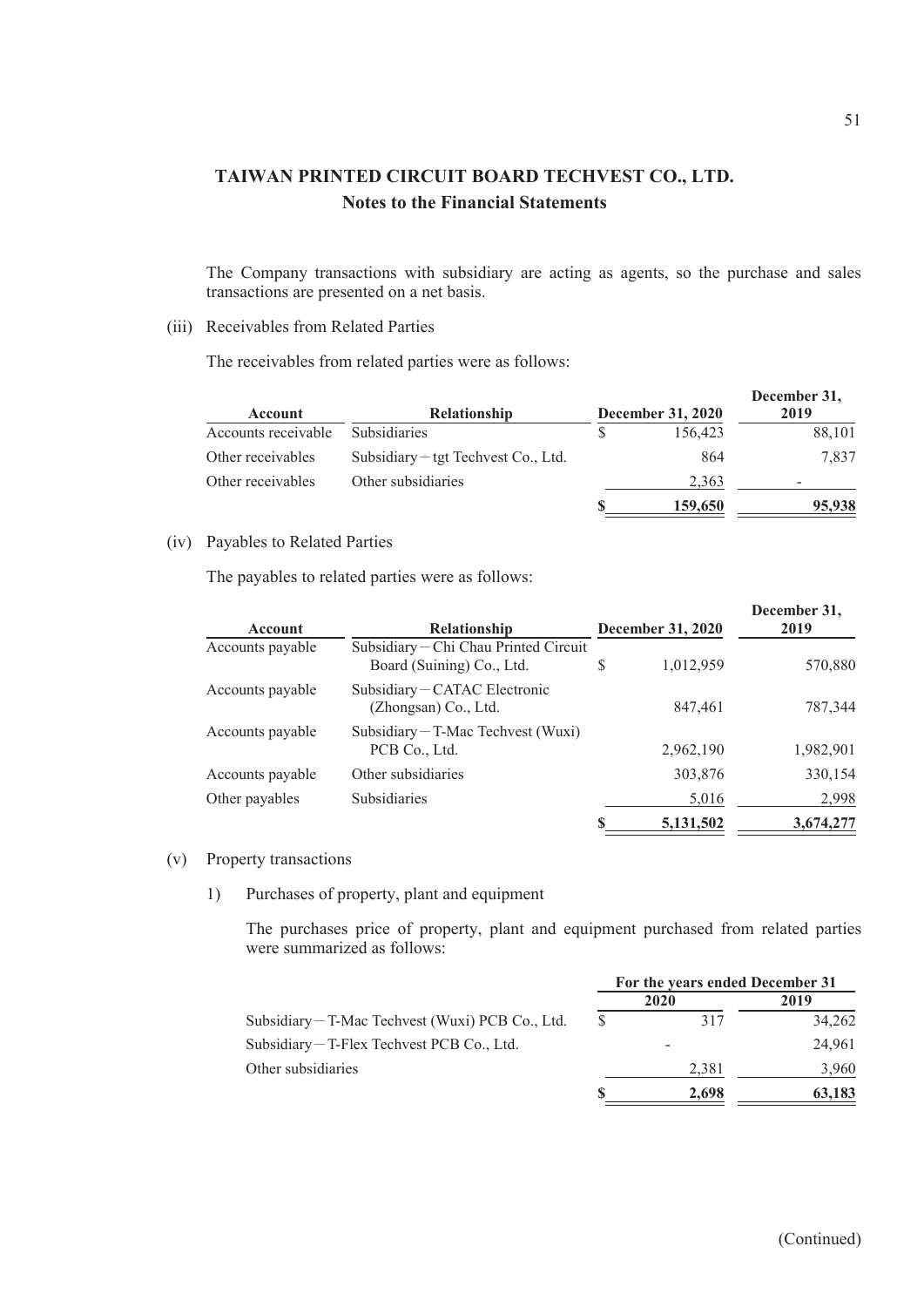## 2) Disposals of property, plant and equipment

The disposals of property, plant and equipment to related parties are summarized as follows:

|                                                     |                          |       | For the years ended December 31 |                          |                                 |  |  |
|-----------------------------------------------------|--------------------------|-------|---------------------------------|--------------------------|---------------------------------|--|--|
|                                                     |                          | 2020  |                                 |                          | 2019                            |  |  |
| <b>Relationship</b>                                 | <b>Disposal</b><br>price |       | Gain (loss)<br>from<br>disposal | <b>Disposal</b><br>price | Gain (loss)<br>from<br>disposal |  |  |
| Subsidiary-tgt Techvest Co.,<br>Ltd.                |                          | 631   | 50                              | 6,730                    | 451                             |  |  |
| Subsidiary-CATAC Electronic<br>(Zhongsan) Co., Ltd. |                          |       |                                 | 3,598                    | 505                             |  |  |
| Other subsidiaries                                  |                          | 2,390 | 43                              | 1,063                    | 90                              |  |  |
|                                                     |                          | 3,021 | 93                              | 11,391                   | 1,046                           |  |  |

## (vi) Other

|                     |                                          |      | For the years ended December 31 |       |
|---------------------|------------------------------------------|------|---------------------------------|-------|
| <b>Relationship</b> | <b>Item</b>                              | 2020 |                                 | 2019  |
| Other subsidiaries  | Temporary debits                         |      | 4                               | 4     |
| Other subsidiaries  | Other income                             |      | 84                              | 38    |
| Other subsidiaries  | Miscellaneous purchase and<br>mold costs |      | 2,880                           | 1,595 |
| Other subsidiaries  | Freight and other expenses               |      | 4                               | 132   |
| Other subsidiaries  | Labor fee                                |      | 11,076                          |       |

### (c) Key management personnel compensation

Key management personnel compensation comprised:

|                              |  | For the years ended December 31, |         |
|------------------------------|--|----------------------------------|---------|
|                              |  | 2019                             |         |
| Short-term employee benefits |  | 424,606                          | 263,359 |
| Post-employment benefits     |  | 1.043                            | 899     |
|                              |  | 425,649                          | 264,258 |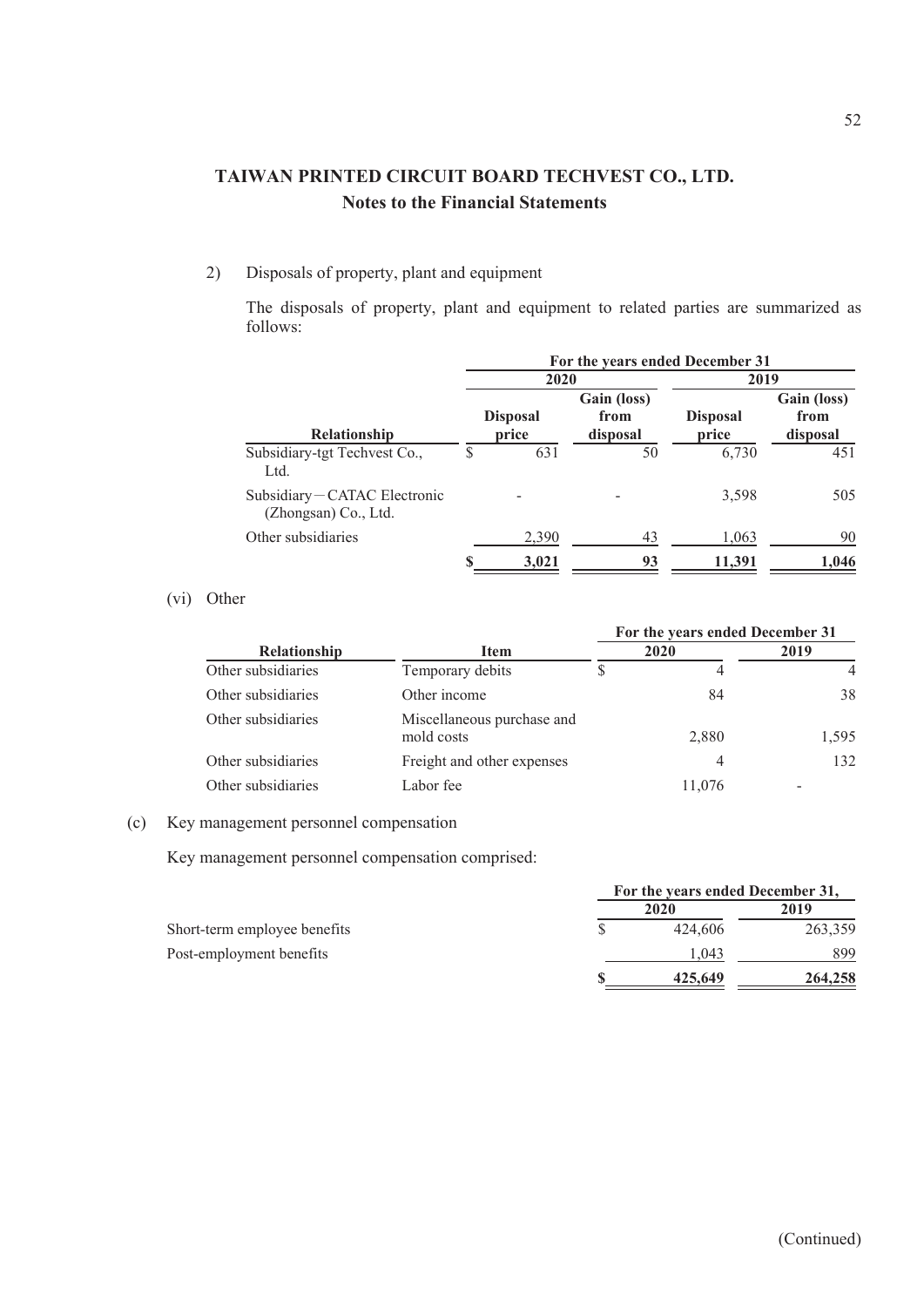## **(8) Pledged assets:**

The carrying values of pledged assets were as follows:

| <b>Pledged assets</b>                                                                                     | Object                                          | December 31,<br>2020 | December 31,<br>2019 |
|-----------------------------------------------------------------------------------------------------------|-------------------------------------------------|----------------------|----------------------|
| Restricted asset (classified under other Remittance to the earnings \$<br>current assets)                 | according to the special<br>law                 | 136,164              |                      |
| Refundable deposits (classified under<br>other current assets and other non-<br>current financial assets) | Lease plant and official<br>vehicle deposit etc | 10,242               | 2,538                |
|                                                                                                           |                                                 | 146,406              | 2,538                |

## **(9) Significant commitments and contingencies:**

- (a) The distribution agreement signed by the Company and several companies pay sales commissions in accordance with the proportions based on the sales revenue from sales to agreed customers. For the years ended December 31, 2020 and 2019, the Company' s commissions amounted to \$364,316 thousand and \$256,602 thousand, respectively.
- (b) Unrecognized contractual commitments

The Company's outstanding standby letter of credit were as follows:

|            | December 31,<br>2020 | December 31,<br>2019 |
|------------|----------------------|----------------------|
| <b>JPY</b> | ۰                    | 2,030                |

## **(10) Losses due to major disasters: None**

### **(11) Significant subsequent events: None**

## **(12) Other:**

(a) A summary of current-period employee benefits, depreciation, and amortization, by function, is as follows:

|                                      |                 | For the year ended December 31, 2020 |              |                                                | For the year ended December 31, 2019 |              |
|--------------------------------------|-----------------|--------------------------------------|--------------|------------------------------------------------|--------------------------------------|--------------|
| <b>By function</b><br><b>By</b> item | Cost of<br>sale | Operating<br>expense                 | <b>Total</b> | Cost of<br><b>Operating</b><br>sale<br>expense |                                      | <b>Total</b> |
| Employee benefits                    |                 |                                      |              |                                                |                                      |              |
| Salary                               | 597,835         | 401,596                              | 999,431      | 490,601                                        | 223,189                              | 713,790      |
| Labor and health insurance           | 28,514          | 7,707                                | 36,221       | 26,200                                         | 6,790                                | 32,990       |
| Pension                              | 9,480           | 3,785                                | 13,265       | 8,725                                          | 3,395                                | 12,120       |
| Remuneration of directors            |                 | 77,152                               | 77,152       |                                                | 44,304                               | 44,304       |
| Others Employee benefits<br>expense  | 30,353          | 4,686                                | 35,039       | 27,382                                         | 2,526                                | 29,908       |
| Depreciation                         | 52,138          | 16,624                               | 68,762       | 48,897                                         | 9,551                                | 58,448       |
| Amortization                         |                 | 611                                  | 611          |                                                | 792                                  | 792          |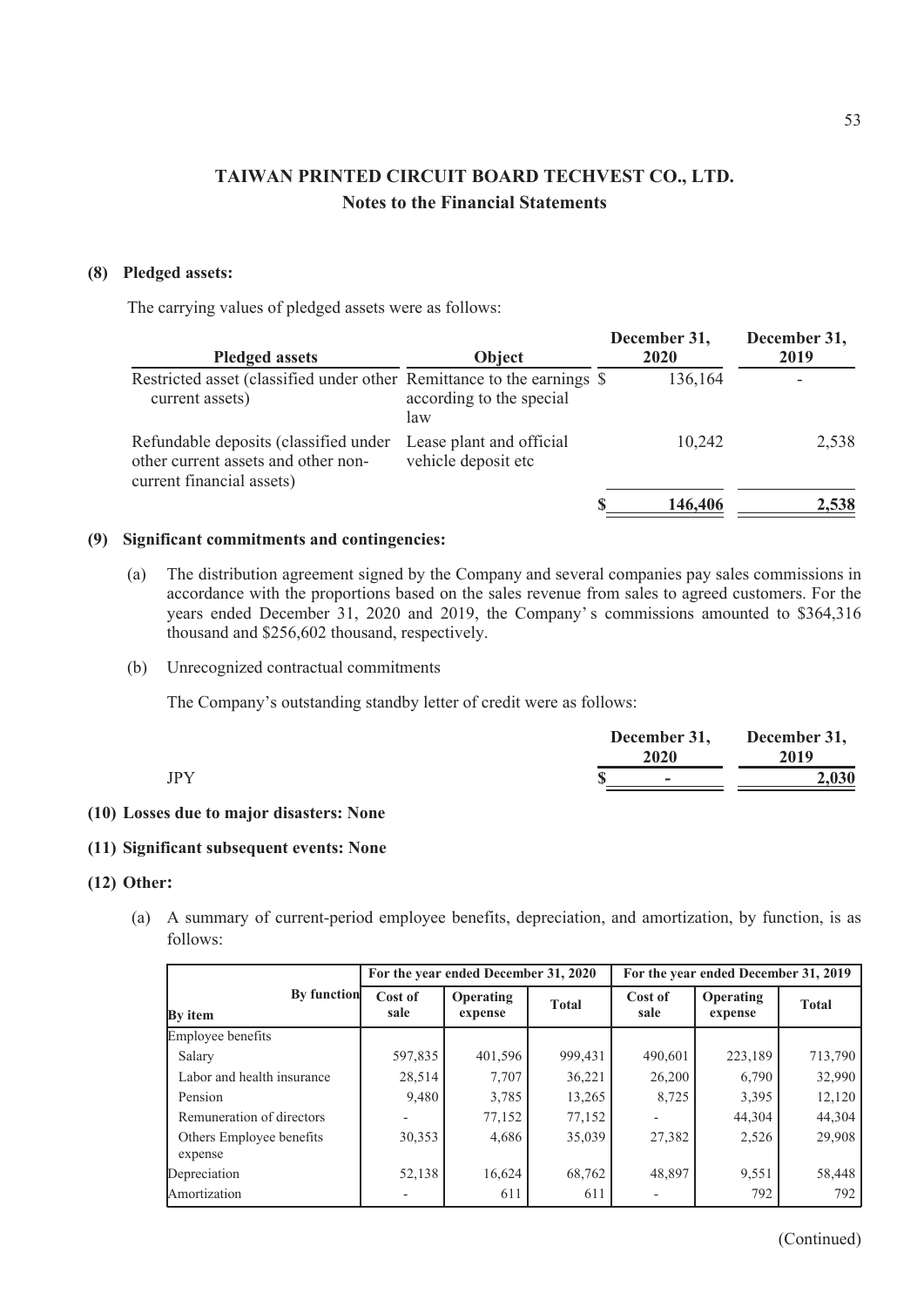Additional information on the number of employees and employee benefit of the company in 2020 and 2019 were as follows:

|                                            | 2020    | 2019       |
|--------------------------------------------|---------|------------|
| Number of employees                        | 416     |            |
| Number of directors who were not employees | 10      |            |
| Average employee benefit expense           | 2,670   | 1,967      |
| Average employee salary                    | 2,462   | 1,780      |
| Average employee salary adjustment         | 38.31 % | 10.42 $\%$ |
| Supervisor's remuneration                  |         |            |

The Company's salary and remuneration policy (including directors, managers and employees) are as follows:

- (i) If the Company has a surplus, it shall be distributed as remuneration to directors in accordance with the Company's articles of incorporation and the directors salary standards, which are reviewed by the Compensation Committee and approved by the board of directors, thereafter, to be proposed during the shareholders' meeting.
- (ii) Furthermore, the remuneration to managers is determined by reference to the Company' s overall operating performance, as well as the individual's performance achievement rate and contribution to the Company. It will be implemented after being reviewed by the Compensation Committee and approved by the board of directors.
- (iii) In addition, the employee remuneration is based on one's ability, contribution to the Company, and the correlation between individual performance and business performance, wherein the overall salary and remuneration package mainly include base salary, position bonus, performance bonus, employee dividends, and others. The standard payment for employee remuneration is based on one's position and seniority, as well as reference to the same level within the industry and the Company's policy. Also, bonuses and employee dividends are issued to in accordance with each employee' s performance and the Company's operating performance.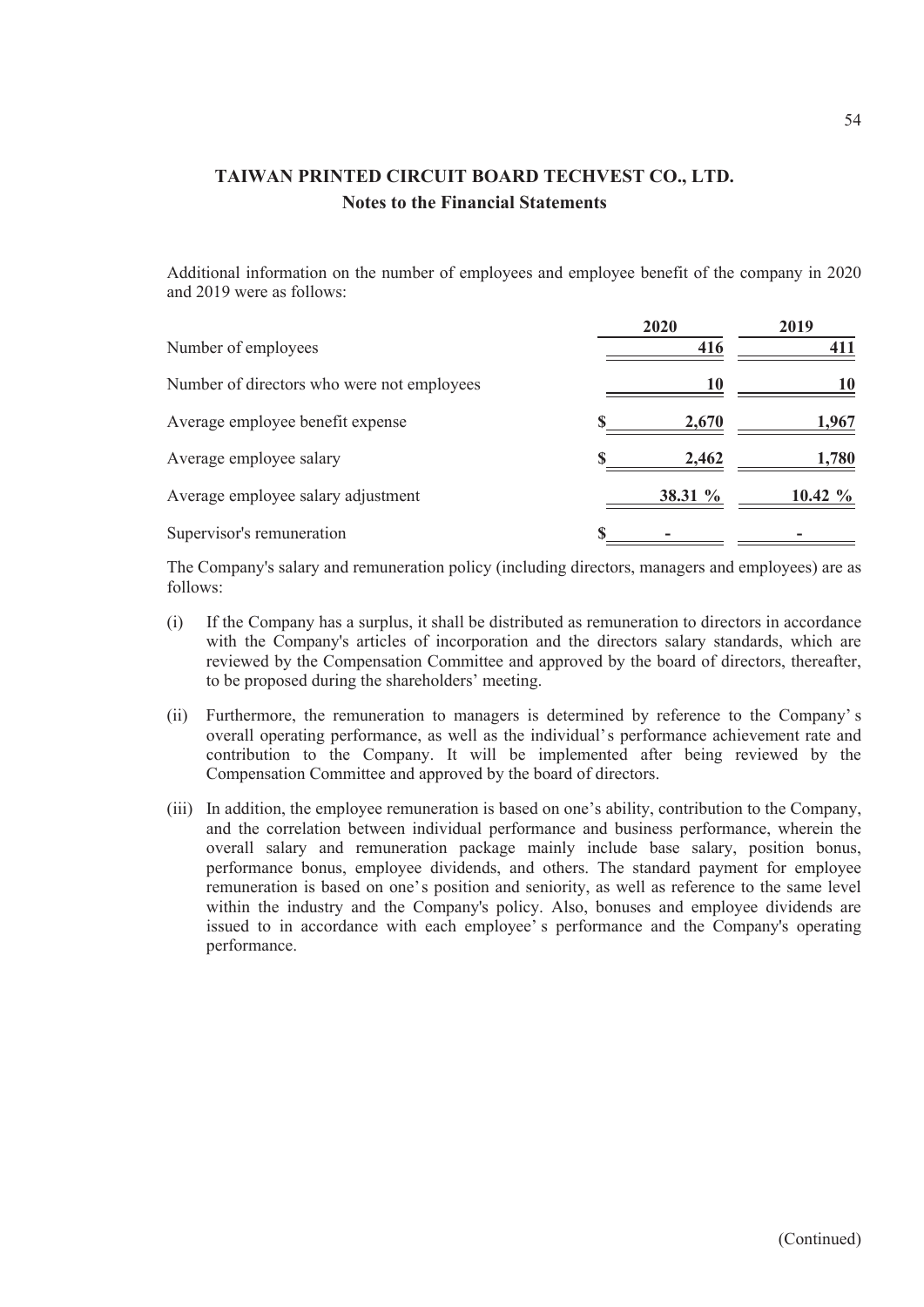### **(13) Other disclosures:**

(a) Information on significant transactions:

The following is the information on significant transactions required by the "Regulations Governing the Preparation of Financial Reports by Securities Issuers" for the Company for the year ended December 31, 2020:

(i) Lending to other parties:

|              | (In Thousands of New Taiwan Dollar)                                  |                                                                   |                                        |                  |                                                             |                   |                                     |                                                               |                                                         |                                                                 |                                                  |                          |            |                          |                                      |                                          |
|--------------|----------------------------------------------------------------------|-------------------------------------------------------------------|----------------------------------------|------------------|-------------------------------------------------------------|-------------------|-------------------------------------|---------------------------------------------------------------|---------------------------------------------------------|-----------------------------------------------------------------|--------------------------------------------------|--------------------------|------------|--------------------------|--------------------------------------|------------------------------------------|
|              |                                                                      |                                                                   |                                        |                  | Highest<br>balance                                          |                   |                                     |                                                               |                                                         |                                                                 |                                                  |                          | Collateral |                          |                                      |                                          |
|              | Number Name of lender                                                | Name of<br>borrower                                               | Account<br>name                        | Related<br>party | of financing<br>to other<br>parties<br>during the<br>period | Ending<br>balance | Actual<br>usage<br>amount<br>period | Range of<br>interest<br>during the rates during<br>the period | Purposes of<br>fund<br>financing<br>for the<br>borrower | Transaction<br>amount for<br>business<br>between two<br>parties | <b>Reasons</b><br>for<br>short-term<br>financing | Loss<br>allowance        | Item       | Value                    | Individual<br>funding<br>loan limits | Maximum<br>limit of<br>fund<br>financing |
| $\mathbf{0}$ | The Company                                                          | tgt Techvest Co.,<br>Ltd.                                         | 0ther<br>receivables-<br>related party | Yes              | 200,000                                                     | 200,000           | $\sim$                              |                                                               | 2                                                       | ٠                                                               | Operating                                        | ٠                        | None       | $\overline{\phantom{a}}$ | 5,013,326                            | 5,013,326                                |
|              | Chi Chau<br>Printed Circuit<br>Board (Suzhou) Ltd.<br>Ltd.           | T-Mac Techvest<br>(Wuxi) PCB Co., receivables-                    | Other<br>related party                 | Yes              | 2,408,460                                                   | 2,407,365         | 446,457                             | 4.35                                                          | $\overline{c}$                                          | $\sim$                                                          | Operating                                        | ٠                        | None       | ٠                        | 5,278,274                            | 5,278,274                                |
|              | Chi Chau<br>Printed Circuit<br>Board (Suzhou) (Suining) Co.,<br>Ltd. | Chi Chau Printed 0ther<br>Circuit Board<br>Ltd.                   | receivables-<br>related party          | Yes              | 431,200                                                     | ٠                 | $\sim$                              |                                                               | 2                                                       | $\sim$                                                          | Operating                                        | ٠                        | None       | $\overline{\phantom{a}}$ | 5,278,274                            | 5,278,274                                |
|              | Chi Chau<br>Printed Circuit<br>Board (Suzhou)<br>Ltd.                | Sinact Electronics Other<br>Co., Ltd.                             | receivables-<br>related party          | Yes              | 172,959                                                     | ٠                 |                                     |                                                               | $\overline{c}$                                          |                                                                 | Operating                                        | ٠                        | None       | ٠                        | 5,278,274                            | 5,278,274                                |
| 2            | CATAC<br>Electronic<br>(Zhongshan)<br>Co., Ltd.                      | T-Mac Techvest<br>(Wuxi) PCB Co., receivables-<br>Ltd.            | Other<br>related party                 | Yes              | 739,503                                                     | ٠                 | $\sim$                              |                                                               | $\overline{2}$                                          |                                                                 | Operating                                        | $\overline{\phantom{a}}$ | None       | ٠                        | 3,566,131                            | 3,566,131                                |
| 2            | CATAC<br>Electronic<br>(Zhongshan)<br>Co., Ltd.                      | Chi Chau Printed Other<br>Circuit Board<br>(Suining) Co.,<br>Ltd. | receivables-<br>related party          | Yes              | 875,804                                                     | 875,405           | $\sim$                              |                                                               | 2                                                       |                                                                 | Operating                                        | ٠                        | None       | ٠                        | 3,566,131                            | 3.566.131                                |

Note 1: 2 Represents companies that have short-term financing needs

Note 2: According to the regulations of the Company's Fund Loan to Others Operating Procedures, if the Company's funds are loaned to a company or bank that is necessary for short-term financing<br>the total amount of the loan

According to the article "Fund Loans to Others Operating Procedures " of Chi Chau Printed Circuit Board Suzhou Co., Ltd and CATAC Electronic ( Zhongshan) Co., Ltd, the parent of parent of the state of the company, directly

Note 3: Fund loan and quota approved by the board of directors.

#### (ii) Guarantees and endorsements for other parties: None.

(iii) Securities held as of December 31, 2020 (excluding investment in subsidiaries, associates and joint ventures):

(In Thousands of New Taiwan Dollar/Per share)

|                                  |                                                                  |                                  |                                                                                        |               | <b>Ending balance</b> |                                   |                   |             |  |
|----------------------------------|------------------------------------------------------------------|----------------------------------|----------------------------------------------------------------------------------------|---------------|-----------------------|-----------------------------------|-------------------|-------------|--|
| Name of holder                   | Category and name<br>of security                                 | Relationship<br>with the Company | Account<br>title                                                                       | <b>Shares</b> | Carrying value        | Percentage of<br>ownership $(\%)$ | <b>Fair value</b> | <b>Note</b> |  |
| T-Flex Techvest PCB<br>Co., Ltd. | EVA Technologies Co., Non-related party<br>Ltd. (Ordinary share) |                                  | Fair value through other<br>comprehensive income<br>financial assets - non-<br>current | 560,000       |                       | 2.71%                             |                   | None        |  |

(iv) Individual securities acquired or disposed of with accumulated amount exceeding the lower of TWD300 million or 20% of the capital stock:

|  | (In Thousands of New Taiwan Dollar/Per share) |
|--|-----------------------------------------------|
|--|-----------------------------------------------|

|                                            | Category and        |                              | Name of       | Relationship        |               | <b>Beginning Balance</b> |               | Purchases |               | <b>Sales</b> |         |                            |               | <b>Ending Balance</b> |
|--------------------------------------------|---------------------|------------------------------|---------------|---------------------|---------------|--------------------------|---------------|-----------|---------------|--------------|---------|----------------------------|---------------|-----------------------|
| Name of<br>company                         | name of<br>security | Account<br>name              | counter-party | with the<br>Company | <b>Shares</b> | Amount                   | <b>Shares</b> | Amount    | <b>Shares</b> | Price        | Cost    | Gain (loss) on<br>disposal | <b>Shares</b> | Amount                |
| T-MAC                                      | Chin Poon           | Fair value                   |               | No                  |               | ٠                        | 10,894,000    | 289,952   | 10,894,000    | 330,862      | 289,952 | 40.910                     | $\sim$        |                       |
| Techvest PCB Industrial Co., through other |                     |                              |               |                     |               |                          |               |           |               |              |         |                            |               |                       |
| Co., Ltd.                                  |                     | Ltd. (Ordinary comprehensive |               |                     |               |                          |               |           |               |              |         |                            |               |                       |
|                                            | share)              | income                       |               |                     |               |                          |               |           |               |              |         |                            |               |                       |
|                                            |                     | financial assets             |               |                     |               |                          |               |           |               |              |         |                            |               |                       |
|                                            |                     | - non-current                |               |                     |               |                          |               |           |               |              |         |                            |               |                       |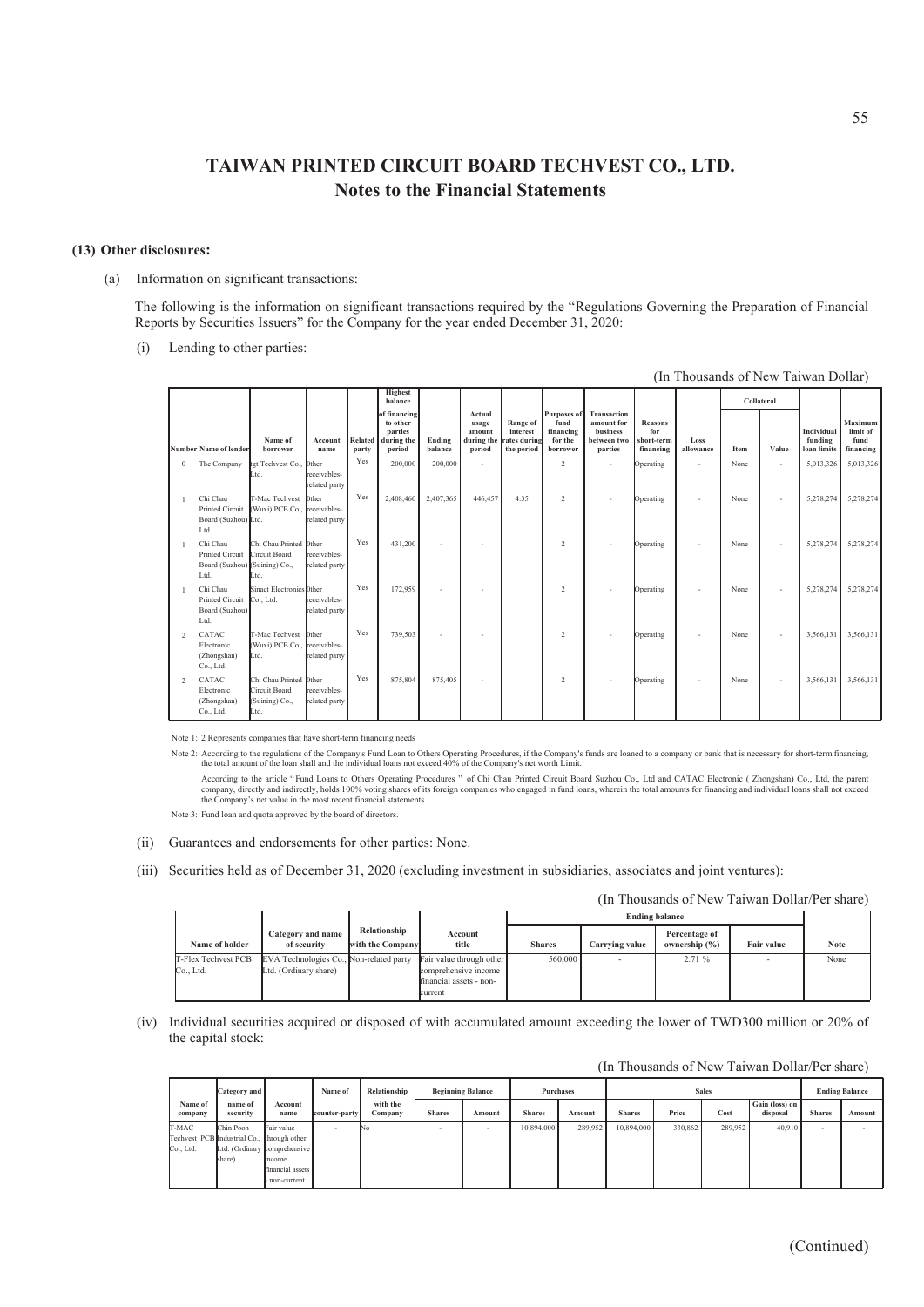- (v) Acquisition of individual real estate with amount exceeding the lower of TWD300 million or 20% of the capital stock: None
- (vi) Disposal of individual real estate with amount exceeding the lower of TWD300 million or 20% of the capital stock:

| (In Thousands of New Taiwan Dollar) |          |                    |             |             |                    |                 |                  |                    |              |                              |                  |             |
|-------------------------------------|----------|--------------------|-------------|-------------|--------------------|-----------------|------------------|--------------------|--------------|------------------------------|------------------|-------------|
| Name of                             | Type of  | <b>Transaction</b> | Acquisition | <b>Book</b> | <b>Transaction</b> | Amount actually | <b>Gain from</b> |                    | Nature of    | Purpose of                   |                  |             |
| company                             | property | date               | date        | value       | amount             | receivable      | disposal         | Counter-party      | relationship | disposal                     | Price reference  | Other terms |
| Chi Chau Printed                    | Plant    | 2020.02.26         | 2006.02.25  | 344,191     | 604.823            | 604,823         |                  | 254,950 Enterprise |              | Suzhou                       | Repurchase       |             |
| Circuit Board                       |          |                    |             |             |                    |                 |                  | Repurchase         |              | repurchases                  | compensation for |             |
| (Suzhou) Co., Ltd.                  |          |                    |             |             |                    |                 |                  | Office of Suzhou   |              | state-owned land enterprises |                  |             |
|                                     |          |                    |             |             |                    |                 |                  | Dushu Lake         |              | as a science and             |                  |             |
|                                     |          |                    |             |             |                    |                 |                  | Science and        |              | education                    |                  |             |
|                                     |          |                    |             |             |                    |                 |                  | Education          |              | innovation zone              |                  |             |
|                                     |          |                    |             |             |                    |                 |                  | Innovation Zone    |              |                              |                  |             |
|                                     |          |                    |             |             |                    |                 |                  | Management         |              |                              |                  |             |
|                                     |          |                    |             |             |                    |                 |                  | Committee          |              |                              |                  |             |

(vii) Related-party transactions for purchases and sales with amounts exceeding the lower of TWD100 million or 20% of the capital stock:

|                                                          |                                                       |                              |                   |               | <b>Transaction details</b>                    |                                                                                   |                   | <b>Reasons why and description</b><br>of how the transaction<br>conditions differ from<br>general transactions | Notes/ accounts receivable |                                                                               |              |
|----------------------------------------------------------|-------------------------------------------------------|------------------------------|-------------------|---------------|-----------------------------------------------|-----------------------------------------------------------------------------------|-------------------|----------------------------------------------------------------------------------------------------------------|----------------------------|-------------------------------------------------------------------------------|--------------|
| Name of<br>company                                       | <b>Related party</b>                                  | Nature of<br>relationship    | Purchase/<br>Sale | Amount        | Percentage<br>of total<br>purchases/<br>sales | <b>Payment terms</b>                                                              | <b>Unit price</b> | Payment<br>terms                                                                                               | Ending<br>balance          | (payable)<br>Percentage of total<br>notes/accounts<br>receivable<br>(payable) | <b>Notes</b> |
| The Company                                              | Chi Yao Ltd.                                          | Subsidiary of<br>the Company | Purchase          | 490,203       |                                               | 3 %Net 90 days from<br>the end of the<br>month of when<br>invoice is issued       |                   | Not applicable                                                                                                 | (142, 229)                 | $(2)$ <sup>0</sup>                                                            | None         |
| The Company                                              | <b>CATAC</b> Electronic<br>(Zhongshan) Co., Ltd.      | Subsidiary of<br>the Company | Purchase          | 2,249,893     |                                               | 14 %Net 90 days from<br>the end of the<br>month of when<br>invoice is issued      |                   | Not applicable                                                                                                 | (847, 461)                 | (15)%                                                                         | None         |
| The Company                                              | Chi Chau Printed Circuit<br>Board (Suining) Co., Ltd. | Subsidiary of<br>the Company | Purchase          | 3,144,850     |                                               | 20 %Net 90 days from<br>the end of the<br>month of when<br>invoice is issued      |                   | Not applicable                                                                                                 | (1,012,959)                | (18)%                                                                         | None         |
| The Company                                              | T-Mac Techvest (Wuxi)<br>PCB Co., Ltd.                | Subsidiary of<br>the Company | Purchase          | 8,599,286     |                                               | 55 %Net 90 days from<br>the end of the<br>month of when<br>invoice is issued      |                   | Not applicable                                                                                                 | (2,962,190)                | (51)%                                                                         | None         |
| T-Flex Techvest<br>PCB Co., Ltd.                         | The Company                                           | Parent company               | Purchase          | 236,476       |                                               | 100 %Net 140 days<br>from the end of<br>the month of<br>when invoice is<br>issued |                   | Not applicable                                                                                                 | (102, 410)                 | (100)%                                                                        | None         |
| tgt Techvest Co.,<br>Ltd.                                | The Company                                           | Parent company               | (Sales)           | (753, 632)    |                                               | (74)%Net 90 days from<br>the end of the<br>month of when<br>invoice is issued     |                   | Not applicable                                                                                                 | 161,870                    | 70 %                                                                          | None         |
| Chi Yao Ltd.                                             | The Company                                           | Parent company               | (Sales)           | (491, 111)    |                                               | $(100)$ %Net 90 days from<br>the end of the<br>month of when<br>invoice is issued |                   | Not applicable                                                                                                 | 142,229                    | 100 %                                                                         | None         |
| Chi Yao Ltd.                                             | Chi Chau Printed Circuit<br>Board (Suining) Co., Ltd. | Affiliated<br>company        | Purchase          | 490,004       |                                               | 100 %Net 90 days from<br>the end of the<br>month of when<br>invoice is issued     |                   | Not applicable                                                                                                 | (141, 910)                 | (100)%                                                                        | None         |
| Chi Chau Printed<br>Circuit Board<br>(Suining) Co., Ltd. | The Company                                           | Parent company               | (Sales)           | (3, 171, 377) |                                               | (68)%Net 90 days from<br>the end of the<br>month of when<br>invoice is issued     |                   | Not applicable                                                                                                 | 1,015,792                  | 78 %                                                                          | None         |
| Chi Chau Printed<br>Circuit Board<br>(Suining) Co., Ltd. | Chi Yao Ltd.                                          | Affiliated<br>company        | (Sales)           | (492, 772)    |                                               | $(11)$ %Net 90 days form<br>the end of the<br>month of when<br>invoice is issued  |                   | Not applicable                                                                                                 | 142,307                    | 11%                                                                           | None         |
| Chi Chau Printed<br>Circuit Board<br>(Suining) Co., Ltd. | Chi Chau Printed Circuit<br>Board (Suzhou) Co., Ltd.  | Affiliated<br>company        | (Sales)           | (882, 144)    |                                               | $(19)$ %Net 60 days from<br>the end of the<br>month of when<br>invoice is issued  |                   | Not applicable                                                                                                 | 102,691                    | 8 %                                                                           | None         |
| Chi Chau Printed<br>Circuit Board<br>Suzhou) Co., Ltd.   | <b>CATAC</b> Electronic<br>(Zhongshan) Co., Ltd.      | Affiliated<br>company        | Purchase          | 147,555       |                                               | 8 %Net 90 days form<br>the end of the<br>month of when<br>invoice is issued       |                   | Not applicable                                                                                                 | (127, 859)                 | (28)%                                                                         | None         |
| Chi Chau Printed<br>Circuit Board<br>(Suzhou) Co., Ltd.  | Chi Chau Printed Circuit<br>Board (Suining) Co., Ltd. | Affiliated<br>company        | Purchase          | 882,144       |                                               | 46 %Net 60 days from<br>the end of the<br>month of when<br>invoice is issued      |                   | Not applicable                                                                                                 | (102, 691)                 | (22)%                                                                         | None         |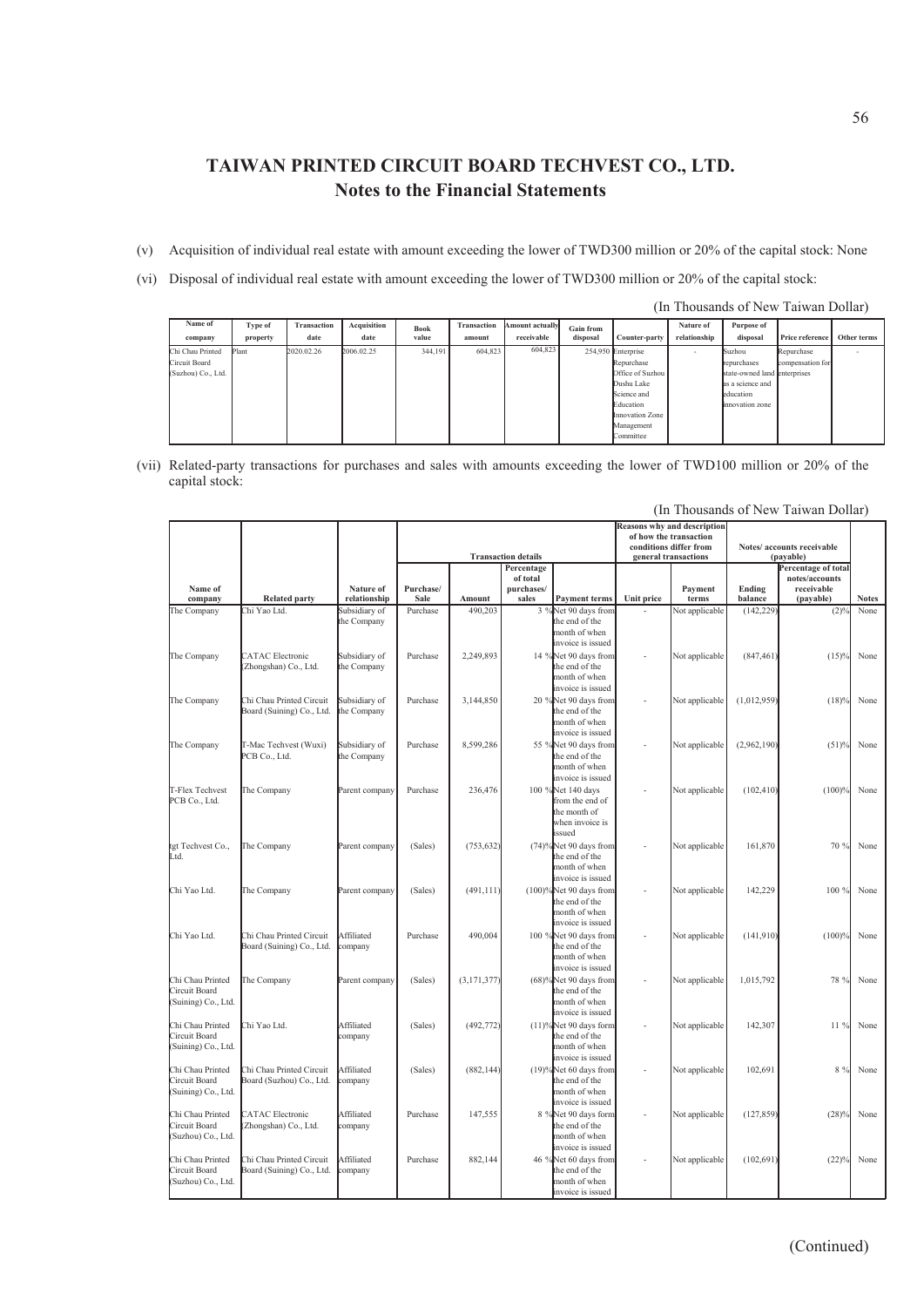|                                                          |                                                                       |                           | <b>Transaction details</b> |             |                                               |                                                                                      |            | <b>Reasons why and description</b><br>of how the transaction<br>conditions differ from<br>general transactions |                   | Notes/accounts receivable<br>(pavable)                           |              |
|----------------------------------------------------------|-----------------------------------------------------------------------|---------------------------|----------------------------|-------------|-----------------------------------------------|--------------------------------------------------------------------------------------|------------|----------------------------------------------------------------------------------------------------------------|-------------------|------------------------------------------------------------------|--------------|
| Name of<br>company                                       | <b>Related party</b>                                                  | Nature of<br>relationship | Purchase/<br>Sale          | Amount      | Percentage<br>of total<br>purchases/<br>sales | <b>Payment terms</b>                                                                 | Unit price | Payment<br>terms                                                                                               | Ending<br>balance | Percentage of total<br>notes/accounts<br>receivable<br>(payable) | <b>Notes</b> |
| Chi Chau Printed                                         | T-Mac Techvest (Wuxi)                                                 | Affiliated                | Purchase                   | 793,417     |                                               | 42 %Net 90 days from                                                                 |            | Not applicable                                                                                                 | (200, 477)        | (43)%                                                            | None         |
| Circuit Board<br>(Suzhou) Co., Ltd.                      | PCB Co., Ltd.                                                         | company                   |                            |             |                                               | the end of the<br>month of when<br>invoice is issued                                 |            |                                                                                                                |                   |                                                                  |              |
| CATAC Electronic The Company<br>(Zhongshan) Co.,<br>Ltd. |                                                                       | Parent company            | (Sales)                    | (2,267,943) |                                               | $(56)\%$ Net 90 days from<br>the end of the<br>month of when<br>invoice is issued    |            | Not applicable                                                                                                 | 849,831           | 43 %                                                             | None         |
| (Zhongshan) Co.,<br>Ltd.                                 | CATAC Electronic Sin Siang (Xiamen)<br>technology Co., Ltd.           | Affiliated<br>company     | (Sales)                    | (252, 655)  |                                               | $(6)\%$ Net 150 days<br>from the end of<br>the month of<br>when invoice is<br>issued |            | Not applicable                                                                                                 | 42,397            | $2\frac{9}{6}$                                                   | None         |
| (Zhongshan) Co.,<br>Ltd.                                 | CATAC Electronic Chi Chau Printed Circuit<br>Board (Suzhou) Co., Ltd. | Affiliated<br>company     | (Sales)                    | (147, 555)  |                                               | $(4)$ %Net 90 days from<br>the end of the<br>month of when<br>invoice is issued      |            | Not applicable                                                                                                 | 127,859           | 6 %                                                              | None         |
| T-Mac Techvest<br>(Wuxi) PCB Co.,<br>Ltd.                | The Company                                                           | Parent company            | (Sales)                    | (8,664,637) |                                               | $(91)$ %Net 90 days from<br>the end of the<br>month of when<br>invoice is issued     |            | Not applicable                                                                                                 | 2,970,475         | 93 %                                                             | None         |
| T-Mac Techvest<br>(Wuxi) PCB Co.,<br>Ltd.                | Chi Chau Printed Circuit<br>Board (Suzhou) Co., Ltd.                  | Affiliated<br>company     | (Sales)                    | (793, 417)  |                                               | $(8)$ %Net 90 days from<br>the end of the<br>month of when<br>invoice is issued      |            | Not applicable                                                                                                 | 200,477           | 6 %                                                              | None         |
| technology Co.,<br>Ltd.                                  | Sin Siang (Xiamen) CATAC Electronic<br>(Zhongshan) Co., Ltd.          | Affiliated<br>company     | Purchase                   | 252,655     |                                               | 100 %Net 150 days<br>from the end of<br>the month of<br>when invoice is<br>issued    |            | Not applicable                                                                                                 | (42, 397)         | (100)%                                                           | None         |

Note 1: Purchased goods belonging to an agency relationship have been eliminated.

(viii) Receivables from related parties with amounts exceeding the lower of TWD100 million or 20% of capital stock:

|                                                                  | (In Thousands of New Taiwan Dollar)                  |                              |           |                 |                      |                     |                    |           |  |  |
|------------------------------------------------------------------|------------------------------------------------------|------------------------------|-----------|-----------------|----------------------|---------------------|--------------------|-----------|--|--|
| Name of                                                          |                                                      | Nature of                    | Ending    | <b>Turnover</b> | Past-due receivables | from related party  | Amount received in | Loss      |  |  |
| related party                                                    | Related-party                                        | relationship                 | balance   | rate            | Amount               | <b>Action taken</b> | subsequent period  | allowance |  |  |
| The Company.(Note 2)                                             | T-Flex Techvest PCB Co., Ltd.                        | Subsidiary of the<br>Company | 102,410   | 2.89 times      |                      | Not applicable      | 9.768              |           |  |  |
| tgt Techvest Co., Ltd.<br>(Note 2)                               | The Company                                          | Parent company               | 161,870   | 4.68 times      |                      | Not applicable      | 161,870            |           |  |  |
| tgt Techvest Co., Ltd.<br>(Note 3)                               | The Company                                          | Parent company               | 4,795     | times           |                      | Not applicable      | 4,795              |           |  |  |
| Chi Yao Ltd. (Note 2)                                            | The Company                                          | Parent company               | 142,229   | 3.65 times      |                      | Not applicable      | 65,428             |           |  |  |
| T-Mac Techvest (Wuxi)<br>PCB Co., Ltd. (Note 2)                  | The Company                                          | Parent company               | 2,970,475 | 3.55 times      |                      | Not applicable      | 1,504,696          |           |  |  |
| T-Mac Techvest (Wuxi)<br>PCB Co., Ltd. (Note 2)                  | Chi Chau Printed Circuit Board<br>(Suzhou) Co., Ltd. | Affiliated company           | 200,477   | 5.47 times      |                      | Not applicable      | 200,477            |           |  |  |
| T-Mac Techvest (Wuxi)<br>PCB Co., Ltd. (Note 3)                  | Chi Chau Printed Circuit Board<br>(Suzhou) Co., Ltd. | Affiliated company           | 2,320     | times           |                      | Not applicable      |                    |           |  |  |
| Chi Chau Printed Circuit<br>Board (Suzhou) Co.,<br>Ltd.(Note 3)  | <b>T-Mac Techvest (Wuxi) PCB</b><br>Co., Ltd.        | Affiliated company           | 447,023   | times           |                      | Not applicable      | 175,599            |           |  |  |
| CATAC Electronic<br>(Zhongshan) Co., Ltd.<br>(Note 2)            | The Company                                          | Parent company               | 849,831   | 2.81 times      |                      | Not applicable      | 234,055            |           |  |  |
| CATAC Electronic<br>(Zhongshan) Co., Ltd.<br>(Note 2)            | Chi Chau Printed Circuit Board<br>(Suzhou) Co., Ltd. | Affiliated company           | 127,859   | 2.21 times      |                      | Not applicable      | 42,582             |           |  |  |
| Chi Chau Printed Circuit<br>Board (Suining) Co.,<br>Ltd.(Note 2) | The Company                                          | Parent company               | 1,015,792 | 4.06 times      |                      | Not applicable      | 406,199            |           |  |  |
| Chi Chau Printed Circuit<br>Board (Suining) Co.,<br>Ltd.(Note 2) | Chi Yao Ltd.                                         | Affiliated company           | 142,307   | 3.77 times      |                      | Not applicable      | 65,469             |           |  |  |
| Chi Chau Printed Circuit<br>Board (Suining) Co.,<br>Ltd.(Note 2) | Chi Chau Printed Circuit Board<br>(Suzhou) Co., Ltd. | Affiliated company           | 102,691   | 4.23 times      |                      | Not applicable      | 102,691            |           |  |  |

Note 1: The main sales volume has been eliminated when the purchase and sale are repeated.

Note 2: Accounts receivable.

Note 3: Other receivables.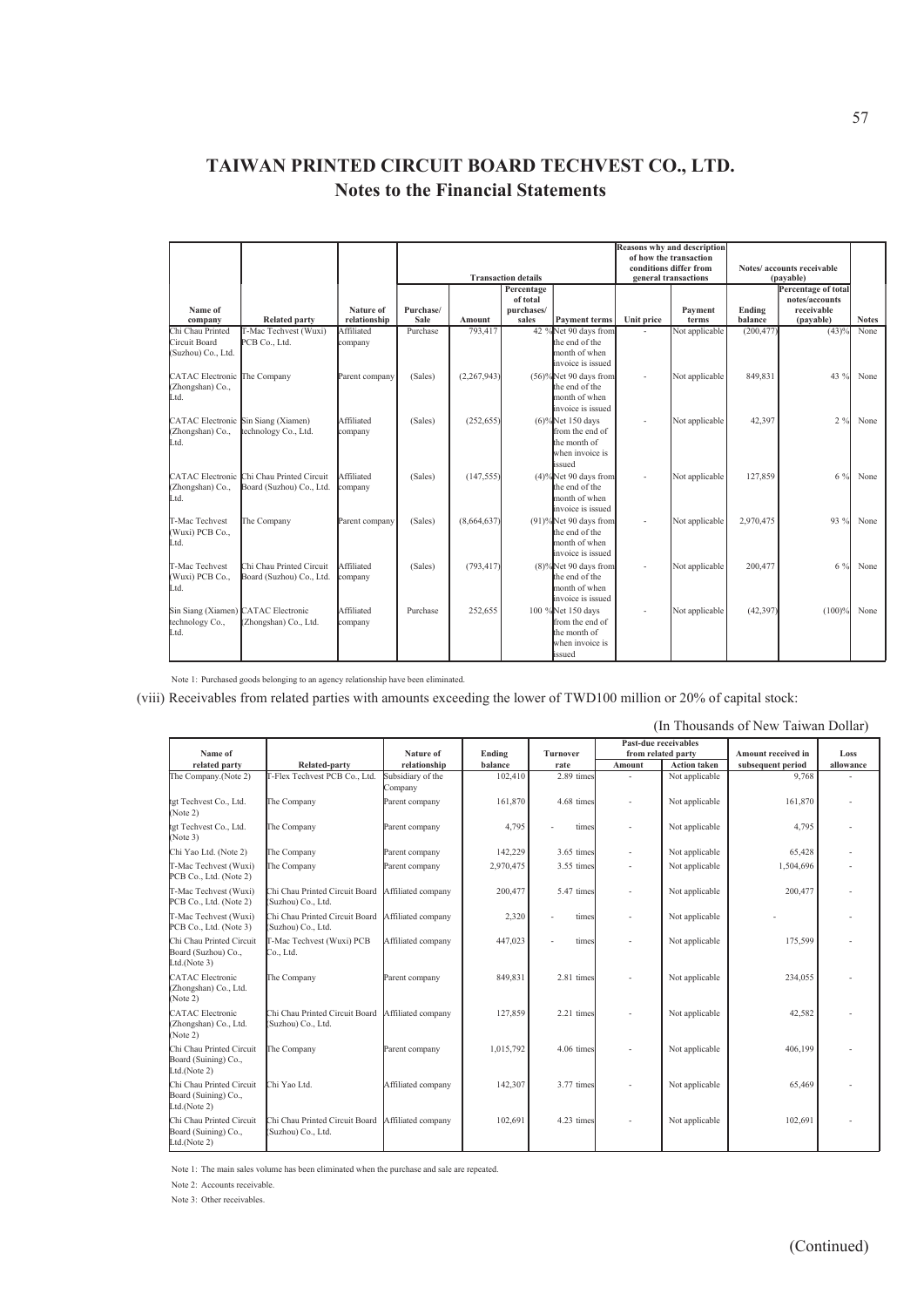#### (ix) Trading in derivative instruments: Please refer to Note  $(6)(b)$ .

#### (b) Information on investees:

The following is the information on investees for the year 2020 (excluding information on investees in Mainland China):

|                                     |                                                        |           |                                                      | Original investment amount          |           |               | Balance as of December 31, 2020 |                   | Net income                  | Share of                      |                    |
|-------------------------------------|--------------------------------------------------------|-----------|------------------------------------------------------|-------------------------------------|-----------|---------------|---------------------------------|-------------------|-----------------------------|-------------------------------|--------------------|
| Name of the investor                | Name of investee                                       | Location  | <b>Main businesses</b><br>and products               | December 31, 2020 December 31, 2019 |           | <b>Shares</b> | Percentage of<br>ownership      | Carrying<br>value | (losses) of the<br>investee | profits/losses of<br>investee | Note               |
| The Company                         | Chi Yang Investment<br>Ltd.                            | Taiwan    | General investing                                    | 85,000                              | 85,000    |               | 100.00 %                        | 231,167           | 41,130                      | 41,130 None                   |                    |
| The Company                         | T-Mac Techvest PCB<br>Co.,Ltd.                         | Taiwan    | General investing<br>and selling of Circuit<br>board | 2,065,497                           | 2,065,497 | 170,957,200   | 100.00 %                        | 4,310,113         | 360,350                     | 372,240 Note 1,2              |                    |
| The Company                         | T-Flex Techvest PCB<br>Co., Ltd.                       | Taiwan    | Manufacturing,<br>selling of Circuit<br>board        | 385,357                             | 385,357   | 30,821,897    | 44.21 %                         | 293,787           | 12,841                      | 5,677 None                    |                    |
| The Company                         | TPT International Co.,<br>Ltd.                         | Samoa     | General investing<br>and international<br>trading    | 19,207                              | 48,757    | 500,000       | 100.00 %                        | 33,211            | 3,761                       | 3,761 None                    |                    |
| The Company                         | Chi Chau International<br>Co., Ltd.                    | Samoa     | General investing                                    | 1,627,043                           | 1,627,043 | 49,640,000    | 96.13%                          | 5,130,873         | 1,065,080                   | 1,024,538 Note 1              |                    |
| The Company                         | <b>Brilliant Star Holdings</b><br>Ltd.                 | Cayman    | General investing                                    | 2,125,349                           | 2,125,349 | 68,126,618    | 97.28 %                         | 3,973,534         | 327,385                     | 317,659 Note 1,2              |                    |
| The Company                         | Chi Chen Investment<br>Co., Ltd.                       | Samoa     | General investing                                    | 1,079,519                           | 1,079,519 | 35,600,000    | 80.73 %                         | 1,961,735         | 372,781                     | 307,719 Note 1                |                    |
| The Company                         | Sinact (Hong Kong)<br>International Company<br>Limited | Hong Kong | General investing                                    | 74,383                              | 74,383    | 74,178,000    | 100.00 %                        | 156,145           | (11, 864)                   |                               | $(8,203)$ Note 1,2 |
| The Company                         | tgt Techvest Co., Ltd.                                 | Taiwan    | Manufacturing,<br>selling of Circuit<br>board        | 88,114                              | 88,114    | 5,086,300     | 19.00 %                         | 12,159            | (99, 890)                   | $(21,250)$ Note 1,2           |                    |
| The Company                         | Chi Chau (Thailand)<br>Co., Ltd.                       | Thailand  | Manufacturing,<br>selling of Circuit<br>board        | 37,645                              | 37,645    | 14,850,000    | 99.00 %                         | 35,486            | 4                           |                               | 4 None             |
| Chi Yang Investment<br>Co., Ltd.    | Chi Chau International<br>Co., Ltd.                    | Samoa     | General investing                                    | 65,794                              | 65,794    | 2,000,000     | 3.87 %                          | 205,096           | 1,065,080                   | 41,250 None                   |                    |
| Chi Yang Investment<br>Co., Ltd.    | Chi Chau (Thailand)<br>Co., Ltd.                       | Thailand  | Manufacturing,<br>selling of Circuit<br>board        | 131                                 | 131       | 50,000        | 0.33 %                          | 119               | 4                           |                               | None               |
| T-Mac Techvest PCB<br>Co.,Ltd.      | Chang Tai<br>International., Ltd.                      | Samoa     | General investing                                    | 2,292,370                           | 2,235,342 | 73,580,000    | 100.00 %                        | 4,990,432         | 421,215                     | 421,215 None                  |                    |
| T-Mac Techvest PCB<br>Co.,Ltd.      | Chi Chau (Thailand)<br>Co., Ltd.                       | Thailand  | Manufacturing,<br>selling of Circuit<br>board        | 261                                 | 261       | 100,000       | 0.67%                           | 239               | 4                           |                               | None               |
| Chang Tai<br>International., Ltd.   | Yang An International<br>(Samoa) Co., Ltd.             | Samoa     | General investing                                    | 2,166,189                           | 2,023,789 | 76,060,000    | 100.00 %                        | 4,988,342         | 420,173                     | 420,173 None                  |                    |
| T-Flex Techvest PCB<br>Co., Ltd.    | Chi Chen Investment<br>Co., Ltd.                       | Samoa     | General investing                                    | 252,297                             | 252,297   | 8,500,000     | 19.27 %                         | 469,936           | 372,781                     | 71,851 None                   |                    |
| T-Flex Techvest PCB<br>Co., Ltd.    | tgt Techvest Co., Ltd.                                 | Taiwan    | Manufacturing,<br>selling of Circuit<br>board        | 290,977                             | 290,977   | 15,257,000    | 57.00 %                         | 57,493            | (99, 890)                   | (54,577) Note 2               |                    |
| Chi Chau International<br>Co., Ltd. | Chi Yao Ltd.                                           | Hong Kong | General investing<br>and international<br>trading    | 1,470,376                           | 1,470,376 | 51,628,379    | 100.00 %                        | 5,281,846         | 1,064,883                   | 1,064,883 None                |                    |

Note 1: The difference is due to the unrealized gain/loss.

Note 2: The difference is due to the amortization between the investment cost and the fair value of the identifiable net assets.

Note 3: If the relevant figures in this table involve foreign currencies, except for the amount remitted from Taiwan at the historical exchange rate, the profit and loss are calculated at the average exchange rate<br>and the

(c) Information on investment in mainland China:

(i) The names of investees in Mainland China, the main businesses and products, and other information:

|                                                                |                                      |                        |                        |                                                                  |         |                          |                                                              |           |                        | (In Thousands of New Taiwan Dollar)                       |                   |                                                     |
|----------------------------------------------------------------|--------------------------------------|------------------------|------------------------|------------------------------------------------------------------|---------|--------------------------|--------------------------------------------------------------|-----------|------------------------|-----------------------------------------------------------|-------------------|-----------------------------------------------------|
| Name of the                                                    | Main<br>businesses and               | <b>Total amount of</b> | Method of              | <b>Accumulated outflow</b><br>of investment from<br>Taiwan as of |         | <b>Investment flows</b>  | Accumulated<br>outflow of<br>investment from<br>Taiwan as of |           | Net income The company | Investment<br>(loss) of the percentage of income (losses) |                   | Accumulated<br>remittance of<br>earnings in current |
| investee                                                       | products                             | capital surplus        | investment<br>(Note 1) | <b>January 1, 2020</b>                                           | Outflow | Inflow                   | <b>December 31, 2020</b>                                     | investee  | ownership              | (Note $2.(2)$ )                                           | <b>Book value</b> | period                                              |
| Chi Chau Printed Manufacturing,<br>Circuit Board               | selling of Circuit                   | 1,708,800              | (2)                    | 1,470,707                                                        | $\sim$  | $\overline{\phantom{a}}$ | 1,470,707                                                    | 1.065.114 | 100.00 %               | 1.065.114                                                 | 5.278.274         | $\sim$                                              |
| (Suzhou) PCB                                                   | board                                |                        |                        |                                                                  |         |                          |                                                              |           |                        |                                                           |                   |                                                     |
| Techvest Co.,<br>Ltd.(Note $5, 6$ )                            |                                      |                        |                        |                                                                  |         |                          |                                                              |           |                        |                                                           |                   |                                                     |
| CATAC<br>Electronic<br>(Zhongshan) Co., board<br>Ltd. (Note 7) | Manufacturing,<br>selling of Circuit | 1,936,640              | (2)                    | 1,888,927                                                        | $\sim$  |                          | 1,888,927                                                    | 327,123   | 97.28 %                | 318,232                                                   | 3.469.205         |                                                     |

(In Thousands of New Taiwan Dollar/Per share)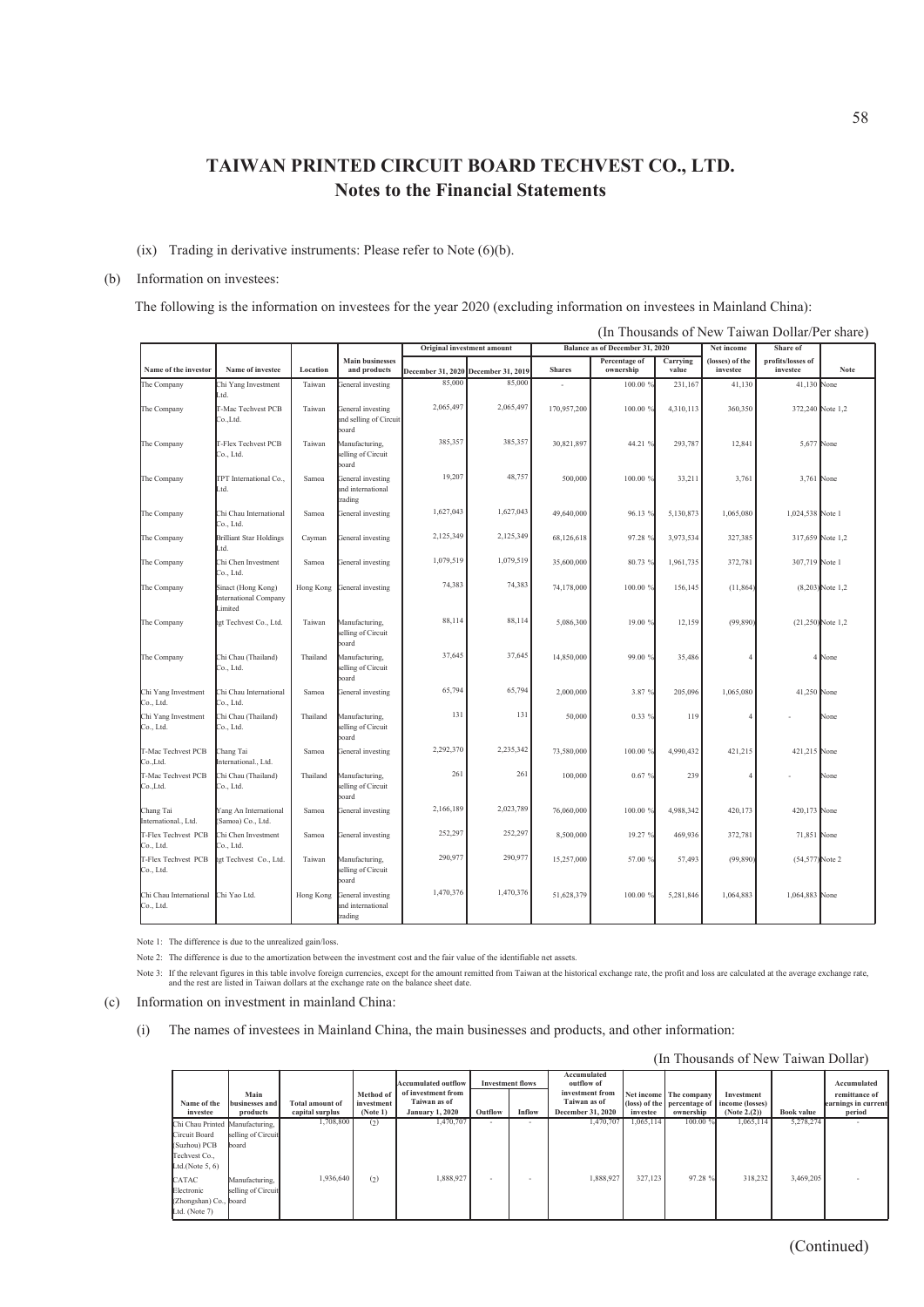| Name of the                                                                         | Main<br>businesses and      | <b>Total amount of</b> | Method of<br>investment | <b>Accumulated outflow</b><br>of investment from<br>Taiwan as of |         | <b>Investment flows</b> | Accumulated<br>outflow of<br>investment from<br>Taiwan as of |           | Net income The company | Investment<br>(loss) of the percentage of lincome (losses) |                   | Accumulated<br>remittance of<br>earnings in curren |
|-------------------------------------------------------------------------------------|-----------------------------|------------------------|-------------------------|------------------------------------------------------------------|---------|-------------------------|--------------------------------------------------------------|-----------|------------------------|------------------------------------------------------------|-------------------|----------------------------------------------------|
| investee                                                                            | products                    | capital surplus        | (Note 1)                | <b>January 1, 2020</b>                                           | Outflow | Inflow                  | December 31, 2020                                            | investee  | ownership              | (Note 2.(2))                                               | <b>Book value</b> | period                                             |
| Chi Chau Printed Manufacturing,<br>Circuit Board<br>(Suining) Co.,<br>Ltd. (Note 8) | selling of Circuit<br>board | 1,575,185              | (2)                     | 1,253,120                                                        | $\sim$  | $\sim$                  | 1,253,120                                                    | 468,586   | 91.26 %                | 427,635                                                    | 2,795,104         | $\sim$                                             |
| Sinact Electronics Manufacturing,<br>Co., Ltd. (Note<br>10)                         | selling of Circuit<br>board | 270,560                | (2)                     | 11,392                                                           | $\sim$  | $\sim$                  | 11,392                                                       | (11, 864) | 100.00 %               | (11, 864)                                                  | 156,107           |                                                    |
| T-Mac Techvest<br>(Wuxi) PCB Co., selling of Circuit<br>Ltd. (Note $5, 9$ )         | Manufacturing,<br>board     | 2,449,280              | (2)                     | 2,022,080                                                        | 56,960  | ٠                       | 2,079,040                                                    | 436,785   | 100.00 %               | 436,785                                                    | 4,983,428         |                                                    |
| Sin Siang<br>(Xiamen)<br>technology Co.,<br>Ltd. (Note 11)                          | Selling of<br>Circuit board | 14,240                 | (2)                     |                                                                  | $\sim$  | ٠                       |                                                              | 1,435     | 100.00 %               | 1,435                                                      | 20,758            |                                                    |

#### (ii) Limitation on investment in Mainland China:

| <b>Company Name</b>           | <b>Accumulated Investment</b><br>in Mainland China as<br>of December 31, 2020 | <b>Investment Amounts</b><br><b>Authorized by Investment</b><br><b>Commission, MOEA</b> | <b>Upper Limit on</b><br><b>Investment</b> (Note 3) |
|-------------------------------|-------------------------------------------------------------------------------|-----------------------------------------------------------------------------------------|-----------------------------------------------------|
| The Company                   | 4.382,066                                                                     | 4,805,279                                                                               | 7,816,723                                           |
| T-Mac Techvest PCB Co., Ltd.  | 2,079,040                                                                     | 2,449,280                                                                               | 2,656,736                                           |
| T-Flex Techvest PCB Co., Ltd. | 242,080                                                                       | 242,080                                                                                 | 425,686                                             |

Note 1: Investment method is separated to three:

(1) Directly invest in mainland China

(2) Invest in mainland China through third-region companies.

(3) Other methods.

Note 2: The investment profit and loss column recognized in this period:

(1) If it is in preparation and there is no investment gain or loss, it should be indicated.

(2) The recognition basis of investment gains and losses is divided into the following three types, which should be specified.

1) Financial statements verified by international accounting firms in partnership with the Republic of China Accounting Firm.

2) The financial statements of the visa are reviewed by the Taiwanese parent company's certified accountant.

3) Others

Note 3: According to the "Principles of Investing or Technical Cooperation Review in Mainland China", the limit is calculated based on 60% of the group net value.

Note 4: If the relevant figures in this table involve foreign currencies, profit and loss are calculated at the average exchange rate, and others are listed in Taiwan dollars at the exchange rate on the alance sheet date.

Note 5: Chi Yao Ltd. used its retained earnings amounting to USD 8,360 thousand to participate in the capital increase of Chi Chau Printed Circuit Board (Suzhou) Co., Ltd.; also, Yang Ar<br>International (Samoa) Co., Ltd. use

- Note 6: The parent company indirectly invested in Chi Chau Printed Circuit Board (Suzhou) Co., Ltd. through Chi Yao Ltd..
- Note 7: The parent company indirectly invested in CATAC Electronic (Zhongshan) CO., Ltd through Brilliant Star Holdings Ltd..

Note 8: The parent company indirectly invested in Chi Chau Printed Circuit Board (Suining) Co., Ltd. through Chi Chen Investment Co., Ltd., Chi Chau Printed Circuit Board (Suzhou) Co., Ltd. and CATAC Electronic (Zhongshan) CO., Ltd..

Note 9: The parent company indirectly invested in T-Mac Techvest (Wuxi) PCB Co., Ltd. through Yang An International (Samoa) Co., Ltd..

Note 10: The parent company indirectly invested in Sinact Electronics Co., Ltd. through Sinact (Hong Kong) International Compnay Limited.

Note 11: The parent company indirectly invested in Sin Siang (Xiamen) technology Co., Ltd. through TPT International Co., Ltd..

#### (iii) Significant transactions:

The significant inter-company transactions with the subsidiary in Mainland China, which were eliminated in the preparation of consolidated financial statements, are disclosed in "Information on significant transactions".

#### (d) Major shareholders holding more than 5% shares: None

#### **(14) Segment information:**

Please refer to consolidated financial reports for the period ended in 2020.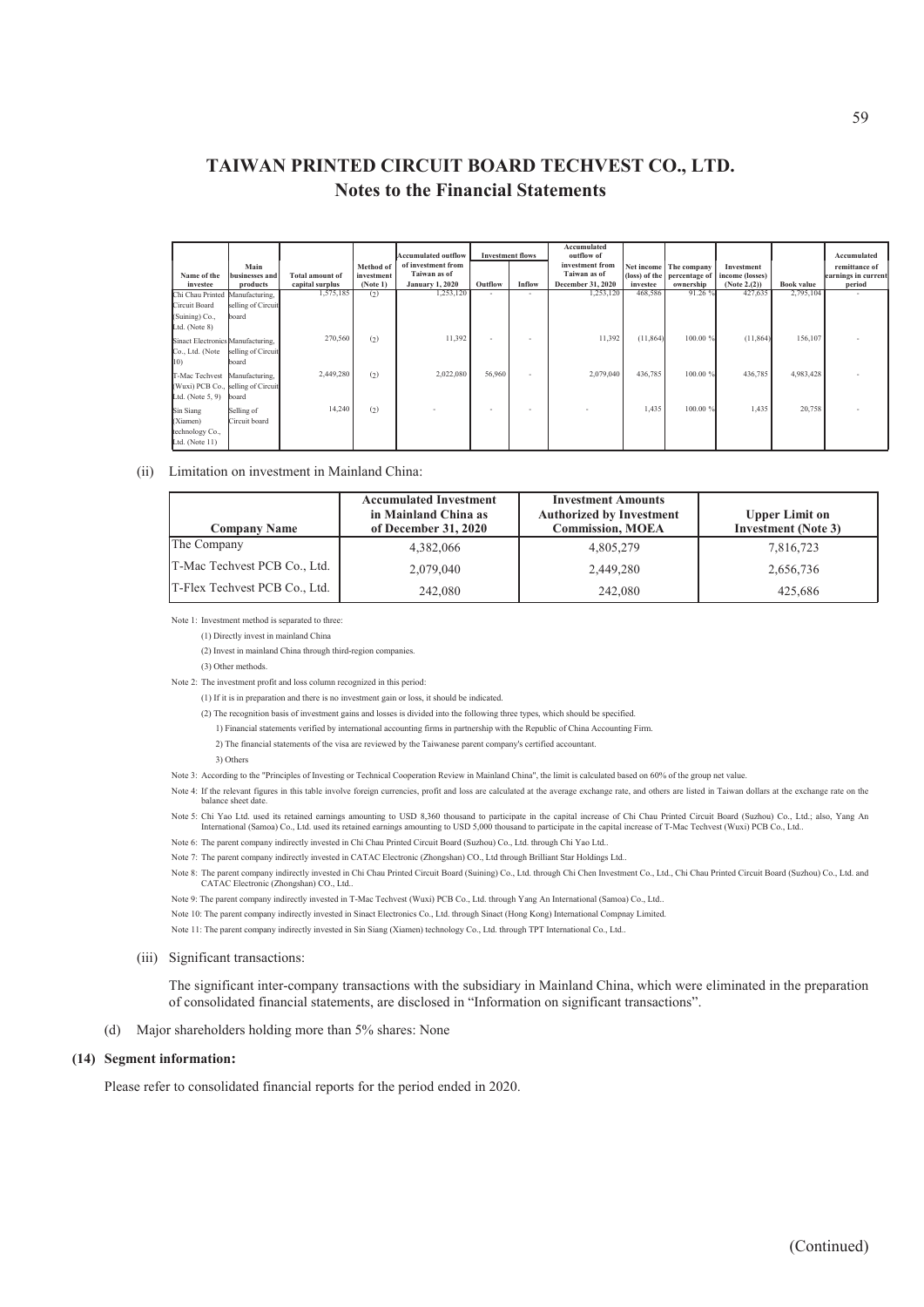# **Statement of Cash and Cash Equivalents**

## **December 31, 2020**

| <b>Item</b>  | <b>Description</b>                                      | Amount |           |  |
|--------------|---------------------------------------------------------|--------|-----------|--|
| Cash on hand |                                                         |        | 100       |  |
| Cash in bank | Demand deposits                                         |        | 903,139   |  |
|              | Foreign currency deposit USD 35,594 thousand, CNY 2,933 |        | 1,026,553 |  |
|              | thousand                                                |        |           |  |
|              | Time deposits                                           |        | 1,290,000 |  |
|              |                                                         |        | 3,219,792 |  |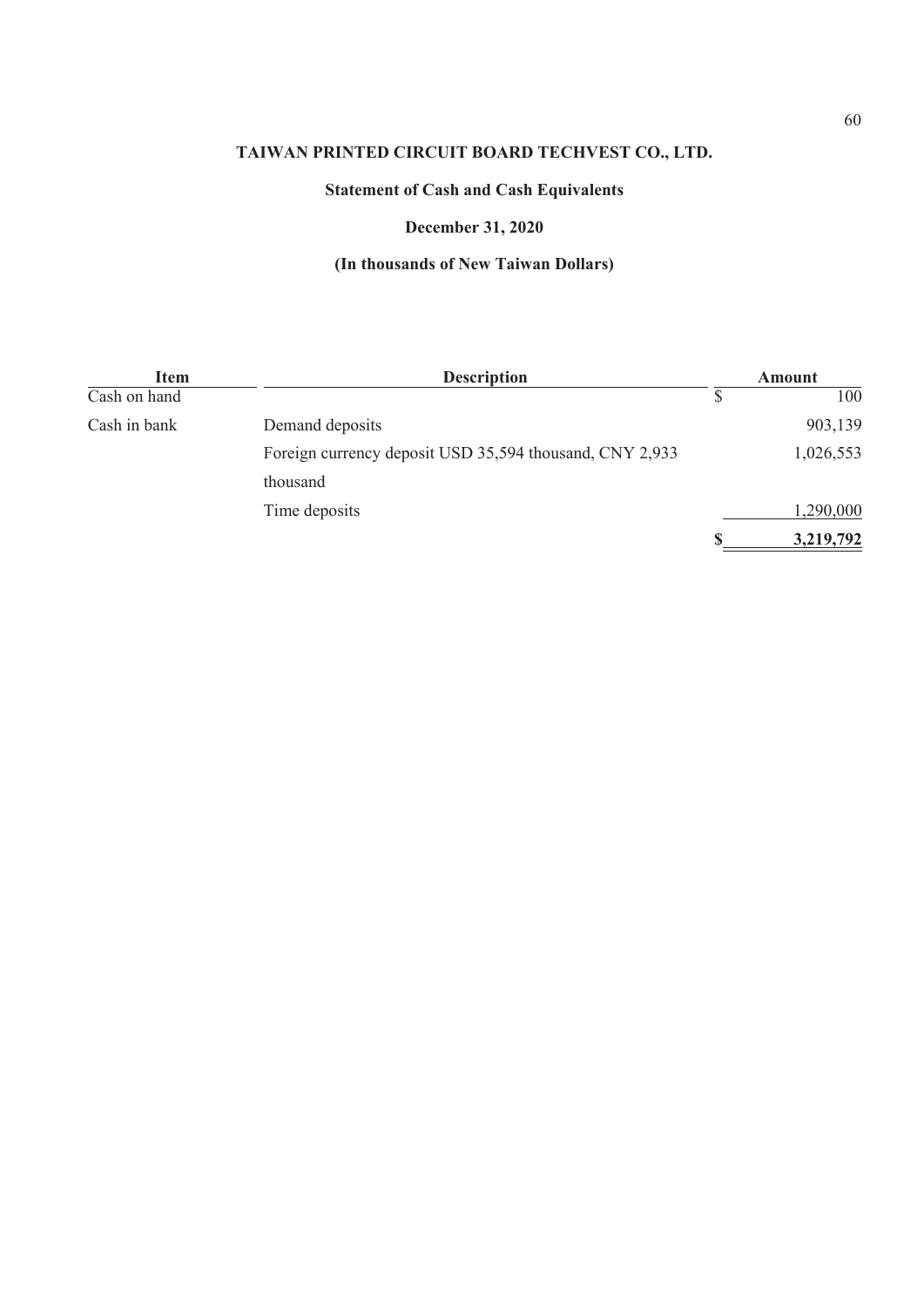## **Statement of Accounts Receivable**

## **December 31, 2020**

| <b>Name of Client</b>                | <b>Description</b> |               | <b>Amount</b> | <b>Note</b>           |
|--------------------------------------|--------------------|---------------|---------------|-----------------------|
| Relative party:                      |                    |               |               |                       |
| T-Flex Techvest PCB Co., Ltd.        | Payment for goods  | $\mathcal{S}$ | 102,410       |                       |
| tgt Techvest Co., Ltd.               | Payment for goods  |               | 20,231        |                       |
| <b>CATAC Electronics (Zhongshan)</b> | Payment for goods  |               | 16,726        |                       |
| Co., Ltd.                            |                    |               |               |                       |
| Chi Chau Printed Circuit Board       | Payment for goods  |               | 14,202        |                       |
| (Suzhou) Co., Ltd                    |                    |               |               |                       |
| Others                               |                    |               | 2,854         | The balance of a      |
|                                      |                    |               |               | counterparty does not |
|                                      |                    |               |               | reach 5%              |
| Subtotal                             |                    |               | 156,423       |                       |
| Non-related parties:                 |                    |               |               |                       |
| Tech-Front (Chongqing) Computer      | Payment for goods  |               | 781,177       |                       |
| Co., Ltd.                            |                    |               |               |                       |
| Dell Global BV (Singapore Branch)    | Payment for goods  |               | 736,672       |                       |
| Others                               | Payment for goods  |               | 5,372,837     | The balance of a      |
|                                      |                    |               |               | counterparty does not |
|                                      |                    |               |               | reach 5%              |
| Subtotal                             |                    |               | 6,890,686     |                       |
| Less: Loss allowance                 |                    |               | (125, 623)    |                       |
| Net amount                           |                    |               | 6,765,063     |                       |
| Total                                |                    | \$            | 6,921,486     |                       |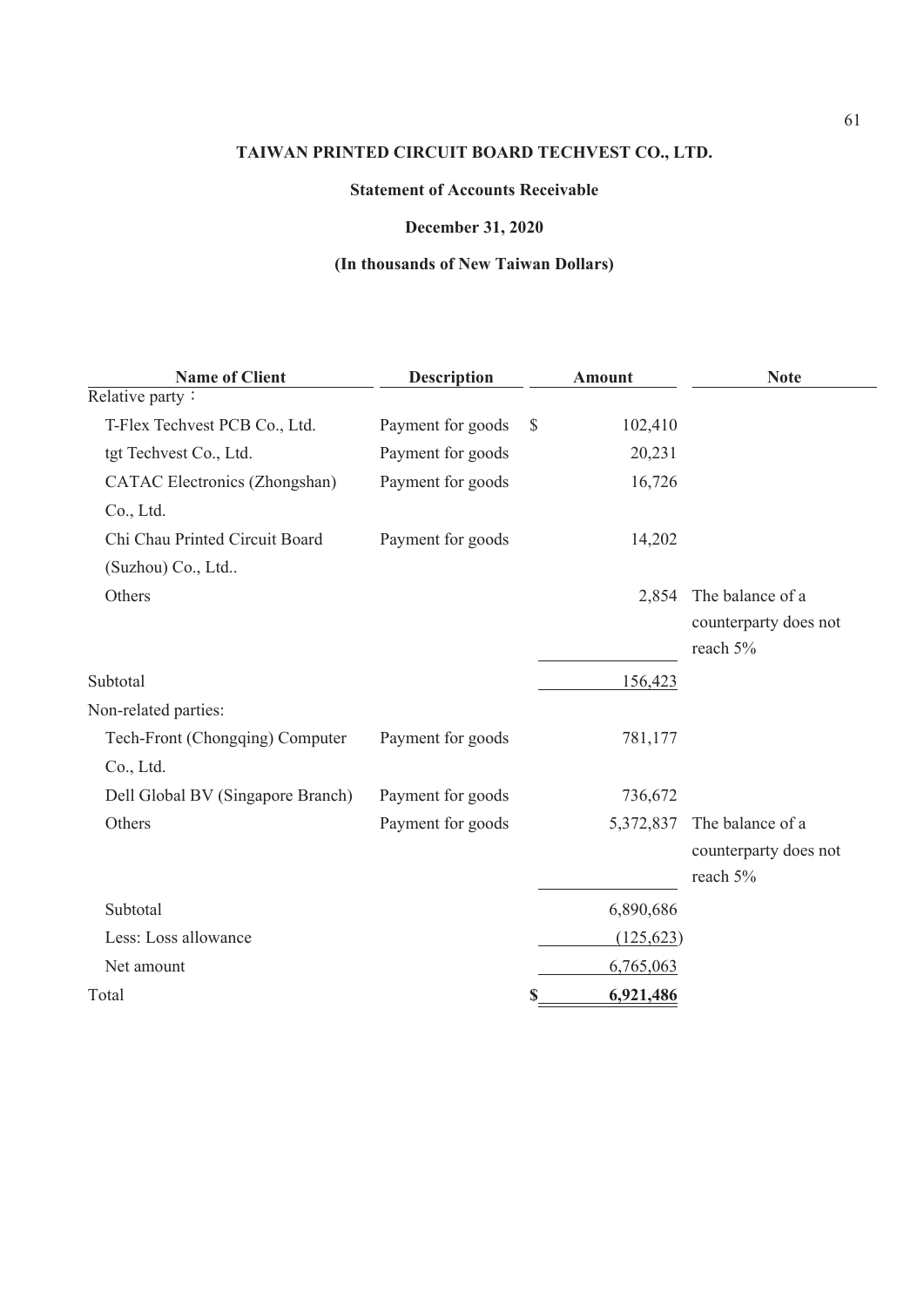# **Statement of Inventory**

# **December 31, 2020**

|                                         |      | <b>Amounts</b> |         |             |  |
|-----------------------------------------|------|----------------|---------|-------------|--|
|                                         |      |                |         |             |  |
| <b>Items</b>                            | Cost |                | Value   | <b>Note</b> |  |
| Raw materials                           | \$   | 12,254         | 11,463  |             |  |
| Supplies                                |      | 12,302         | 12,302  |             |  |
| Work inprogress                         |      | 154,052        | 204,951 |             |  |
| Finished goods                          |      | 467,397        | 508,159 |             |  |
| Total                                   |      | 646,005        | 736,875 |             |  |
| Less: Allowance for inventory valuation |      | (78,218)       |         |             |  |
| and obsolescence losses                 |      |                |         |             |  |
| Net amount                              |      | 567,787        |         |             |  |
|                                         |      |                |         |             |  |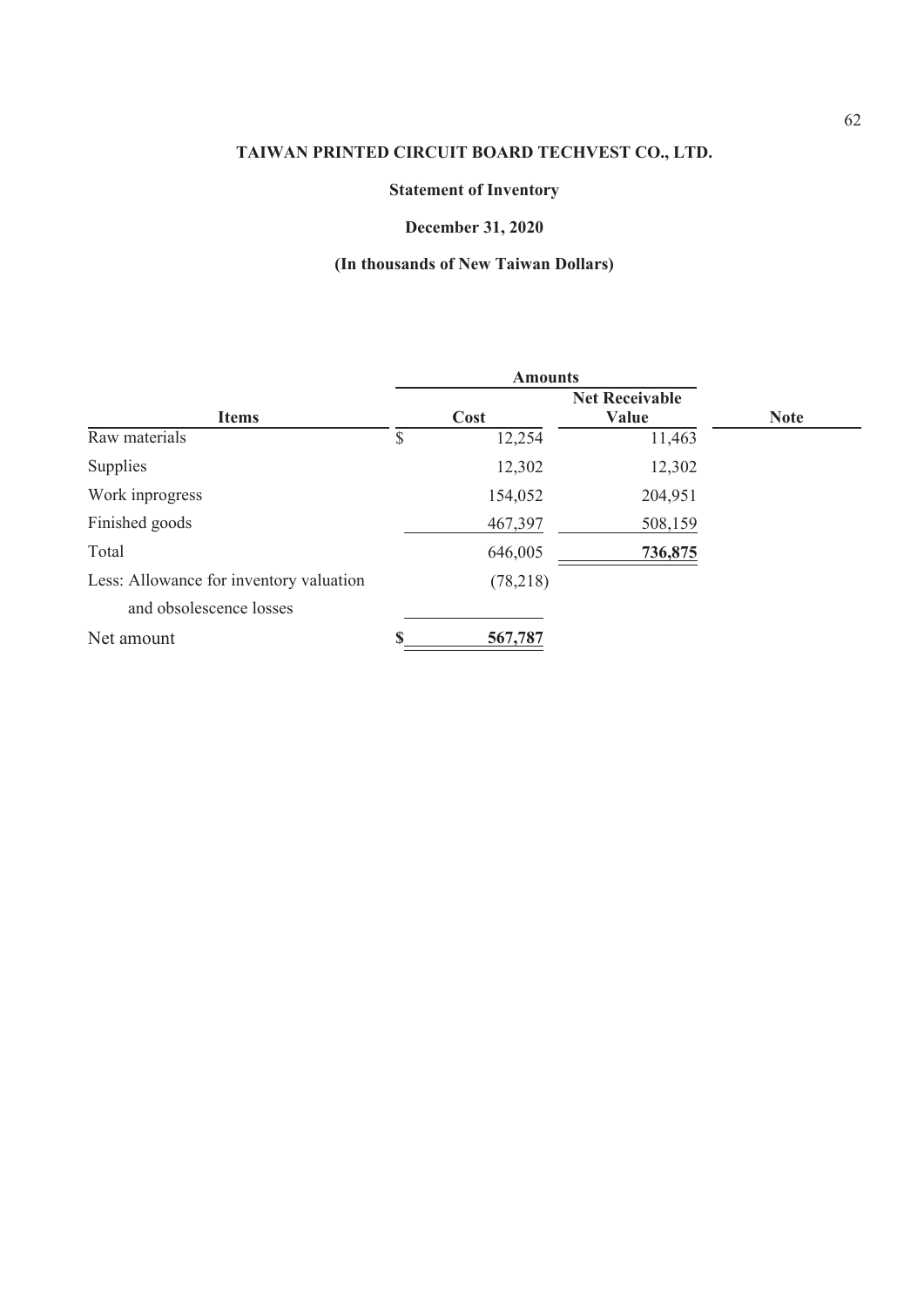## **Statement of Change in Equity Investment**

## **December 31, 2020**

## **(In thousands of New Taiwan Dollars)**

|                                                | <b>Beginning Balance</b>   |            |                            | <b>Additions</b>         | <b>Decrease</b>            |                          |                     | <b>Ending Balance</b>  |                      | <b>Market Price or Net Assets</b><br>(Note 2) |                    | <b>Collateral or</b>       |       |
|------------------------------------------------|----------------------------|------------|----------------------------|--------------------------|----------------------------|--------------------------|---------------------|------------------------|----------------------|-----------------------------------------------|--------------------|----------------------------|-------|
| <b>Name of Company</b><br><b>Equity Method</b> | Number of<br><b>Shares</b> | Amount     | Number of<br><b>Shares</b> | Amount                   | Number of<br><b>Shares</b> | Amount                   | Number of<br>shares | Percentage<br>of Share | <b>Book</b><br>Value | <b>Unit Price</b>                             | <b>Total Price</b> | Pledge<br><b>Situation</b> | Note  |
| TPT International Co., Ltd.                    |                            |            |                            |                          |                            |                          |                     | 100.00 %               |                      |                                               |                    | None                       |       |
|                                                | 1,500,000                  | 224,593    | $\sim$                     | $\overline{\phantom{0}}$ | 1,000,000                  | 191,382                  | 500,000             |                        | 33,211               | 66                                            | 33,211             |                            |       |
| Chi Chau International Co., Ltd.               | 49,640,000                 | 4,017,457  | $\sim$                     | 1,113,416                | $\overline{\phantom{a}}$   | $\sim$                   | 49,640,000          | 96.13 %                | 5,130,873            | 103                                           | 5,130,873          | None                       |       |
| Chi Yang Investment Ltd.                       |                            | 186,490    | $\sim$                     | 44,677                   | $\overline{a}$             | $\overline{\phantom{a}}$ |                     | 100.00 %               | 231,167              | $\overline{\phantom{a}}$                      | 231,167            | None                       |       |
| T-Mac Techvest PCB Co., Ltd.                   | 170,957,200                | 3,823,247  | $\overline{\phantom{a}}$   | 486,866                  | $\sim$                     | $\sim$                   | 170,957,200         | 100.00 %               | 4,310,113            | 26                                            | 4,427,893          | None                       | Note1 |
| T-Flex Techvest PCB Co., Ltd.                  | 30,821,897                 | 284,969    | $\overline{\phantom{a}}$   | 8,818                    | $\overline{a}$             | $\sim$                   | 30,821,897          | 44.21 %                | 293,787              | 10                                            | 306,986            | None                       |       |
| Brilliant Star Holdings Ltd.                   | 68,126,618                 | 3,594,101  | $\overline{\phantom{a}}$   | 379,433                  | $\overline{a}$             | $\overline{\phantom{a}}$ | 68,126,618          | 97.82 %                | 3,973,534            | 52                                            | 3,534,705          | None                       | Note1 |
| Chi Chen Investment Co., Ltd.                  | 35,600,000                 | 1,620,071  |                            | 341,664                  | $\overline{a}$             | $\sim$                   | 35,600,000          | 80.73 %                | 1,961,735            | 55                                            | 1,968,203          | None                       | Note1 |
| Sinact (Hong Kong) International               | 74,178,000                 | 161,846    | $\sim$                     | $\overline{\phantom{a}}$ |                            | 5,701                    | 74,178,000          | 100.00 %               | 156,145              | $\overline{2}$                                | 156,145            | None                       |       |
| Company Limited                                |                            |            |                            |                          |                            |                          |                     |                        |                      |                                               |                    |                            |       |
| tgt Techvest Co., Ltd.                         | 5,086,300                  | 32,642     | $\overline{\phantom{a}}$   |                          |                            | 20,483                   | 5,086,300           | 19.00 %                | 12,159               | $\overline{4}$                                | 19,847             | None                       | Note1 |
| Chi Chau (Thailand) Co., Ltd.                  | 14,850,000                 | 37,494     |                            |                          |                            | 2,008                    | 14,850,000          | 99.00 %                | 35,486               |                                               | 35,486             | None                       |       |
|                                                |                            | 13,982,910 |                            | 2,374,874                |                            | 219,574                  |                     |                        | 16,138,210           |                                               | 15,844,516         |                            |       |

Note 1: The difference between the book amount and the equity is due to the unrealized gains on sales or the unamortized items of equity.

Note 2: If there is a public market price, it is the public market price, and those without a public market price are listed as the equity net value.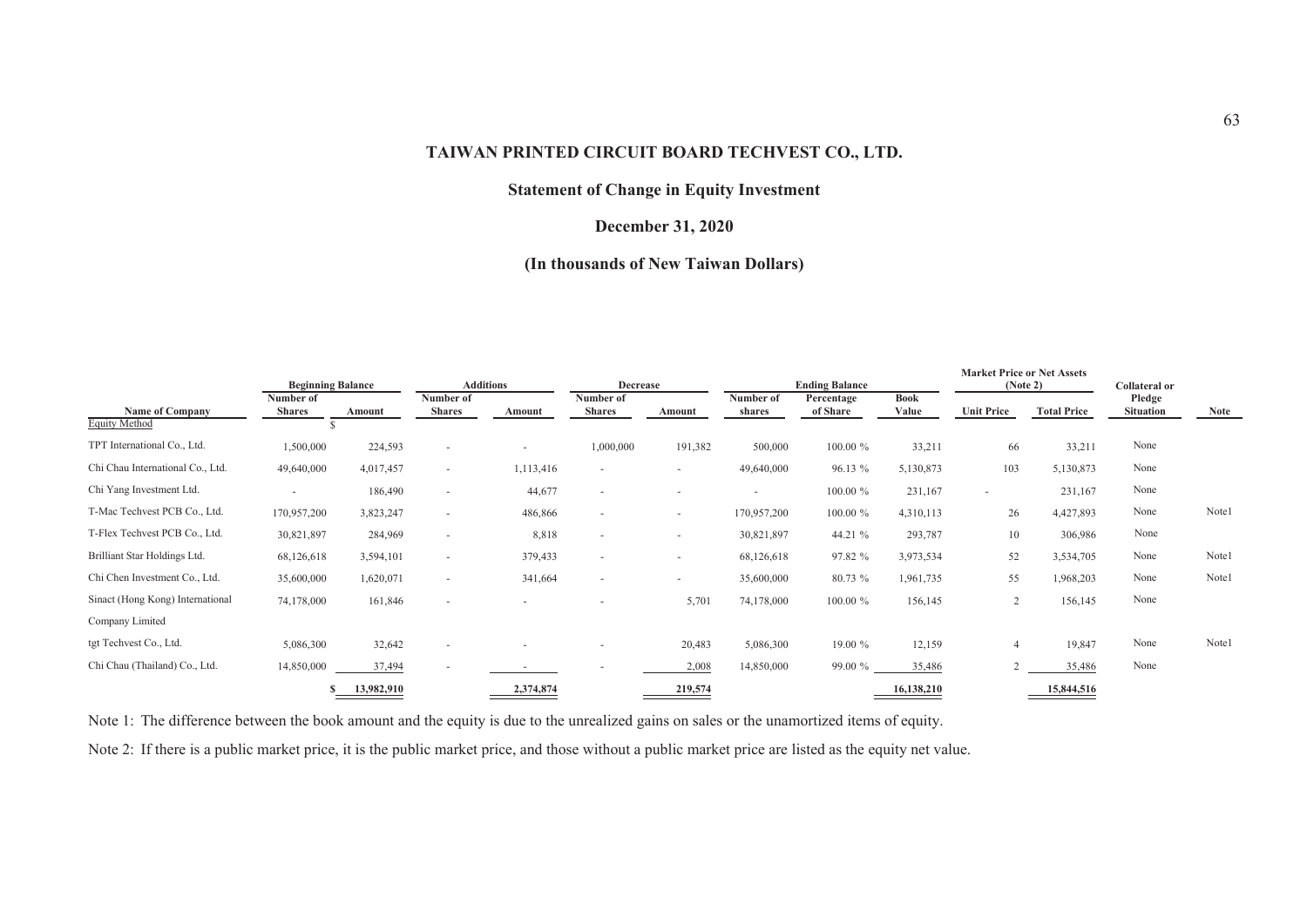#### **Statement of Short-term Loan**

## **December 31, 2020**

|                       |               |                              |                   | Interest Rate     | <b>Predit</b>    | Pledge or         |      |
|-----------------------|---------------|------------------------------|-------------------|-------------------|------------------|-------------------|------|
| ' vne of loan         | Description   | <b><i>L</i>nding Balance</b> | l'erm of Contract | Kange             | <b>\greement</b> | <b>collateral</b> | Note |
| $\sim$<br>redit Ioans | Purchase Ioan | .908.160                     | 2021.03.18        | $0.70\%$<br>J.63Y | ,466,960         | None              |      |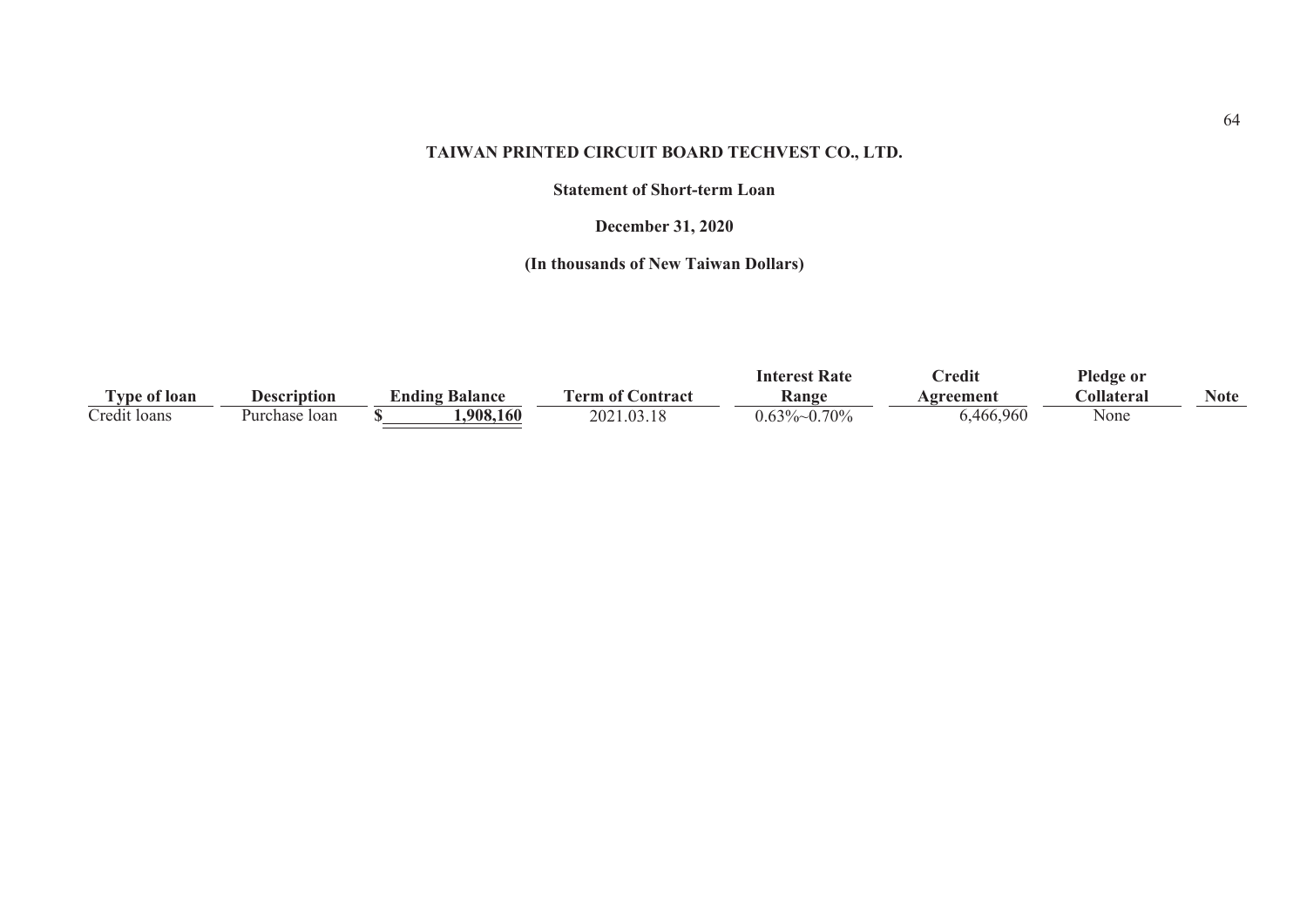# **Statement of Notes and Accounts Payable**

## **December 31, 2020**

| Name of client                       | <b>Description</b> | <b>Amount</b>   | <b>Note</b>           |
|--------------------------------------|--------------------|-----------------|-----------------------|
| Related parties:                     |                    |                 |                       |
| T-Mac Techvest (Wuxi) PCB Co., Ltd.  |                    | \$<br>2,962,190 |                       |
| Chi Chau Printed Circuit Board       |                    | 1,012,959       |                       |
| (Suining) Co., Ltd.                  |                    |                 |                       |
| CATAC Electronics (Zhongshan) Co.,   |                    | 847,461         |                       |
| Ltd.                                 |                    |                 |                       |
| Others                               |                    | 303,876         | The balance of a      |
|                                      |                    |                 | counterparty does not |
|                                      |                    |                 | reach 5%              |
| Subtotal                             |                    | 5,126,486       |                       |
| Non-related parties:                 |                    |                 |                       |
| Hong Tai Electronics Industrial Co., |                    | 127,870         |                       |
| Ltd                                  |                    |                 |                       |
| Chao Feng Hsing Technology Co.,      |                    | 94,951          |                       |
| Ltd.                                 |                    |                 |                       |
| Others                               |                    | 436,403         | The balance of a      |
|                                      |                    |                 | counterparty does not |
|                                      |                    |                 | reach 5%              |
| Subtotal                             |                    | 659,224         |                       |
| Total                                |                    | \$<br>5,785,710 |                       |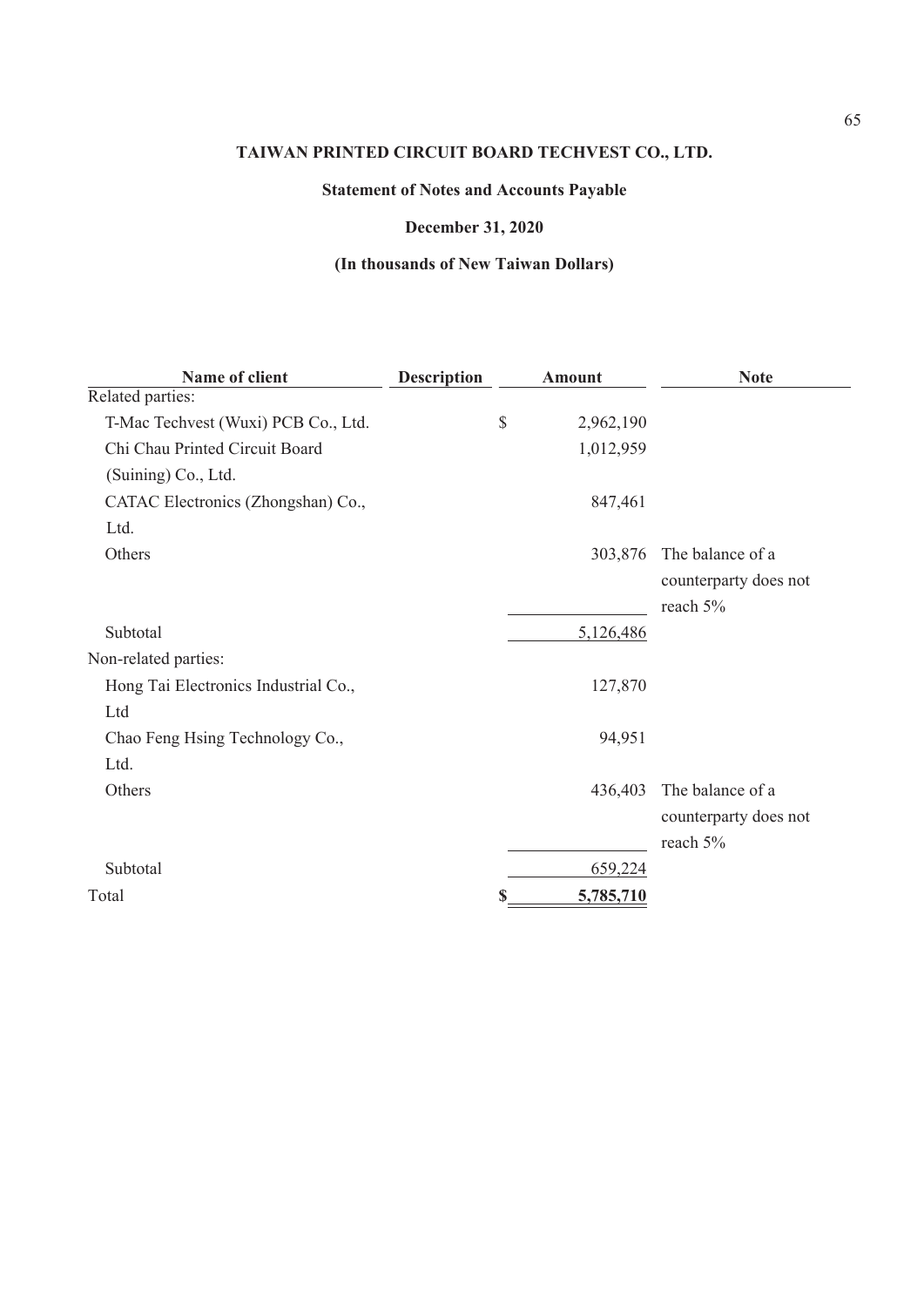# **Statement of Other Payables**

## **December 31, 2020**

| Item                      | <b>Description</b>                    | Amount    |
|---------------------------|---------------------------------------|-----------|
| Salaries payable          |                                       | 798,647   |
| Estimated expense payable | Commission etc.                       | 400,633   |
| Other accrued expenses    | Utilities expense, pensions, etc.     | 135,008   |
| Others                    | Payable for equipment, interest, etc. | 73,459    |
|                           |                                       | 1,407,747 |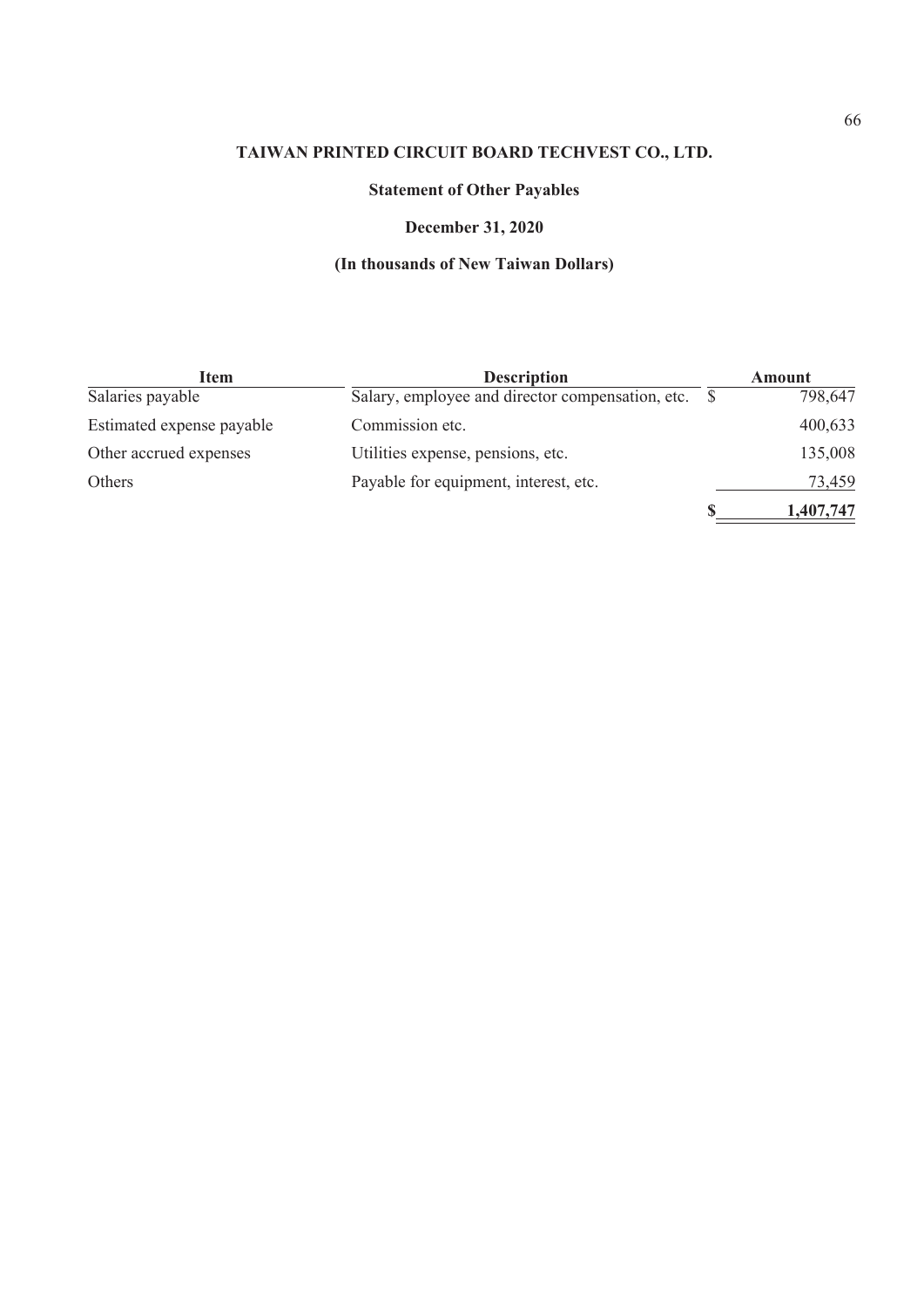## **Statement of Long-term Borrowings**

## **December 31, 2020**

## **(Expressed in thousands of New Taiwan Dollars)**

|                                              |                    |                         |                         | <b>Interest</b>     | Pledge or         |             |
|----------------------------------------------|--------------------|-------------------------|-------------------------|---------------------|-------------------|-------------|
| <b>Creditor</b>                              | <b>Description</b> | <b>Loan Amount</b>      | <b>Term of Contract</b> | Rate                | <b>Collateral</b> | <b>Note</b> |
| Chang Hwa Commercial Bank, Ltd.              | Unsecured loan     | <sup>S</sup><br>206,250 | 2023.07.10              | $1.25\%$            | None              |             |
| Hua Nan Commercial Bank, Ltd.                | $^{\prime\prime}$  | 675,000                 | 2022.07.24~2024.07.01   | $1.17\%$            | None              |             |
| First Commercial Bank Co., Ltd.              | $^{\prime\prime}$  | 325,000                 | 2024.03.25              | 1.30%               | None              |             |
| CTBC Bank Co., Ltd.                          | $^{\prime\prime}$  | 300,000                 | 2023.10.24              | 1.24%               | None              |             |
| Bank of Taiwan                               | $^{\prime\prime}$  | 481,250                 | 2024.07.22~2025.10.20   | $1.11 \sim 1.20 \%$ | None              |             |
| Shanghai Commercial Bank, Ltd.               | $^{\prime\prime}$  | 525,000                 | 2023.01.18~2024.10.13   | 1.20%               | None              |             |
| E.SUN Commercial Bank, Ltd.                  | $^{\prime\prime}$  | 214,286                 | 2023.04.08              | 1.20%               | None              |             |
| Yuanta Commercial Bank Co., Ltd.             | $^{\prime\prime}$  | 600,000                 | 2021.02.02~2023.02.18   | $1.23 \sim 1.41 \%$ | None              |             |
| Taiwan Cooperative Bank Co., Ltd.            | $^{\prime\prime}$  | 525,000                 | 2023.12.20~2025.12.25   | $1.25 \sim 1.30 \%$ | None              |             |
| Mega International Commercial Bank Co., Ltd. | $^{\prime\prime}$  | 328,125                 | 2024.07.22              | 1.25%               | None              |             |
| Taipei Fubon Commercial Bank Co., Ltd.       | $^{\prime\prime}$  | 243,750                 | 2024.03.20              | 1.30%               | None              |             |
| Far Eastern International Bank Co., Ltd.     | $^{\prime\prime}$  | 300,000                 | 2023.10.06              | 1.26%               | None              |             |
| KGI Commercial Bank Co., Ltd.                | $^{\prime\prime}$  | 500,000                 | 2024.07.01              | 1.29%               | None              |             |
| Bank of Panhsin Co., Ltd.                    | $^{\prime\prime}$  | 300,000                 | 2024.11.25              | 1.40%               | None              |             |
| Subtotal                                     |                    | 5,523,661               |                         |                     |                   |             |
| Less: within one year or one operating cycle |                    | (1,273,214)             |                         |                     |                   |             |
| Total                                        |                    | 4,250,447               |                         |                     |                   |             |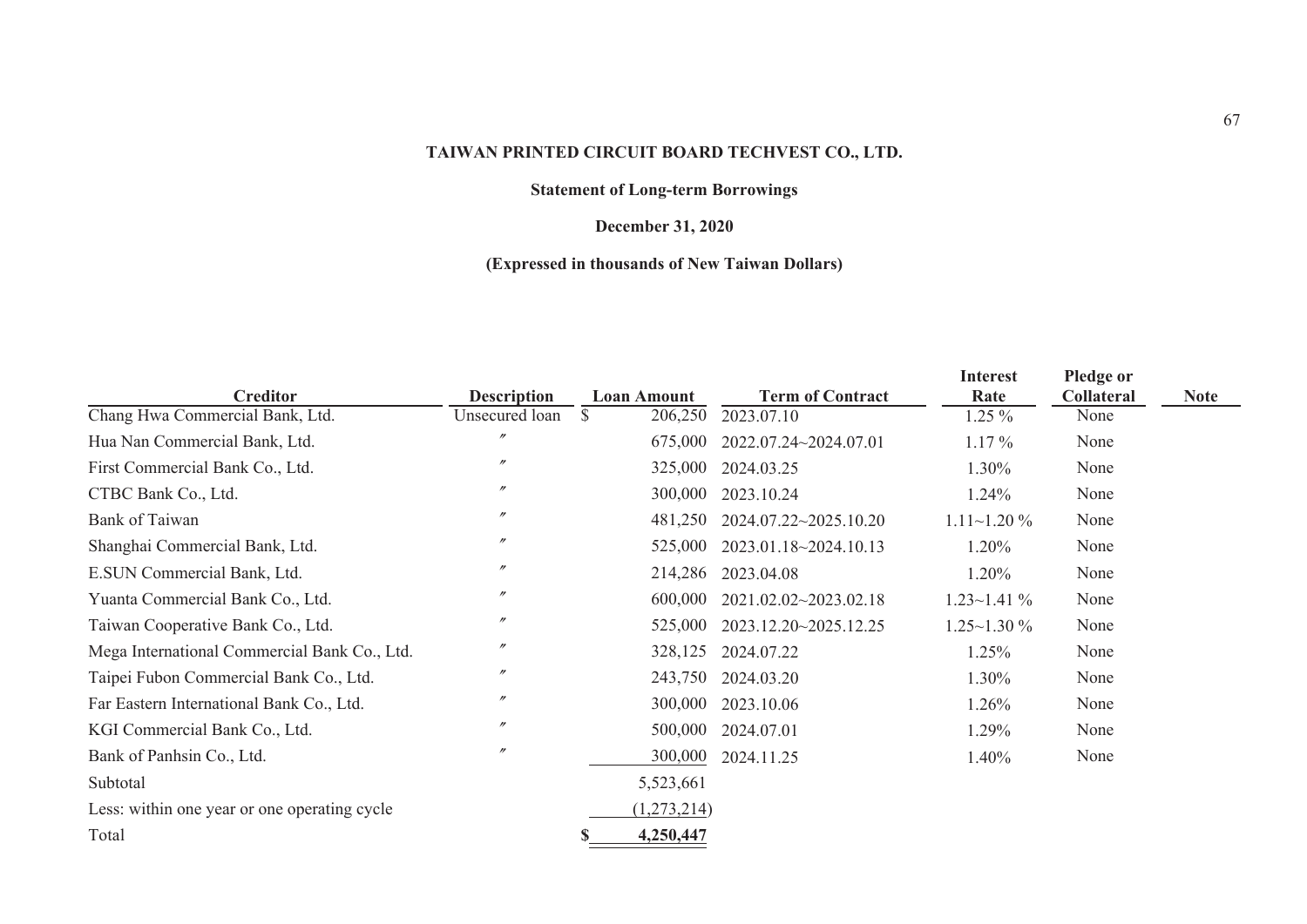# **Statement of Operating Income**

**For the year ended December 31, 2020**

|                                    | <b>Quantity</b>           |                |             |
|------------------------------------|---------------------------|----------------|-------------|
| Items                              | (Square feet in thousand) | <b>Amounts</b> | <b>Note</b> |
| Printed circuit board              | 64,504 \$                 | 17,931,688     |             |
| Processing fees revenue and others | 2,012                     | 63,366         |             |
| Net operating income               |                           | 17,995,054     |             |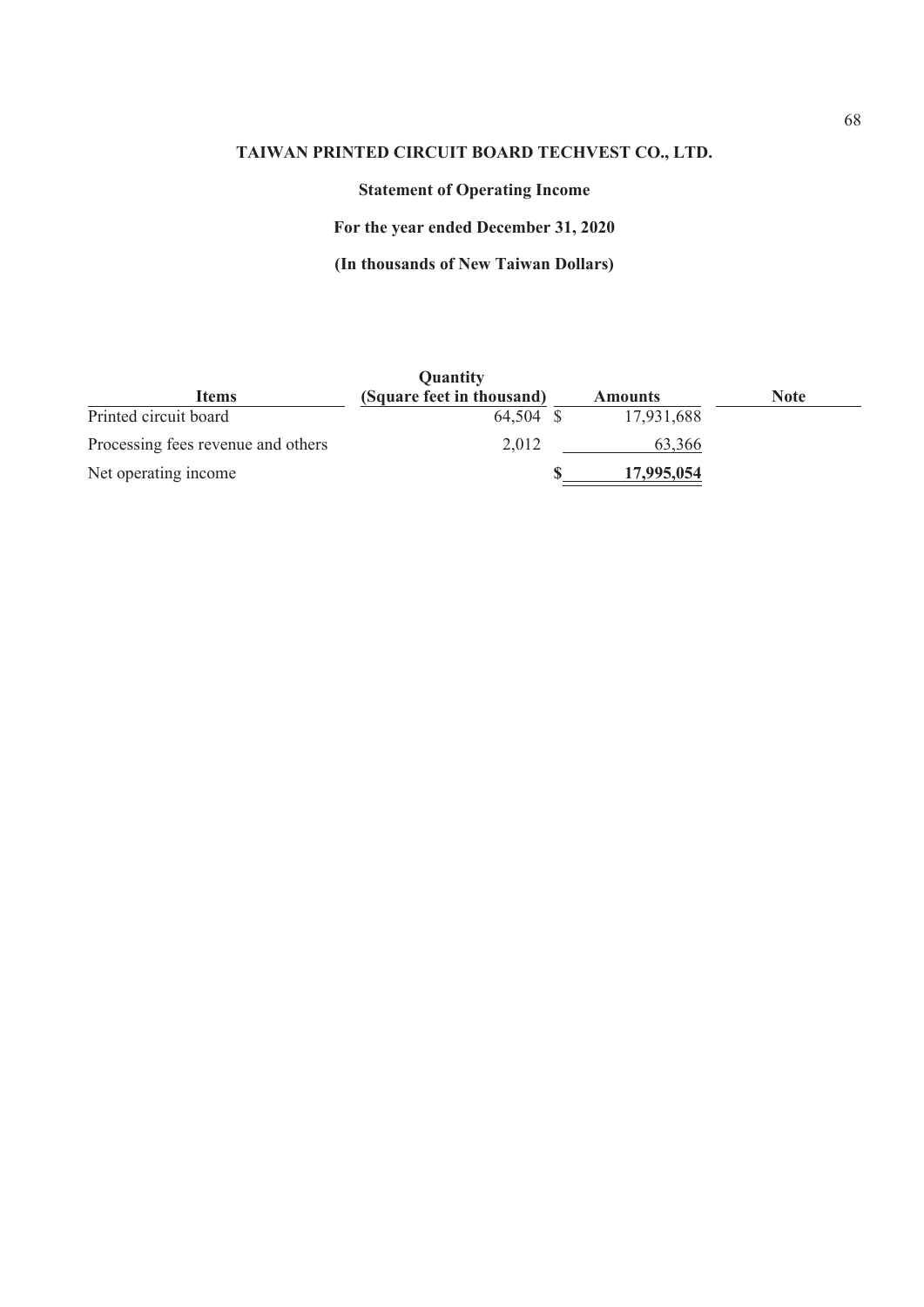# **Statement of Operating Costs**

# **December 31, 2020**

|                                                            | <b>Amount</b>   |              |
|------------------------------------------------------------|-----------------|--------------|
| <b>Item</b>                                                | <b>Subtotal</b> | <b>Total</b> |
| Raw materials and supplies                                 |                 |              |
| Raw materials and supplies at the beginning of the period  | \$<br>19,169    |              |
| Add: Material purchased                                    | 961,100         |              |
| Less: Others                                               | (95,800)        |              |
| Raw materials and supplies at the ending of the period     | (24, 556)       |              |
| Direct material                                            | \$              | 859,913      |
| Direct labor                                               |                 | 295,305      |
| Manufacturing expenses                                     |                 | 1,151,076    |
| Manufacturing cost                                         |                 | 2,306,294    |
| Add: Work in progress at the beginning of the period       |                 | 96,037       |
| Less: Work in progress at the ending of the period         |                 | (154, 052)   |
| Cost of Finished goods                                     |                 | 2,248,279    |
| Add: Finished goods at the beginning of the period         |                 | 476,037      |
| Purchases                                                  |                 | 14,701,238   |
| Less: Finished goods obsolescence                          |                 | (17,967)     |
| Others                                                     |                 | (8, 437)     |
| Finished goods at the ending of the period                 |                 | (467, 397)   |
| Cost of goods sold                                         |                 | 16,931,753   |
| Add: Inventory scrap loss                                  |                 | 17,967       |
| Loss for market price decline and obsolete and slow-moving |                 | 29,469       |
| Less: Income from Sale of Scrap and Wastes                 |                 | (57, 516)    |
| Operating costs                                            |                 | 16,921,673   |